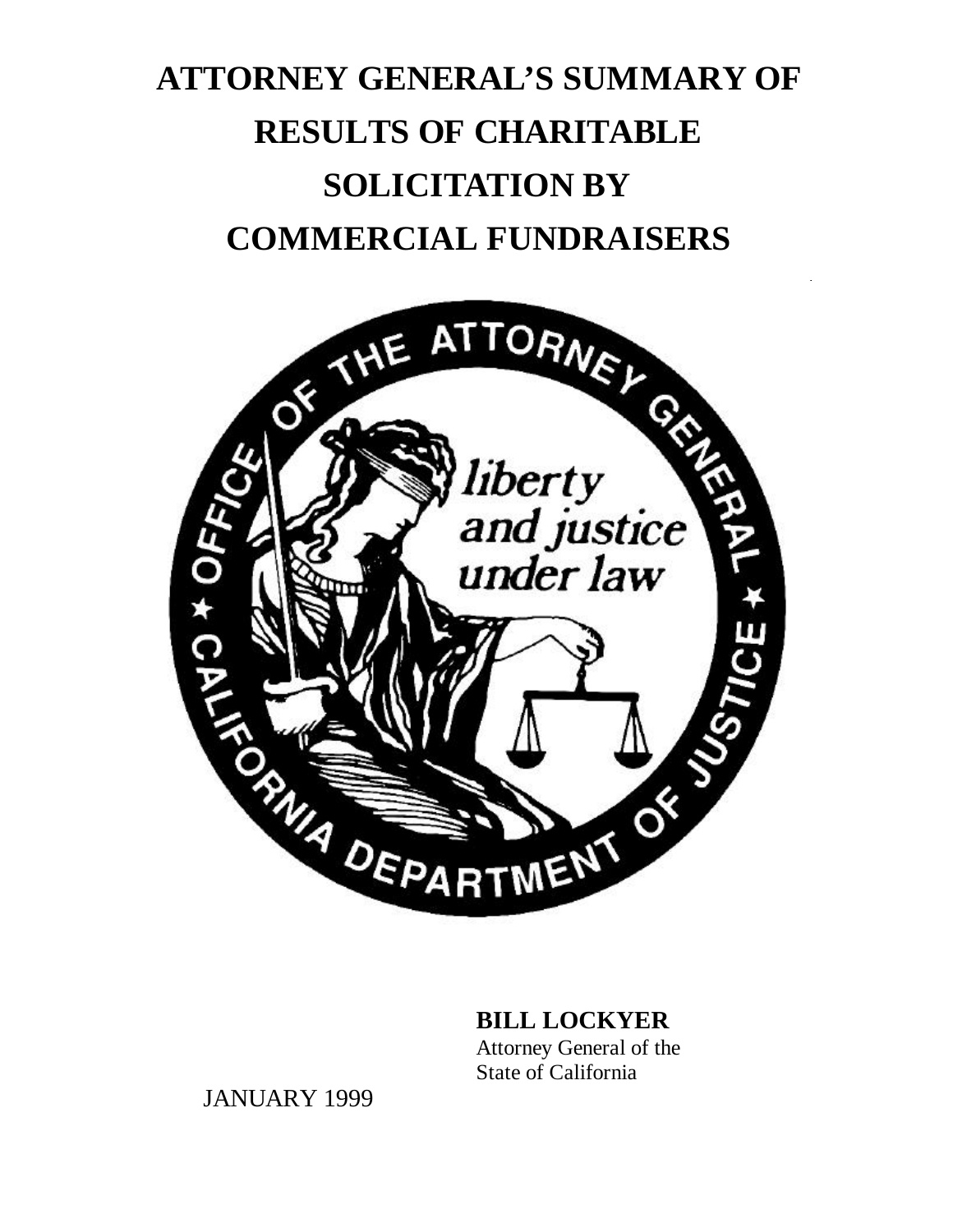*State of California DEPARTMENT OF JUSTICE* 



**1300** I STREET, SUITE 125 P.O. BOX 944277 SACRAMENTO, CA 94244-2550 (916) 445-955

# **ATTORNEY GENERAL'S SUMMARY OF RESULTS OF CHARITABLE SOLICITATION BY COMMERCIAL FUNDRAISERS**

The term "commercial fundraiser" refers generally to a person or corporation that is a for-profit business who contracts with charities, for compensation, to raise money in the charity's name. The commercial fundraiser usually makes a profit by charging the charity a flat fee or a percentage of the contributions collected in the charity's name.

Historically, only about **one-third** of the total dollars collected by commercial fundraisers in California actually went-to charities, according to reports filed with the Attorney General. This Summary shows the results of solicitation by commercial fundraisers in 1997 as shown in those reports. However, it is important to note that most of the 80,000 charities registered with the Attorney General in California do **not** use commercial fundraisers to raise funds.

The Attorney General publishes a Guide to Charitable Solicitation. For a copy of the Guide please write to the Attorney General's Public Inquiry Unit at P.O. Box 944255, Sacramento, California 94244. You may also obtain a Guide via the Attorney General's internet site:

### **[www.caag.state.ca.us](http://www.caag.state.ca.us)**

1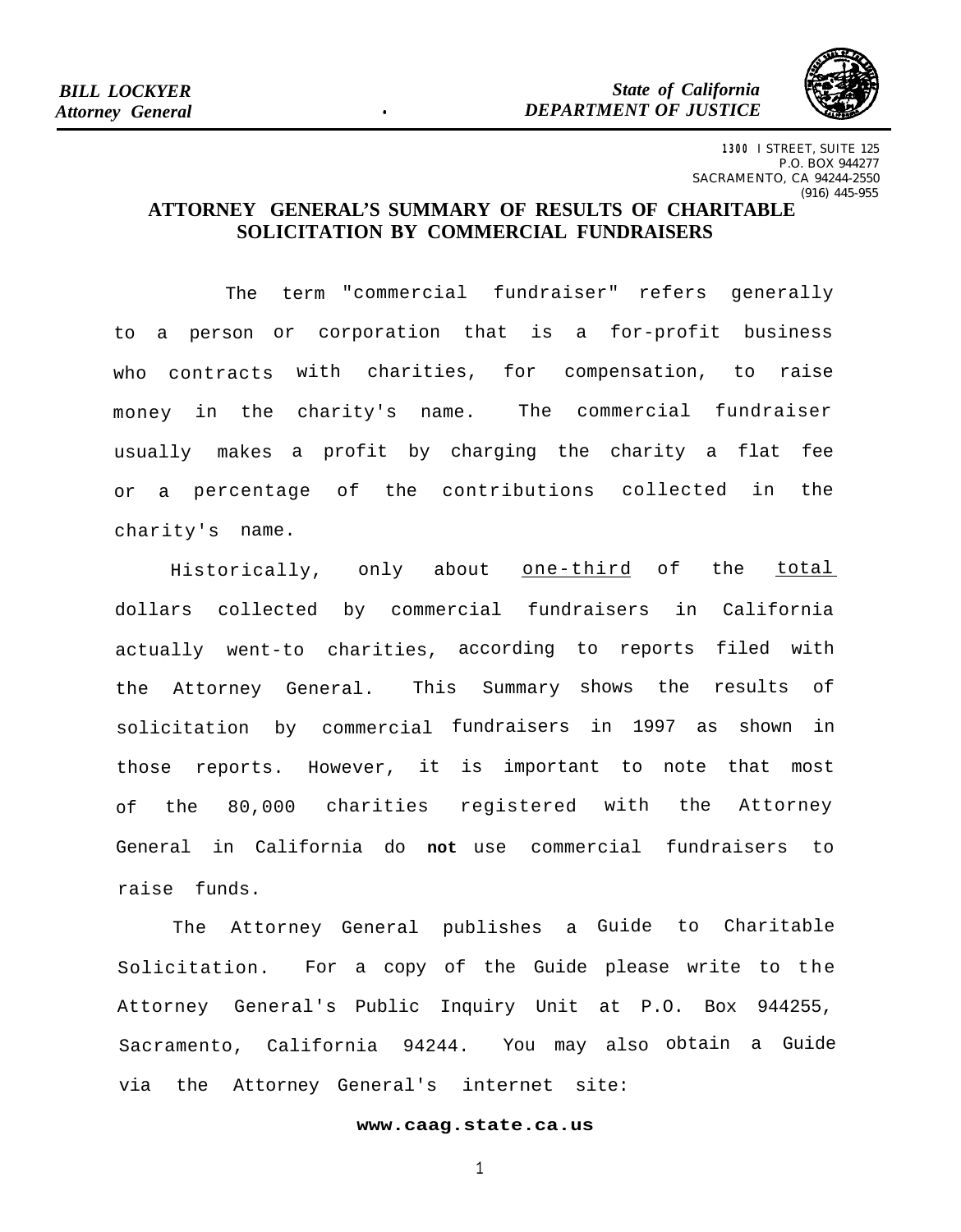### **CHARITABLE SOLICITATION BY COMMERCIAL FUNDRAISERS - 1997**

#### **\$193 MILLION COLLECTED BY COMMERCIAL FUNDRAISERS**

In 1997, commercial fundraisers soliciting the public on behalf of charitable organizations collected a total of just under \$193 millioin charitable<br>contributions within this state. Only \$84 million (43.7%) contributions within this state. of that total was actually, received by the charitable organizations on whose behalf the solicitations were made. Simply put, substantiallv less than one-half of everv dollar donated bv Californians to charities which used these commercial fundraisers did not qo to charity at all, but instead went to solicitation expenses and to fundraiser profits.'

The chart below shows the total number of commercial fundraising campaigns that yielded more than 50% to charity (30%); between 31% and 50% to charity (14%); between 21% and 30% to charity (13%); between 16% and 20% to charity (11%) and 15% or less to charity (32%).



### **1997 Reports: Percentage to Charity**

<sup>1</sup> The net amount reported received by charity in 1997 is slightly higher than in previous reports, which showed that about two-thirds of total revenue collected did not go to charitable purposes. The reason is that in 1997 a small number of large charities reported a high return to charitable purposes.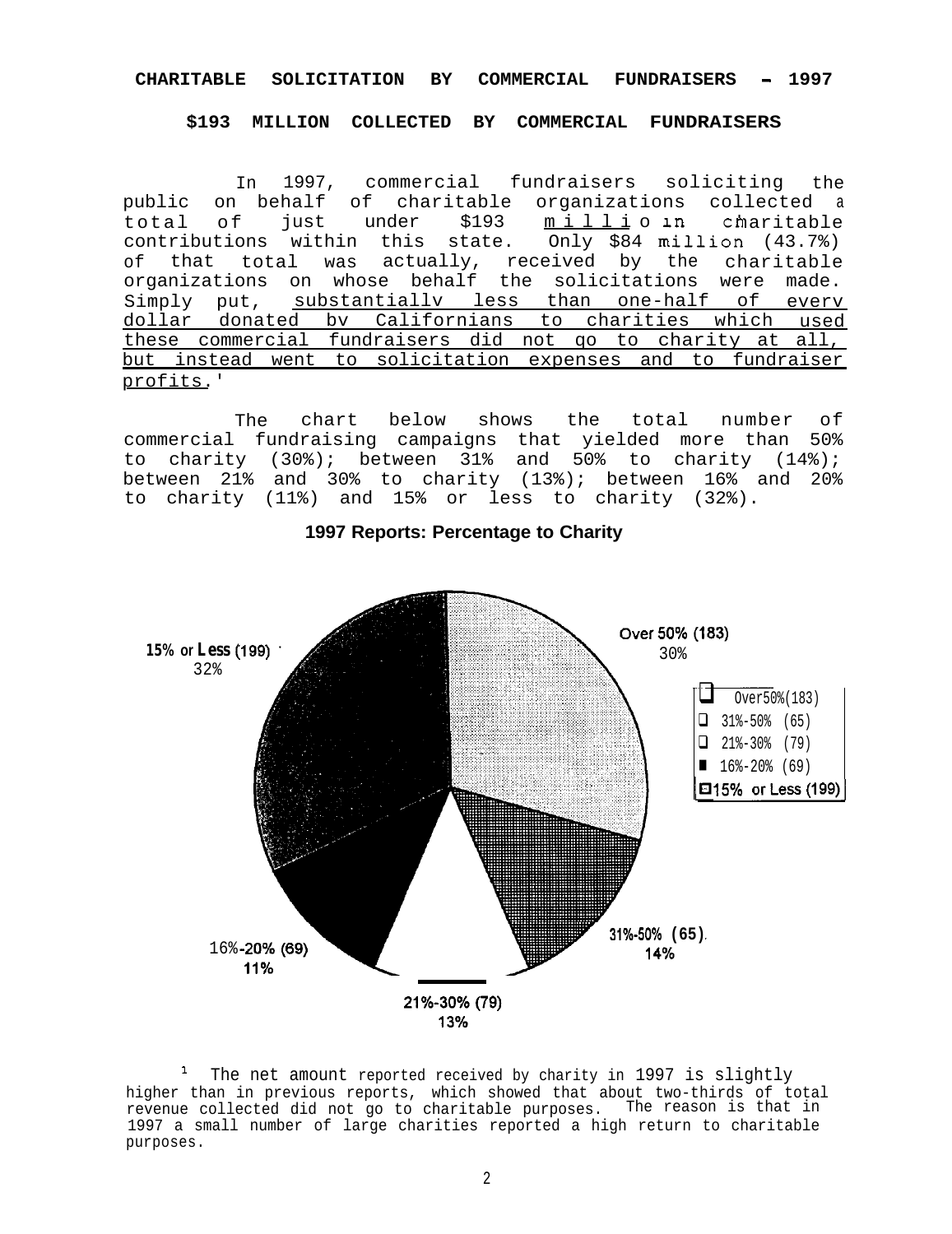# **CHARITABLE SOLICITATION BY COMMERCIAL FUNDRAISERS 1997**





**Percentage of 1997 Commercial Fundraising campaigns in which 90% of the money raised went to the charity. The total percent is 1.46%.** -

| 90% to charity           |     |
|--------------------------|-----|
| ll90% to CFR             | 120 |
| Total # of CFR campaigns | 615 |

**Percentage of 1996 Commercial Fundraising Campaigns in which 90% of the money raised went to the CFR. The total number is 19.51%. Source: TABLE 2**



**Percentage of 1997 Commercial Fundraising Campaigns in which 75% of the money raised went to the charity. The total number is 8.62%.** 

| 75% to charity           | 53  |  |
|--------------------------|-----|--|
| 75% to CFR               | 308 |  |
| Total # of CFR campaigns | 615 |  |

**Percentage of 1996 Commercial Fundraising Campaigns in which 75% of the money raised went to the CFR. The number is 50.08%. Source: Table 2**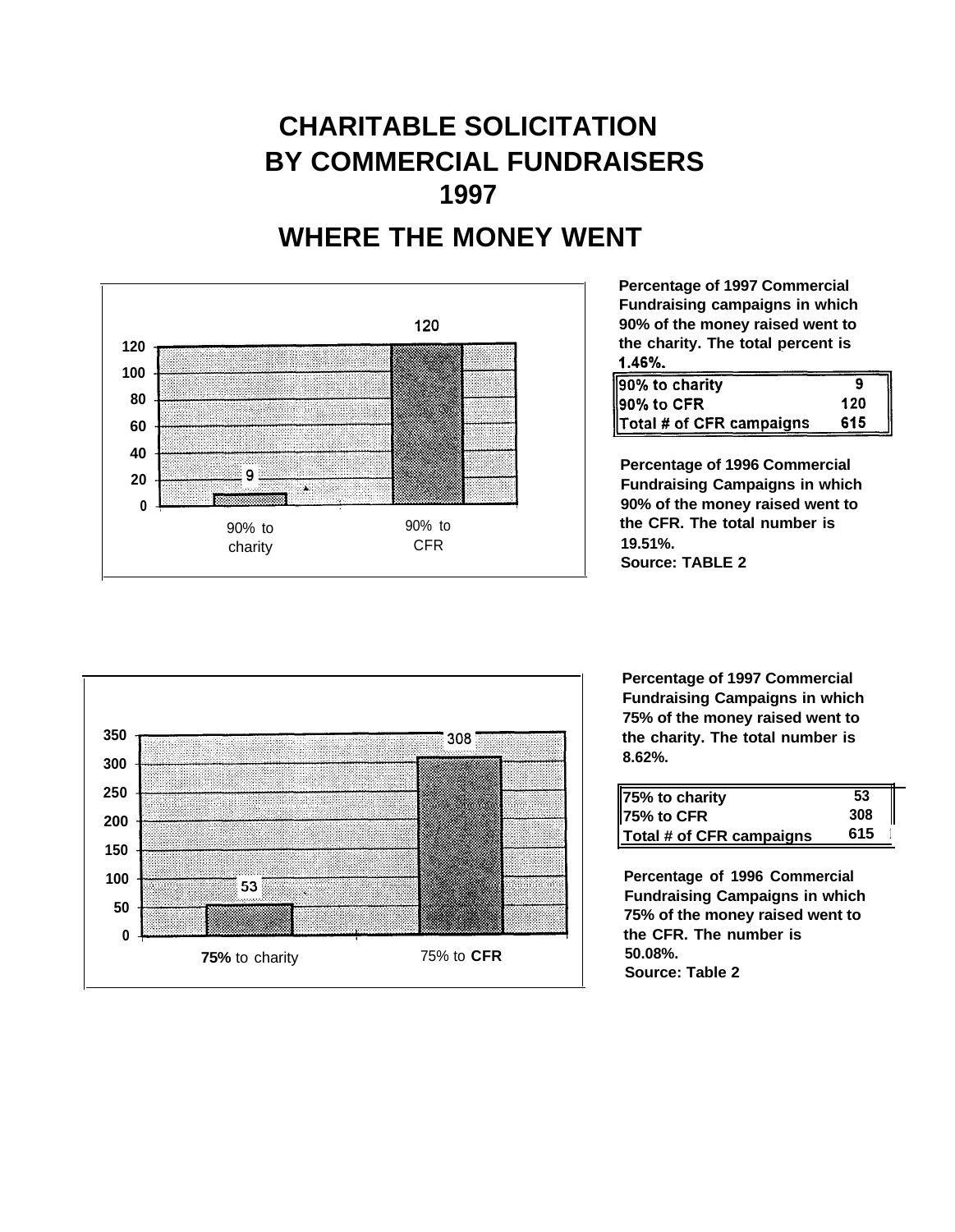# TABLE NO. 1

This table lists in descending order each charitable organization which sponsored a commercial fundraising campaign where 15% or less of the funds raised actually went to charity.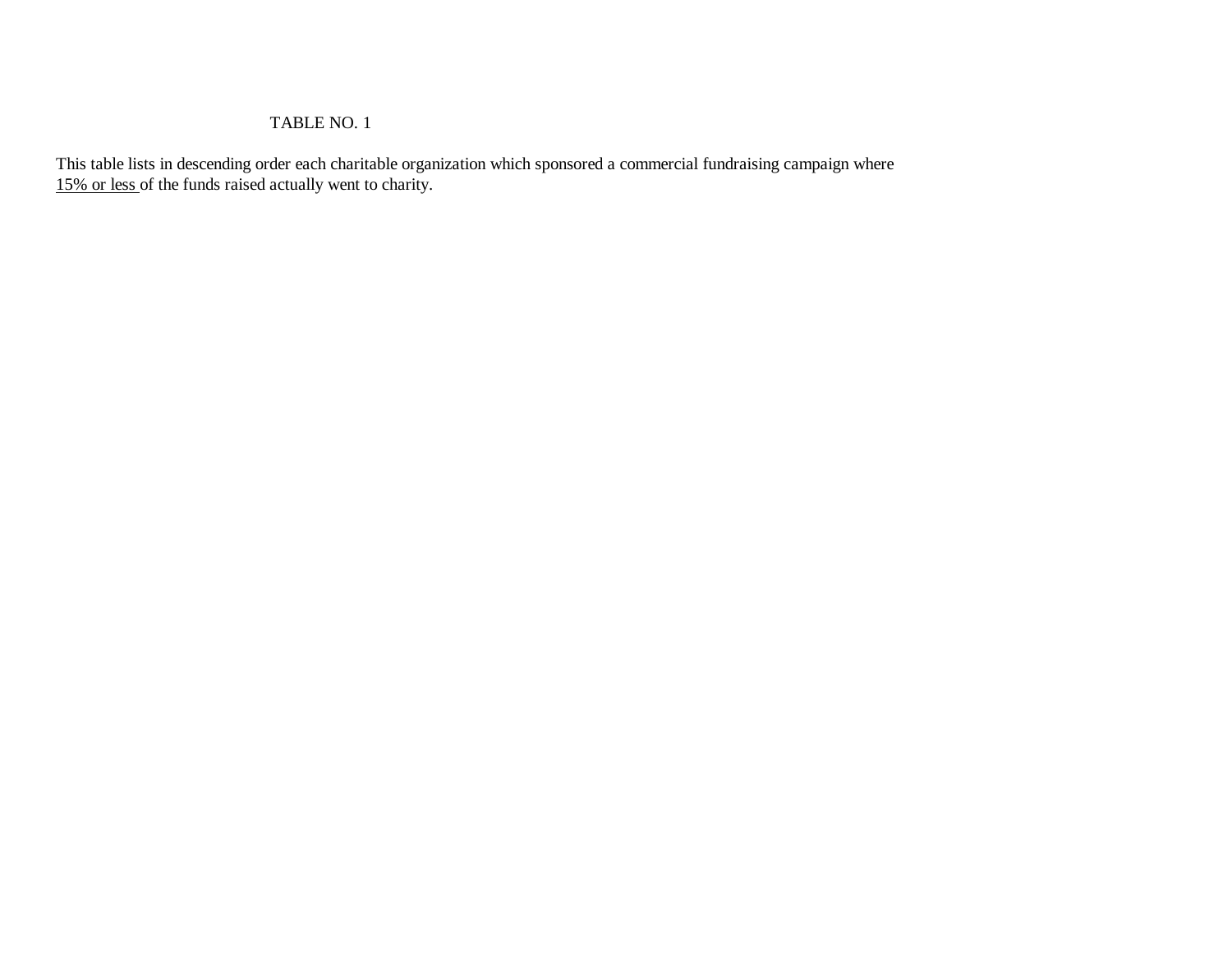# **Charity/Charitable Purpose,CFR Listing by Percentage to Charity in which 15% or less went to a Charity or Charitable Purpose**

| Charity/Charitable Purpose                               | Commercial Fundraiser                   | T. Revenue | To Charity  | % to Charity |
|----------------------------------------------------------|-----------------------------------------|------------|-------------|--------------|
| INTERNATIONAL UNION OF POLICE ASSOCIATES                 | NORTH AMERICAN CHARITABLE SERVICES INC. | 19,720     | 2,958       | 15.0         |
| HAYWARD POLICE ACTIVITIES LEAGUE                         | <b>VALLEY PRODUCTIONS</b>               | 58,829     | 8.824       | 15.0         |
| SAN MATEO FIRE CHIEFS                                    | <b>TBS PRODUCTIONS</b>                  | 218.318    | 32,448      | 15.0         |
| <b>JUNIOR POLICE ACADEMY</b>                             | S.J. KELLNER                            | 49,464     | 7.420       | 15.0         |
| UNION CITY POLICE ACTIVITIES LEAGUE                      | <b>VALLEY PRODUCTIONS</b>               | 58,829     | 8,824       | 15.0         |
| NATIONAL FOUNDATION FOR THE TREATMENT OF ABUSED CHILDREN | ROBERT SALOMONIE                        | 7,438      | 1.116       | 15.0         |
| FIND THE CHILDREN                                        | NON-PROFIT TELEMEDIA, INC.              | 578        | $\Omega$    | 0.0          |
| UNITED CHILD GUIDANCE COUNCIL. INC.                      | NON-PROFIT TELEMEDIA. INC.              | 29.212     | $\Omega$    | 0.0          |
| MULTIPLE SCLEROSIS SOCIETY - SOUTHERN CALIFORNIA CHAPTER | <b>FACTER DIRECT, LTD</b>               | $\Omega$   | $\Omega$    | 0.0          |
| <b>WORLD VISION</b>                                      | <b>FACTER DIRECT, LTD</b>               | $\Omega$   | $\Omega$    | 0.0          |
| <b>AID FOR AIDS</b>                                      | SHARE GROUP, INC THE                    | 9,008      | $\mathbf 0$ | 0.0          |
| CHRISTIAN COALITION, THE                                 | MDS COMMUNICATIONS CORPORATION          | 6,449      | $\mathbf 0$ | 0.0          |
| CHRISTIAN SOLIDARITY INTERNATIONAL. INC.                 | MDS COMMUNICATIONS CORPORATION          | 652        | $\Omega$    | 0.0          |
| CHRISTIAN COALITION, THE                                 | MDS COMMUNICATIONS CORPORATION          | 17,121     | $\mathbf 0$ | 0.0          |
| <b>DELTA 2000</b>                                        | HANG-UPS ART ENTERPRISES, INC.          | 3,190      | $-12$       | $-0.4$       |
| SIERRA CLUB                                              | STEPHEN DUNN & ASSOCIATES               | 113,819    | $-1.173$    | $-1.0$       |
| NATIONAL TRUST FOR HISTORIC PRESERVATION                 | SMITH COMPANY, THE                      | 68,597     | $-861$      | $-1.3$       |
| PEOPLE FOR THE AMERICAN WAY                              | SHARE GROUP, INC THE                    | 30.554     | $-1,346$    | $-4.4$       |
| <b>BETA SIGMA PHI</b>                                    | HANG-UPS ART ENTERPRISES. INC.          | 5,215      | -243        | $-4.7$       |
| HANDGUN CONTROL, INC.                                    | SHARE GROUP, INC., THE                  | 198.612    | $-13,316$   | $-6.7$       |
| CUESTA COLLEGE FOUNDATION                                | DEVELOPMENT CENTER, INC., THE           | 16,624     | $-1,138$    | $-6.8$       |
| OPEN DOORS WITH BROTHER ANDREW                           | TRANSAMERICA MARKETING SERVICES, INC.   | 77,492     | $-6,618$    | $-8.5$       |
| CALIFORNIA PRO-LIFE COUNCIL. INC.                        | REGENCY COMMUNICATIONS, INC.            | 20,650     | $-1,919$    | $-9.3$       |
| NATIONAL TRUST FOR HISTORIC PRESERVATION                 | PUBLIC INTEREST COMMUNICATIONS. INC.    | 79,605     | $-7.575$    | $-9.5$       |
| WORLD OPPORTUNITIES INTERNATIONAL                        | MDS COMMUNICATIONS CORPORATION          | 12,568     | $-1,244$    | $-9.9$       |
| CORPORATION OF THE FINE ARTS MUSEUMS                     | STEPHEN DUNN & ASSOCIATES               | 38,820     | $-6,578$    | $-16.9$      |
| LOS ANGELES MISSION                                      | <b>STEPHEN DUNN &amp; ASSOCIATES</b>    | 313,912    | $-55,546$   | $-17.7$      |
| HANDGUN CONTROL, INC.                                    | <b>FACTER DIRECT, LTD</b>               | 70,357     | $-12,644$   | $-18.0$      |
| <b>CO-OP AMERICA</b>                                     | <b>SHARE GROUP, INC THE</b>             | 63,709     | $-11,494$   | $-18.0$      |
| PEN INS WOMEN                                            | HANG-UPS ART ENTERPRISES, INC.          | 3,025      | $-655$      | $-21.6$      |
| <b>CSUS, FOUNDATION FINANCE OFFICE</b>                   | DIRECTLINE TECHNOLOGIES, INC.           | 38,228     | $-10,022$   | $-26.2$      |
| UC DAVIS ALUMNI ASSOCIATION                              | DIRECTLINE TECHNOLOGIES, INC.           | 61,185     | $-22,815$   | $-37.3$      |
| CONCERNED WOMEN FOR AMERICA                              | MDS COMMUNICATIONS CORPORATION          | 109,679    | $-47,268$   | $-43.1$      |
| COMMITTEE TO REBUILD THE SAN FRANCISCO ZOO               | STEPHEN DUNN 8 ASSOCIATES               | 61,254     | $-30,381$   | $-49.6$      |
| DIABETES ACTION RESEARCH AND EDUCATION FOUNDATION        | SHARE GROUP, INC., THE                  | 56,498     | $-31,327$   | $-55.4$      |
| MONTANA WILDLIFE FEDERATION                              | ARIA COMMUNICATIONS CORPORATION         | 1,810      | $-1,131$    | $-62.5$      |
| CONCORDIA UNIVERSITY FOUNDATION                          | DIRECTLINE TECHNOLOGIES. INC.           | 27.404     | $-18,631$   | $-68.0$      |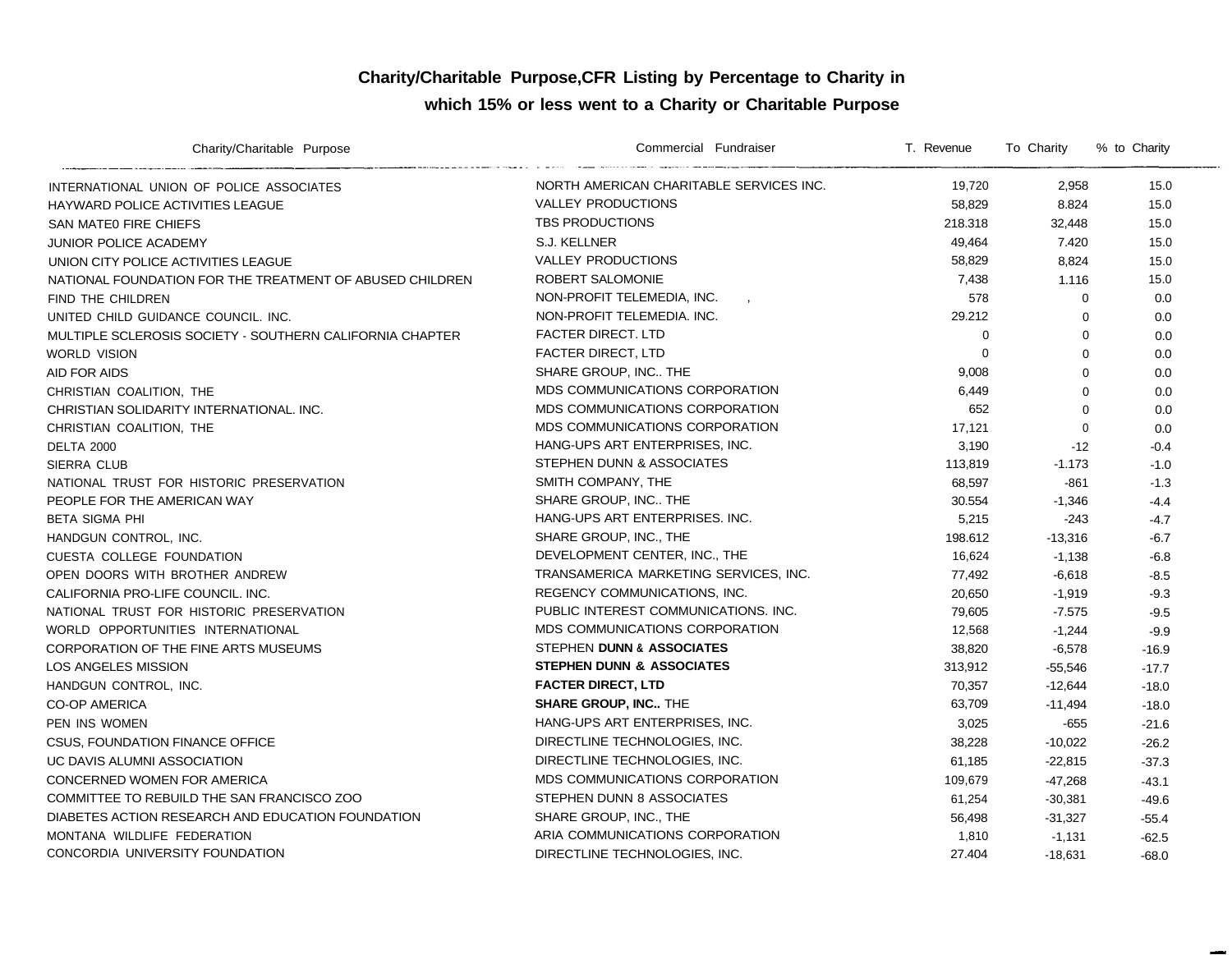| <b>Charity/Charitable Purpose</b>                                                                                                          | <b>Commercial Fundraiser</b>            | T. Revenue | <b>To Charity</b> | % to Charity |  |
|--------------------------------------------------------------------------------------------------------------------------------------------|-----------------------------------------|------------|-------------------|--------------|--|
| and a second complete second the contract of the second second second the contract of the second second second<br><b>UM AIDS - SEATTLE</b> | HANG-UPS ART ENTERPRISES. INC.          | 2.140      | -1.550            | -72.4        |  |
| <b>NATURE CONSERVANCY</b>                                                                                                                  | <b>GREAT LAKES COMMUNICATIONS, INC.</b> | 79,666     | $-73.215$         | $-91.9$      |  |
| <b>WORLD VISION</b>                                                                                                                        | <b>REGENCY COMMUNICATIONS, INC.</b>     | 210        | -250              | $-119.0$     |  |
| <b>HERITAGE FOUNDATION. THE</b>                                                                                                            | <b>FACTER DIRECT. LTD</b>               | 139.660    | -172.652          | $-123.6$     |  |
| <b>SEATTLE AIDS</b>                                                                                                                        | HANG-UPS ART ENTERPRISES. INC.          | 1.215      | $-1,643$          | $-135.2$     |  |
| <b>AMERICAN HEART ASSOCIATION</b>                                                                                                          | STEPHEN DUNN & ASSOCIATES               | 7.100      | $-9.793$          | $-137.9$     |  |
| AMERICAN RED CROSS, LOS ANGELES CHAPTER                                                                                                    | <b>FACTER DIRECT, LTD</b>               | 91.362     | -207.706          | $-227.3$     |  |
| EVERETT ALVAREZ B                                                                                                                          | <b>HANG-UPS ART ENTERPRISES. INC.</b>   | 350        | -1.492            | $-426.4$     |  |
| <b>WORLD VISION</b>                                                                                                                        | <b>MDS COMMUNICATIONS CORPORATION</b>   | 440        | $-2,204$          | $-500.9$     |  |
| <b>CLAREMONT GRADUATE SCHOOL</b>                                                                                                           | DIRECTLINE TECHNOLOGIES. INC.           | 0          | $-11.520$         | $-1152000.0$ |  |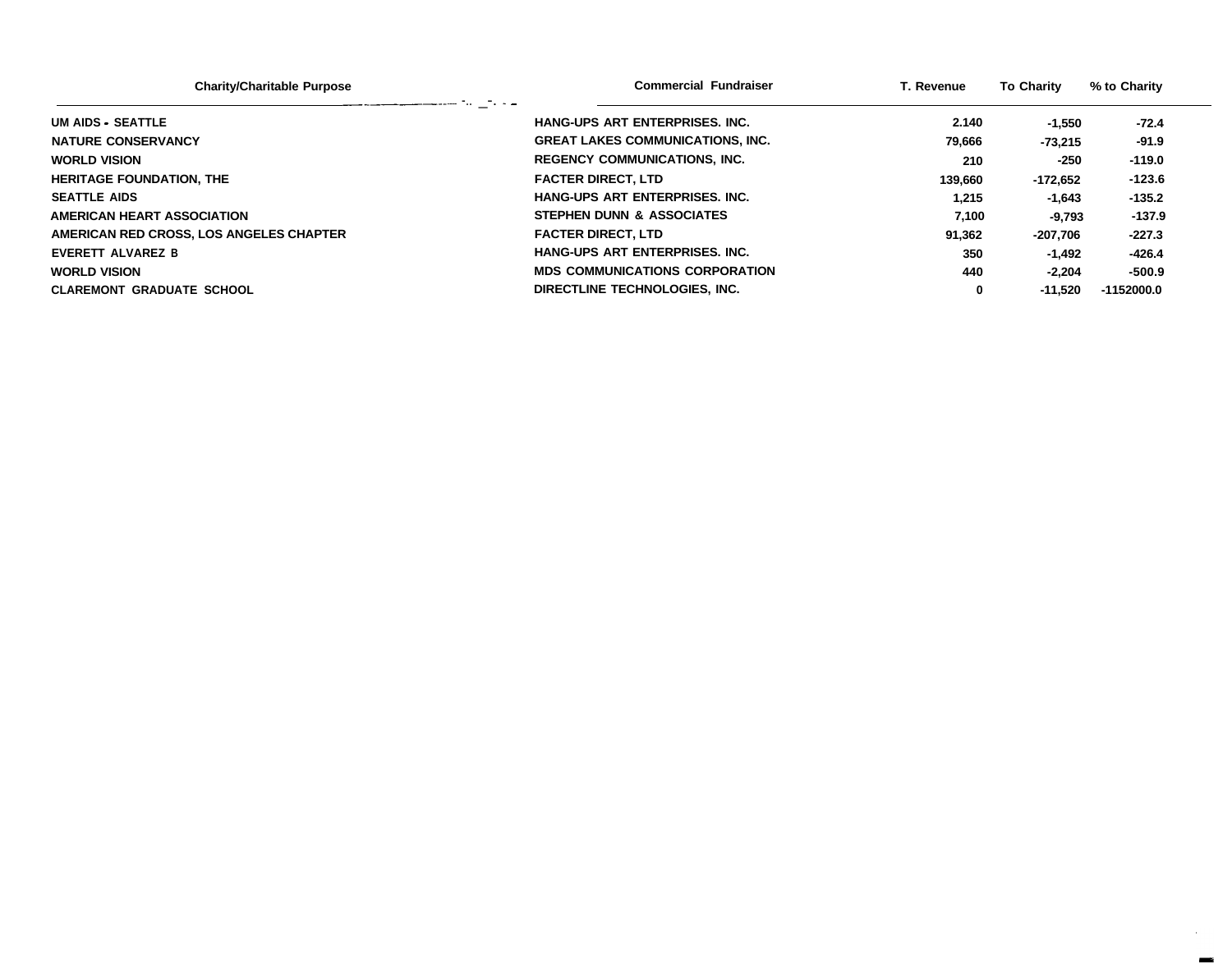### TABLE NO. 2

This table lists all charitable organizations which ran commercial fundraising campagns and ranks them by the percentage of donated money which actually went to charity, i.e., from a high of 100% going to charity to a low of zero (or less than zero).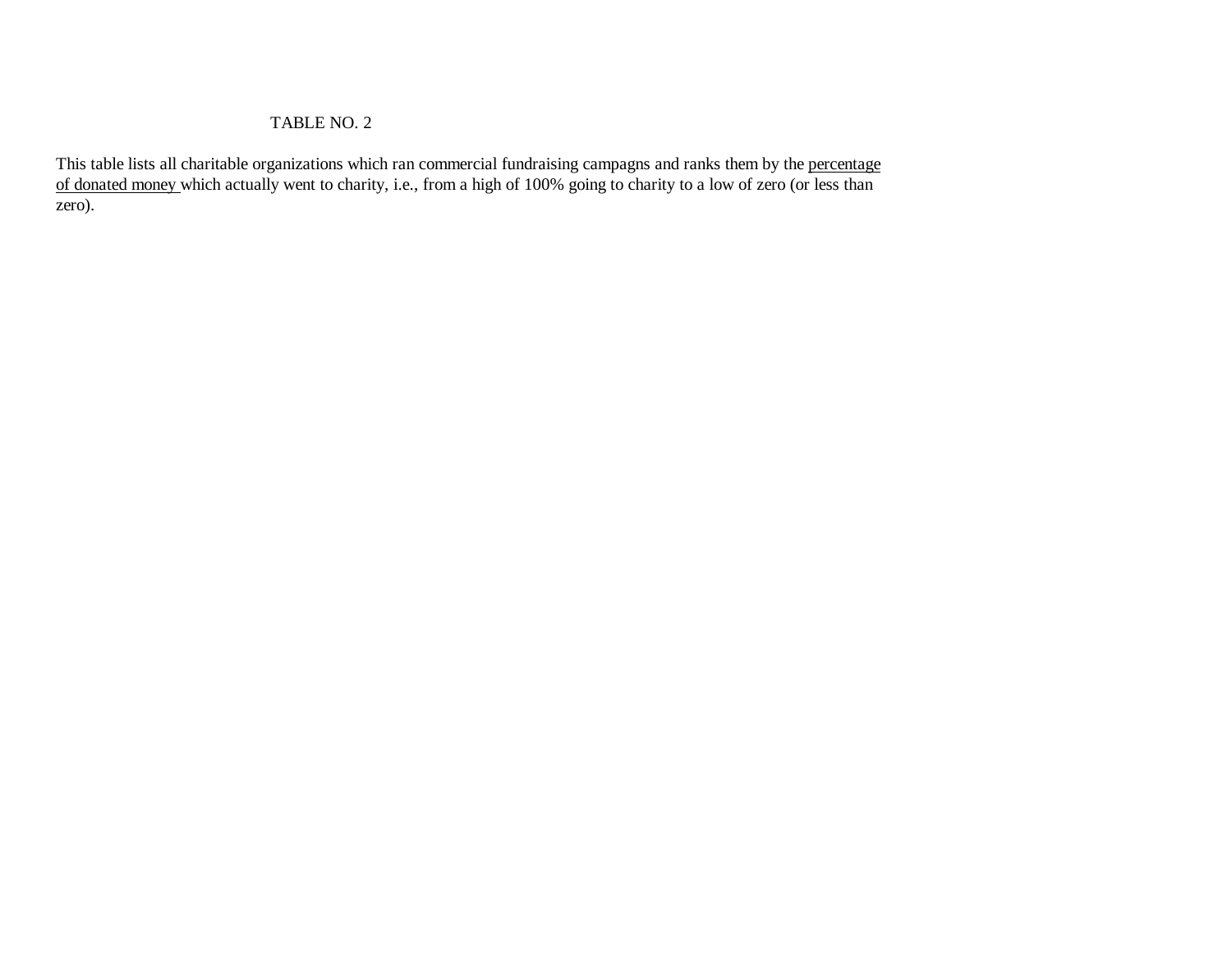# **Charity/Charitable Purpose, CFR Listing by Percentage to Charity**

| <b>Charity/Charitable Purpose</b>             | <b>Commercial Fundraiser</b>         | T. Revenue | <b>To Charity</b> | %     |
|-----------------------------------------------|--------------------------------------|------------|-------------------|-------|
| PEDIATRIC AIDS FOUNDATION                     | LEVY, PAZANTI & ASSOCIATES           | 1,782,338  | 1,782,338         | 100.0 |
| CALIFORNIA INSTITUTE OF THE ARTS              | LEVY, PAZANTI & ASSOCIATES           | 438,498    | 438,498           | 100.0 |
| NANCY DAVIS FOUNDATION FOR MS, THE            | LEVY, PAZANTI & ASSOCIATES           | 1,833,000  | 1,784,500         | 97.4  |
| U.S. COMMITTEE FOR UNICEF                     | COINSTAR, INC.                       | 27,983     | 25,890            | 92.5  |
| NOTRE DAME HIGH SCHOOL                        | <b>RED APPLE RESOURCES</b>           | 39,242     | 36,301            | 92.5  |
| <b>RIORDAN HIGH SCHOOL</b>                    | <b>RED APPLE RESOURCES</b>           | 78,124     | 71,793            | 91.9  |
| NOTRE DAME HIGH SCHOOL                        | <b>RED APPLE RESOURCES</b>           | 27,405     | 24,799            | 90.5  |
| CHRISTIAN APPALACHIAN PROJECT                 | PUBLIC INTEREST COMMUNICATIONS, INC. | 1,169,094  | 1,056,593         | 90.4  |
| CALIFORNIA HISTORICAL SOCIETY                 | <b>WEISER &amp; ASSOCIATES</b>       | 10,330     | 9,322             | 90.2  |
| <b>FLORENCE CRITCHTON SERVICES</b>            | ROSEMARY P. CARROLL                  | 287,096    | 256,493           | 89.3  |
| SAN RAMON VALLEY LITTLE LEAGUE                | <b>RED APPLE RESOURCES</b>           | 14,086     | 12,548            | 89.1  |
| <b>GREATER LOS ANGELES ZOO ASSOCIATION</b>    | OUTREACH CENTER, INC., THE           | 83,628     | 74,038            | 88.5  |
| LOYOLA LAW SCHOOL/LOYOLA MARYMOUNT UNIVERSITY | <b>WEISER &amp; ASSOCIATES</b>       | 76,984     | 67,022            | 87.1  |
| CONSTITUTIONAL RIGHTS FOUNDATION              | LEVY, PAZANTI & ASSOCIATES           | 673,434    | 580,673           | 86.2  |
| WHITTIER COLLEGE SCHOOL OF LAW                | <b>WEISER &amp; ASSOCIATES</b>       | 72,255     | 61,599            | 85.3  |
| LIGHT HAWK                                    | ROSEMARY P. CARROLL                  | 118,000    | 100,324           | 85.0  |
| <b>BRAMSON SCHOOL</b>                         | <b>WEISER &amp; ASSOCIATES</b>       | 17,433     | 14,817            | 85.0  |
| PEOPLE FOR THE AMERICAN WAY                   | INTEGRAL RESOURCES, INC.             | 49,614     | 41,826            | 84.3  |
| ST. JUDE HOSP FDN                             | EVENTS UNLIMITED, INC.               | 1,414,837  | 1,176,543         | 83.2  |
| ALTERNATIVE LIVING FOR THE AGING              | EVENTS UNLIMITED, INC.               | 98,145     | 80,995            | 82.5  |
| BAY AREA RIDGE TRAIL COUNCIL                  | ROSEMARY P. CARROLL                  | 49,050     | 40,376            | 82.3  |
| DUBLIN LITTLE LEAGUE                          | <b>RED APPLE RESOURCES</b>           | 14,470     | 11,767            | 81.3  |
| <b>JEWISH NATIONAL FUND</b>                   | SERVICE ASSOCIATES OF AMERICA, INC.  | 287,492    | 233,627           | 81.3  |
| PRESIDIO HILL SCHOOL                          | <b>RED APPLE RESOURCES</b>           | 10,257     | 8,327             | 81.2  |
| <b>BENICIA LITTLE LEAGUE</b>                  | <b>RED APPLE RESOURCES</b>           | 24,568     | 19,873            | 80.9  |
| ROSS VALLEY COMMUNITY FOR SCHOOLS             | <b>RED APPLE RESOURCES</b>           | 29,898     | 24,109            | 80.6  |
| PEOPLE FOR THE AMERICAN WAY FOUNDATION        | LEVY, PAZANTI & ASSOCIATES           | 464,050    | 369,644           | 79.7  |
| EL SERENO YOUTH DEVELOPMENT CORPORATION       | AMELIA GONZALEZ                      | 9,625      | 7,665             | 79.6  |
| <b>CUPERTINO NATIONAL LITTLE LEAGUE</b>       | <b>RED APPLE RESOURCES</b>           | 9,136      | 7,261             | 79.5  |
| ALPINE WEST LITTLE LEAGUE                     | <b>RED APPLE RESOURCES</b>           | 18,296     | 14,539            | 79.5  |
| ALAMO SCHOOL                                  | <b>RED APPLE RESOURCES</b>           | 10,929     | 8,592             | 78.6  |
| <b>CUPERTINO AMERICAN LITTLE LEAGUE</b>       | <b>RED APPLE RESOURCES</b>           | 24,683     | 19,259            | 78.0  |
| LIVE OAK SCHOOL                               | <b>RED APPLE RESOURCES</b>           | 5,597      | 4,354             | 77.8  |
| <b>CITIZEN ACTION FUND</b>                    | HUDSON BAY COMPANY OF ILLINOIS, INC. | 27,757     | 21,559            | 77.7  |
| PALO ALTO LITTLE LEAGUE                       | <b>RED APPLE RESOURCES</b>           | 15,198     | 11,800            | 77.6  |
| <b>CLAREMONT UNIVERSITY</b>                   | KCET/DIMAC COMMUNICATIONS, LLC       | 53,043     | 41,104            | 77.5  |
| LIFE CHIROPRACTIC COLLEGE WEST                | <b>WEISER &amp; ASSOCIATES</b>       | 30,275     | 23,450            | 77.5  |
| PRESIDIO HILL SCHOOL                          | <b>RED APPLE RESOURCES</b>           | 1,918      | 1,482             | 77.3  |
| EL SERENO YOUTH DEVELOPMENT CORPORATION       | AMELIA GONZALEZ                      | 200,582    | 154,453           | 77.0  |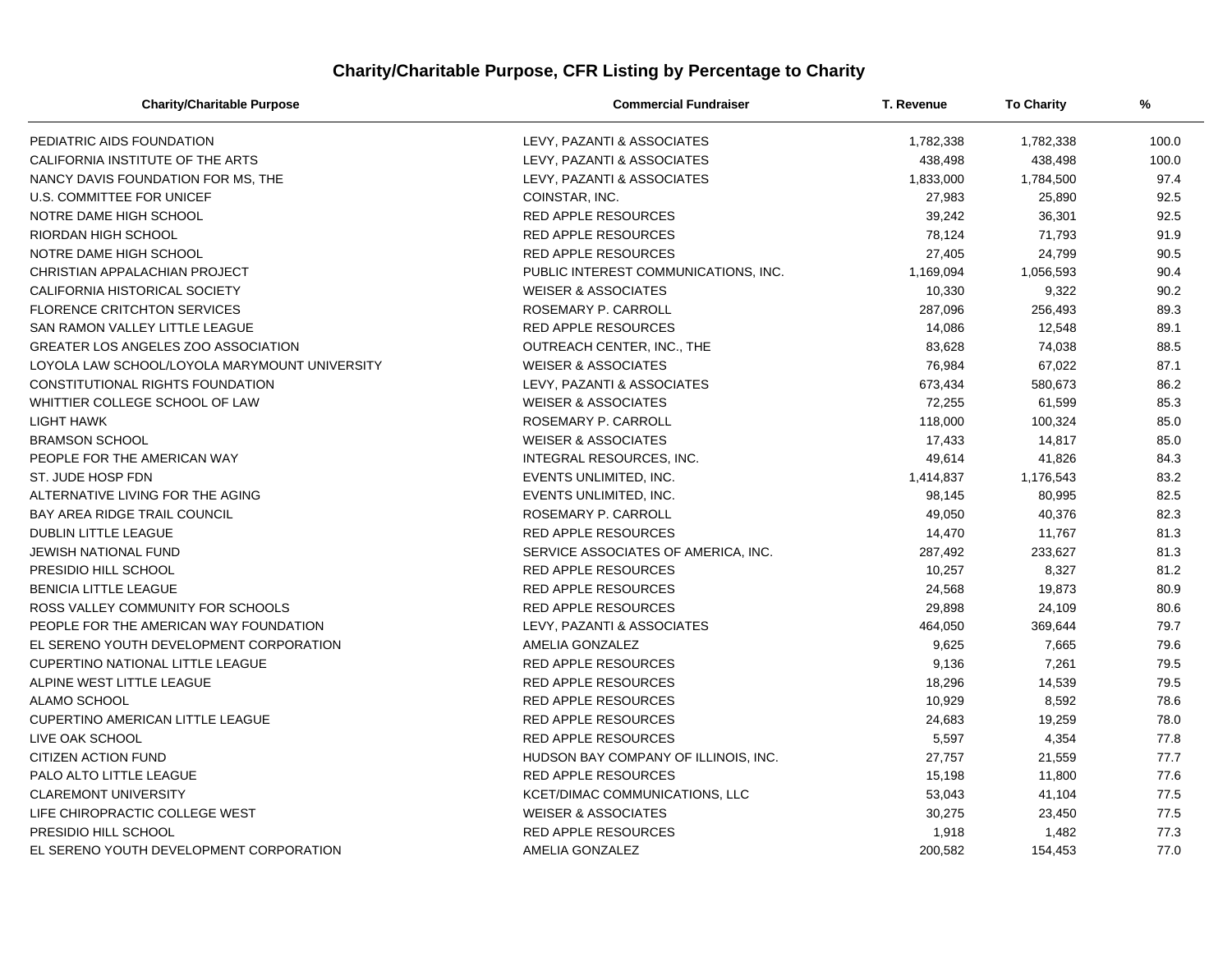| <b>Charity/Charitable Purpose</b>                         | <b>Commercial Fundraiser</b>                 | T. Revenue | <b>To Charity</b> | %    |
|-----------------------------------------------------------|----------------------------------------------|------------|-------------------|------|
| MISSION DOLORES SCHOOL                                    | <b>RED APPLE RESOURCES</b>                   | 6,448      | 4,962             | 77.0 |
| <b>APTOS LITTLE LEAGUE</b>                                | <b>RED APPLE RESOURCES</b>                   | 11,357     | 8,735             | 76.9 |
| <b>FARRALONE VIEW SCHOOL</b>                              | <b>RED APPLE RESOURCES</b>                   | 3,443      | 2,646             | 76.8 |
| ST VERONICA'S MENS CLUB                                   | <b>RED APPLE RESOURCES</b>                   | 9,278      | 7,129             | 76.8 |
| AYOS REGION 64 WEST SAN JOSE                              | RED APPLE RESOURCES                          | 8,163      | 6,247             | 76.5 |
| CORO SOUTHERN CALIFORNIA, INC.                            | EVENTS UNLIMITED, INC.                       | 233,685    | 178,353           | 76.3 |
| SAN FRANCISCO AIDS FOUNDATION                             | MILLER, ZEICHIK AND ASSOCIATES, INC.         | 3,648,906  | 2,775,817         | 76.1 |
| GILBERT AMERICAN LITTLE LEAGUE                            | <b>RED APPLE RESOURCES</b>                   | 15,419     | 11,728            | 76.1 |
| UNIVERSITY OF TEXAS M.D. AMDERSON CANCER CENTER           | EPSILON DATA MANAGEMENT, INC.                | 3,200,147  | 2,433,708         | 76.0 |
| COOPERATIVE FOR ASSISTANCE AND RELIEF EVERYWHERE, INC.    | TRANSAMERICA MARKETING SERVICES, INC.        | 208,335    | 157,783           | 75.7 |
| BIG SISTER VOLUNTEERS OF LOS ANGELES, INC.                | EVENTS UNLIMITED, INC.                       | 363,846    | 275,310           | 75.7 |
| <b>FAIRMONT ELEMENTARY</b>                                | GEORGE JACKSON AND ASSOCIATES, INC.          | 2,519      | 1,890             | 75.0 |
| HOLT INTERNATIONAL CHILDREN'S SERVICES                    | MDS COMMUNICATIONS CORPORATION               | 17,992     | 13,481            | 74.9 |
| <b>BRISBANE ELEMENTARY</b>                                | <b>RED APPLE RESOURCES</b>                   | 4,376      | 3,264             | 74.6 |
| CHANDLER/GILBERT YOUTH FOOTBALL, INC.                     | <b>RED APPLE RESOURCES</b>                   | 740        | 550               | 74.3 |
| SAN MATEO COUNTY JUNIOR HOCKEY CLUB                       | <b>RED APPLE RESOURCES</b>                   | 2,818      | 2,093             | 74.3 |
| ST MARY'S CHINESE DAY SCHOOL                              | GEORGE JACKSON AND ASSOCIATES, INC.          | 8,207      | 6,093             | 74.2 |
| VALLEMAK HOME SCHOOL CLUB                                 | GEORGE JACKSON AND ASSOCIATES, INC.          | 8,235      | 6,088             | 73.9 |
| TIBURON PENINSULA SOCCER LEAGUE                           | <b>RED APPLE RESOURCES</b>                   | 9,942      | 7,348             | 73.9 |
| AIDS PROJECT LOS ANGELES                                  | MILLER, ZEICHIK AND ASSOCIATES, INC.         | 3,203,304  | 2,365,753         | 73.9 |
| BELLEVUE PONY/COLT LEAGUE                                 | <b>RED APPLE RESOURCES</b>                   | 4,943      | 3,644             | 73.7 |
| CHANDLER/GILBERT YOUTH FOOTBALL, INC.                     | <b>RED APPLE RESOURCES</b>                   | 8,330      | 6,114             | 73.4 |
| <b>HEALDSBURG LITTLE LEAGUE</b>                           | GEORGE JACKSON AND ASSOCIATES, INC.          | 5,781      | 4,235             | 73.3 |
| SAN FRANCISCO URBAN SERVICE PROJECT                       | ROSEMARY P. CARROLL                          | 115,000    | 84,035            | 73.1 |
| AMERICANS IN ACTION                                       | RESPONSE DYNAMICS, INC.                      | 518,396    | 378,219           | 73.0 |
| <b>CHARLES DARWIN FOUNDATION</b>                          | SHARE GROUP, INC., THE                       | 73,150     | 53,199            | 72.7 |
| <b>NOVATO LITTLE LEAGUE</b>                               | <b>GEORGE JACKSON AND ASSOCIATES. INC.</b>   | 34,170     | 24.779            | 72.5 |
| AMERICAN IRELAND FUND, THE                                | PATRICIA E. HEIRS                            | 825,040    | 596,481           | 72.3 |
| LOMA LINDA UNIVERSITY SCHOOL OF DENISTRY                  | <b>WEISER &amp; ASSOCIATES</b>               | 16,550     | 11,912            | 72.0 |
| RIO DEL MAR ELEMENTARY                                    | <b>RED APPLE RESOURCES</b>                   | 9,511      | 6,824             | 71.8 |
| SUNSHINE GARDENS ELEMENTARY                               | <b>RED APPLE RESOURCES</b>                   | 5,142      | 3,683             | 71.6 |
| CLAIRE LILENTHAL SCHOOL PTA                               | RED APPLE RESOURCES                          | 3,099      | 2,220             | 71.6 |
| PONDEROSA SCHOOL                                          | <b>RED APPLE RESOURCES</b>                   | 6,051      | 4,331             | 71.6 |
| NATIONAL TRUST FOR HISTORIC PRESERVATION                  | <b>GREAT LAKES COMMUNICATIONS, INC.</b>      | 1,817,752  | 1,300,830         | 71.6 |
| SAN JUAN/AROMAS LITTLE LEAGUE                             | <b>RED APPLE RESOURCES</b>                   | 5,856      | 4,181             | 71.4 |
| SHERIFF'S YOUTH FOUNDATION OF LOS ANGELES COUNTY          | EVENTS UNLIMITED, INC.                       | 214,765    | 152,106           | 70.8 |
| <b>SAN RAMON LITTLE LEAGUE</b>                            | <b>RED APPLE RESOURCES</b>                   | 10,923     | 7,711             | 70.6 |
| CALIFORNIA ABORTION AND REPORDUCTIVE RIGHTS ACTION LEAGUE | FUNDRAISING AND COMMUNICATION SERVICES, INC. | 38,137     | 26,880            | 70.5 |
| CHRISTIAN RESEARCH INSTITUTE                              | MDS COMMUNICATIONS CORPORATION               | 684,966    | 481,426           | 70.3 |
| GAY & LESBIAN ALLIANCE AGAINST DEFAMATION                 | EVENTS UNLIMITED, INC.                       | 764,273    | 536,661           | 70.2 |
| SHERIFF'S POSSE RODEO                                     | <b>MEDIA MANAGEMENT</b>                      | 7,160      | 5,000             | 69.8 |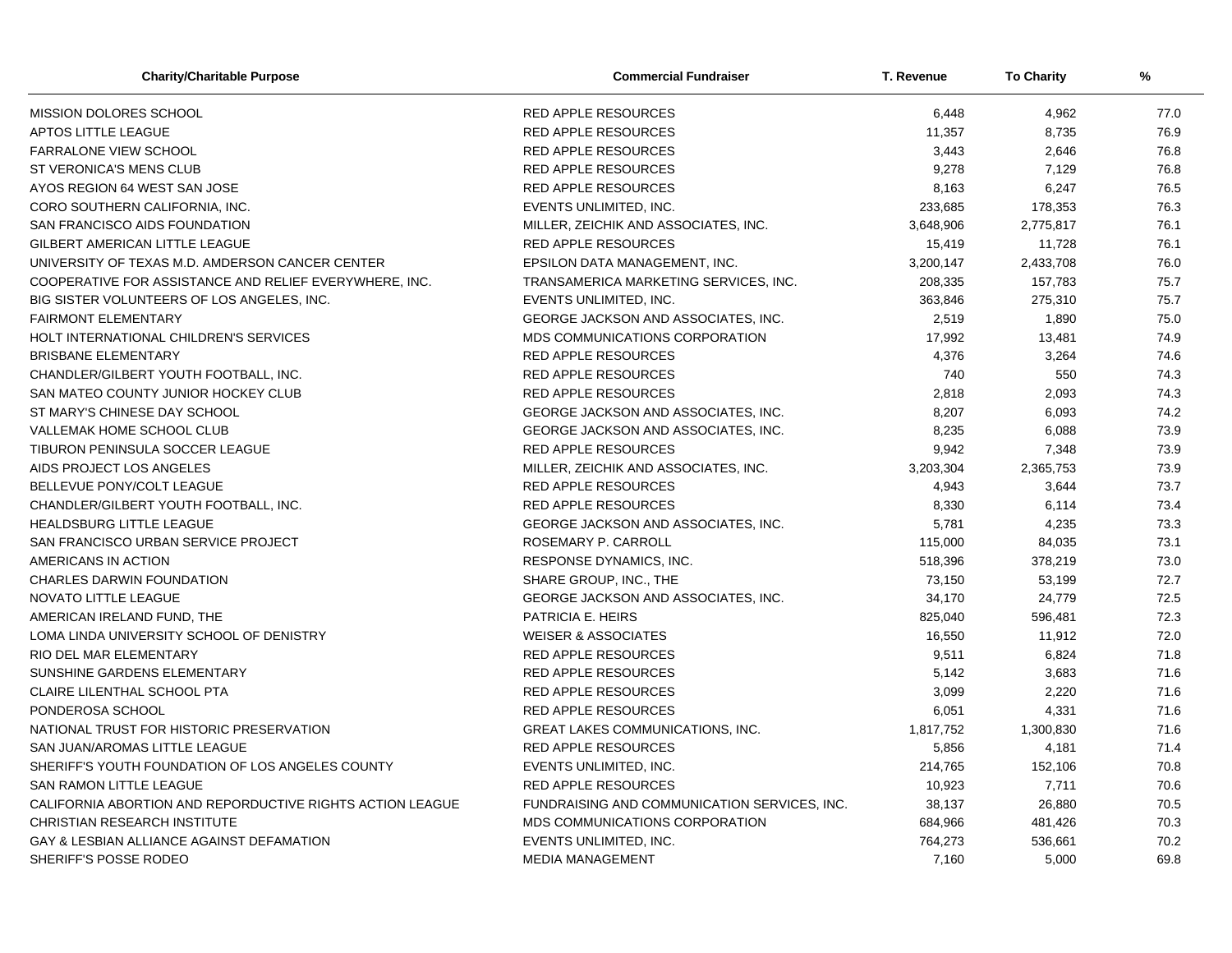| <b>Charity/Charitable Purpose</b>                      | <b>Commercial Fundraiser</b>         | T. Revenue | <b>To Charity</b> | %    |
|--------------------------------------------------------|--------------------------------------|------------|-------------------|------|
| CENTER FOR INDEPENDENCE OF DISABLED                    | <b>RED APPLE RESOURCES</b>           | 1,980      | 1,382             | 69.8 |
| OAK VIEW ELEMENTARY                                    | <b>RED APPLE RESOURCES</b>           | 4,995      | 3,479             | 69.7 |
| SUNNY BRAE MIDDLE SCHOOL                               | <b>RED APPLE RESOURCES</b>           | 4,542      | 3,157             | 69.5 |
| ST BEDE SCHOOL                                         | GEORGE JACKSON AND ASSOCIATES, INC.  | 9,081      | 6,311             | 69.5 |
| CONSUMERS ATTORNEYS OF CALIFORNIA                      | KCET/DIMAC COMMUNICATIONS, LLC       | 32,703     | 22,703            | 69.4 |
| <b>MERCY CORPS INTERNATIONAL</b>                       | MDS COMMUNICATIONS CORPORATION       | 57,649     | 39,912            | 69.2 |
| LITTLE FLOWER SCHOOL                                   | <b>RED APPLE RESOURCES</b>           | 13,362     | 9,247             | 69.2 |
| <b>CHILDREN'S MERCY FUND</b>                           | RESPONSE DYNAMICS, INC.              | 1,865,969  | 1,291,234         | 69.2 |
| <b>SALSI LITTLE LEAGUE</b>                             | <b>RED APPLE RESOURCES</b>           | 3,597      | 2,489             | 69.2 |
| NAPA LITTLE LEAGUE                                     | GEORGE JACKSON AND ASSOCIATES, INC.  | 7,455      | 5,156             | 69.2 |
| <b>TAYLOR SCHOOL</b>                                   | GEORGE JACKSON AND ASSOCIATES, INC.  | 4,198      | 2,903             | 69.2 |
| LIVERMORE AMERICAN LITTLE LEAGUE                       | <b>RED APPLE RESOURCES</b>           | 8,576      | 5,927             | 69.1 |
| PEOPLE FOR THE ETHICAL TREATMENT OF ANIMALS INC.       | PUBLIC INTEREST COMMUNICATIONS, INC. | 452,906    | 311,721           | 68.8 |
| BAY PARK PIRANHAS 10 YR OLDS                           | <b>RED APPLE RESOURCES</b>           | 387        | 266               | 68.8 |
| WATSONVILLE AMERICAN LITTLE LEAGUE                     | <b>RED APPLE RESOURCES</b>           | 9,565      | 6,550             | 68.5 |
| DORIS DAY ANIMAL LEAGUE                                | PUBLIC INTEREST COMMUNICATIONS. INC. | 97,426     | 66,572            | 68.3 |
| ANTIOCH LITTLE LEAGUE EAST                             | <b>RED APPLE RESOURCES</b>           | 8,212      | 5,609             | 68.3 |
| BENICIA PAL GIRLS SOFTBALL                             | <b>RED APPLE RESOURCES</b>           | 6,240      | 4,259             | 68.2 |
| PACIFIC WEST CANCER FUND, INC.                         | DIRECT RESPONSE CONSULTING SERVICES  | 12,864,329 | 8,772,456         | 68.2 |
| ONE ISRAEL FUND, LTD.                                  | <b>BEVERLY K. HEWETT</b>             | 44,598     | 30,350            | 68.1 |
| CENTER FOR LAW IN THE PUBLIC INTEREST                  | LEVY, PAZANTI & ASSOCIATES           | 252,670    | 170,802           | 67.6 |
| <b>HOLY NAMES COLLEGE</b>                              | <b>WEISER &amp; ASSOCIATES</b>       | 58,120     | 39,087            | 67.3 |
| RAMPO HIGH SCHOOL FOOTBALL                             | <b>RED APPLE RESOURCES</b>           | 1,849      | 1,243             | 67.2 |
| <b>EMPIRE ELEMENTARY</b>                               | <b>RED APPLE RESOURCES</b>           | 11,253     | 7,561             | 67.2 |
| ANTIOCH LITTLE LEAGUE WEST                             | <b>RED APPLE RESOURCES</b>           | 8,070      | 5,412             | 67.1 |
| CAMPBELL LITTLE LEAGUE                                 | <b>RED APPLE RESOURCES</b>           | 3,598      | 2,412             | 67.0 |
| FOOD FOR THE HUNGRY, INC.                              | MDS COMMUNICATIONS CORPORATION       | 348,771    | 233,758           | 67.0 |
| <b>EAST LAKE ELEMENTARY</b>                            | <b>RED APPLE RESOURCES</b>           | 8,839      | 5,867             | 66.4 |
| MERCY CORPS INTERNATIONAL                              | MDS COMMUNICATIONS CORPORATION       | 134,292    | 88,910            | 66.2 |
| <b>DOULE ELEMENTARY</b>                                | <b>RED APPLE RESOURCES</b>           | 5,902      | 3,904             | 66.2 |
| VALLEY VIEW MIDDLE SCHOOL                              | <b>RED APPLE RESOURCES</b>           | 11,557     | 7,603             | 65.8 |
| LOS ANGELES GAY AND LESBIAN COMMUNITY SERVICES CENTER  | EVENTS UNLIMITED, INC.               | 414,515    | 271,734           | 65.6 |
| <b>U.S. COMMITTEE FOR UNICEF</b>                       | PUBLIC INTEREST COMMUNICATIONS, INC. | 863,209    | 558,857           | 64.7 |
| MATER DOLOROSA PARENT GUILD                            | GEORGE JACKSON AND ASSOCIATES, INC.  | 8,567      | 5,500             | 64.2 |
| SAN FRANCISCO AIDS FOUNDATION                          | PALLOTTA AND ASSOCIATES, INC.        | 4,934,255  | 3,150,657         | 63.9 |
| O'HARA PARK PE DEPARTMENT                              | <b>RED APPLE RESOURCES</b>           | 7,270      | 4,623             | 63.6 |
| MOTHERS AGAINST DRUNK DRIVING                          | PUBLIC INTEREST COMMUNICATIONS, INC. | 332,016    | 211,006           | 63.6 |
| UCLA FOUNDATION - SCHOOL OF MEDICINE - CANCER RESEARCH | EVENTS UNLIMITED, INC.               | 2,984,332  | 1,882,510         | 63.1 |
| LIFE OUTREACH INTERNATIONAL                            | MDS COMMUNICATIONS CORPORATION       | 499,954    | 313,779           | 62.8 |
| HALECREST ELEMENTARY                                   | <b>RED APPLE RESOURCES</b>           | 718        | 450               | 62.7 |
| UNITARIAN UNIVERSALIST SERVICE COMMITTEE               | SHARE GROUP, INC., THE               | 54,219     | 33,834            | 62.4 |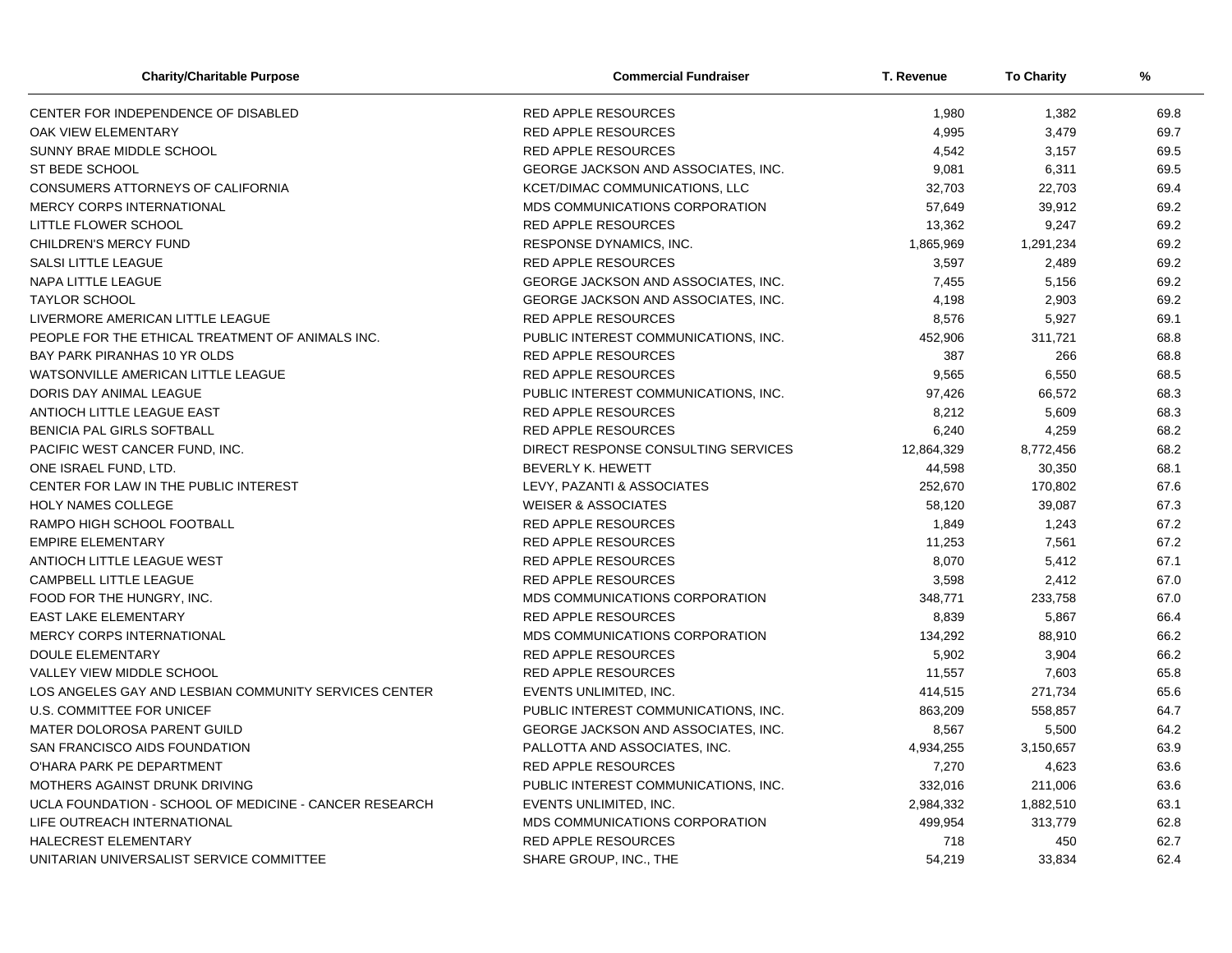| <b>Charity/Charitable Purpose</b>                              | <b>Commercial Fundraiser</b>           | T. Revenue | <b>To Charity</b> | %    |
|----------------------------------------------------------------|----------------------------------------|------------|-------------------|------|
| BOYLE HEIGHTS ELEMENTARY INSTITUTE                             | AMELIA GONZALEZ                        | 29,700     | 18,498            | 62.3 |
| AMERICAN RED CROSS, SAN DIEGO/IMPERIAL COUNTIES CHAPTER        | MDS COMMUNICATIONS CORPORATION         | 40,868     | 25,427            | 62.2 |
| CALIFORNIA HOMELESS AND HOUSING COALITION ACTION FUND          | <b>GORDON &amp; SCHWENKMEYER, INC.</b> | 61,117     | 37,892            | 62.0 |
| LOS ANGELES GAY AND LESBIAN COMMUNITY SERVICES CENTER          | PALLOTTA AND ASSOCIATES, INC.          | 4,508,528  | 2,787,001         | 61.8 |
| <b>FRIENDS OF DISCOVERY</b>                                    | <b>RED APPLE RESOURCES</b>             | 3,882      | 2,400             | 61.8 |
| DON BOSCO TECHNICAL INSTITUTE                                  | DIRECTLINE TECHNOLOGIES, INC.          | 49,435     | 30,435            | 61.6 |
| CALIFORNIA PRO-LIFE COUNCIL, INC.                              | LIFE-TEL, INC.                         | 17,500     | 10,741            | 61.4 |
| LAFAYETTE ELEMENTARY                                           | RED APPLE RESOURCES                    | 6,055      | 3,686             | 60.9 |
| <b>CEDARLANE MIDDLE SCHOOL</b>                                 | <b>RED APPLE RESOURCES</b>             | 806        | 486               | 60.4 |
| A.O.P.A. AIR SAFETY FOUNDATION                                 | <b>BGS TELEMARKETING, INC.</b>         | 1,348,730  | 811,713           | 60.2 |
| NEWARK ELEMENTARY                                              | <b>RED APPLE RESOURCES</b>             | 935        | 561               | 60.0 |
| CAJON VALLEY MIDDLE SCHOOL                                     | <b>RED APPLE RESOURCES</b>             | 2,269      | 1,361             | 60.0 |
| <b>CORONA ELEMENTARY</b>                                       | <b>RED APPLE RESOURCES</b>             | 736        | 442               | 60.0 |
| PHYSICIANS FOR SOCIAL RESPONSIBILITY                           | SHARE GROUP, INC., THE                 | 64,874     | 38,922            | 60.0 |
| SOUTH VALLEY JUNIOR HIGH PE DEPT                               | <b>RED APPLE RESOURCES</b>             | 4,054      | 2,408             | 59.4 |
| MARCH OF DIMES - NORTHERN CALIFORNIA                           | <b>QUALITY TELEMARKETING, INC.</b>     | 24,729     | 14,677            | 59.4 |
| NATIONAL ABORTION AND REPRODUCTIVE RIGHTS ACTION LEAGUE        | PUBLIC INTEREST COMMUNICATIONS, INC.   | 83,589     | 49,510            | 59.2 |
| AMERICAN RED CROSS, LOS ANGELES CHAPTER                        | <b>FACTER DIRECT, LTD</b>              | 1,852,586  | 1,096,949         | 59.2 |
| SUSAN G. KOMEN BREAST CANCER FOUNDATION, INC.                  | TARGET MARKETEAM, INC.                 | 139,369    | 82,117            | 58.9 |
| <b>KPFA PACIFICA RADIO</b>                                     | SHARE GROUP, INC., THE                 | 149,152    | 87,684            | 58.8 |
| ALZHEIMER'S DISEASE AND RELATED DISORDERS ASSOCIATION LOS ANGE | EVENTS UNLIMITED, INC.                 | 362,890    | 213,200           | 58.8 |
| <b>FOOTHILL HIGH</b>                                           | <b>RED APPLE RESOURCES</b>             | 1,121      | 658               | 58.7 |
| NATIONAL MULTIPLE SCLEROSIS SOCIETY                            | EPSILON DATA MANAGEMENT, INC.          | 12,275,459 | 7,209,818         | 58.7 |
| ALTERNATIVE LIVING FOR THE AGING                               | EVENTS UNLIMITED, INC.                 | 146,462    | 85,888            | 58.6 |
| <b>CITY TEAM MINISTRIES</b>                                    | MDS COMMUNICATIONS CORPORATION         | 66,334     | 38,675            | 58.3 |
| AMNESTY INTERNATIONAL                                          | PUBLIC INTEREST COMMUNICATIONS, INC.   | 1,862,332  | 1,084,820         | 58.3 |
| <b>KVPT</b>                                                    | <b>KCET/DIMAC COMMUNICATIONS, LLC</b>  | 26,821     | 15,514            | 57.8 |
| SMITHRIDGE ELEMENTARY                                          | <b>RED APPLE RESOURCES</b>             | 3,487      | 2,011             | 57.7 |
| PESTICIDE WATCH                                                | TELEFUND, INC.                         | 63,343     | 35,920            | 56.7 |
| NATIONAL AUDUBON SOCIETY                                       | SHARE GROUP, INC., THE                 | 627,000    | 355,198           | 56.7 |
| TRADITIONAL VALUES COALITION                                   | MDS COMMUNICATIONS CORPORATION         | 14,402     | 8,153             | 56.6 |
| MARCH OF DIMES - SAN DIEGO REGION                              | <b>QUALITY TELEMARKETING, INC.</b>     | 19,875     | 11,237            | 56.5 |
| CALIFORNIA ABORTION AND REPRODUCTIVE RIGHTS ACTION LEAGUE      | SHARE GROUP, INC., THE                 | 87,934     | 49,694            | 56.5 |
| GREENPEACE, INC.                                               | FACTER DIRECT, LTD                     | 1,951,670  | 1,102,431         | 56.5 |
| <b>KVCR PUBLIC TELEVISION</b>                                  | <b>WEISER &amp; ASSOCIATES</b>         | 16,830     | 9,466             | 56.2 |
| NATIONAL MULTIPLE SCLEROSIS SOCIETY                            | MARKETING CORPORATION OF AMERICA       | 3,498,000  | 1,953,500         | 55.8 |
| <b>COLUMBUS HIGH SCHOOL</b>                                    | <b>RED APPLE RESOURCES</b>             | 737        | 410               | 55.6 |
| SIERRA VISTA ELEMENTARY                                        | <b>RED APPLE RESOURCES</b>             | 4,240      | 2,357             | 55.6 |
| <b>NEW YORK CREEK</b>                                          | <b>RED APPLE RESOURCES</b>             | 15,281     | 8,482             | 55.5 |
| MARCH OF DIMES - BAY AREA                                      | QUALITY TELEMARKETING, INC.            | 63,439     | 35,058            | 55.3 |
| TREEPEOPLE INC.                                                | EVENTS UNLIMITED, INC.                 | 205,152    | 113,225           | 55.2 |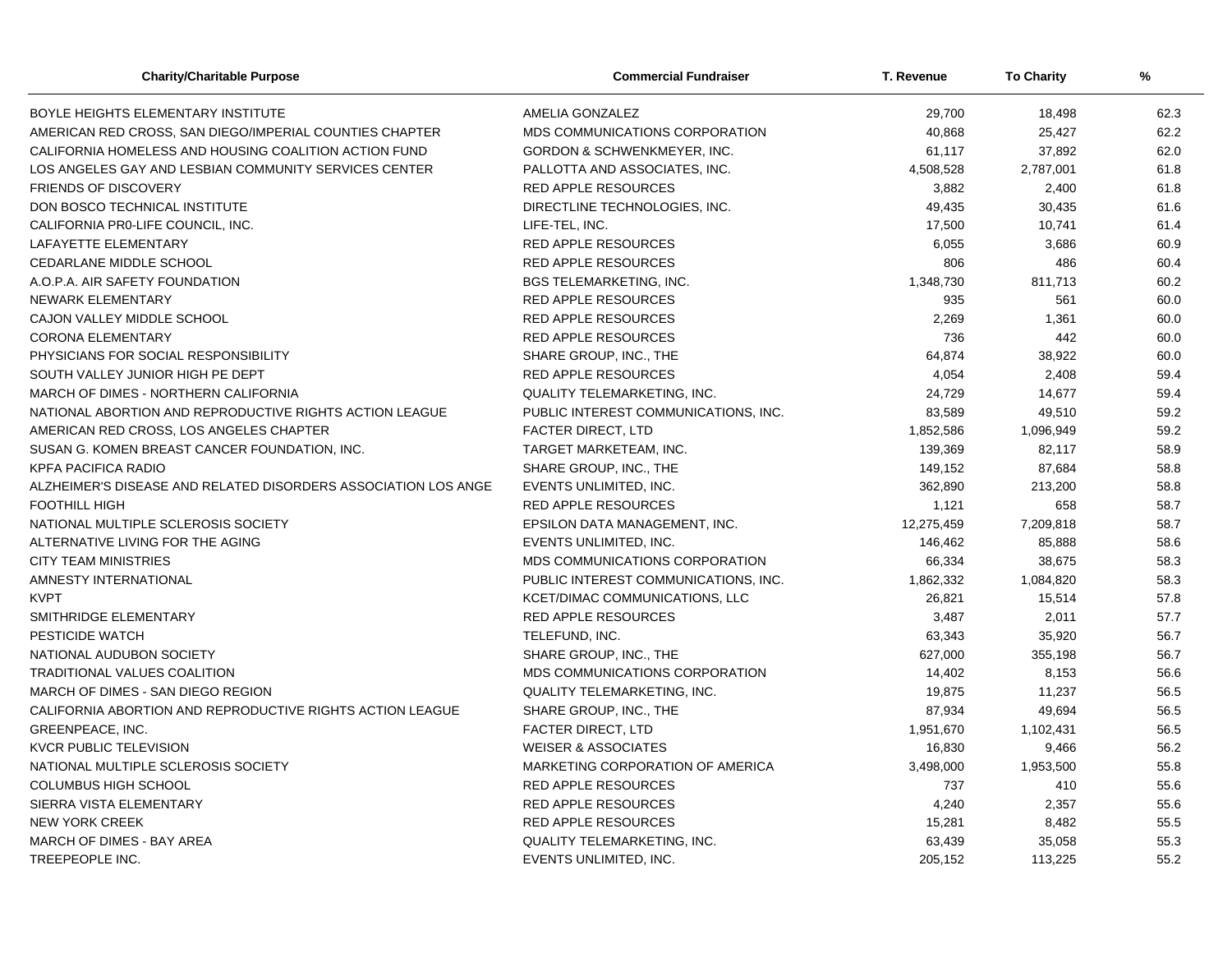| <b>Charity/Charitable Purpose</b>                       | <b>Commercial Fundraiser</b>          | T. Revenue | <b>To Charity</b> | %    |
|---------------------------------------------------------|---------------------------------------|------------|-------------------|------|
| AMERICAN RED CROSS, LOS ANGELES CHAPTER                 | <b>FACTER DIRECT, LTD</b>             | 87,954     | 48,267            | 54.9 |
| BIG BROTHERS OF GREATER LOS ANGELES                     | KNOCK OUT PRODUCTIONS                 | 414,212    | 225,823           | 54.5 |
| MAYS MISSION FOR THE HANDICAPPED                        | SHARE GROUP, INC., THE                | 11,387     | 6,177             | 54.2 |
| UC SANTA BARBARA ALUMNI ASSOCIATION                     | DIRECTLINE TECHNOLOGIES, INC.         | 38,430     | 20,730            | 53.9 |
| <b>HOWE AVENUE ELEMENTARY</b>                           | <b>RED APPLE RESOURCES</b>            | 1,736      | 924               | 53.2 |
| UNITED CHILDREN'S FUND                                  | GOOD CAUSE MARKETING, INC.            | 145,850    | 77,375            | 53.1 |
| AMERICAN ACADEMY OF ALLERGY, ASTHMA AND IMMUNOLOGY      | LEVY, PAZANTI & ASSOCIATES            | 396,800    | 210,135           | 53.0 |
| UNION RESCUE MISSION                                    | MDS COMMUNICATIONS CORPORATION        | 67,717     | 35,840            | 52.9 |
| MAGNOLIA ELEMENTARY SCHOOL                              | <b>RED APPLE RESOURCES</b>            | 6,384      | 3,369             | 52.8 |
| WELLER ELEMENTARY SCHOOL                                | RED APPLE RESOURCES                   | 2,780      | 1,466             | 52.7 |
| <b>GRACE FELLOWSHIP FOURSQUARE</b>                      | <b>RED APPLE RESOURCES</b>            | 219        | 115               | 52.6 |
| <b>MAP INTERNATIONAL</b>                                | TRANSAMERICA MARKETING SERVICES, INC. | 25,539     | 13,383            | 52.4 |
| AMERICAN ASSOCIATION OF UNIVERSITY WOMEN EDUCATION FOU  | SHARE GROUP, INC., THE                | 67,747     | 35,487            | 52.4 |
| WORLD BIBLE TRANSLATION CENTER, INC.                    | MDS COMMUNICATIONS CORPORATION        | 19,779     | 10,344            | 52.3 |
| UNITED CHILDREN'S FUND                                  | GOOD CAUSE MARKETING, CA              | 211,772    | 109,239           | 51.6 |
| UP WITH PEOPLE                                          | SHARE GROUP, INC., THE                | 9,013      | 4,628             | 51.3 |
| FOUNDATION FOR JUNIOR BLIND                             | MDS COMMUNICATIONS CORPORATION        | 18,122     | 9,284             | 51.2 |
| NATIONAL WOMEN'S HEALTH NETWORK                         | SMITH COMPANY, THE                    | 20,099     | 10,278            | 51.1 |
| DEFENDERS OF WILDLIFE                                   | SHARE GROUP, INC., THE                | 207,621    | 106,053           | 51.1 |
| HEART SUPPORT OF AMERICA, INC.                          | DIRECT RESPONSE CONSULTING SERVICES   | 3,632,602  | 1,848,281         | 50.9 |
| CHILDREN'S DEFENSE FUND ACTION COUNCIL                  | INTEGRAL RESOURCES, INC.              | 611,288    | 310,393           | 50.8 |
| PLANNED PARENTHOOD GOLDEN GATE                          | STEPHEN DUNN & ASSOCIATES             | 110,487    | 55,736            | 50.4 |
| PRSON FELLOWSHIP MINISTRIES                             | MDS COMMUNICATIONS CORPORATION        | 167,716    | 84,585            | 50.4 |
| PARKSIDE JUNIOR HIGH                                    | GEORGE JACKSON AND ASSOCIATES, INC.   | 1,118      | 563               | 50.4 |
| NATIONAL COALITION FOR HOMELESS VETERANS                | REESE BROTHERS, INC.                  | 16,876     | 8,450             | 50.1 |
| SPECIAL OLYMPICS SOUTHERN CALIFORNIA, INC.              | MEYER ASSOCIATES, INC.                | 70,931     | 35,465            | 50.0 |
| NATIONAL CHILDREN'S CANCER SOCIETY, INC.                | <b>HERITAGE PUBLISHING COMPANY</b>    | 982        | 491               | 50.0 |
| BRITISH ACADEMY OF FILM AND TELEVISION ARTS LA, INC.    | EVENTS UNLIMITED, INC.                | 257,975    | 128,963           | 50.0 |
| AMERICAN LEPROSY MISSION                                | MDS COMMUNICATIONS CORPORATION        | 27,341     | 13,553            | 49.6 |
| LEAGUE OF CONSERVATION VOTERS                           | SMITH COMPANY, THE                    | 60,710     | 29,874            | 49.2 |
| AMERICAN COUNCIL OF THE BLIND                           | INTEGRAL RESOURCES, INC.              | 480,672    | 236,240           | 49.1 |
| EARTH DAY 2000                                          | TELEFUND, INC.                        | 58,787     | 28,564            | 48.6 |
| NATIONAL ABORTION AND REPRODUCTIVE RIGHTS ACTION LEAGUE | SHARE GROUP, INC., THE                | 601,910    | 292,024           | 48.5 |
| <b>KVIE</b>                                             | KCET/DIMAC COMMUNICATIONS, LLC        | 590,239    | 285,451           | 48.4 |
| EDUCATIONAL MEDIA FOUNDATION                            | <b>REGENCY COMMUNICATIONS, INC.</b>   | 45,625     | 21,811            | 47.8 |
| UNITED CHILDREN'S FUND, INC.                            | DIRECT RESPONSE CONSULTING SERVICES   | 997,803    | 474,423           | 47.5 |
| AMERICAN FOUNDATION FOR AIDS RESEARCH                   | SHARE GROUP, INC., THE                | 248,801    | 116,481           | 46.8 |
| MAXWELL ELEMENTARY                                      | <b>RED APPLE RESOURCES</b>            | 4,019      | 1,879             | 46.8 |
| OPERATION DOCTOR, INC.                                  | NON-PROFIT TELEMEDIA, INC.            | 2,498      | 1,168             | 46.8 |
| CENTER FOR MARINE CONSERVATION                          | SHARE GROUP, INC., THE                | 200,617    | 93,230            | 46.5 |
| LIFE OUTREACH INTERNATIONAL                             | REGENCY COMMUNICATIONS, INC.          | 58,831     | 27,268            | 46.4 |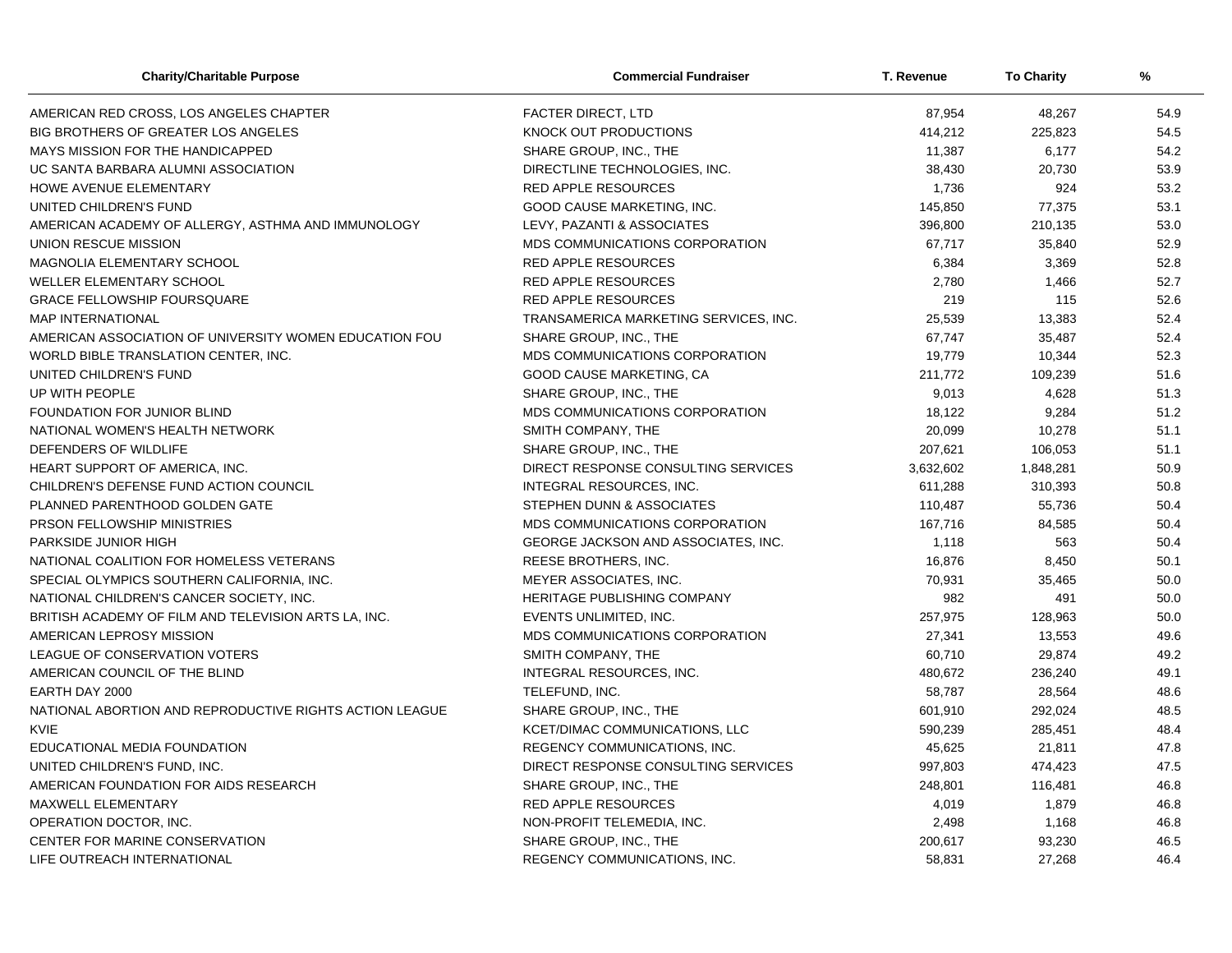| <b>Charity/Charitable Purpose</b>                                | <b>Commercial Fundraiser</b>           | T. Revenue | <b>To Charity</b> | %    |
|------------------------------------------------------------------|----------------------------------------|------------|-------------------|------|
| JUNIPER ACADEMY                                                  | <b>RED APPLE RESOURCES</b>             | 1,655      | 762               | 46.0 |
| SIERRA CLUB LEGAL DEFENSE FUND                                   | GREAT LAKES COMMUNICATIONS, INC.       | 372,185    | 171,296           | 46.0 |
| <b>VIETNAM VETERANS OF CALIFORNIA</b>                            | <b>GORDON &amp; SCHWENKMEYER, INC.</b> | 181,549    | 83,378            | 45.9 |
| NATURAL RESOURCES DEFENSE COUNCIL                                | FACTER DIRECT, LTD                     | 820,037    | 370,805           | 45.2 |
| ORANGE COUNTY RESCUE MISSION                                     | MDS COMMUNICATIONS CORPORATION         | 20,140     | 9,007             | 44.7 |
| JAPANESE AMERICAN NATIONAL MUSEUM                                | KCET/DIMAC COMMUNICATIONS, LLC         | 100,320    | 44,527            | 44.4 |
| NATIONAL AUDUBON SOCIETY                                         | PUBLIC INTEREST COMMUNICATIONS, INC.   | 413,291    | 182,180           | 44.1 |
| <b>COMMON CAUSE</b>                                              | SHARE GROUP, INC., THE                 | 259,882    | 114,321           | 44.0 |
| CITIZENS AGAINST GOVERNMENT WASTE                                | <b>FACTER DIRECT, LTD</b>              | 17,743     | 7,742             | 43.6 |
| PRSON FELLOWSHIP MINISTRIES                                      | MDS COMMUNICATIONS CORPORATION         | 267,473    | 116,022           | 43.4 |
| LIFE ISSUES INSTITUTE                                            | MDS COMMUNICATIONS CORPORATION         | 72,504     | 31,395            | 43.3 |
| RITA CANNAN PFA                                                  | <b>RED APPLE RESOURCES</b>             | 2,436      | 1,053             | 43.2 |
| SOUTHERN HUMBOLDT LITTLE LEAGUE                                  | <b>RED APPLE RESOURCES</b>             | 1,449      | 626               | 43.2 |
| FUND FOR AMERICAN STUDIES, THE                                   | <b>WEISER &amp; ASSOCIATES</b>         | 15,975     | 6,891             | 43.1 |
| NATIONAL ENVIRONMENTAL LAW AND POLICY CENTER                     | TELEFUND, INC.                         | 222,931    | 94,952            | 42.6 |
| WORLD WILDLIFE FUND, INC.                                        | PUBLIC INTEREST COMMUNICATIONS, INC.   | 1,353,341  | 572,229           | 42.3 |
| CITIZENS AGAINST GOVERNMENT WASTE                                | FACTER DIRECT, LTD                     | 17,153     | 7,220             | 42.1 |
| AMERICAN RED CROSS                                               | WASHINGTON MARKETING GROUP, INC.       | 20,350     | 8,472             | 41.6 |
| MARCH OF DIMES BIRTH DEFECTS FOUNDATION                          | LESTER TELEMARKETING, INC.             | 135,328    | 56,300            | 41.6 |
| PEOPLE FOR THE AMERICAN WAY ACTION FUND                          | INTEGRAL RESOURCES, INC.               | 167,631    | 69,686            | 41.6 |
| INTERNATIONAL FUND FOR ANIMAL WELFARE                            | SHARE GROUP, INC., THE                 | 132,713    | 54,977            | 41.4 |
| PLANNED PARENTHOOD FEDERATION OF AMERICA                         | INTEGRAL RESOURCES, INC.               | 576,643    | 238,544           | 41.4 |
| NOW LEGAL DEFENSE AND EDUCATION FUND. INC.                       | SHARE GROUP, INC., THE                 | 53,391     | 21,997            | 41.2 |
| INTERNATIONAL RESCUE COMMITTEE                                   | SHARE GROUP, INC., THE                 | 31,360     | 12,765            | 40.7 |
| <b>AMERICAN RIVERS</b>                                           | SHARE GROUP, INC., THE                 | 8,302      | 3,375             | 40.7 |
| <b>OXFAM AMERICA</b>                                             | SHARE GROUP, INC., THE                 | 177,886    | 72,280            | 40.6 |
| AFS-USA, INC.                                                    | SHARE GROUP, INC., THE                 | 521,566    | 210,649           | 40.4 |
| HUMAN RIGHTS CAMPAIGN FUND                                       | SHARE GROUP, INC., THE                 | 970,193    | 388,279           | 40.0 |
| SONOMA COUNCIL ON THE AGING                                      | JADENT, INC.                           | 375,997    | 150,399           | 40.0 |
| NORA LAM CHINESE MINISTRIES                                      | REGENCY COMMUNICATIONS, INC.           | 311,387    | 123,310           | 39.6 |
| NATIONAL PARKS AND CONSERVATION ASSOCIATION                      | SHARE GROUP, INC., THE                 | 80,157     | 31,344            | 39.1 |
| <b>VENTURA COUNTY RESCUE MISSION</b>                             | MDS COMMUNICATIONS CORPORATION         | 13,135     | 5,130             | 39.1 |
| BREAD FOR THE WORLD                                              | SHARE GROUP, INC., THE                 | 274,107    | 106,311           | 38.8 |
| <b>SIERRA CLUB</b>                                               | NEW BOSTON COMMUNICATIONS, INC.        | 709,698    | 272,403           | 38.4 |
| PEOPLE FOR THE ETHICAL TREATMENT OF ANIMALS INC.                 | HARRIS O'MALLEY MARKETING, INC.        | 423,156    | 162,326           | 38.4 |
| CHILDREN'S DEFENSE FUND ACTION COUNCIL                           | PUBLIC INTEREST COMMUNICATIONS, INC.   | 50,727     | 19,458            | 38.4 |
| KCHO FM NORTHSTATE PUBLIC RADIO - CALIFORNIA STATE UNIVERSITY, C | <b>WEISER &amp; ASSOCIATES</b>         | 20,534     | 7,846             | 38.2 |
| AMERICAN DIABETES ASSOCIATION                                    | MARKETING CORPORATION OF AMERICA       | 6,652,210  | 2,518,293         | 37.9 |
| UNION RESCUE MISSION                                             | <b>FACTER DIRECT, LTD</b>              | 88,444     | 33,470            | 37.8 |
| AMERICAN DIABETES ASSOCIATION                                    | MARKETING CORPORATION OF AMERICA       | 8,475,075  | 3,204,667         | 37.8 |
| <b>HUMAN RIGHTS CAMPAIGN FUND</b>                                | STEPHEN DUNN & ASSOCIATES              | 12,133     | 4,582             | 37.8 |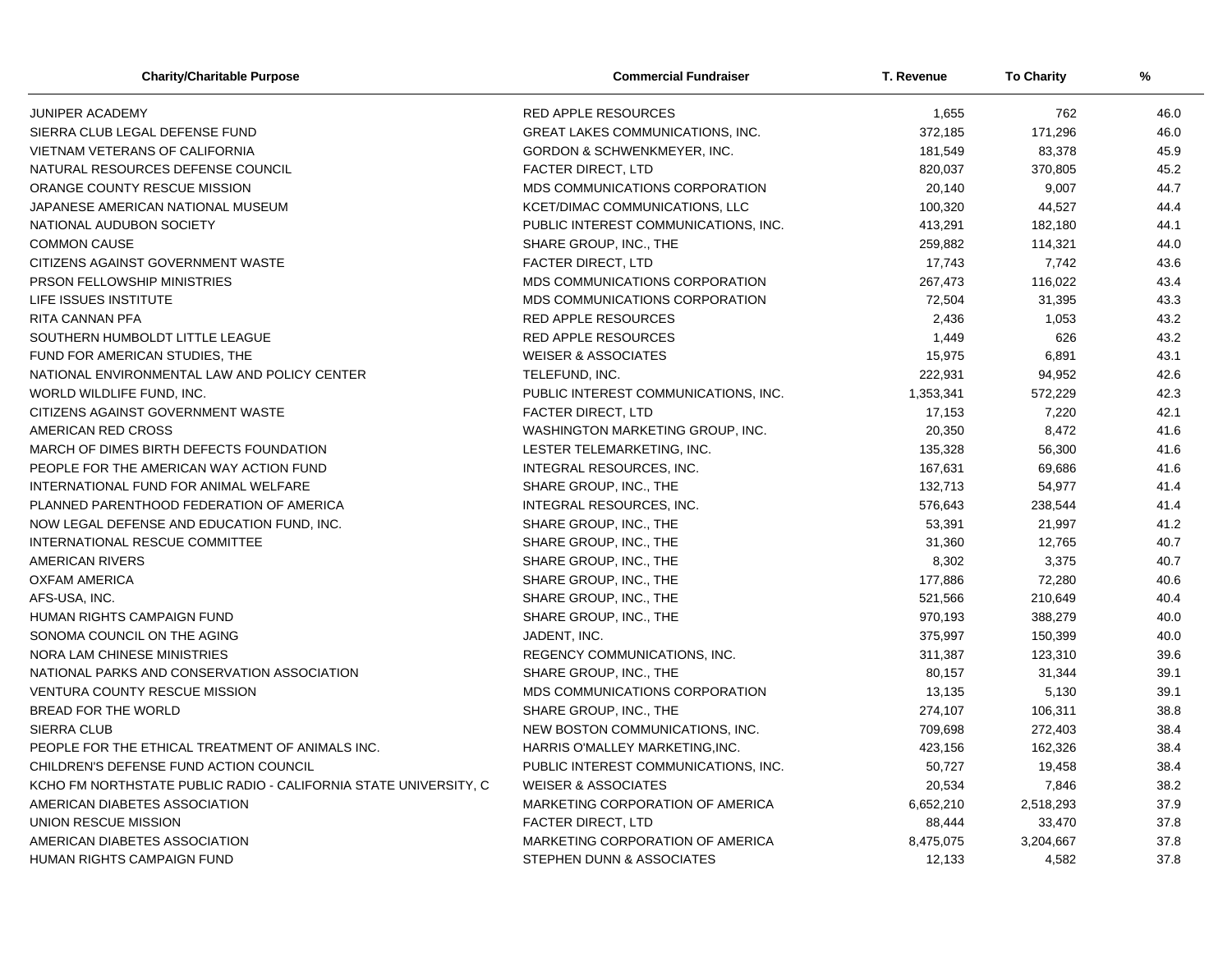| <b>Charity/Charitable Purpose</b>                               | <b>Commercial Fundraiser</b>           | T. Revenue | <b>To Charity</b> | %    |
|-----------------------------------------------------------------|----------------------------------------|------------|-------------------|------|
| AIDS PROJECT LOS ANGELES                                        | MILLER, ZEICHIK AND ASSOCIATES, INC.   | 709,684    | 267,847           | 37.7 |
| CANCER FUND OF AMERICA, INC.                                    | NON-PROFIT TELEMEDIA, INC.             | 30,169     | 11,053            | 36.6 |
| SPECIAL OLYMPICS SOUTHERN CALIFORNIA, INC.                      | HERITAGE PUBLISHING COMPANY            | 968,682    | 354,495           | 36.6 |
| <b>BIBLE LEAGUE, THE</b>                                        | MDS COMMUNICATIONS CORPORATION         | 105,138    | 38,398            | 36.5 |
| DIABETES TRUST FUND, INC.                                       | <b>HERITAGE PUBLISHING COMPANY</b>     | 2,417      | 862               | 35.7 |
| SIERRA SERVICES FOR THE BLIND                                   | ROBERT LANG ENTERPRISES                | 94,260     | 33,095            | 35.1 |
| EASTER SEAL SOCIETY FOR THE REDWOOD COAST                       | M.S.A. ENT.                            | 89,028     | 31,160            | 35.0 |
| ENLISTED ASSOCIATION OF THE NATIONAL GUARD OF THE UNITED STATES | HERITAGE PUBLISHING COMPANY            | 11,361     | 3,976             | 35.0 |
| AMERICAN KIDNEY FUND, INC.                                      | TARGET MARKETEAM, INC.                 | 1,367,560  | 476,318           | 34.8 |
| PLANNED PARENTHOOD FEDERATION OF AMERICA                        | <b>FACTER DIRECT, LTD</b>              | 1,602,807  | 554,165           | 34.6 |
| PHYSICIANS FOR SOCIAL RESPONSIBILITY                            | SHARE GROUP, INC., THE                 | 94,784     | 32,700            | 34.5 |
| <b>EAST WEST SHRINE FOOTBALL</b>                                | DAWSON & ASSOCIATES                    | 159,405    | 54,825            | 34.4 |
| PLANNED PARENTHOOD ACTION FUND, INC.                            | INTEGRAL RESOURCES, INC.               | 961,398    | 328,171           | 34.1 |
| FOUNDATION FOR NATIONAL PROGRESS                                | TELEFUND, INC.                         | 282,346    | 96,359            | 34.1 |
| NATIONAL WILDLIFE FEDERATION                                    | PUBLIC INTEREST COMMUNICATIONS, INC.   | 662,350    | 225,558           | 34.1 |
| CALIFORNIA CHRISTIAN COALITION                                  | REGENCY COMMUNICATIONS, INC.           | 31,341     | 10,632            | 33.9 |
| U.S. COMMITTEE FOR UNICEF                                       | INTEGRAL RESOURCES, INC.               | 143,845    | 48,077            | 33.4 |
| ROGER WYBURN-MASON AND JACK M. BLOUNT ERADICATION OF RHEUMAT    | DIRECT RESPONSE CONSULTING SERVICES    | 2,602,562  | 838,728           | 32.2 |
| ASSOCIATION FOR RETARDED CITIZENS - SONOMA COUNTY               | JADENT, INC.                           | 55,781     | 17,850            | 32.0 |
| AMERICAN WHEELCHAIR VETERANS ASSOCIATION                        | <b>VENTURA COUNTY BENEFIT PROGRAMS</b> | 33,208     | 10,549            | 31.8 |
| SPECIAL OLYMPICS NORTHERN CALIFORNIA, INC.                      | HERITAGE PUBLISHING COMPANY            | 1,096,496  | 343,153           | 31.3 |
| AMERICAN KIDNEY FUND, INC.                                      | TARGET MARKETEAM, INC.                 | 1,037,676  | 324,441           | 31.3 |
| HEART SUPPORT OF AMERICA, INC.                                  | NON-PROFIT TELEMEDIA, INC.             | 12,469     | 3,881             | 31.1 |
| NATIONAL ABORTION AND REPRODUCTIVE RIGHTS ACTION LEAGUE         | KCET/DIMAC COMMUNICATIONS, LLC         | 41,090     | 12,590            | 30.6 |
| CALIFORNIA STATE UNIVERSITY, SACRAMENTO TRUST FOUNDATION        | STEPHEN DUNN & ASSOCIATES              | 116,880    | 35,248            | 30.2 |
| <b>SC/WILCOX GRAD N</b>                                         | HANG-UPS ART ENTERPRISES, INC.         | 23,830     | 7,154             | 30.0 |
| AIDS AND CANCER RESEARCH FOUNDATION                             | UNI-FUND, INC.                         | 3,335      | 1,001             | 30.0 |
| CHILDREN'S EMERGENCY RELIEF                                     | TELESYSTEMS MARKETING, INC.            | 385        | 116               | 30.0 |
| NATIONAL CHILDREN'S CANCER SOCIETY, INC.                        | TELESYSTEMS MARKETING, INC.            | 27,450     | 8,235             | 30.0 |
| SURVIVORS AND VICTIMS EMPOWERED                                 | UNI-FUND. INC.                         | 3,325      | 998               | 30.0 |
| CHILDREN'S HOSPITAL MEDICAL CENTER FOUNDATION, INC.             | TELESYSTEMS MARKETING, INC.            | 46,524     | 13,957            | 30.0 |
| BUTTE COUNTY ASSOCIATION FOR RETARDED CITIZENS                  | JADENT, INC.                           | 44,091     | 13,227            | 30.0 |
| <b>ASIAN ART MUSEUM</b>                                         | KCET/DIMAC COMMUNICATIONS, LLC         | 3,877      | 1,162             | 30.0 |
| LONE HILL BAND                                                  | HANG-UPS ART ENTERPRISES, INC.         | 7,595      | 2,259             | 29.7 |
| VANISHED CHILDREN'S ALLIANCE                                    | REESE BROTHERS, INC.                   | 46,669     | 13,874            | 29.7 |
| AMERICAN SOCIETY FOR PREVENTION OF CRUELTY TO ANIMALS           | PUBLIC INTEREST COMMUNICATIONS, INC.   | 203,764    | 60,569            | 29.7 |
| CALIFORNIA POLICE ACTIVITIES LEAGUE                             | TELCOM SERVICES, INC.                  | 7,673,409  | 2,279,121         | 29.7 |
| CENTRAL VALLEY HOMELESS VETERANS                                | ROBERT L. VAN TUINEN                   | 4,385      | 1,296             | 29.6 |
| DEFENDERS OF WILDLIFE                                           | PUBLIC INTEREST COMMUNICATIONS, INC.   | 333,690    | 98,574            | 29.5 |
| VANISHED CHILDREN'S ALLIANCE                                    | HERITAGE PUBLISHING COMPANY            | 3,631      | 1,060             | 29.2 |
| ANA LAMP ABWA                                                   | HANG-UPS ART ENTERPRISES. INC.         | 5,765      | 1,671             | 29.0 |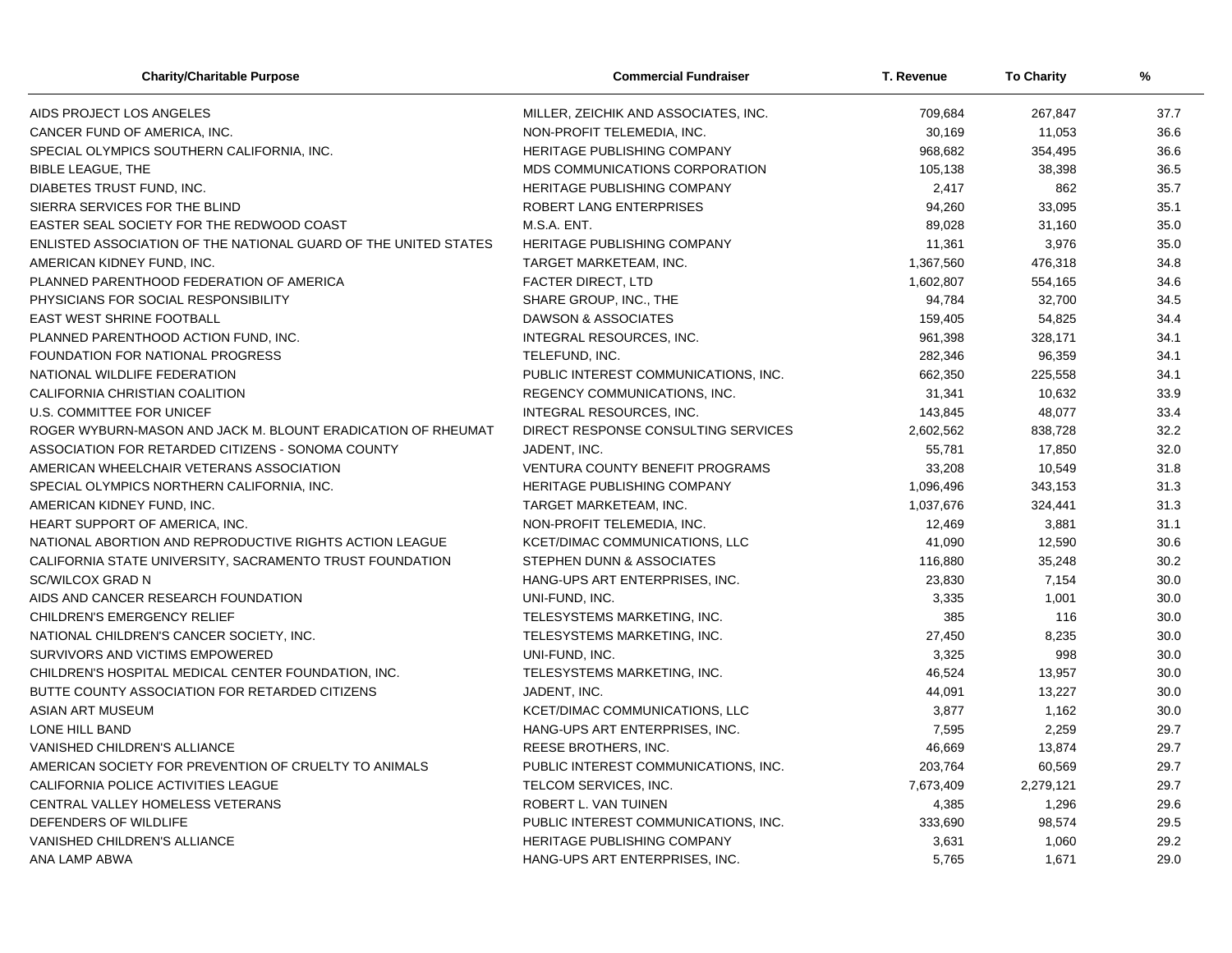| <b>Charity/Charitable Purpose</b>                      | <b>Commercial Fundraiser</b>         | T. Revenue | <b>To Charity</b> | %    |
|--------------------------------------------------------|--------------------------------------|------------|-------------------|------|
| MARCH OF DIMES - CENTRAL CALIFORNIA                    | QUALITY TELEMARKETING, INC.          | 13,151     | 3,805             | 28.9 |
| <b>MOBILIZATION AGAINST AIDS</b>                       | MILLER, ZEICHIK AND ASSOCIATES, INC. | 682,589    | 197,098           | 28.9 |
| MARCH OF DIMES - SOUTHERN CALIFORNIA                   | <b>QUALITY TELEMARKETING, INC.</b>   | 34,121     | 9,763             | 28.6 |
| <b>COVENANT HOUSE</b>                                  | SHARE GROUP, INC., THE               | 1,032,386  | 294,648           | 28.5 |
| <b>COMMON CAUSE</b>                                    | PUBLIC INTEREST COMMUNICATIONS, INC. | 697,820    | 198,515           | 28.4 |
| UNITED STATES ORGANIZATION FOR DISABLED ATHLETES, INC. | NON-PROFIT TELEMEDIA, INC.           | 11,335     | 3,218             | 28.4 |
| NORTHERN CALIFORNIA BURN FOUNDATION                    | ENTERTAINMENT SERVICES UNLIMITED     | 149,064    | 41,817            | 28.1 |
| <b>CALIFORNIA ARC</b>                                  | JADENT, INC.                         | 57,344     | 16,056            | 28.0 |
| UPLAND HS CHORAL                                       | HANG-UPS ART ENTERPRISES, INC.       | 2,685      | 745               | 27.8 |
| PHYSICIANS FOR SOCIAL RESPONSIBILITY                   | HARRIS O'MALLEY MARKETING, INC.      | 13,678     | 3,769             | 27.6 |
| KERN COUNTY SHERIFFS RESERVE, INC.                     | <b>CHENEY ENTERPRISES</b>            | 139,995    | 38,490            | 27.5 |
| RAINFOREST ACTION NETWORK                              | <b>CLEC CANVASS NETWORK</b>          | 210,416    | 57,787            | 27.5 |
| MULTIPLE SCLEROSIS FOUNDATION                          | JADENT, INC.                         | 515,858    | 139,282           | 27.0 |
| ALLIANCE DEFENSE FUND                                  | REGENCY COMMUNICATIONS, INC.         | 26,029     | 6,992             | 26.9 |
| <b>FREEDOM FROM HUNGER</b>                             | SHARE GROUP, INC., THE               | 11,056     | 2,951             | 26.7 |
| <b>MAYFAIR DRILL TEAM</b>                              | HANG-UPS ART ENTERPRISES. INC.       | 2,600      | 691               | 26.6 |
| YUBA SUTTER FUTURE FARMERS OF AMERICA                  | <b>MERIDIAN PRODUCTIONS</b>          | 14,015     | 3,700             | 26.4 |
| FIND THE CHILDREN                                      | JADENT, INC.                         | 815,019    | 209,210           | 25.7 |
| OUR LADY OF REFUGE                                     | HANG-UPS ART ENTERPRISES, INC.       | 11,595     | 2,975             | 25.7 |
| PARKS JR HIGH                                          | HANG-UPS ART ENTERPRISES, INC.       | 13,965     | 3,583             | 25.7 |
| DON LUGO HS                                            | HANG-UPS ART ENTERPRISES, INC.       | 2,565      | 658               | 25.6 |
| UNITED STATES ORGANIZATION FOR DISABLED ATHLETES       | DAWSON & ASSOCIATES                  | 30,000     | 7,657             | 25.5 |
| NATIONAL CHILDREN'S CANCER SOCIETY, INC.               | MARKETING CORPORATION OF AMERICA     | 1,943,542  | 491,321           | 25.3 |
| <b>CROSS &amp; CROWN LUTH</b>                          | HANG-UPS ART ENTERPRISES, INC.       | 8,545      | 2,146             | 25.1 |
| LOS ANGELES GAY AND LESBIAN COMMUNITY SERVICES CENTER  | EVENTS UNLIMITED, INC.               | 181,723    | 45,537            | 25.1 |
| <b>BONITA VISTA HSMM</b>                               | HANG-UPS ART ENTERPRISES, INC.       | 6,930      | 1,733             | 25.0 |
| AMVETS DEPARTMENT OF CALIFORNIA                        | JADENT, INC.                         | 12,670     | 3,168             | 25.0 |
| <b>BAY AREA PVA</b>                                    | JADENT, INC.                         | 87,363     | 21,841            | 25.0 |
| <b>EAST WEST SHRINE FOOTBALL</b>                       | TBS PRODUCTIONS                      | 257,443    | 64,361            | 25.0 |
| <b>KXIE</b>                                            | OUTREACH CENTER, INC., THE           | 12,103     | 3,026             | 25.0 |
| KIWANIS DIVISION 46                                    | ROBERT L. VAN TUINEN                 | 22,180     | 5,538             | 25.0 |
| <b>CERES KIWANIS CLUB</b>                              | ROBERT L. VAN TUINEN                 | 25,484     | 6,362             | 25.0 |
| AMERICAN DEPUTY SHERIFF'S ASSOCIATION                  | U.S. MARKETING, INC.                 | 89,173     | 22,000            | 24.7 |
| <b>JUST SAY NO INTERNATIONAL</b>                       | REESE BROTHERS, INC.                 | 34,050     | 8,360             | 24.6 |
| U.S. ORGANIZATION FOR DISABLED ATHLETES                | AMERICOM GROUP, INC.                 | 1,646      | 403               | 24.5 |
| NATIONAL TRUST FOR HISTORIC PRESERVATION               | SHARE GROUP, INC., THE               | 55,516     | 13,400            | 24.1 |
| <b>CORONA BREAK LIONS</b>                              | HANG-UPS ART ENTERPRISES, INC.       | 9,040      | 2,162             | 23.9 |
| UPWHITTIER SERTOMA                                     | HANG-UPS ART ENTERPRISES, INC.       | 5,450      | 1,298             | 23.8 |
| <b>GOLDEN EMPIRE HUMANE SOCIETY</b>                    | ROBERT LANG ENTERPRISES              | 16,798     | 3,991             | 23.8 |
| CHILDREN'S DEFENSE FUND                                | FACTER DIRECT, LTD                   | 106,187    | 25,191            | 23.7 |
| CHILDREN'S DEFENSE FUND                                | <b>FACTER DIRECT, LTD</b>            | 106,117    | 25,121            | 23.7 |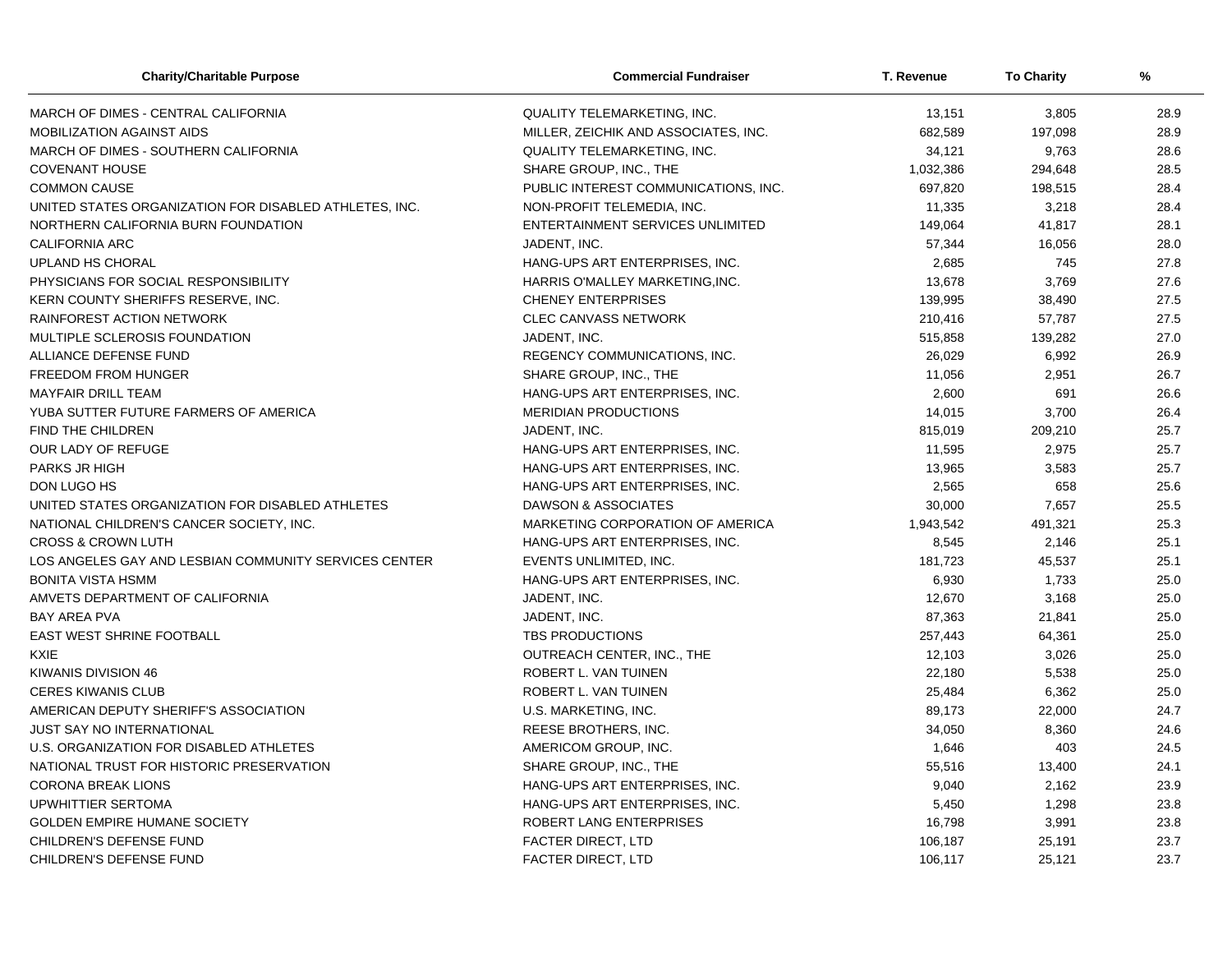| <b>Charity/Charitable Purpose</b>                      | <b>Commercial Fundraiser</b>   | T. Revenue | <b>To Charity</b> | %    |
|--------------------------------------------------------|--------------------------------|------------|-------------------|------|
| INTERNATIONAL FUND FOR ANIMAL WELFARE                  | SHARE GROUP, INC., THE         | 101,782    | 24.085            | 23.7 |
| <b>NAMES PROJECT - LB</b>                              | HANG-UPS ART ENTERPRISES, INC. | 3,735      | 881               | 23.6 |
| <b>SHOMREL TORAH</b>                                   | HANG-UPS ART ENTERPRISES, INC. | 12,940     | 3,034             | 23.4 |
| UNITED STATES ORGANIZATION FOR DISABLED ATHLETES, INC. | NON-PROFIT TELEMEDIA, INC.     | 7,699      | 1,764             | 22.9 |
| <b>GEORGE MIDDLE SCHOOL</b>                            | <b>RED APPLE RESOURCES</b>     | 696        | 158               | 22.7 |
| SONS OF ITALY                                          | HANG-UPS ART ENTERPRISES, INC. | 6,790      | 1,535             | 22.6 |
| <b>AUTO SERV COUNCIL</b>                               | HANG-UPS ART ENTERPRISES, INC. | 3,070      | 691               | 22.5 |
| AMERICAN FORESTRY ASSOCIATION                          | <b>FACTER DIRECT, LTD</b>      | 4,655      | 1,038             | 22.3 |
| NATIONAL CAREGIVING FOUNDATION                         | REESE BROTHERS, INC.           | 157,887    | 34,901            | 22.1 |
| CDF FIREFIGHTERS RIVERSIDE CHAPTER                     | <b>TWIN ENTERPRISES</b>        | 204,756    | 45,046            | 22.0 |
| FRATERNAL ORDER OF POLICE, CALIFORNIA STATE LODGE      | TELCOM SERVICES, INC.          | 1,221,804  | 267,283           | 21.9 |
| REGULAR AMERICAN VETERANS                              | U.S. MARKETING, INC.           | 171,433    | 37,500            | 21.9 |
| AYSO - REDLANDS                                        | HANG-UPS ART ENTERPRISES, INC. | 6,195      | 1,344             | 21.7 |
| <b>MANDALA CHILDREN</b>                                | HANG-UPS ART ENTERPRISES, INC. | 8,365      | 1,810             | 21.6 |
| ELSINORE HIGH SCHOOL ROTC                              | <b>RED APPLE RESOURCES</b>     | 215        | 46                | 21.5 |
| AMERICAN KIDNEY FUND. INC.                             | SMITH COMPANY, THE             | 22,386     | 4,744             | 21.2 |
| CHINO HIGH SCHOOL BAND                                 | HANG-UPS ART ENTERPRISES, INC. | 3,265      | 691               | 21.2 |
| ST. NICHOLAS PHIL.                                     | HANG-UPS ART ENTERPRISES, INC. | 5,850      | 1,234             | 21.1 |
| CALIFORNIA ORGANIZATION OF POLICE AND SHERIFFS         | CIVIC DEVELOPMENT GROUP, LLC   | 964,605    | 201,452           | 20.9 |
| PLEAS/FOOTHILL LL                                      | HANG-UPS ART ENTERPRISES, INC. | 9,940      | 2,072             | 20.8 |
| BOY SCOUT #65                                          | HANG-UPS ART ENTERPRISES, INC. | 2,140      | 439               | 20.5 |
| NATIONAL RIGHT TO LIFE COMMITTEE, INC.                 | MDS COMMUNICATIONS CORPORATION | 1,926,385  | 390,952           | 20.3 |
| RAILS TO TRAILS CONSERVANCY                            | SHARE GROUP, INC., THE         | 55,042     | 11,061            | 20.1 |
| LIBERTY ALLIANCE, THE                                  | REGENCY COMMUNICATIONS, INC.   | 145,399    | 29,194            | 20.1 |
| SUTTER-YUBA FRIDAY NIGHT LIVE                          | <b>MERIDIAN PRODUCTIONS</b>    | 35,770     | 7,161             | 20.0 |
| REDDING PEACE OFFICERS' ASSOCIATION                    | <b>GOLD COAST PRODUCTIONS</b>  | 56,478     | 11,296            | 20.0 |
| <b>REDDING PEACE OFFICERS' ASSOCIATION</b>             | M.S.A. ENT.                    | 56,478     | 11,296            | 20.0 |
| SAN JOAQUIN VALLEY POLICE YOUTH ACTIVITIES LEAGUE      | <b>SUN PRODUCTIONS</b>         | 20,867     | 4,173             | 20.0 |
| HUMBOLDT COUNTY PEACE OFFICERS ASSOCIATION             | <b>GOLD COAST PRODUCTIONS</b>  | 44,869     | 8,974             | 20.0 |
| HUMBOLDT COUNTY SHERIFFS POSSE SEARCH AND RESCUE       | <b>GOLD COAST PRODUCTIONS</b>  | 89,257     | 17,851            | 20.0 |
| CHILDHOOD LEUKEMIA FOUNDATION                          | JADENT, INC.                   | 106,500    | 21,300            | 20.0 |
| DEL NORTE COUNTY SEARCH AND RESCUE                     | <b>GOLD COAST PRODUCTIONS</b>  | 19,288     | 3,858             | 20.0 |
| DEPUTY SHERIFFS ASSOCIATION OF SHASTA COUNTY           | M.S.A. ENT.                    | 72,558     | 14,512            | 20.0 |
| SECRET WITNESS OF SHASTA COUNTY, INC.                  | M.S.A. ENT.                    | 48,025     | 9,605             | 20.0 |
| <b>CERES DARE</b>                                      | ROBERT L. VAN TUINEN           | 18,545     | 3,709             | 20.0 |
| HEART SUPPORT OF AMERICA, INC.                         | TELESYSTEMS MARKETING, INC.    | 998        | 200               | 20.0 |
| AMERICAN ASSOCIATION OF THE DEAF-BLIND                 | HERITAGE PUBLISHING COMPANY    | 8,521      | 1,704             | 20.0 |
| HUMBOLDT COUNTY DEPUTY SHERIFFS                        | <b>GOLD COAST PRODUCTIONS</b>  | 56,505     | 11,301            | 20.0 |
| DISABILITY RESOURCE AGENCY FOR INDEPENDENT LIVING      | ROBERT L. VAN TUINEN           | 25,471     | 5,094             | 20.0 |
| SAN JOSE FIREFIGHTERS BURN FOUNDATION                  | <b>TBS PRODUCTIONS</b>         | 220,569    | 44,114            | 20.0 |
| <b>RIVERSIDE SHERIFFS ASSOCIATION</b>                  | <b>TWIN ENTERPRISES</b>        | 29,189     | 5,838             | 20.0 |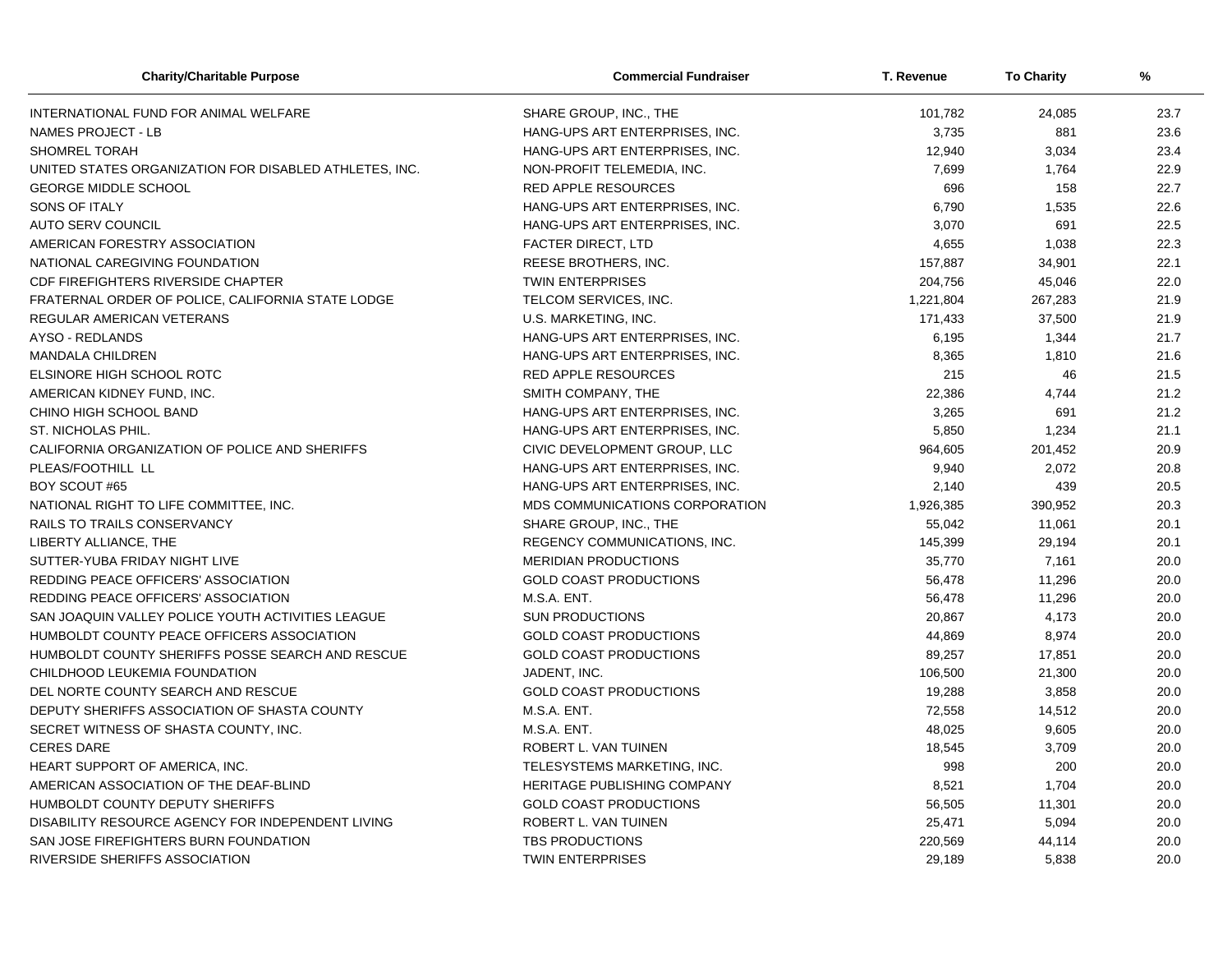| <b>Charity/Charitable Purpose</b>                             | <b>Commercial Fundraiser</b>                   | T. Revenue | <b>To Charity</b> | %    |
|---------------------------------------------------------------|------------------------------------------------|------------|-------------------|------|
| NATIONAL CHICANITO SCIENCE PROJECT                            | <b>CAPITAL ENTERPRISES</b>                     | 6,380      | 1,276             | 20.0 |
| SECRET WITNESS OF SHASTA COUNTY, INC.                         | <b>GOLD COAST PRODUCTIONS</b>                  | 48,025     | 9,605             | 20.0 |
| DEBBIE CHISHOLM MEMORIAL FOUNDATION                           | <b>TWIN ENTERPRISES</b>                        | 702,069    | 140,414           | 20.0 |
| CANCER FEDERATION, INC.                                       | JADENT, INC.                                   | 151,745    | 30,349            | 20.0 |
| PEACE OFFICER'S ASSOCIATION OF THE COUNTY OF MONTEREY         | STAGE DOOR MUSIC PRODUCTIONS, INC.             | 98,761     | 19,752            | 20.0 |
| HUMBOLDT COUNTY FIRE/ARSON INVESTIGATION UNIT                 | <b>GOLD COAST PRODUCTIONS</b>                  | 41,452     | 8,290             | 20.0 |
| EUREKA POLICE OFFICERS ASSOCIATION                            | <b>GOLD COAST PRODUCTIONS</b>                  | 35,531     | 7,106             | 20.0 |
| DEPUTY SHERIFFS ASSOCIATION OF SHASTA COUNTY                  | <b>GOLD COAST PRODUCTIONS</b>                  | 72,558     | 14,511            | 20.0 |
| <b>RIVERBANK KIWANIS CLUB</b>                                 | ROBERT L. VAN TUINEN                           | 27,620     | 5,509             | 19.9 |
| NATURE CONSERVANCY                                            | PUBLIC INTEREST COMMUNICATIONS, INC.           | 339,256    | 67,612            | 19.9 |
| CENTRAL VALLEY HOMELESS VETERANS ASSISTANCE PROGRAM           | ROBERT L. VAN TUINEN                           | 8,443      | 1,682             | 19.9 |
| ADOLESCENT AIDS FOUNDATION                                    | NORTH AMERICAN CHARITABLE SERVICES INC.        | 28,118     | 5,600             | 19.9 |
| INTERNATIONAL CENTER FOR THE SEARCH AND RECOVERY OF MISSING C | NON-PROFIT TELEMEDIA, INC.                     | 21,299     | 4,242             | 19.9 |
| DISABLED CHILDREN'S RELIEF FUND, INC.                         | NON-PROFIT TELEMEDIA, INC.                     | 21,975     | 4,371             | 19.9 |
| NATION'S MISSING CHILDREN ORGANIZATION                        | U.S. MARKETING, INC.                           | 45,324     | 9,000             | 19.9 |
| <b>FOOTHILL CHRISTIAN</b>                                     | HANG-UPS ART ENTERPRISES, INC.                 | 3,025      | 601               | 19.9 |
| MENDOCINO COUNTY SHERIFFS SEARCH AND RESCUE UNIT              | NATIONAL BENEFIT CO., INC.                     | 56,392     | 11,188            | 19.8 |
| TREEPEOPLE INC.                                               | SHARE GROUP, INC., THE                         | 37,928     | 7,466             | 19.7 |
| AMES CHILD CARE                                               | HANG-UPS ART ENTERPRISES, INC.                 | 16,960     | 3,318             | 19.6 |
| <b>TEMPLE ELZ CHAIM</b>                                       | HANG-UPS ART ENTERPRISES, INC.                 | 10,545     | 2,050             | 19.4 |
| YWCA - SB                                                     | HANG-UPS ART ENTERPRISES, INC.                 | 3,535      | 679               | 19.2 |
| SH FRIENDS OF LIB                                             | HANG-UPS ART ENTERPRISES, INC.                 | 2,410      | 462               | 19.2 |
| <b>YWCA</b>                                                   | <b>SWEET TOOTH GREETINGS</b>                   | 5,750      | 1,050             | 18.3 |
| <b>LAGUNA NIGUEL LIONS</b>                                    | HANG-UPS ART ENTERPRISES, INC.                 | 3,340      | 608               | 18.2 |
| MULTIPLE SCLEROSIS ASSOCIATION OF AMERICA INC.                | AMERICOM GROUP, INC.                           | 564,901    | 102,629           | 18.2 |
| SHERIFF'S BENEFIT ASSOCIATION MONETREY COUNTY DEPUTIES        | M. CHARLES PRODUCTIONS, INC.                   | 134,018    | 24,183            | 18.0 |
| MULTIPLE SCLEROSIS ASSOCIATION OF AMERICA INC.                | <b>HERITAGE PUBLISHING COMPANY</b>             | 183,147    | 32,966            | 18.0 |
| JUST SAY NO INTERNATIONAL                                     | REESE BROTHERS, INC.                           | 62,280     | 11,190            | 18.0 |
| IAFF #1319 PALO ALTO PROFESSIONAL FIRE FIGHTERS ASSOCIATION   | FAMILY ENTERTAINMENT GROUP OF CALIFORNIA, INC. | 130,100    | 22,768            | 17.5 |
| COMMUNITY FOR A BETTER ENVIRONMENT                            | SHARE GROUP, INC., THE                         | 21,946     | 3,828             | 17.4 |
| RICHMOND FIREFIGHTERS LOCAL #188                              | M. CHARLES PRODUCTIONS, INC.                   | 93,035     | 16,107            | 17.3 |
| <b>TEMPLE RAMAT ZION</b>                                      | HANG-UPS ART ENTERPRISES, INC.                 | 3,940      | 682               | 17.3 |
| <b>FAMILY COUSELING</b>                                       | HANG-UPS ART ENTERPRISES, INC.                 | 9,885      | 1,710             | 17.3 |
| ADOLESCENT AIDS FOUNDATION                                    | U.S. MARKETING, INC.                           | 86,572     | 14,800            | 17.1 |
| SOLANO COUNTY DEPUTY SHERIFF'S ASSOCIATION                    | SOLANO ASSOCIATES                              | 148,039    | 25,166            | 17.0 |
| HELP HOSPITALIZED CHILDREN'S FUND                             | NON-PROFIT TELEMEDIA, INC.                     | 34,964     | 5,900             | 16.9 |
| MERCED COUNTY DEPUTY SHERIFF'S EMPLOYEES ASSOCIATION          | M. CHARLES PRODUCTIONS, INC.                   | 111,214    | 18,737            | 16.8 |
| STUDENTS AGAINST DRIVING DRUNK                                | AMERICOM GROUP, INC.                           | 1,413,614  | 233,589           | 16.5 |
| <b>SIERRA CLUB</b>                                            | TELEFUND, INC.                                 | 162,276    | 26,577            | 16.4 |
| TORRANCE POLICE OFFICERS' ASSOCIATION                         | RAMBRET INC.                                   | 153,591    | 24,992            | 16.3 |
| INTERNATIONAL UNION OF POLICE ASSOCIATIONS                    | AMERICAN TRADE & CONVENTION PUBLICATIONS. INC. | 814,489    | 131,449           | 16.1 |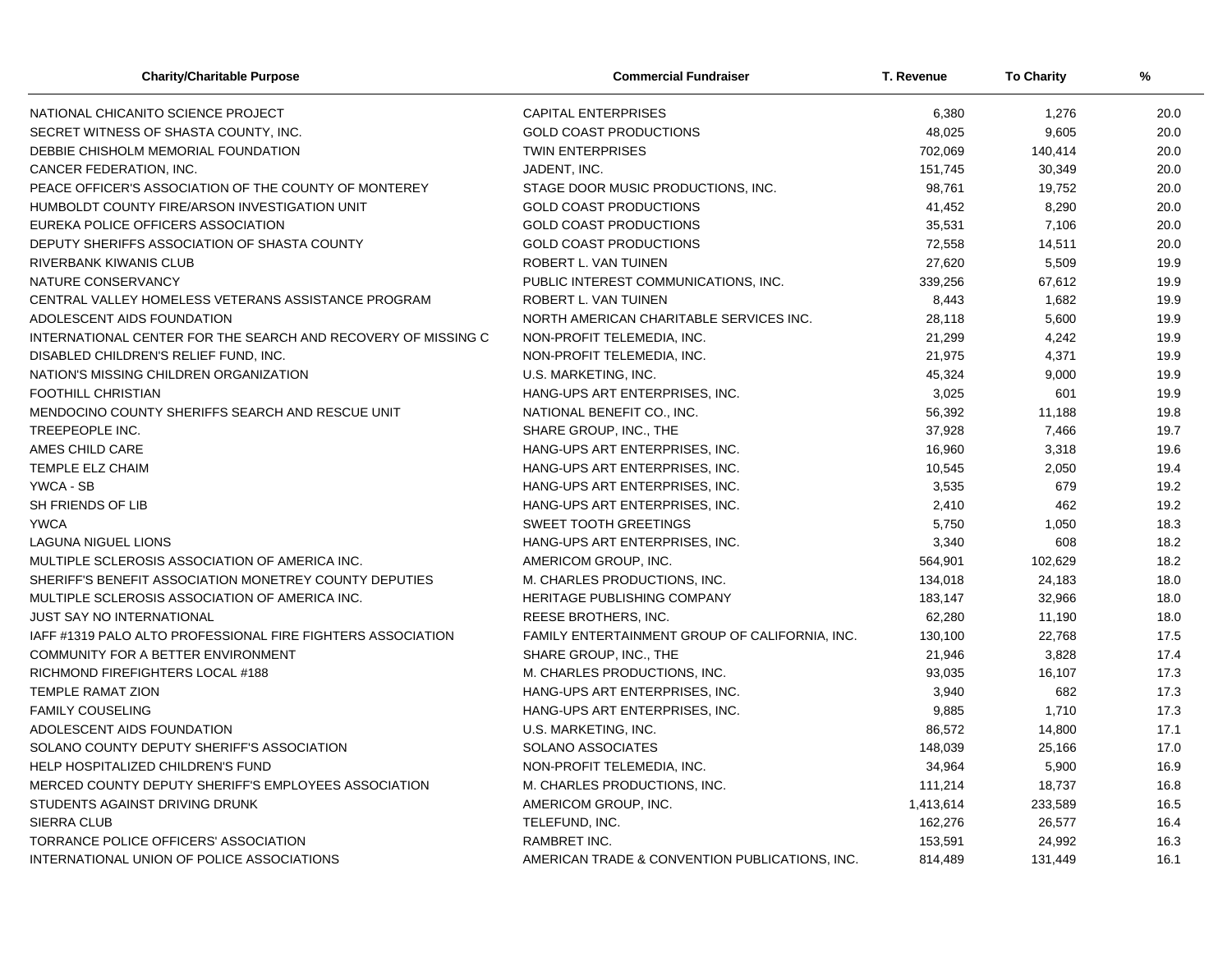| <b>Charity/Charitable Purpose</b>                        | <b>Commercial Fundraiser</b>                   | T. Revenue | <b>To Charity</b> | %    |
|----------------------------------------------------------|------------------------------------------------|------------|-------------------|------|
| AMERICAN DEPUTY SHERIFF'S ASSOCIATION                    | NORTH AMERICAN CHARITABLE SERVICES INC.        | 209,854    | 33,500            | 16.0 |
| REGULAR AMERICAN VETERANS                                | NORTH AMERICAN CHARITABLE SERVICES INC.        | 101,079    | 16,000            | 15.8 |
| SAN JOSE STATE UNIVERSITY ALUMNI ASSOCIATION             | DIRECTLINE TECHNOLOGIES, INC.                  | 10,670     | 1,670             | 15.7 |
| SANTA CLARA DEPUTY SHERIFFS ATHLETIC LEAGUE              | FAMILY ENTERTAINMENT GROUP OF CALIFORNIA, INC. | 84,751     | 13,209            | 15.6 |
| SANTA CLARA DEPUTY SHERIFFS ATHLETIC LEAGUE              | FAMILY ENTERTAINMENT GROUP OF CALIFORNIA, INC. | 296,632    | 46,232            | 15.6 |
| SANTA CLARA DEPUTY SHERIFFS ATHLETIC LEAGUE              | FAMILY ENTERTAINMENT GROUP OF CALIFORNIA, INC. | 42,376     | 6,605             | 15.6 |
| SANTA CLARA DEPUTY SHERIFFS ATHLETIC LEAGUE              | FAMILY ENTERTAINMENT GROUP OF CALIFORNIA. INC. | 282,507    | 44,030            | 15.6 |
| CHILDCARE INTERNATIONAL                                  | MDS COMMUNICATIONS CORPORATION                 | 14,765     | 2,295             | 15.5 |
| CONCERNED WOMEN FOR AMERICA                              | REGENCY COMMUNICATIONS, INC.                   | 1,476,760  | 228,683           | 15.5 |
| UNITED STATES ORGANIZATION FOR DISABLED ATHLETES, INC.   | HERITAGE PUBLISHING COMPANY                    | 6,904      | 1,068             | 15.5 |
| PARENTS, FAMILIES AND FRIENDS OF LESBIANS AND GAYS       | SHARE GROUP, INC., THE                         | 38,335     | 5,927             | 15.5 |
| <b>GLENDORA BAND</b>                                     | HANG-UPS ART ENTERPRISES, INC.                 | 3,424      | 528               | 15.4 |
| CORRECTIONAL PEACE OFFICERS FOUNDATION INC.              | M. CHARLES PRODUCTIONS, INC.                   | 264,497    | 40,787            | 15.4 |
| TEMPLE BETH TORAH                                        | HANG-UPS ART ENTERPRISES, INC.                 | 3,410      | 525               | 15.4 |
| SONOMA VALLEY ARTS ALLIANCE                              | SUMMERS-MC CANN, INC.                          | 263,742    | 40,546            | 15.4 |
| CWA - SFS                                                | HANG-UPS ART ENTERPRISES. INC.                 | 1,910      | 292               | 15.3 |
| MULTIPLE SCLEROSIS ASSOCIATION OF AMERICA INC.           | REESE BROTHERS, INC.                           | 228,527    | 34,448            | 15.1 |
| STANISLAUS COUNTY SHERIFFS EMPLOYEES FOUNDATION          | FAMILY ENTERTAINMENT GROUP OF CALIFORNIA, INC. | 77,220     | 11,584            | 15.0 |
| <b>CERES KIWANIS CLUB</b>                                | ROBERT L. VAN TUINEN                           | 4,838      | 726               | 15.0 |
| CALIFORNIA PROFESSIONAL FIREFIGHTERS                     | MIDWEST PUBLISHING-AZ, INC.                    | 510,714    | 76,607            | 15.0 |
| CALIFORNIA NARCOTIC OFFICERS ASSOCIATION                 | MIDWEST PUBLISHING-AZ, INC.                    | 1,145,084  | 171,763           | 15.0 |
| <b>FIREFIGHTERS CHARITABLE FOUNDATION</b>                | <b>TBS PRODUCTIONS</b>                         | 292,802    | 43,920            | 15.0 |
| HAYWARD POLICE ACTIVITIES LEAGUE                         | <b>VALLEY PRODUCTIONS</b>                      | 58,829     | 8,824             | 15.0 |
| UNION CITY POLICE ACTIVITIES LEAGUE                      | <b>VALLEY PRODUCTIONS</b>                      | 58,829     | 8,824             | 15.0 |
| NATIONAL FOUNDATION FOR THE TREATMENT OF ABUSED CHILDREN | ROBERT SALOMONIE                               | 7,438      | 1,116             | 15.0 |
| INTERNATIONAL UNION OF POLICE ASSOCIATES                 | NORTH AMERICAN CHARITABLE SERVICES INC.        | 19,720     | 2,958             | 15.0 |
| SAN MATEO FIRE CHIEFS                                    | <b>TBS PRODUCTIONS</b>                         | 216,318    | 32,448            | 15.0 |
| JUNIOR POLICE ACADEMY                                    | S.J. KELLNER                                   | 49,464     | 7,420             | 15.0 |
| CORRECTIONAL PEACE OFFICERS FOUNDATION INC.              | <b>TBS PRODUCTIONS</b>                         | 257,573    | 38,636            | 15.0 |
| CORRETIONAL PEACE OFFICERS FOUNDATION, INC.              | <b>AD/NET SYSTEMS</b>                          | 53,607     | 8,041             | 15.0 |
| <b>HOLLISTER POLICE OFFICERS ASSOCIATION</b>             | M. CHARLES PRODUCTIONS, INC.                   | 41,943     | 6,291             | 15.0 |
| MORGAN HILL POLICE OFFICERS ASSOCIATION                  | M. CHARLES PRODUCTIONS, INC.                   | 30,747     | 4,612             | 15.0 |
| INTERNATIONAL UNION OF POLICE ASSOCIATES                 | U.S. MARKETING, INC.                           | 46,898     | 6,996             | 14.9 |
| PLANNED PARENTHOOD - LOS ANGELES                         | SHARE GROUP, INC., THE                         | 13,584     | 2,008             | 14.8 |
| LA PALMA C OF C                                          | HANG-UPS ART ENTERPRISES, INC.                 | 3,045      | 450               | 14.8 |
| CHILDREN'S CHARITY FUND, INC.                            | LUXMEE SERVICES, INCORPORATED                  | 122,244    | 18,022            | 14.7 |
| PROJECT CURE                                             | DIRECT RESPONSE CONSULTING SERVICES            | 3,542,226  | 515,115           | 14.5 |
| USC - NORRIS COMPREHENSIVE CANCER CENTER                 | SHARE GROUP, INC., THE                         | 41,156     | 5,857             | 14.2 |
| MIL AND CIV WOMEN                                        | HANG-UPS ART ENTERPRISES, INC.                 | 7,605      | 1,081             | 14.2 |
| SOUTH BAY RAPE CRISIS CENTER                             | SOUTH BAY PRODUCTIONS                          | 118,404    | 16,768            | 14.2 |
| NATIONAL ABORTION AND REPRODUCTIVE RIGHTS ACTION LEAGUE  | PUBLIC INTEREST COMMUNICATIONS. INC.           | 39,766     | 5,597             | 14.1 |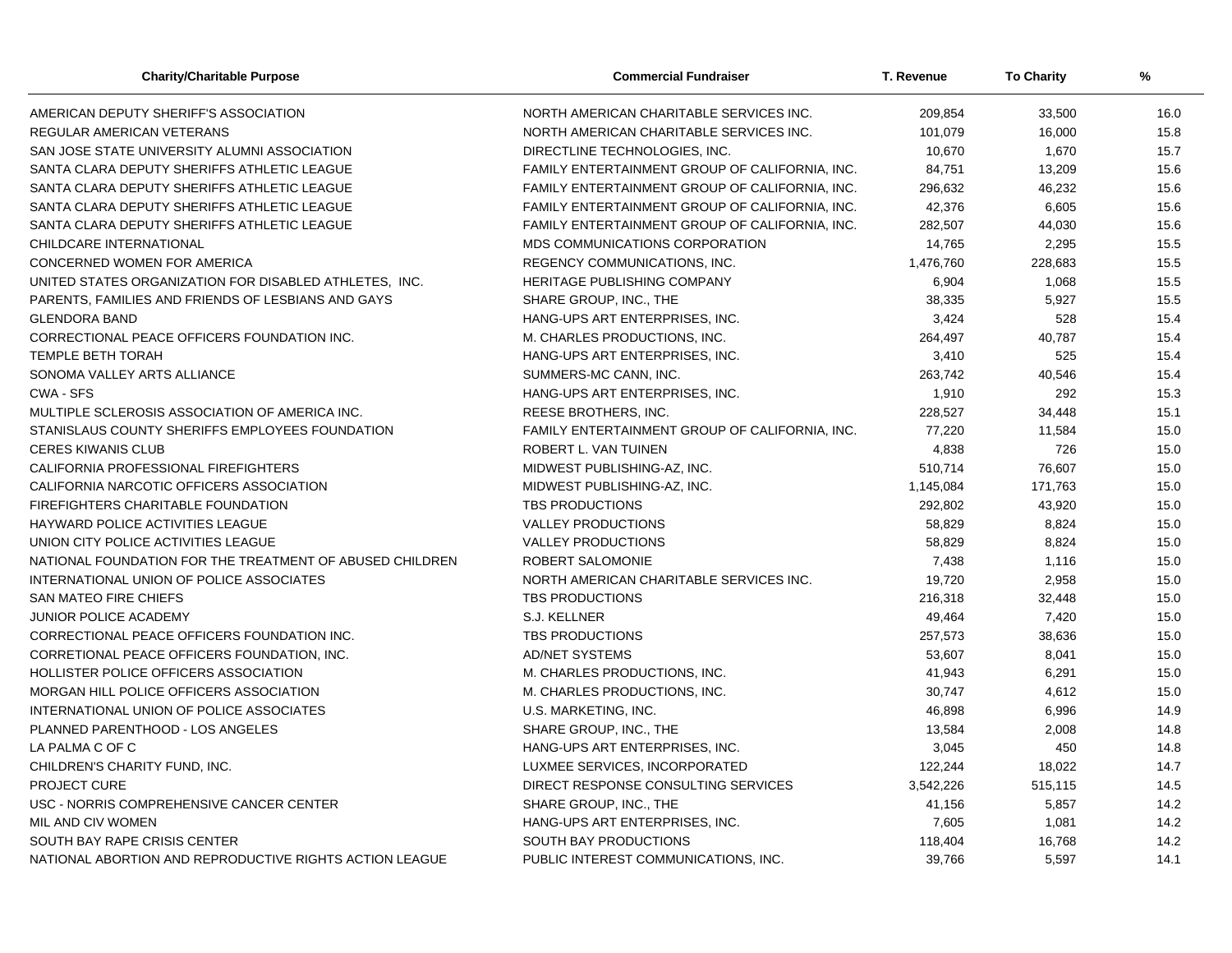| <b>Charity/Charitable Purpose</b>                              | <b>Commercial Fundraiser</b>                   | T. Revenue | <b>To Charity</b> | %    |  |
|----------------------------------------------------------------|------------------------------------------------|------------|-------------------|------|--|
| VIETNAM VETERANS OF AMERICA FOUNDATION                         | AMERICAN TRADE & CONVENTION PUBLICATIONS, INC. | 178,635    | 25,000            | 14.0 |  |
| VIETNAM VETERANS OF AMERICA FOUNDATION                         | AMERICAN TRADE & CONVENTION PUBLICATIONS, INC. | 178,635    | 25,000            | 14.0 |  |
| WORLD WILDLIFE FUND, INC.                                      | GREAT LAKES COMMUNICATIONS, INC.               | 149,128    | 20,816            | 14.0 |  |
| <b>FUMC - SACRAMENTO</b>                                       | HANG-UPS ART ENTERPRISES, INC.                 | 4,685      | 650               | 13.9 |  |
| NATIONAL S.A.F.E. HOME FOUNDATION, INC.                        | NON-PROFIT TELEMEDIA, INC.                     | 42,022     | 5,798             | 13.8 |  |
| MONTEREY FIREFIGHTERS ASSOCIATION LOCAL 3707                   | <b>BACK STAGE MUSIC PRODUCTIONS</b>            | 56,349     | 7,750             | 13.8 |  |
| <b>ROSEVILLE REC CENTER</b>                                    | HANG-UPS ART ENTERPRISES, INC.                 | 4,750      | 650               | 13.7 |  |
| INLAND EMPIRE FOSTER PARENT ASSOCIATION                        | R.E.W. ASSOCIATES                              | 71,992     | 9,805             | 13.6 |  |
| INLAND VALLEY OF SAN BERNARDINO COUNTY FOSTER PARENT ASSOCIATI | R.E.W. ASSOCIATES                              | 71,992     | 9,805             | 13.6 |  |
| CHILDREN'S WISH FOUNDATION INTERNATIONAL, INC.                 | HERITAGE PUBLISHING COMPANY                    | 41,676     | 5,596             | 13.4 |  |
| KARL ROSS POST #16 - AMERICAN LEGION                           | TEL-MAR PRODUCTIONS                            | 89,338     | 11,882            | 13.3 |  |
| MARSHALS ASSOICATION OF SAN BERNARDINO COUNTY                  | R.E.W. ASSOCIATES                              | 119,191    | 15,766            | 13.2 |  |
| CANCER CONTROL SOCIETY                                         | KKA ENTERPRISES, INC.                          | 641,477    | 84,253            | 13.1 |  |
| MILITARY ORDER OF THE PURPLE HEART SERVICE FOUNDATION, INC.    | AMERICAN TRADE & CONVENTION PUBLICATIONS, INC. | 1,952,838  | 250,000           | 12.8 |  |
| <b>KERN COUNTY EPILEPSY</b>                                    | HANG-UPS ART ENTERPRISES, INC.                 | 3,005      | 379               | 12.6 |  |
| ASSOCIATION FOR RETARDED CITIZENS-RIVERSIDE                    | R.E.W. ASSOCIATES                              | 103,497    | 13,027            | 12.6 |  |
| NORTH SAN DIEGO COUNTY FOSTER PARENT ASSOCIATION               | SANDERSON GROUP, INC.                          | 81,749     | 10,048            | 12.3 |  |
| SAN DIEGO FOSTER PARENT ASSOCIATION                            | SANDERSON GROUP, INC.                          | 81,749     | 10,048            | 12.3 |  |
| INTERNATIONAL LAW ENFORCEMENT GAMES, INC.                      | AMERICAN TRADE & CONVENTION PUBLICATIONS, INC. | 81,550     | 10,000            | 12.3 |  |
| NATIONAL ASSOCIATION OF POLICE ORGANIZATIONS, INC.             | HUNTSINGER & JEFFER, INC.                      | 825,879    | 100,165           | 12.1 |  |
| MARSHALS ASSOCIATION OF CALIFORNIA - MERCED COUNTY CHAPTER     | <b>TEL-MAR PRODUCTIONS</b>                     | 44,045     | 5,337             | 12.1 |  |
| AMERICAN VETERANS RELIEF FUND, INC.                            | NON-PROFIT TELEMEDIA, INC.                     | 33,079     | 3,977             | 12.0 |  |
| CALIFORNIA COUNCIL OF THE BLIND INLAND VALLEY AREAS            | R.E.W. ASSOCIATES                              | 125,299    | 15,052            | 12.0 |  |
| CONTRA COSTA POLICE ACTIVITIES LEAGUE                          | S.J. KELLNER                                   | 96,433     | 11,572            | 12.0 |  |
| FOUNDATION FOR THE ADVANCEMENT OF THE BLIND                    | ABID R. CHAUDRY                                | 890        | 107               | 12.0 |  |
| YUBA SUTTER FUTURE FARMERS OF AMERICA                          | <b>MERIDIAN PRODUCTIONS</b>                    | 31,453     | 3,700             | 11.8 |  |
| <b>GARDENA POLICE OFFICERS'S ASSOCIATION</b>                   | RAMBRET INC.                                   | 283,184    | 33,204            | 11.7 |  |
| ASSOCIATION OF VETERAN POLICE OFFICERS                         | NETWORK MANAGEMENT PRESS, INC.                 | 117,667    | 13,792            | 11.7 |  |
| ISIS SHRINE TEMPLE #102 A.E.A.O.N.M.S.                         | SANDERSON GROUP, INC.                          | 150,168    | 17,351            | 11.6 |  |
| UC IRVINE ALUMNI ASSOCIATION                                   | DIRECTLINE TECHNOLOGIES. INC.                  | 17,996     | 2,078             | 11.5 |  |
| JUNIOR POLICE ACADEMY                                          | NETWORK MANAGEMENT PRESS, INC.                 | 197,348    | 22,599            | 11.5 |  |
| CALIFORNIA VETERANS ADVOCACY CORP                              | LUXMEE SERVICES, INCORPORATED                  | 941,611    | 107,081           | 11.4 |  |
| LONG BEACH FLYING WHEELS, INC.                                 | TOM JONES PRODUCTIONS                          | 106,000    | 12,000            | 11.3 |  |
| ALZHEIMER'S DISEASEE AND RELATED DISORDER                      | TRANSAMERICA MARKETING SERVICES, INC.          | 125,595    | 14,202            | 11.3 |  |
| AWARE                                                          | <b>SWEET TOOTH GREETINGS</b>                   | 2,000      | 225               | 11.3 |  |
| ALHAMBRA POLICE OFFICERS' ASSOCIATION                          | RAMBRET INC.                                   | 251,295    | 28,268            | 11.2 |  |
| <b>VETERANS OF FOREIGN WARS DISTRICT 4</b>                     | VETERANS CONSULTANCY SERVICES                  | 278,458    | 30,630            | 11.0 |  |
| WE-TIP                                                         | NORTH AMERICAN ACQUISITIONS                    | 139,990    | 15,399            | 11.0 |  |
| PURPLE HEART VETERANS OF CALIFORNIA                            | LUXMEE SERVICES, INCORPORATED                  | 99,199     | 10,911            | 11.0 |  |
| PUBLIC CITIZEN FOUNDATION, INC.                                | SHARE GROUP, INC., THE                         | 42,513     | 4,655             | 10.9 |  |
| CALIFORNIA COUNCIL OF THE BLIND - SAN DIEGO AREA               | SANDERSON GROUP, INC.                          | 125,433    | 13,638            | 10.9 |  |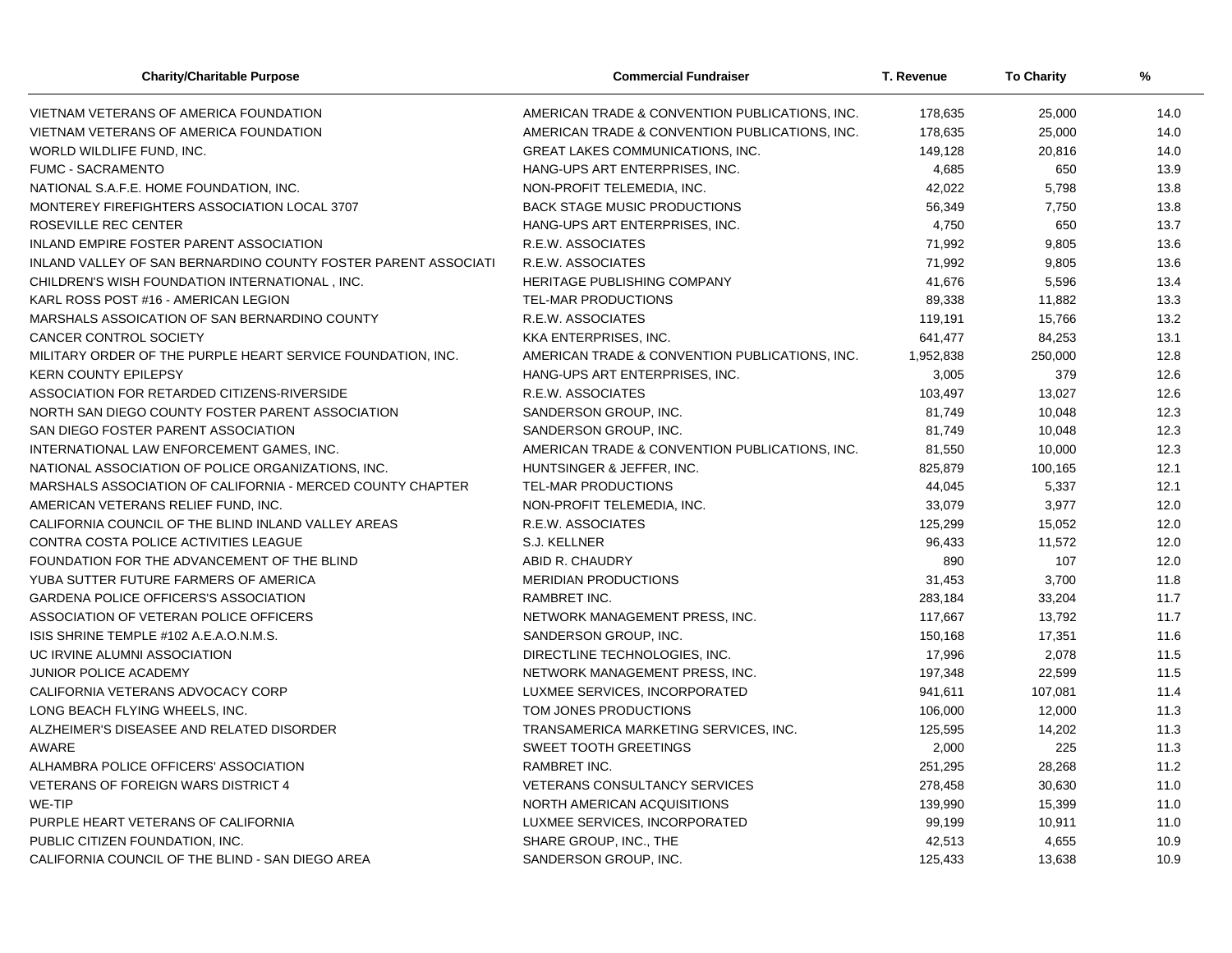| <b>Charity/Charitable Purpose</b>                             | <b>Commercial Fundraiser</b>            | T. Revenue | <b>To Charity</b> | %    |
|---------------------------------------------------------------|-----------------------------------------|------------|-------------------|------|
| HANDICAPPED YOUTH SERVICES                                    | NORTH AMERICAN ACQUISITIONS             | 337,086    | 36,558            | 10.8 |
| AMERICAN ASSOCIATION FOR LOST CHILDREN                        | DOYLE R. BARNES                         | 11,242     | 1,200             | 10.7 |
| CHILDRENS ASSISTANCE FOUNDATION, THE                          | NORTH AMERICAN ACQUISITIONS             | 188,647    | 20,097            | 10.7 |
| <b>U.S. VETERANS LEAGUE</b>                                   | NORTH AMERICAN ACQUISITIONS             | 398,570    | 42,006            | 10.5 |
| CHILDRENS CHARITY FUND, INC.                                  | CIVIC DEVELOPMENT GROUP, LLC            | 27,057     | 2,849             | 10.5 |
| SOUTHERN PACIFIC ASSN AMATEUR UNION UNITED STATES             | TOM JONES PRODUCTIONS                   | 96,000     | 10,000            | 10.4 |
| CHILD QUEST INTERNATIONAL                                     | DAILY PLANET - NMCLC, THE               | 730,892    | 75,211            | 10.3 |
| HELPING HANDS FOR THE BLIND                                   | NORTH AMERICAN ACQUISITIONS             | 83,446     | 8,481             | 10.2 |
| FAMILY HOUSING AND ADULT RESOURCES                            | <b>TOMPKINS PROMOTIONS</b>              | 59,540     | 5,964             | 10.0 |
| ANGEL PLANES, THE                                             | REESE BROTHERS, INC.                    | 24,236     | 2,426             | 10.0 |
| AIDS RESEARCH ASSOCIATION                                     | NORTH AMERICAN ACQUISITIONS             | 81,376     | 8,143             | 10.0 |
| SURVIVORS AND VICTIMS EMPOWERED                               | CIVIC DEVELOPMENT GROUP, LLC            | 25,177     | 2,518             | 10.0 |
| HELP HOSPITALIZED CHILDREN'S FUND                             | NORTH AMERICAN CHARITABLE SERVICES INC. | 58,045     | 5,805             | 10.0 |
| <b>WASHINGTON MS</b>                                          | HANG-UPS ART ENTERPRISES, INC.          | 5,310      | 531               | 10.0 |
| HELP HOSPITALIZED CHILDREN'S FUND                             | U.S. MARKETING, INC.                    | 89,248     | 8,925             | 10.0 |
| INTERNATIONAL UNION OF POLICE ASSOCIATIONS                    | EAST COAST PRODUCTIONS, INC.            | 1,192,218  | 119,222           | 10.0 |
| AMERICAN BLIND CHILDRENS COUNCIL                              | NORTH AMERICAN ACQUISITIONS             | 35,400     | 3,540             | 10.0 |
| SHILOH INTERNATIONAL MINISTRIES                               | ROBERT SALOMONIE                        | 37,723     | 3,772             | 10.0 |
| AMVETS DEPARTMENT OF CALIFORNIA                               | MIDWEST PUBLISHING-AZ, INC.             | 385,171    | 38,517            | 10.0 |
| BAKERSFIELD 20/30                                             | HANG-UPS ART ENTERPRISES, INC.          | 27,765     | 2,761             | 9.9  |
| SAN GABRIEL POLICE OFFICERS' ASSOCIATION                      | RAMBRET INC.                            | 364,260    | 35,232            | 9.7  |
| OAKDALE POLICE OFFICERS ASSOCIATION                           | NATIONAL BENEFIT CO., INC.              | 37,000     | 3,500             | 9.5  |
| CALIFORNIA ORGANIZATION OF POLICE AND SHERIFFS                | <b>RAMBRET INC.</b>                     | 231,521    | 21,860            | 9.4  |
| MARCH OF DIMES - ORANGE COUNTY                                | QUALITY TELEMARKETING, INC.             | 4,930      | 464               | 9.4  |
| NATION'S MISSING CHILDREN ORGANIZATION                        | NORTH AMERICAN CHARITABLE SERVICES INC. | 94,339     | 8,809             | 9.3  |
| V.E.T.S. VICTORY ENSURED THRU SERVICE                         | ZAGAR AND ASSOCIATES                    | 320,547    | 29,873            | 9.3  |
| <b>INTER BLIND CENTER</b>                                     | HANG-UPS ART ENTERPRISES, INC.          | 1,445      | 134               | 9.3  |
| EXCHANGE CLUB CENTER FOR THE PREVENTION OF CHILD ABUSE OF SAN | SANDERSON GROUP, INC.                   | 86,954     | 7,468             | 8.6  |
| CALIFORNIA ALUMNI ASSOCIATION                                 | DIRECTLINE TECHNOLOGIES, INC.           | 218,246    | 18,406            | 8.4  |
| CORRECTIONAL PEACE OFFICERS FOUNDATION INC.                   | ROMAN PROMOTIONS, INC.                  | 168,600    | 14,000            | 8.3  |
| <b>KIDSPEACE</b>                                              | REESE BROTHERS, INC.                    | 18,376     | 1,429             | 7.8  |
| DISABLED PEACE OFFICERS ASSOCIATION                           | U.S. MARKETING, INC.                    | 535,251    | 39,231            | 7.3  |
| GREENPEACE, INC.                                              | SHARE GROUP, INC., THE                  | 797,200    | 58,377            | 7.3  |
| <b>WASHINGTON MS</b>                                          | HANG-UPS ART ENTERPRISES, INC.          | 3,630      | 260               | 7.2  |
| <b>BEING ALIVE</b>                                            | HANG-UPS ART ENTERPRISES, INC.          | 1,345      | 96                | 7.1  |
| AMERICAN VETERANS RELIEF FUND, INC.                           | NORTH AMERICAN CHARITABLE SERVICES INC. | 98,536     | 6,898             | 7.0  |
| AMERICAN VETERANS RELIEF FUND, INC.                           | U.S. MARKETING, INC.                    | 175,894    | 12,313            | 7.0  |
| CALIFORNIA ORGANIZATION OF POLICE AND SHERIFFS                | NETWORK MANAGEMENT PRESS, INC.          | 1,496,378  | 104,746           | 7.0  |
| INTERNATIONAL ASSOCIATION OF RETIRED FIREFIGHTERS             | NETWORK MANAGEMENT PRESS, INC.          | 487,595    | 34,132            | 7.0  |
| RETIRED AND DISABLED POLICE OF AMERICA                        | NETWORK MANAGEMENT PRESS, INC.          | 222,784    | 15,595            | 7.0  |
| SAN FERNANDO POLICE OFFIERS' ASSOCIATION                      | <b>RAMBRET INC.</b>                     | 632,949    | 44,300            | 7.0  |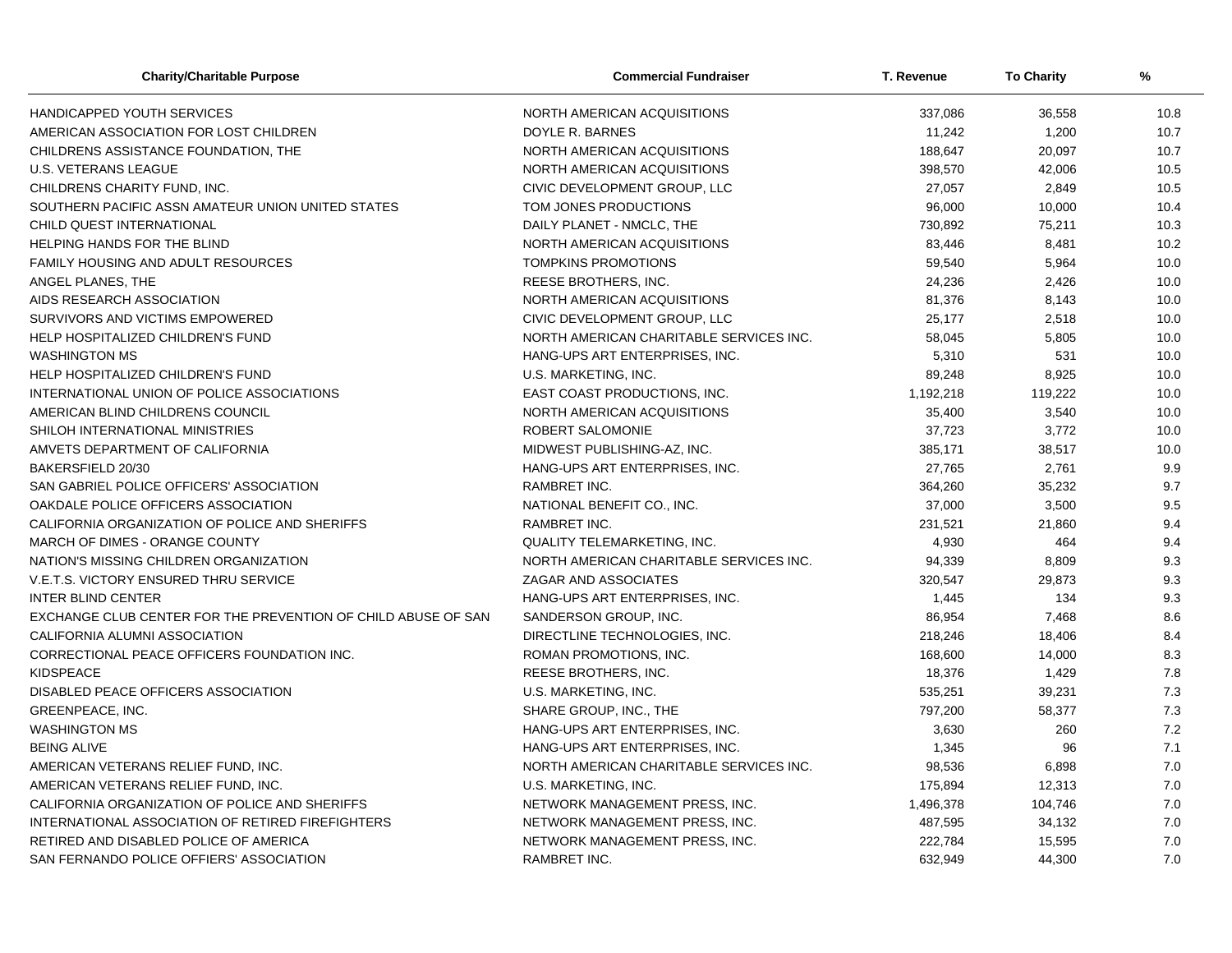| <b>Charity/Charitable Purpose</b>                      | <b>Commercial Fundraiser</b>            | T. Revenue | <b>To Charity</b> | %   |  |
|--------------------------------------------------------|-----------------------------------------|------------|-------------------|-----|--|
| SOUTHERN PACIFIC ASSN AMATEUR UNION UNITED STATES      | TOM JONES PRODUCTIONS                   | 73,000     | 5,000             | 6.8 |  |
| CALIFORNIA STATE UNIVERSITY, BAKERSFIELD               | <b>WEISER &amp; ASSOCIATES</b>          | 11,585     | 765               | 6.6 |  |
| AMERICAN KIDNEY FUND, INC.                             | SHARE GROUP, INC., THE                  | 11,714     | 750               | 6.4 |  |
| RUTHERFORD INSTITUTE, THE                              | REGENCY COMMUNICATIONS, INC.            | 67,695     | 4,305             | 6.4 |  |
| CHILDREN'S WISH FOUNDATION INTERNATIONAL, INC.         | REESE BROTHERS, INC.                    | 690,465    | 43,370            | 6.3 |  |
| FOUNDATION FOR DIABLED FIREFIGHTERS                    | U.S. MARKETING, INC.                    | 290,593    | 18,000            | 6.2 |  |
| CALIFORNIA DISABLED VETERANS                           | CIVIC DEVELOPMENT GROUP, LLC            | 126,640    | 7,745             | 6.1 |  |
| HANDICAPPED CHILDREN'S SERVICES OF AMERICA             | U.S. MARKETING, INC.                    | 242,706    | 14,800            | 6.1 |  |
| STANISLAUS COUNTY SHERIFF'S MOUNTED POSSE, INC.        | <b>BOB THAIN PRODUCTIONS</b>            | 168,309    | 10,000            | 5.9 |  |
| HANDICAPPED CHILDREN'S SERVICES OF AMERICA             | NORTH AMERICAN CHARITABLE SERVICES INC. | 95,232     | 5,600             | 5.9 |  |
| MUNICIPLE MOTORCYCLE OFFICERS OF CALIFORNIA            | VARIETY INTERNATIONAL PRODUCTIONS, INC. | 813,770    | 47,075            | 5.8 |  |
| COPS & SHERIFFS OF AMERICA                             | NORTH AMERICAN ACQUISITIONS             | 311,968    | 17,889            | 5.7 |  |
| <b>FOUNDATION FOR DISABLED FIREFIGHTERS</b>            | NORTH AMERICAN CHARITABLE SERVICES INC. | 140,864    | 8,000             | 5.7 |  |
| <b>CAL SPORTS CENTER</b>                               | HANG-UPS ART ENTERPRISES. INC.          | 6,755      | 382               | 5.7 |  |
| <b>REACH OUR CHILDREN, INC.</b>                        | NON-PROFIT TELEMEDIA, INC.              | 72,943     | 4,024             | 5.5 |  |
| NATIONAL RIGHT TO LIFE COMMITTEE, INC.                 | MDS COMMUNICATIONS CORPORATION          | 1,508,070  | 81,061            | 5.4 |  |
| <b>INTERNATIONAL BIBLE SOCIETY</b>                     | REGENCY COMMUNICATIONS, INC.            | 15,695     | 840               | 5.4 |  |
| <b>U.S. FIREFIGHTER</b>                                | NORTH AMERICAN ACQUISITIONS             | 260,543    | 13,372            | 5.1 |  |
| WISHING WELL FOUNDATION USA, INC.                      | NON-PROFIT TELEMEDIA, INC.              | 34,645     | 1,745             | 5.0 |  |
| NATURE CONSERVANCY                                     | NEW BOSTON COMMUNICATIONS, INC.         | 149,611    | 7,212             | 4.8 |  |
| CATHOLIC CHARITIES OF THE ARCHDIOCESE OF SAN FRANCISCO | <b>FACTER DIRECT, LTD</b>               | 13,234     | 623               | 4.7 |  |
| NATIVE AMERICAN RIGHTS FUND                            | SHARE GROUP, INC., THE                  | 36,008     | 1,687             | 4.7 |  |
| STUDENTS AGAINST DRIVING DRUNK                         | REESE BROTHERS, INC.                    | 208,805    | 9,745             | 4.7 |  |
| LONG BEACH FLYING WHEELS, INC.                         | TOM JONES PRODUCTIONS                   | 75,000     | 3,300             | 4.4 |  |
| <b>ENVIRONMENTAL DEFENSE FUND</b>                      | <b>FACTER DIRECT, LTD</b>               | 33,265     | 1,370             | 4.1 |  |
| <b>JOB'S DAUGHTERS</b>                                 | HANG-UPS ART ENTERPRISES, INC.          | 3,505      | 141               | 4.0 |  |
| <b>KIWANIS OF VENTURA</b>                              | HANG-UPS ART ENTERPRISES, INC.          | 1,770      | 71                | 4.0 |  |
| ENVIRONMENTAL DEFENSE FUND                             | SHARE GROUP, INC., THE                  | 217,686    | 8,633             | 4.0 |  |
| PEOPLE-TO-PEOPLE HEALTH FOUNDATION, INC.               | TRANSAMERICA MARKETING SERVICES, INC.   | 7,595      | 281               | 3.7 |  |
| AMERICAN DEPUTY SHERIFF'S ASSOCIATION                  | COMMUNITY NETWORK, INC.                 | 169,137    | 5,714             | 3.4 |  |
| CALIFORNIANS FOR RESPONSIBLE GUN LAWS                  | GORDON & SCHWENKMEYER, INC.             | 72,991     | 2,396             | 3.3 |  |
| UNITED STATES INTERNATIONAL UNIVERSITY                 | DEVELOPMENT CENTER, INC., THE           | 19,276     | 610               | 3.2 |  |
| CALIFORNIA VETERANS ADVOCACY CORP                      | <b>BABY SHOW, INC.</b>                  | 29,010     | 904               | 3.1 |  |
| <b>CON BINAI TORAH</b>                                 | HANG-UPS ART ENTERPRISES, INC.          | 6,280      | 188               | 3.0 |  |
| <b>FUMC - TURLOCK</b>                                  | HANG-UPS ART ENTERPRISES, INC.          | 2,390      | 64                | 2.7 |  |
| <b>SOCIAL SERVICES</b>                                 | HANG-UPS ART ENTERPRISES, INC.          | 2,529      | 63                | 2.5 |  |
| <b>GRACE LUTERAN</b>                                   | HANG-UPS ART ENTERPRISES, INC.          | 1,445      | 31                | 2.1 |  |
| ANTI-DEFAMATION LEAGUE OF B'NAI B'RITH                 | FACTER DIRECT, LTD                      | 310,120    | 5,602             | 1.8 |  |
| NAIW-CC                                                | HANG-UPS ART ENTERPRISES, INC.          | 2,865      | 48                | 1.7 |  |
| <b>COMMON CAUSE</b>                                    | <b>FACTER DIRECT, LTD</b>               | 85,173     | 1,221             | 1.4 |  |
| CITIZENS AGAINST GOVERNMENT WASTE                      | <b>FACTER DIRECT, LTD</b>               | 59,552     | 712               | 1.2 |  |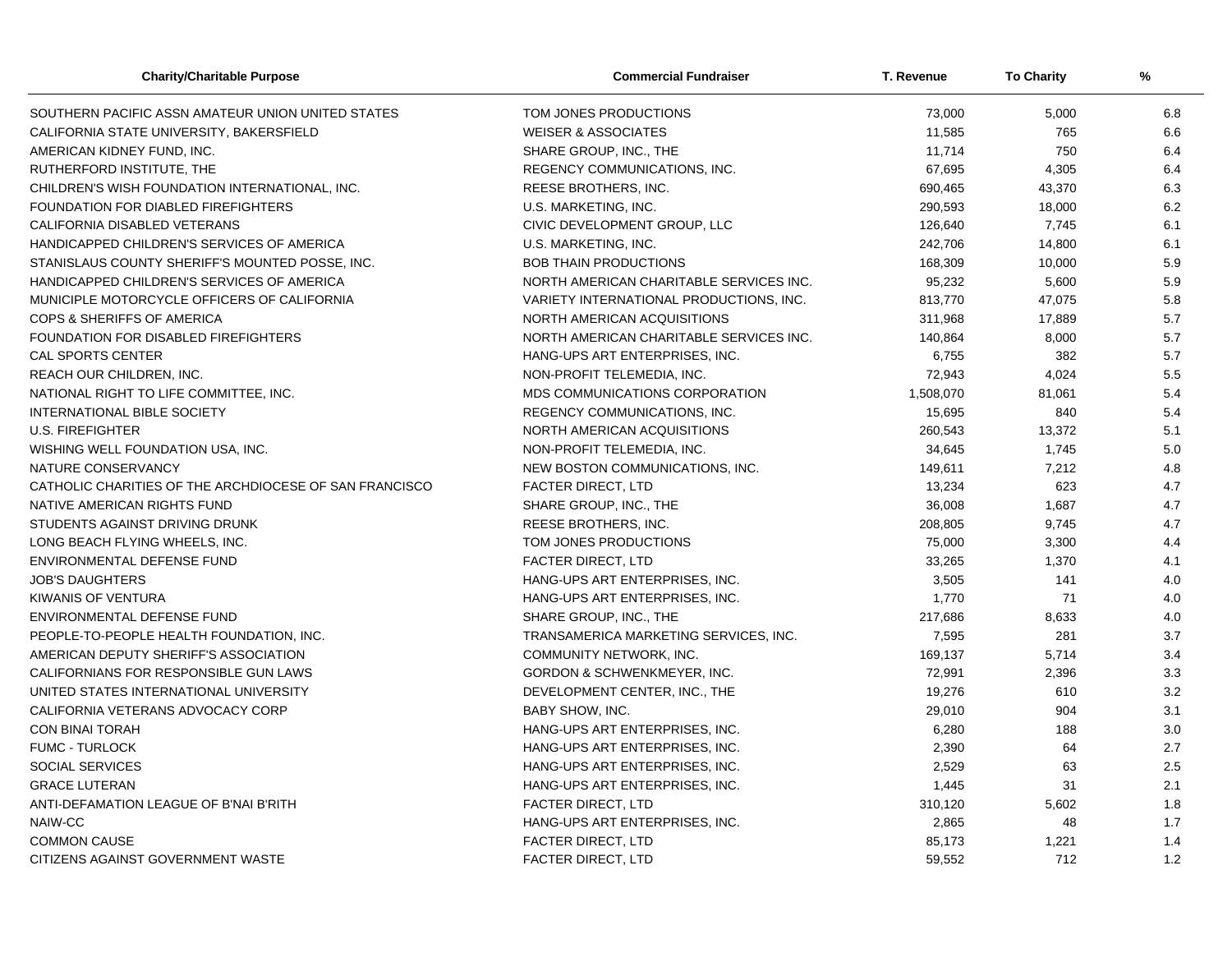| <b>Charity/Charitable Purpose</b>                        | <b>Commercial Fundraiser</b>            | T. Revenue  | <b>To Charity</b> | %        |
|----------------------------------------------------------|-----------------------------------------|-------------|-------------------|----------|
| <b>DRAKE - SSN</b>                                       | HANG-UPS ART ENTERPRISES, INC.          | 3,395       | 27                | 0.8      |
| <b>WASH STATE BPW</b>                                    | HANG-UPS ART ENTERPRISES, INC.          | 5,255       | 40                | 0.8      |
| CHRISTIAN SOLIDARITY INTERNATIONAL, INC.                 | MDS COMMUNICATIONS CORPORATION          | 652         | $\mathbf 0$       | 0.0      |
| CHRISTIAN COALITION, THE                                 | MDS COMMUNICATIONS CORPORATION          | 17,121      | $\Omega$          | 0.0      |
| CHRISTIAN COALITION, THE                                 | MDS COMMUNICATIONS CORPORATION          | 6,449       | $\Omega$          | 0.0      |
| MULTIPLE SCLEROSIS SOCIETY - SOUTHERN CALIFORNIA CHAPTER | <b>FACTER DIRECT, LTD</b>               | 0           | $\mathbf 0$       | 0.0      |
| AID FOR AIDS                                             | SHARE GROUP, INC., THE                  | 9,008       | $\mathbf 0$       | 0.0      |
| UNITED CHILD GUIDANCE COUNCIL, INC.                      | NON-PROFIT TELEMEDIA, INC.              | 29,212      | $\Omega$          | 0.0      |
| <b>WORLD VISION</b>                                      | FACTER DIRECT, LTD                      | $\mathbf 0$ | $\Omega$          | 0.0      |
| <b>FIND THE CHILDREN</b>                                 | NON-PROFIT TELEMEDIA, INC.              | 576         | $\mathbf 0$       | 0.0      |
| <b>DELTA 2000</b>                                        | HANG-UPS ART ENTERPRISES, INC.          | 3,190       | $-12$             | $-0.4$   |
| <b>SIERRA CLUB</b>                                       | STEPHEN DUNN & ASSOCIATES               | 113,819     | $-1,173$          | $-1.0$   |
| NATIONAL TRUST FOR HISTORIC PRESERVATION                 | SMITH COMPANY, THE                      | 68,597      | -861              | $-1.3$   |
| PEOPLE FOR THE AMERICAN WAY                              | SHARE GROUP, INC., THE                  | 30,554      | $-1,346$          | $-4.4$   |
| <b>BETA SIGMA PHI</b>                                    | HANG-UPS ART ENTERPRISES, INC.          | 5,215       | $-243$            | $-4.7$   |
| HANDGUN CONTROL, INC.                                    | SHARE GROUP, INC., THE                  | 198,612     | $-13,316$         | $-6.7$   |
| <b>CUESTA COLLEGE FOUNDATION</b>                         | DEVELOPMENT CENTER, INC., THE           | 16,624      | $-1,138$          | $-6.8$   |
| OPEN DOORS WITH BROTHER ANDREW                           | TRANSAMERICA MARKETING SERVICES, INC.   | 77,492      | $-6,618$          | $-8.5$   |
| CALIFORNIA PRO-LIFE COUNCIL, INC.                        | REGENCY COMMUNICATIONS, INC.            | 20,650      | $-1,919$          | $-9.3$   |
| NATIONAL TRUST FOR HISTORIC PRESERVATION                 | PUBLIC INTEREST COMMUNICATIONS, INC.    | 79,605      | $-7,575$          | $-9.5$   |
| <b>WORLD OPPORTUNITIES INTERNATIONAL</b>                 | MDS COMMUNICATIONS CORPORATION          | 12,568      | $-1,244$          | $-9.9$   |
| CORPORATION OF THE FINE ARTS MUSEUMS                     | STEPHEN DUNN & ASSOCIATES               | 38,820      | $-6,578$          | $-16.9$  |
| <b>LOS ANGELES MISSION</b>                               | STEPHEN DUNN & ASSOCIATES               | 313,912     | $-55,546$         | $-17.7$  |
| HANDGUN CONTROL, INC.                                    | FACTER DIRECT, LTD                      | 70,357      | $-12,644$         | $-18.0$  |
| <b>CO-OP AMERICA</b>                                     | SHARE GROUP, INC., THE                  | 63,709      | $-11,494$         | $-18.0$  |
| PEN INS WOMEN                                            | HANG-UPS ART ENTERPRISES, INC.          | 3,025       | $-655$            | $-21.6$  |
| <b>CSUS, FOUNDATION FINANCE OFFICE</b>                   | DIRECTLINE TECHNOLOGIES, INC.           | 38,228      | $-10,022$         | $-26.2$  |
| UC DAVIS ALUMNI ASSOCIATION                              | DIRECTLINE TECHNOLOGIES, INC.           | 61,185      | $-22,815$         | $-37.3$  |
| CONCERNED WOMEN FOR AMERICA                              | MDS COMMUNICATIONS CORPORATION          | 109,679     | $-47,268$         | $-43.1$  |
| COMMITTEE TO REBUILD THE SAN FRANCISCO ZOO               | STEPHEN DUNN & ASSOCIATES               | 61,254      | $-30,381$         | $-49.6$  |
| DIABETES ACTION RESEARCH AND EDUCATION FOUNDATION        | SHARE GROUP, INC., THE                  | 56,498      | $-31,327$         | $-55.4$  |
| MONTANA WILDLIFE FEDERATION                              | ARIA COMMUNICATIONS CORPORATION         | 1,810       | $-1,131$          | $-62.5$  |
| CONCORDIA UNIVERSITY FOUNDATION                          | DIRECTLINE TECHNOLOGIES, INC.           | 27,404      | $-18,631$         | $-68.0$  |
| UM AIDS - SEATTLE                                        | HANG-UPS ART ENTERPRISES, INC.          | 2,140       | $-1,550$          | $-72.4$  |
| NATURE CONSERVANCY                                       | <b>GREAT LAKES COMMUNICATIONS, INC.</b> | 79,686      | $-73,215$         | $-91.9$  |
| <b>WORLD VISION</b>                                      | REGENCY COMMUNICATIONS, INC.            | 210         | $-250$            | $-119.0$ |
| HERITAGE FOUNDATION, THE                                 | FACTER DIRECT, LTD                      | 139,680     | $-172,652$        | $-123.6$ |
| <b>SEATTLE AIDS</b>                                      | HANG-UPS ART ENTERPRISES, INC.          | 1,215       | $-1,643$          | $-135.2$ |
| AMERICAN HEART ASSOCIATION                               | STEPHEN DUNN & ASSOCIATES               | 7,100       | $-9,793$          | $-137.9$ |
| AMERICAN RED CROSS, LOS ANGELES CHAPTER                  | <b>FACTER DIRECT, LTD</b>               | 91,362      | $-207,706$        | $-227.3$ |
| EVERETT ALVAREZ B                                        | HANG-UPS ART ENTERPRISES, INC.          | 350         | $-1,492$          | $-426.4$ |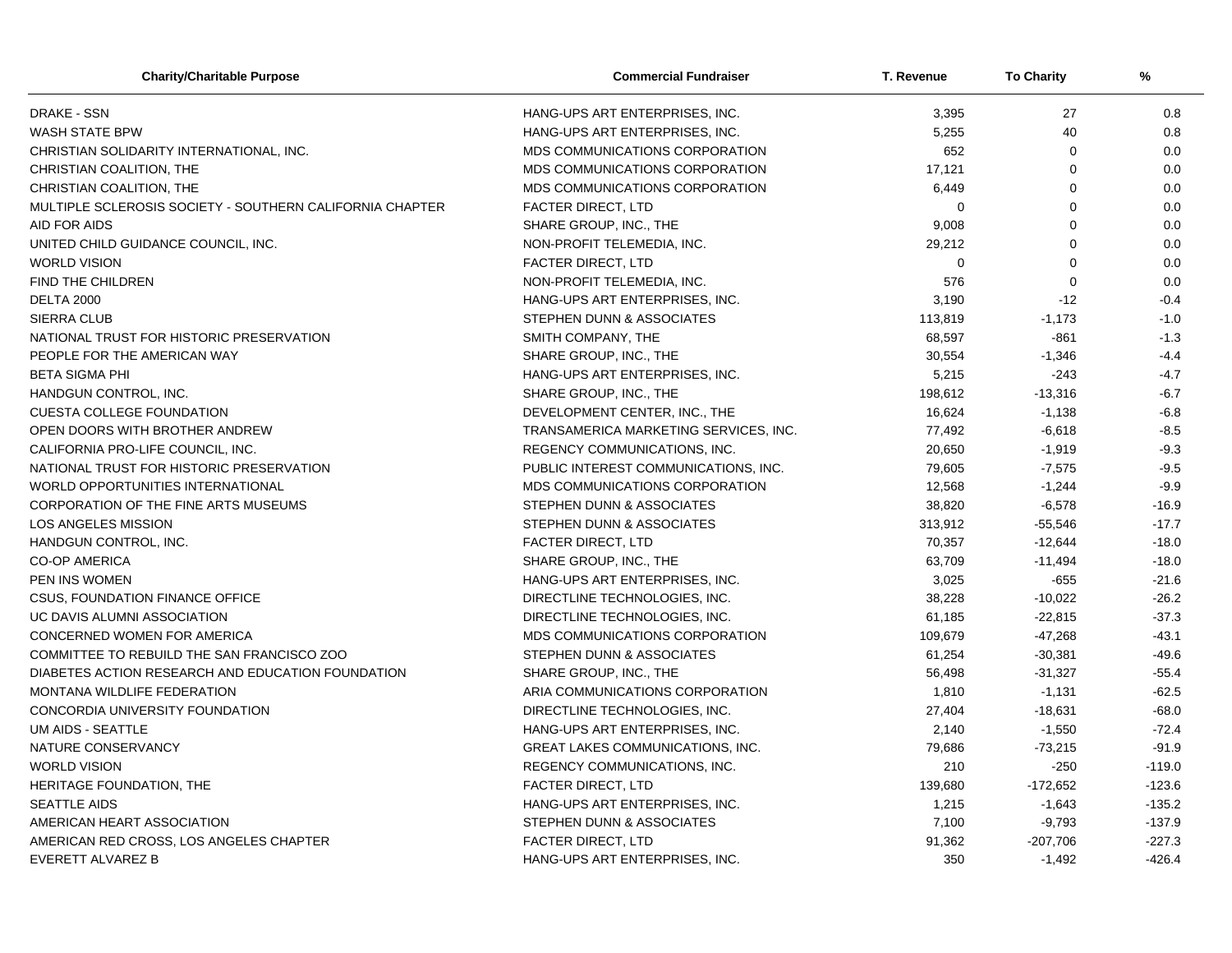|                                  | <b>Charity/Charitable Purpose</b> |                      | <b>Commercial Fundraiser</b>  | Г. Revenue                     | <b>To Charity</b> | %        |           |            |
|----------------------------------|-----------------------------------|----------------------|-------------------------------|--------------------------------|-------------------|----------|-----------|------------|
| <b>WORLD VISION</b>              |                                   |                      |                               | MDS COMMUNICATIONS CORPORATION | 440               | $-2.204$ | -500.9    |            |
| <b>CLAREMONT GRADUATE SCHOOL</b> |                                   |                      | DIRECTLINE TECHNOLOGIES. INC. |                                |                   |          | $-11.520$ | -1152000.0 |
| <b>Total Revenue</b>             | 192.677.242                       | <b>Total Charity</b> | 84.195.533                    | <b>Percentage to Charity</b>   | 43.70%            |          |           |            |

\*The information has not been audited by the Attorney General's office, but is information as reported by the commercial fundraiser. A percentage greater than 100% may indicate that the commercial fundraiser guaranteed a specific amount to a charity but did not raise enough to cover the guaranteed amount.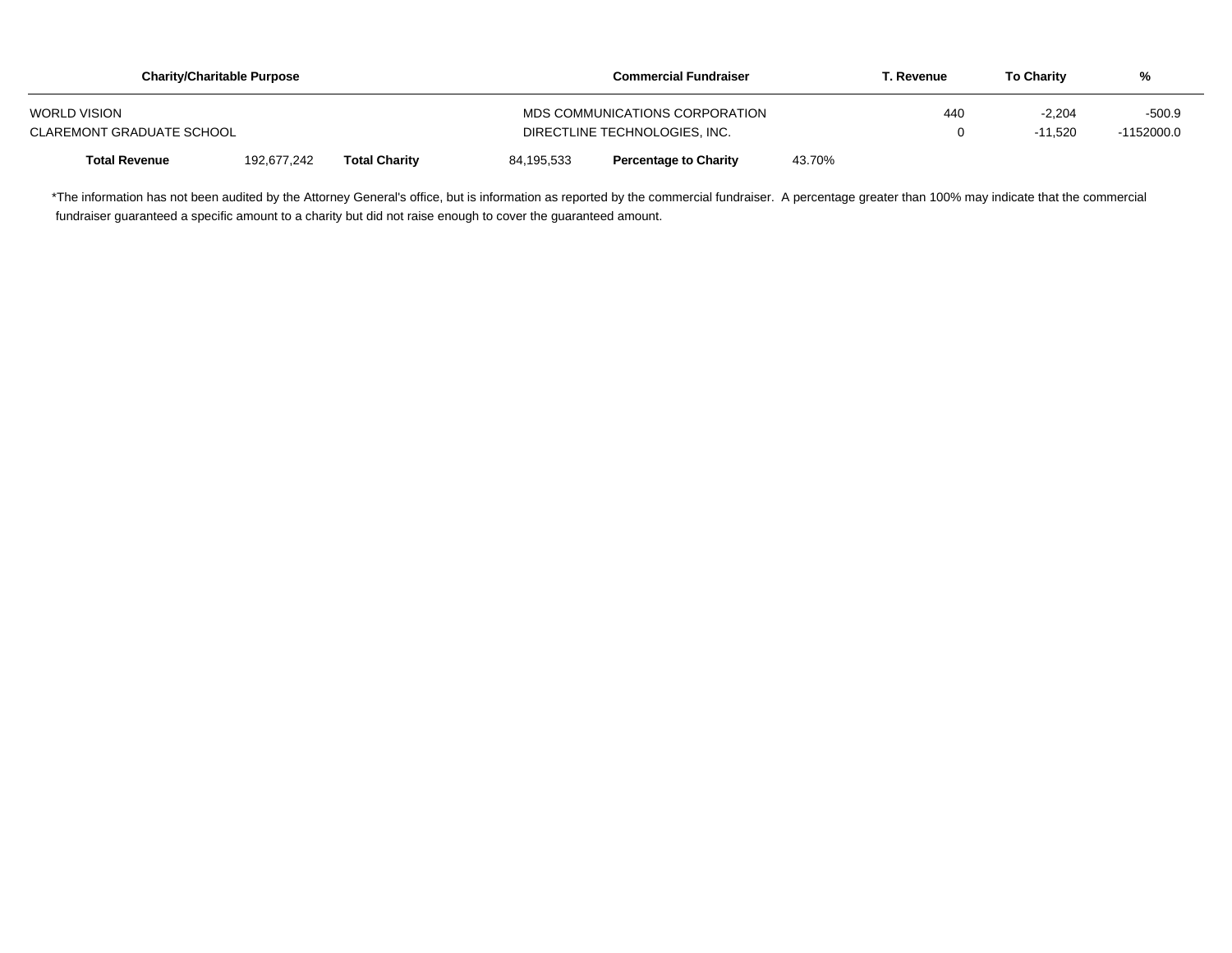## TABLE NO. 3

This table provides an alphabetical list of all charitable organizations which conducted commercial fundraiser-operated solicitations. For each specific charitable campaign, the table lists  $(1)$  total revenue,  $(2)$  revenue to charity and  $(3)$  the percentage of money to charity.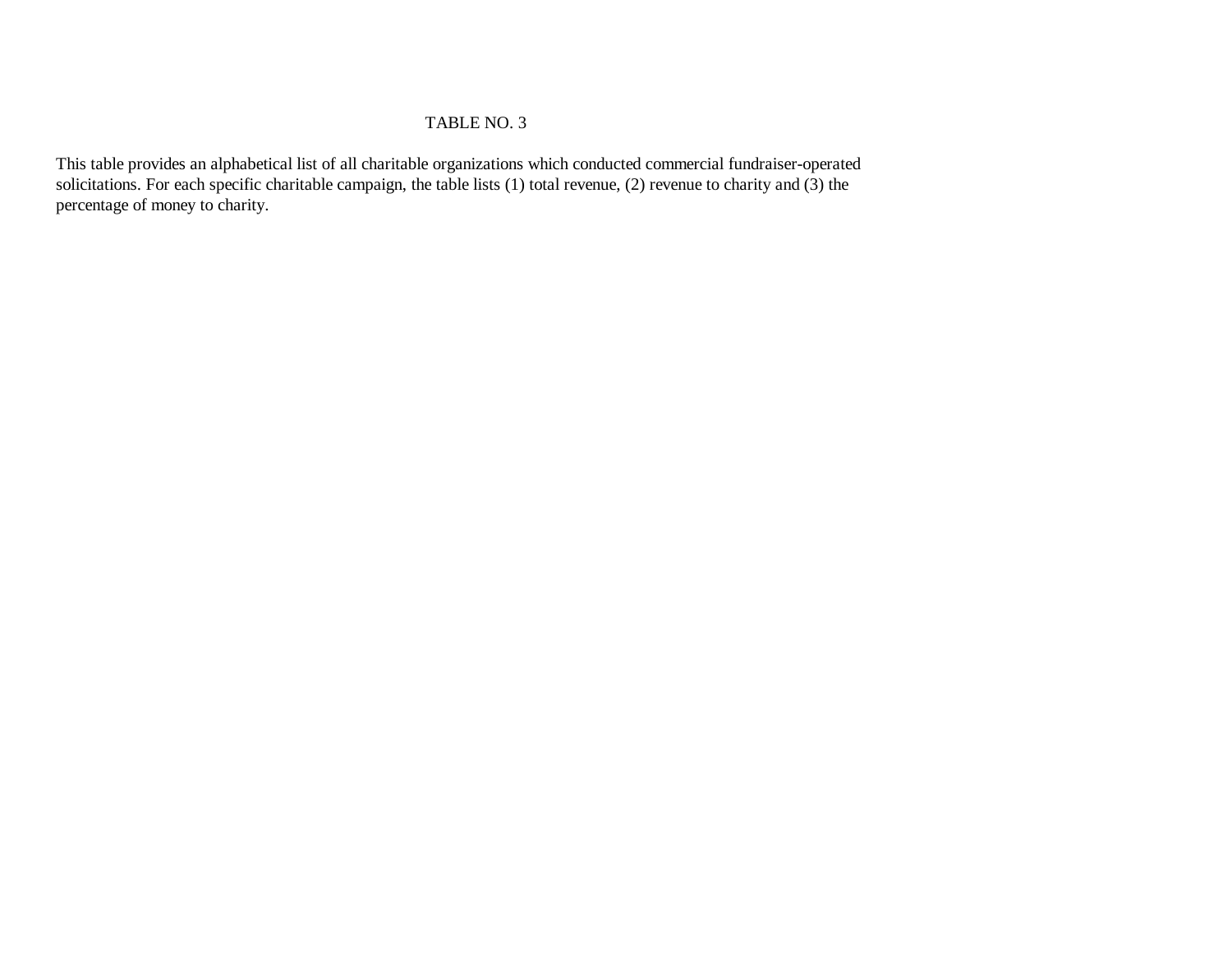# **Charity/Charitable Purpose Alphabetically with Commercial Fundraiser**

| <b>Charity/Charitable Purpose</b>   |  |           |       | <b>Commercial Fundraiser</b>            |    | <b>Revenue/To Charity</b> |                   | %         |      |
|-------------------------------------|--|-----------|-------|-----------------------------------------|----|---------------------------|-------------------|-----------|------|
| A.O.P.A. AIR SAFETY FOUNDATION      |  |           |       | <b>BGS TELEMARKETING, INC.</b>          |    |                           | Revenue           | 1,348,730 |      |
| <b>421 AVIATION WAY</b>             |  |           |       | 4650 EAST-WEST HIGHWAY                  |    |                           | To Charity        | 811,713   | 60.2 |
| <b>FREDERICK</b>                    |  | <b>MD</b> | 21701 | <b>BETHESDA</b>                         | M  | 20814                     |                   |           |      |
| ADOLESCENT AIDS FOUNDATION          |  |           |       | U.S. MARKETING, INC.                    |    |                           | Revenue           | 86,572    |      |
| 2507 D ST                           |  |           |       | 30165 HILLSIDE TERRACE, #B              |    |                           | To Charity        | 14,800    | 17.1 |
| LAVERNE                             |  | CA        | 91780 | <b>SAN JUAN CAPISTRANO</b>              | CA | 92675                     |                   |           |      |
| ADOLESCENT AIDS FOUNDATION          |  |           |       | NORTH AMERICAN CHARITABLE SERVICES INC. |    |                           | Revenue           | 28,118    |      |
| 2507 D ST                           |  |           |       | 3387 CHICAGO AVENUE                     |    |                           | To Charity        | 5,600     | 19.9 |
| LAVERNE                             |  | CA        | 91780 | <b>RIVERSIDE</b>                        | CA | 92501                     |                   |           |      |
| AFS-USA, INC.                       |  |           |       | SHARE GROUP, INC., THE                  |    |                           | Revenue           | 521,566   |      |
| 198 MADISON AV, 8TH FLOOR           |  |           |       | 99 DOVER STREET                         |    |                           | To Charity        | 210,649   | 40.4 |
| <b>NEW YORK</b>                     |  | <b>NY</b> | 10016 | SOMERVILLE                              | M  | 02144                     |                   |           |      |
| AID FOR AIDS                        |  |           |       | SHARE GROUP, INC., THE                  |    |                           | Revenue           | 9,008     |      |
| 8235 SANTA MONICA BLVD, STE 200     |  |           |       | 99 DOVER STREET                         |    |                           | To Charity        | 0         | 0.0  |
| WEST HOLLYWOOD                      |  | CA        | 90046 | SOMERVILLE                              | M  | 02144                     |                   |           |      |
| AIDS AND CANCER RESEARCH FOUNDATION |  |           |       | UNI-FUND, INC.                          |    |                           | Revenue           | 3,335     |      |
| 6225 STATE FARM DR, #200            |  |           |       | 1934 RINGLING BOULEVARD                 |    |                           | To Charity        | 1,001     | 30.0 |
| ROHNERT PARK                        |  | CA        | 94928 | SARASOTA                                | FL | 34236                     |                   |           |      |
| AIDS PROJECT LOS ANGELES            |  |           |       | MILLER, ZEICHIK AND ASSOCIATES, INC.    |    |                           | Revenue           | 3,203,304 |      |
| 1313 NORTH VINE ST                  |  |           |       | PO BOX 93429                            |    |                           | <b>To Charity</b> | 2,365,753 | 73.9 |
| <b>LOS ANGELES</b>                  |  | CA        | 90028 | <b>LOS ANGELES</b>                      | CA | 90093-0429                |                   |           |      |
| AIDS PROJECT LOS ANGELES            |  |           |       | MILLER, ZEICHIK AND ASSOCIATES, INC.    |    |                           | Revenue           | 709,684   |      |
| 1313 NORTH VINE ST                  |  |           |       | PO BOX 93429                            |    |                           | To Charity        | 267,847   | 37.7 |
| <b>LOS ANGELES</b>                  |  | CA        | 90028 | <b>LOS ANGELES</b>                      | CA | 90093-0429                |                   |           |      |
| AIDS RESEARCH ASSOCIATION           |  |           |       | NORTH AMERICAN ACQUISITIONS             |    |                           | Revenue           | 81,376    |      |
| 20232 WINDCAVE LANE                 |  |           |       | 771 WEST 19TH STREET, SUITE# AA         |    |                           | To Charity        | 8,143     | 10.0 |
| <b>HUNTINGTON BEACH</b>             |  | CA        | 92648 | <b>COSTA MESA</b>                       | CA | 92627                     |                   |           |      |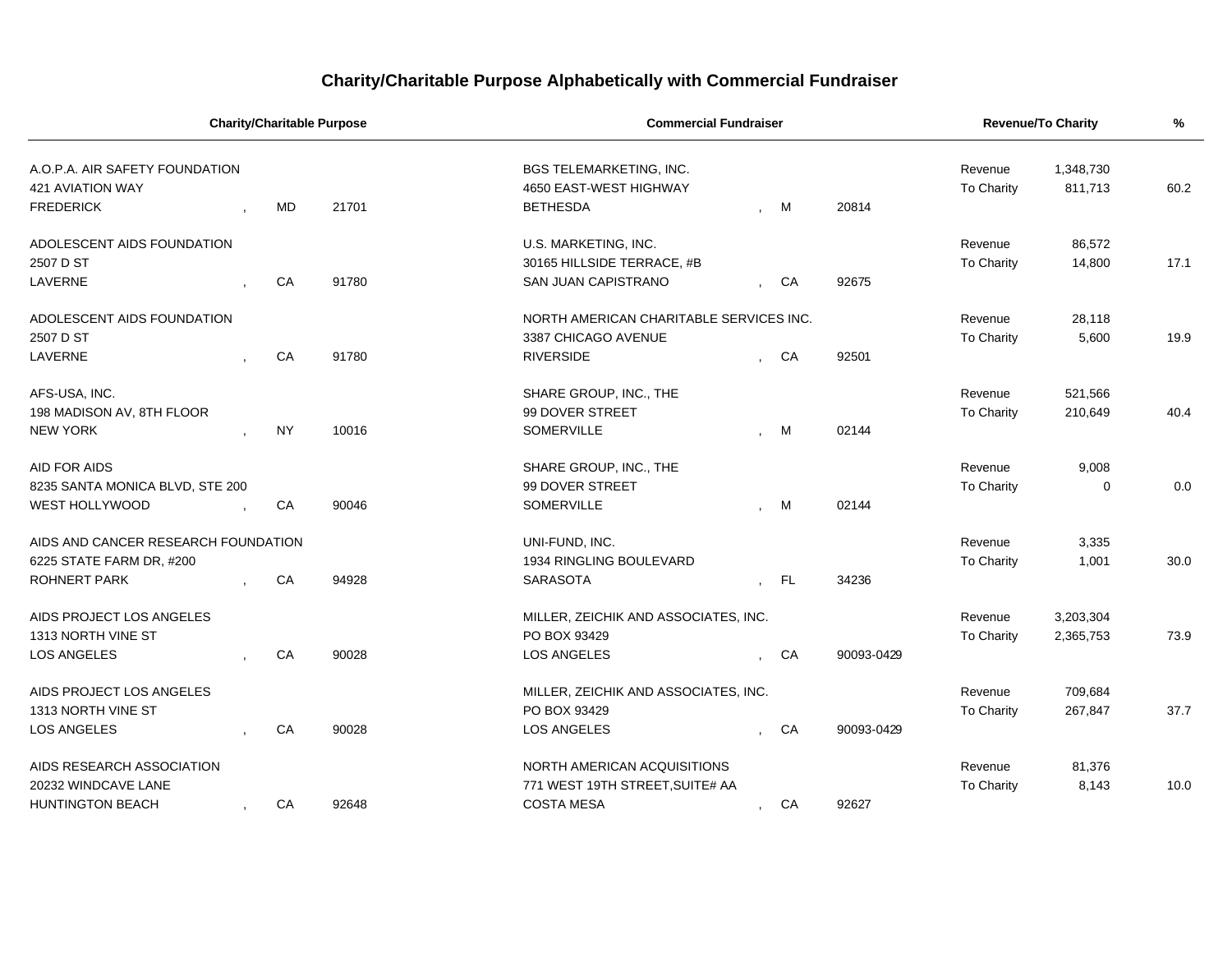| <b>Charity/Charitable Purpose</b>                              |  | <b>Commercial Fundraiser</b> |            |                                       |  | <b>Revenue/To Charity</b> |            | $\%$              |         |      |
|----------------------------------------------------------------|--|------------------------------|------------|---------------------------------------|--|---------------------------|------------|-------------------|---------|------|
| ALAMO SCHOOL                                                   |  |                              |            | <b>RED APPLE RESOURCES</b>            |  |                           |            | Revenue           | 10,929  |      |
| 100 WILSON RD                                                  |  |                              |            | 2330 BATES AVENUE, SUITE D1           |  |                           |            | To Charity        | 8,592   | 78.6 |
| <b>ALAMO</b>                                                   |  | CA                           | 94507      | CONCORD                               |  | CA                        | 94520      |                   |         |      |
| ALHAMBRA POLICE OFFICERS' ASSOCIATION                          |  |                              |            | <b>RAMBRET INC.</b>                   |  |                           |            | Revenue           | 251,295 |      |
| 3030 WEST MAIN ST, STE 203                                     |  |                              |            | 1256 NORTH EDGEMONT #4                |  |                           |            | To Charity        | 28,268  | 11.2 |
| <b>ALHAMBRA</b>                                                |  | CA                           | 91803      | <b>LOS ANGELES</b>                    |  | CA                        | 90029      |                   |         |      |
| ALLIANCE DEFENSE FUND                                          |  |                              |            | REGENCY COMMUNICATIONS, INC.          |  |                           |            | Revenue           | 26,029  |      |
| 7819 EAST GREENWAY RD, STE 8                                   |  |                              |            | 3301 AIRPORT FREEWAY, SUITE#300       |  |                           |            | To Charity        | 6,992   | 26.9 |
| <b>SCOTTSDALE</b>                                              |  | <b>AZ</b>                    | 85260      | <b>BEDFORD</b>                        |  | <b>TX</b>                 | 76021      |                   |         |      |
| ALPINE WEST LITTLE LEAGUE                                      |  |                              |            | <b>RED APPLE RESOURCES</b>            |  |                           |            | Revenue           | 18,296  |      |
| 949 CONTINENTAL DR                                             |  |                              |            | 2330 BATES AVENUE, SUITE D1           |  |                           |            | <b>To Charity</b> | 14,539  | 79.5 |
| <b>MENLO PARK</b>                                              |  | CA                           | 94025      | CONCORD                               |  | CA                        | 94520      |                   |         |      |
| ALTERNATIVE LIVING FOR THE AGING                               |  |                              |            | EVENTS UNLIMITED, INC.                |  |                           |            | Revenue           | 98,145  |      |
| 937 NORTH FAIRFAX AV                                           |  |                              |            | 1950 SAWTELLE BLVD., SUITE# 288       |  |                           |            | <b>To Charity</b> | 80,995  | 82.5 |
| LOS ANGELES                                                    |  | CA                           | 90046      | LOS ANGELES                           |  | CA                        | 90025      |                   |         |      |
| ALTERNATIVE LIVING FOR THE AGING                               |  |                              |            | EVENTS UNLIMITED, INC.                |  |                           |            | Revenue           | 146,462 |      |
| 937 NORTH FAIRFAX AV                                           |  |                              |            | 1950 SAWTELLE BLVD., SUITE# 288       |  |                           |            | <b>To Charity</b> | 85,888  | 58.6 |
| LOS ANGELES                                                    |  | CA                           | 90046      | LOS ANGELES                           |  | CA                        | 90025      |                   |         |      |
| ALZHEIMER'S DISEASE AND RELATED DISORDERS ASSOCIATION LOS ANGE |  |                              |            | EVENTS UNLIMITED, INC.                |  |                           |            | Revenue           | 362,890 |      |
| 5900 WILSHIRE BLVD, #1710                                      |  |                              |            | 1950 SAWTELLE BLVD., SUITE# 288       |  |                           |            | To Charity        | 213,200 | 58.8 |
| LOS ANGELES                                                    |  | CA                           | 90036      | LOS ANGELES                           |  | CA                        | 90025      |                   |         |      |
| ALZHEIMER'S DISEASEE AND RELATED DISORDER                      |  |                              |            | TRANSAMERICA MARKETING SERVICES, INC. |  |                           |            | Revenue           | 125,595 |      |
| 919 NORTH MICHIGAN AV, STE 1000                                |  |                              |            | 8130 BOONE BLVD., SUITE# 350          |  |                           |            | To Charity        | 14,202  | 11.3 |
| <b>CHICAGO</b>                                                 |  | IL.                          | 60611-1676 | <b>VIENNA</b>                         |  | - VA                      | 22182      |                   |         |      |
| AMERICAN ACADEMY OF ALLERGY, ASTHMA AND IMMUNOLOGY             |  |                              |            | LEVY, PAZANTI & ASSOCIATES            |  |                           |            | Revenue           | 396,800 |      |
| 611 EAST WELLS ST                                              |  |                              |            | 9911 W PICCO BLVD STE 1530            |  |                           |            | To Charity        | 210,135 | 53.0 |
| MILWAUKEE                                                      |  | WI                           | 53702      | LOS ANGELES                           |  | CA                        | 90035-2716 |                   |         |      |
| AMERICAN ASSOCIATION FOR LOST CHILDREN                         |  |                              |            | DOYLE R. BARNES                       |  |                           |            | Revenue           | 11,242  |      |
| PO BOX 41307                                                   |  |                              |            | 839 EAST ANGELENO AVENUE              |  |                           |            | <b>To Charity</b> | 1,200   | 10.7 |
| <b>HOUSTON</b>                                                 |  | TX                           | 77241      | <b>BURBANK</b>                        |  | CA                        | 91501      |                   |         |      |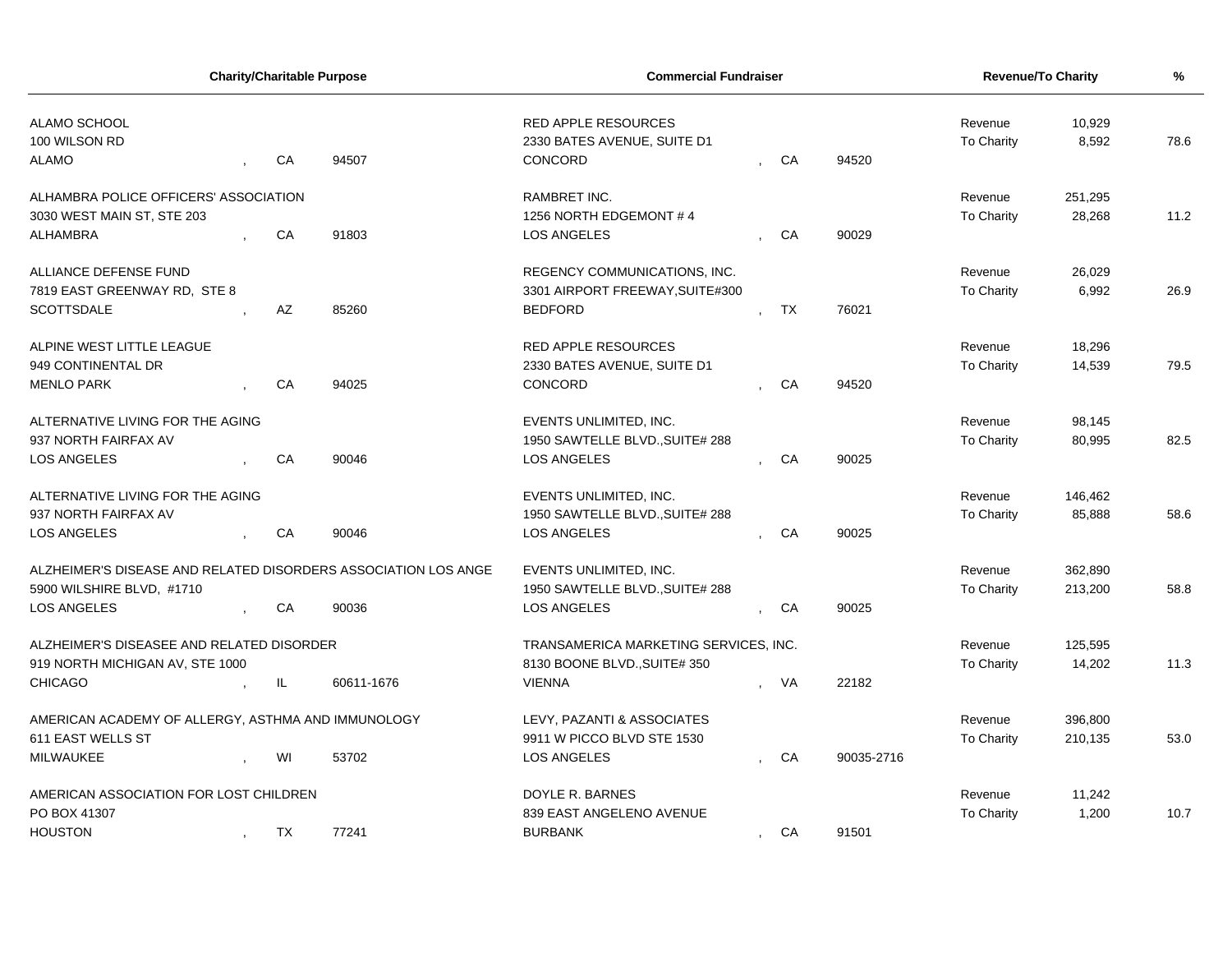| <b>Charity/Charitable Purpose</b>                      |              |           |            | <b>Commercial Fundraiser</b>            | <b>Revenue/To Charity</b> |           | $\frac{9}{6}$ |                   |           |      |
|--------------------------------------------------------|--------------|-----------|------------|-----------------------------------------|---------------------------|-----------|---------------|-------------------|-----------|------|
| AMERICAN ASSOCIATION OF THE DEAF-BLIND                 |              |           |            | <b>HERITAGE PUBLISHING COMPANY</b>      |                           |           |               | Revenue           | 8,521     |      |
| 814 THAYER AV                                          |              |           |            | 2402 WILDWOOD AVENUE                    |                           |           |               | <b>To Charity</b> | 1,704     | 20.0 |
| <b>SILVER SPRING</b>                                   |              | <b>MD</b> | 20910      | <b>SHERWOOD</b>                         |                           | AR        | 72116         |                   |           |      |
| AMERICAN ASSOCIATION OF UNIVERSITY WOMEN EDUCATION FOU |              |           |            | SHARE GROUP, INC., THE                  |                           |           |               | Revenue           | 67,747    |      |
| <b>1111 SIXTEENTH ST NW</b>                            |              |           |            | 99 DOVER STREET                         |                           |           |               | <b>To Charity</b> | 35,487    | 52.4 |
| <b>WASHINGTON</b>                                      |              | DC        | 20036      | SOMERVILLE                              |                           | M         | 02144         |                   |           |      |
| AMERICAN BLIND CHILDRENS COUNCIL                       |              |           |            | NORTH AMERICAN ACQUISITIONS             |                           |           |               | Revenue           | 35,400    |      |
| 2507 D ST                                              |              |           |            | 771 WEST 19TH STREET, SUITE# AA         |                           |           |               | To Charity        | 3,540     | 10.0 |
| LAVERNE                                                |              | CA        | 91750-4419 | <b>COSTA MESA</b>                       |                           | CA        | 92627         |                   |           |      |
| AMERICAN COUNCIL OF THE BLIND                          |              |           |            | INTEGRAL RESOURCES, INC.                |                           |           |               | Revenue           | 480,672   |      |
| 1155 15TH ST NW, STE 720                               |              |           |            | <b>144 ROGERS STREET</b>                |                           |           |               | To Charity        | 236,240   | 49.1 |
| <b>WASHINGTON</b>                                      |              | DC.       | 20005      | CAMBRIDGE                               |                           | M         | 02142-1070    |                   |           |      |
| AMERICAN DEPUTY SHERIFF'S ASSOCIATION                  |              |           |            | COMMUNITY NETWORK, INC.                 |                           |           |               | Revenue           | 169,137   |      |
| 15915 KATY FREEWAY, #350                               |              |           |            | 4001 KENNETT PIKE, 134                  |                           |           |               | <b>To Charity</b> | 5,714     | 3.4  |
| <b>HOUSTON</b>                                         | $\mathbf{r}$ | TX        | 77094      | <b>GREENVILLE</b>                       |                           | DE        | 19807         |                   |           |      |
| AMERICAN DEPUTY SHERIFF'S ASSOCIATION                  |              |           |            | NORTH AMERICAN CHARITABLE SERVICES INC. |                           | Revenue   | 209,854       |                   |           |      |
| 15915 KATY FREEWAY, #350                               |              |           |            | 3387 CHICAGO AVENUE                     |                           |           |               | To Charity        | 33,500    | 16.0 |
| <b>HOUSTON</b>                                         |              | <b>TX</b> | 77094      | <b>RIVERSIDE</b>                        |                           | - CA      | 92501         |                   |           |      |
| AMERICAN DEPUTY SHERIFF'S ASSOCIATION                  |              |           |            | U.S. MARKETING, INC.                    |                           |           | Revenue       | 89,173            |           |      |
| 15915 KATY FREEWAY, #350                               |              |           |            | 30165 HILLSIDE TERRACE, #B              |                           |           |               | To Charity        | 22,000    | 24.7 |
| <b>HOUSTON</b>                                         |              | <b>TX</b> | 77094      | SAN JUAN CAPISTRANO                     |                           | CA        | 92675         |                   |           |      |
| AMERICAN DIABETES ASSOCIATION                          |              |           |            | MARKETING CORPORATION OF AMERICA        |                           |           |               | Revenue           | 8,475,075 |      |
| 1660 DUKE ST                                           |              |           |            | 5221 N. O'CONNOR BLVD STE 950           |                           |           |               | <b>To Charity</b> | 3,204,667 | 37.8 |
| <b>ALEXANDRIA</b>                                      |              | VA        | 22314      | <b>IRVING</b>                           |                           | TX        | 75039         |                   |           |      |
| AMERICAN DIABETES ASSOCIATION                          |              |           |            | MARKETING CORPORATION OF AMERICA        |                           |           |               | Revenue           | 6,652,210 |      |
| 1660 DUKE ST                                           |              |           |            | 5221 N. O'CONNOR BLVD STE 950           |                           |           |               | To Charity        | 2,518,293 | 37.9 |
| ALEXANDRIA                                             |              | <b>VA</b> | 22314      | <b>IRVING</b>                           |                           | <b>TX</b> | 75039         |                   |           |      |
| AMERICAN FORESTRY ASSOCIATION                          |              |           |            | FACTER DIRECT, LTD                      |                           |           |               | Revenue           | 4,655     |      |
| 1516 P ST NW                                           |              |           |            | 1900 AVENUE OF THE STARS, 2350          |                           |           |               | <b>To Charity</b> | 1,038     | 22.3 |
| <b>WASHINGTON</b>                                      |              | DC.       | 20005      | <b>LOS ANGELES</b>                      | $\mathbf{r}$              | CA        | 90067-4504    |                   |           |      |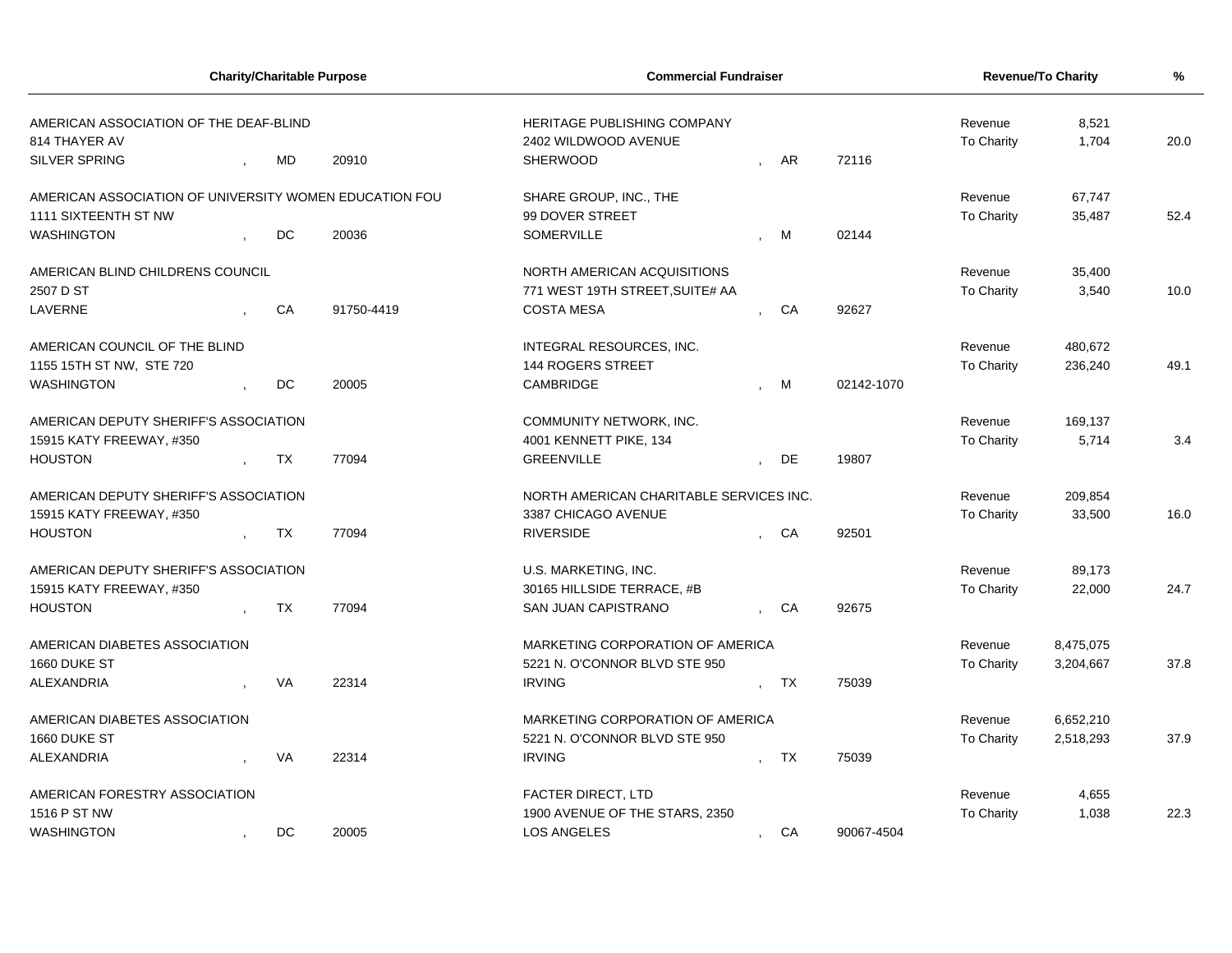| <b>Charity/Charitable Purpose</b><br>AMERICAN FOUNDATION FOR AIDS RESEARCH<br>733 THIRD AV, 12TH FLOOR<br><b>NEW YORK</b><br><b>NY</b><br>10017-3204 |           |            | <b>Commercial Fundraiser</b>                                          | Revenue/To Charity   |            | %                            |                    |          |
|------------------------------------------------------------------------------------------------------------------------------------------------------|-----------|------------|-----------------------------------------------------------------------|----------------------|------------|------------------------------|--------------------|----------|
|                                                                                                                                                      |           |            | SHARE GROUP, INC., THE<br>99 DOVER STREET<br>SOMERVILLE<br>02144<br>M |                      |            | Revenue<br>To Charity        | 248,801<br>116,481 | 46.8     |
|                                                                                                                                                      |           |            |                                                                       |                      |            |                              |                    |          |
| AMERICAN HEART ASSOCIATION<br>7272 GREENVILLE AV                                                                                                     |           |            | STEPHEN DUNN & ASSOCIATES<br>1728 ABBOT KINNEY BLVD.                  |                      |            | Revenue<br><b>To Charity</b> | 7,100<br>$-9,793$  | $-137.9$ |
| <b>DALLAS</b>                                                                                                                                        | TX        | 75231      | <b>VENICE</b>                                                         | CA                   | 90291-4837 |                              |                    |          |
| AMERICAN IRELAND FUND, THE                                                                                                                           |           |            | PATRICIA E. HEIRS                                                     |                      |            | Revenue                      | 825,040            |          |
| 211 CONGRESS ST<br><b>BOSTON</b>                                                                                                                     | МA        | 02110      | PO BOX 1595<br><b>BEVERLY HILLS</b>                                   | CA                   | 90213      | To Charity                   | 596,481            | 72.3     |
| AMERICAN KIDNEY FUND, INC.                                                                                                                           |           |            | SMITH COMPANY, THE                                                    |                      |            | Revenue                      | 22,386             |          |
| 6110 EXECUTIVE BLVD<br><b>ROCKVILLE</b>                                                                                                              | <b>MD</b> | 20852      | 4455 CONNECTICUT AV NW STE 600<br><b>WASHINGTON</b>                   | DC                   | 20008      | To Charity                   | 4,744              | 21.2     |
| AMERICAN KIDNEY FUND, INC.                                                                                                                           |           |            | SHARE GROUP, INC., THE                                                |                      |            | Revenue                      | 11,714             |          |
| 6110 EXECUTIVE BLVD<br><b>ROCKVILLE</b>                                                                                                              | <b>MD</b> | 20852      | 99 DOVER STREET<br>SOMERVILLE                                         | M                    | 02144      | To Charity                   | 750                | 6.4      |
| AMERICAN KIDNEY FUND, INC.                                                                                                                           |           |            | TARGET MARKETEAM, INC.                                                |                      |            | Revenue                      | 1,367,560          |          |
| 6110 EXECUTIVE BLVD<br><b>ROCKVILLE</b>                                                                                                              | <b>MD</b> | 20852      | 3350 PEACHTREE RD NE, STE 1700<br><b>ATLANTA</b>                      | GA                   | 30326      | To Charity                   | 476,318            | 34.8     |
| AMERICAN KIDNEY FUND, INC.<br>6110 EXECUTIVE BLVD                                                                                                    |           |            | TARGET MARKETEAM, INC.<br>3350 PEACHTREE RD NE, STE 1700              |                      |            | Revenue                      | 1,037,676          | 31.3     |
| <b>ROCKVILLE</b>                                                                                                                                     | <b>MD</b> | 20852      | <b>ATLANTA</b>                                                        | GA                   | 30326      | To Charity                   | 324,441            |          |
| AMERICAN LEPROSY MISSION<br>1 ALM WAY                                                                                                                |           |            | MDS COMMUNICATIONS CORPORATION<br>5005 SOUTH ASH AVENUE,#15           |                      |            | Revenue<br>To Charity        | 27,341<br>13,553   | 49.6     |
| <b>GREENVILLE</b>                                                                                                                                    | <b>SC</b> | 29601      | <b>TEMPE</b>                                                          | AZ                   | 85282      |                              |                    |          |
| AMERICAN RED CROSS<br>3650 FIFTH AV                                                                                                                  |           |            | WASHINGTON MARKETING GROUP, INC.<br>18420 209TH AVENUE SE             |                      |            | Revenue<br><b>To Charity</b> | 20,350<br>8,472    | 41.6     |
| <b>SAN DIEGO</b>                                                                                                                                     | CA        | 92103-4273 | <b>MONROE</b>                                                         | W                    | 98272      |                              |                    |          |
| AMERICAN RED CROSS, LOS ANGELES CHAPTER                                                                                                              |           |            | <b>FACTER DIRECT, LTD</b>                                             |                      |            | Revenue                      | 87,954             |          |
| 2700 WILSHIRE BLVD<br>LOS ANGELES                                                                                                                    | CA        | 90057      | 1900 AVENUE OF THE STARS, 2350<br><b>LOS ANGELES</b>                  | CA<br>$\overline{ }$ | 90067-4504 | To Charity                   | 48,267             | 54.9     |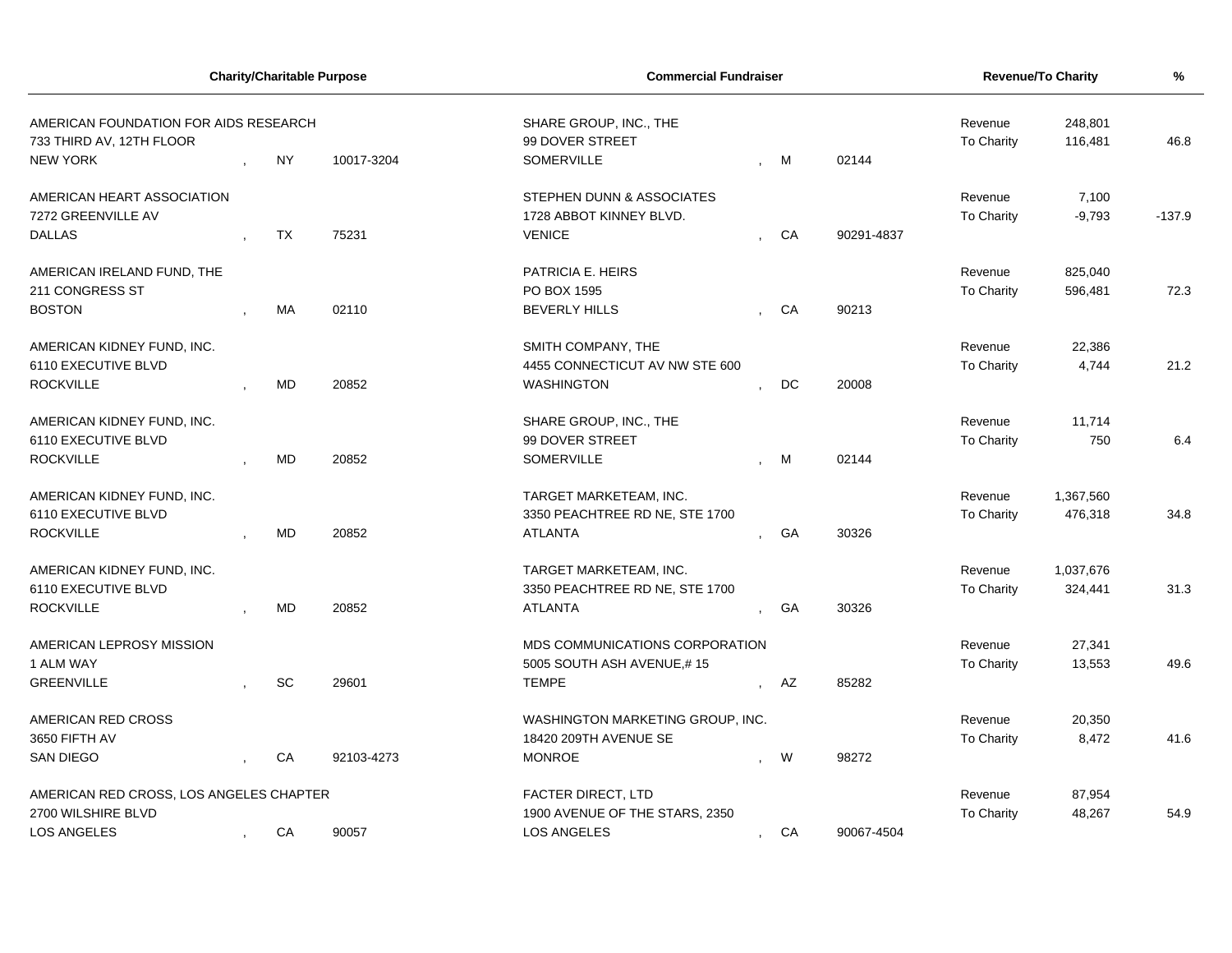| <b>Charity/Charitable Purpose</b>                             |           |                                      | <b>Commercial Fundraiser</b>                                | <b>Revenue/To Charity</b> | $\frac{9}{6}$        |                   |           |      |
|---------------------------------------------------------------|-----------|--------------------------------------|-------------------------------------------------------------|---------------------------|----------------------|-------------------|-----------|------|
| AMERICAN RED CROSS, LOS ANGELES CHAPTER<br>2700 WILSHIRE BLVD |           |                                      | <b>FACTER DIRECT, LTD</b><br>1900 AVENUE OF THE STARS, 2350 | Revenue<br>To Charity     | 91,362<br>$-207,706$ | $-227.3$          |           |      |
| LOS ANGELES                                                   | CA        | 90057                                | <b>LOS ANGELES</b>                                          | CA                        | 90067-4504           |                   |           |      |
| AMERICAN RED CROSS, LOS ANGELES CHAPTER                       |           |                                      | <b>FACTER DIRECT, LTD</b>                                   |                           |                      | Revenue           | 1,852,586 |      |
| 2700 WILSHIRE BLVD                                            |           |                                      | 1900 AVENUE OF THE STARS, 2350                              |                           |                      | To Charity        | 1,096,949 | 59.2 |
| <b>LOS ANGELES</b>                                            | CA        | 90057                                | <b>LOS ANGELES</b>                                          | CA                        | 90067-4504           |                   |           |      |
| AMERICAN RED CROSS, SAN DIEGO/IMPERIAL COUNTIES CHAPTER       |           |                                      | MDS COMMUNICATIONS CORPORATION                              |                           |                      | Revenue           | 40,868    |      |
| 3650 FIFTH AV                                                 |           |                                      | 5005 SOUTH ASH AVENUE,#15                                   |                           |                      | <b>To Charity</b> | 25,427    | 62.2 |
| <b>SAN DIEGO</b>                                              | CA        | 92103                                | <b>TEMPE</b>                                                | AZ                        | 85282                |                   |           |      |
| <b>AMERICAN RIVERS</b>                                        |           |                                      | SHARE GROUP, INC., THE                                      |                           |                      | Revenue           | 8,302     |      |
| 1025 VERMONT AV NW, STE 720                                   |           |                                      | 99 DOVER STREET                                             |                           |                      | To Charity        | 3,375     | 40.7 |
| <b>WASHINGTON</b>                                             | DC.       | 20005                                | <b>SOMERVILLE</b>                                           | M                         | 02144                |                   |           |      |
| AMERICAN SOCIETY FOR PREVENTION OF CRUELTY TO ANIMALS         |           | PUBLIC INTEREST COMMUNICATIONS, INC. |                                                             |                           | Revenue              | 203,764           |           |      |
| 424 EAST 92ND ST                                              |           |                                      | 7700 LEESBURG PIKE, SUITE# 301N                             |                           |                      | <b>To Charity</b> | 60,569    | 29.7 |
| <b>NEW YORK</b>                                               | <b>NY</b> | 10128                                | <b>FALLS CHURCH</b>                                         | - VA                      | 22043                |                   |           |      |
| AMERICAN VETERANS RELIEF FUND, INC.                           |           |                                      | U.S. MARKETING, INC.                                        |                           |                      | Revenue           | 175,894   |      |
| 5930 EAST ROYAL LANE, #236                                    |           |                                      | 30165 HILLSIDE TERRACE, #B                                  |                           |                      | To Charity        | 12,313    | 7.0  |
| <b>DALLAS</b>                                                 | TX        | 75230                                | SAN JUAN CAPISTRANO                                         | CA                        | 92675                |                   |           |      |
| AMERICAN VETERANS RELIEF FUND, INC.                           |           |                                      | NORTH AMERICAN CHARITABLE SERVICES INC.                     |                           |                      | Revenue           | 98,536    |      |
| 5930 EAST ROYAL LANE, #236                                    |           |                                      | 3387 CHICAGO AVENUE                                         |                           |                      | To Charity        | 6,898     | 7.0  |
| <b>DALLAS</b>                                                 | <b>TX</b> | 75230                                | <b>RIVERSIDE</b>                                            | CA                        | 92501                |                   |           |      |
| AMERICAN VETERANS RELIEF FUND, INC.                           |           |                                      | NON-PROFIT TELEMEDIA, INC.                                  |                           |                      | Revenue           | 33,079    |      |
| 5903 EAST ROYAL LANE, #236                                    |           |                                      | 4100 RICHARDS ROAD                                          |                           |                      | <b>To Charity</b> | 3,977     | 12.0 |
| <b>DALLAS</b>                                                 | TX        | 75230                                | NORTH LITTLE ROCK                                           | <b>AR</b>                 | 72117                |                   |           |      |
| AMERICAN WHEELCHAIR VETERANS ASSOCIATION                      |           |                                      | <b>VENTURA COUNTY BENEFIT PROGRAMS</b>                      |                           |                      | Revenue           | 33,208    |      |
| 5355 MADRE MESA DR                                            |           |                                      | 1067 SOUTH SATICOY AVENUE                                   |                           |                      | To Charity        | 10,549    | 31.8 |
| <b>LAS VEGAS</b>                                              | <b>NV</b> | 89108                                | <b>VENTURA</b>                                              | CA                        | 93004                |                   |           |      |
| AMERICANS IN ACTION                                           |           |                                      | RESPONSE DYNAMICS, INC.                                     |                           |                      | Revenue           | 518,396   |      |
| 1825 EYE ST, STE 400                                          |           |                                      | 2070 CHAIN BRIDGE ROAD, STE#400                             |                           |                      | To Charity        | 378,219   | 73.0 |
| <b>WASHINGTON</b>                                             | <b>DC</b> | 20006                                | <b>VIENNA</b>                                               | VA<br>$\cdot$             | 22182                |                   |           |      |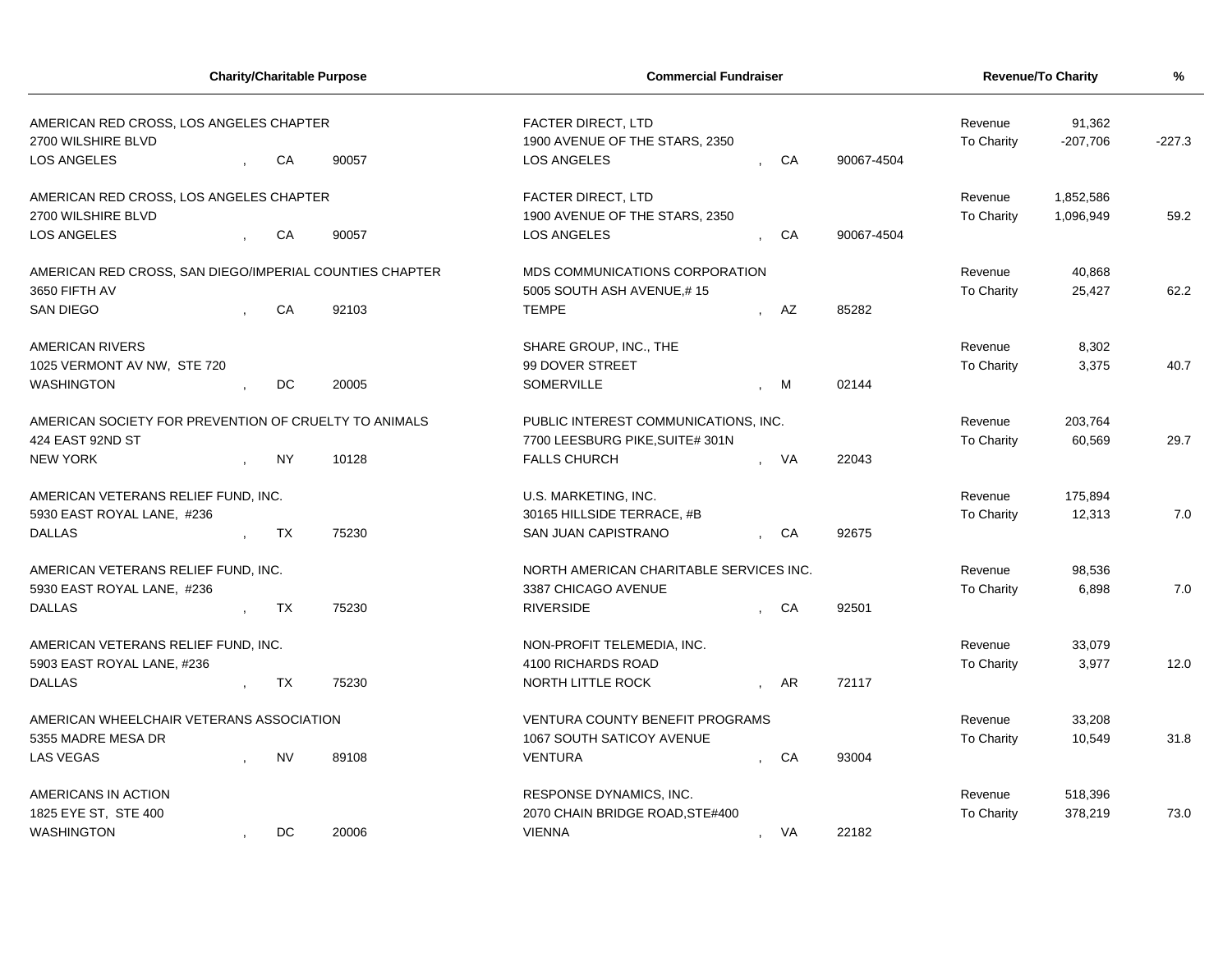| <b>Charity/Charitable Purpose</b>      |  |           | <b>Commercial Fundraiser</b> | <b>Revenue/To Charity</b>                              | %              |         |            |                       |                 |      |
|----------------------------------------|--|-----------|------------------------------|--------------------------------------------------------|----------------|---------|------------|-----------------------|-----------------|------|
| AMES CHILD CARE                        |  |           |                              | HANG-UPS ART ENTERPRISES, INC.<br>1319 W. KATELLA      |                |         |            | Revenue<br>To Charity | 16,960<br>3,318 | 19.6 |
|                                        |  |           |                              | ORANGE                                                 | $\mathbf{r}$   | CA      | 92667      |                       |                 |      |
| AMNESTY INTERNATIONAL                  |  |           |                              | PUBLIC INTEREST COMMUNICATIONS, INC.                   |                |         |            | Revenue               | 1,862,332       |      |
| 322 EIGHTH AV<br><b>NEW YORK</b>       |  | <b>NY</b> | 10001                        | 7700 LEESBURG PIKE, SUITE# 301N<br><b>FALLS CHURCH</b> |                | VA      | 22043      | To Charity            | 1,084,820       | 58.3 |
|                                        |  |           |                              |                                                        |                |         |            |                       |                 |      |
| AMVETS DEPARTMENT OF CALIFORNIA        |  |           |                              | MIDWEST PUBLISHING-AZ, INC.                            |                |         |            | Revenue               | 385,171         |      |
| 240 EAST KING                          |  |           |                              | 10844 NORTH 23RD AVENUE                                |                |         |            | To Charity            | 38,517          | 10.0 |
| <b>TULARE</b>                          |  | CA        | 93274                        | <b>PHOENIX</b>                                         |                | AZ      | 85029      |                       |                 |      |
| AMVETS DEPARTMENT OF CALIFORNIA        |  |           |                              | JADENT, INC.                                           |                |         |            | Revenue               | 12,670          |      |
| 240 EAST KING                          |  |           |                              | 3795 RIVER ROAD N., UNIT 3, BL.C                       |                |         |            | To Charity            | 3,168           | 25.0 |
| <b>TULARE</b>                          |  | CA        | 93274                        | SALEM                                                  | $\overline{ }$ | $\circ$ | 97303      |                       |                 |      |
|                                        |  |           |                              |                                                        |                |         |            |                       |                 |      |
| ANA LAMP ABWA                          |  |           |                              | HANG-UPS ART ENTERPRISES, INC.                         |                |         |            | Revenue               | 5,765           |      |
|                                        |  |           |                              | 1319 W. KATELLA                                        |                |         |            | To Charity            | 1,671           | 29.0 |
|                                        |  |           |                              | ORANGE                                                 |                | CA      | 92667      |                       |                 |      |
| ANGEL PLANES, THE                      |  |           |                              | REESE BROTHERS, INC.                                   |                |         |            | Revenue               | 24,236          |      |
| 2700 CHANDLER AV, STE A8               |  |           |                              | 925 PENN AVENUE, SUITE # 600                           |                |         |            | To Charity            | 2,426           | 10.0 |
| <b>LAS VEGAS</b>                       |  | <b>NV</b> | 89120                        | PITTSBURGH                                             |                | PA      | 15222      |                       |                 |      |
|                                        |  |           |                              |                                                        |                |         |            |                       |                 |      |
| ANTI-DEFAMATION LEAGUE OF B'NAI B'RITH |  |           |                              | <b>FACTER DIRECT, LTD</b>                              |                |         |            | Revenue               | 310,120         |      |
| 823 UNITED NATIONS PLAZA               |  |           |                              | 1900 AVENUE OF THE STARS, 2350                         |                |         |            | To Charity            | 5,602           | 1.8  |
| <b>NEW YORK</b>                        |  | NY        | 10017                        | <b>LOS ANGELES</b>                                     |                | CA      | 90067-4504 |                       |                 |      |
| ANTIOCH LITTLE LEAGUE EAST             |  |           |                              | <b>RED APPLE RESOURCES</b>                             |                |         |            | Revenue               | 8,212           |      |
| 4544 ROEBUCK WAY                       |  |           |                              | 2330 BATES AVENUE, SUITE D1                            |                |         |            | To Charity            | 5,609           | 68.3 |
| <b>ANTIOCH</b>                         |  | CA        | 94509                        | CONCORD                                                |                | CA      | 94520      |                       |                 |      |
|                                        |  |           |                              |                                                        |                |         |            |                       |                 |      |
| ANTIOCH LITTLE LEAGUE WEST             |  |           |                              | <b>RED APPLE RESOURCES</b>                             |                |         |            | Revenue               | 8,070           |      |
| 3402 GENTRYTOWN DR                     |  |           |                              | 2330 BATES AVENUE, SUITE D1                            |                |         |            | To Charity            | 5,412           | 67.1 |
| <b>ANTIOCH</b>                         |  | CA        | 94509                        | CONCORD                                                |                | CA      | 94520      |                       |                 |      |
| APTOS LITTLE LEAGUE                    |  |           |                              | RED APPLE RESOURCES                                    |                |         |            | Revenue               | 11,357          |      |
| 640 ST ANDREWS DR                      |  |           |                              | 2330 BATES AVENUE, SUITE D1                            |                |         |            | To Charity            | 8,735           | 76.9 |
| <b>APTOS</b>                           |  | CA        | 95003                        | CONCORD                                                | $\mathbf{r}$   | CA      | 94520      |                       |                 |      |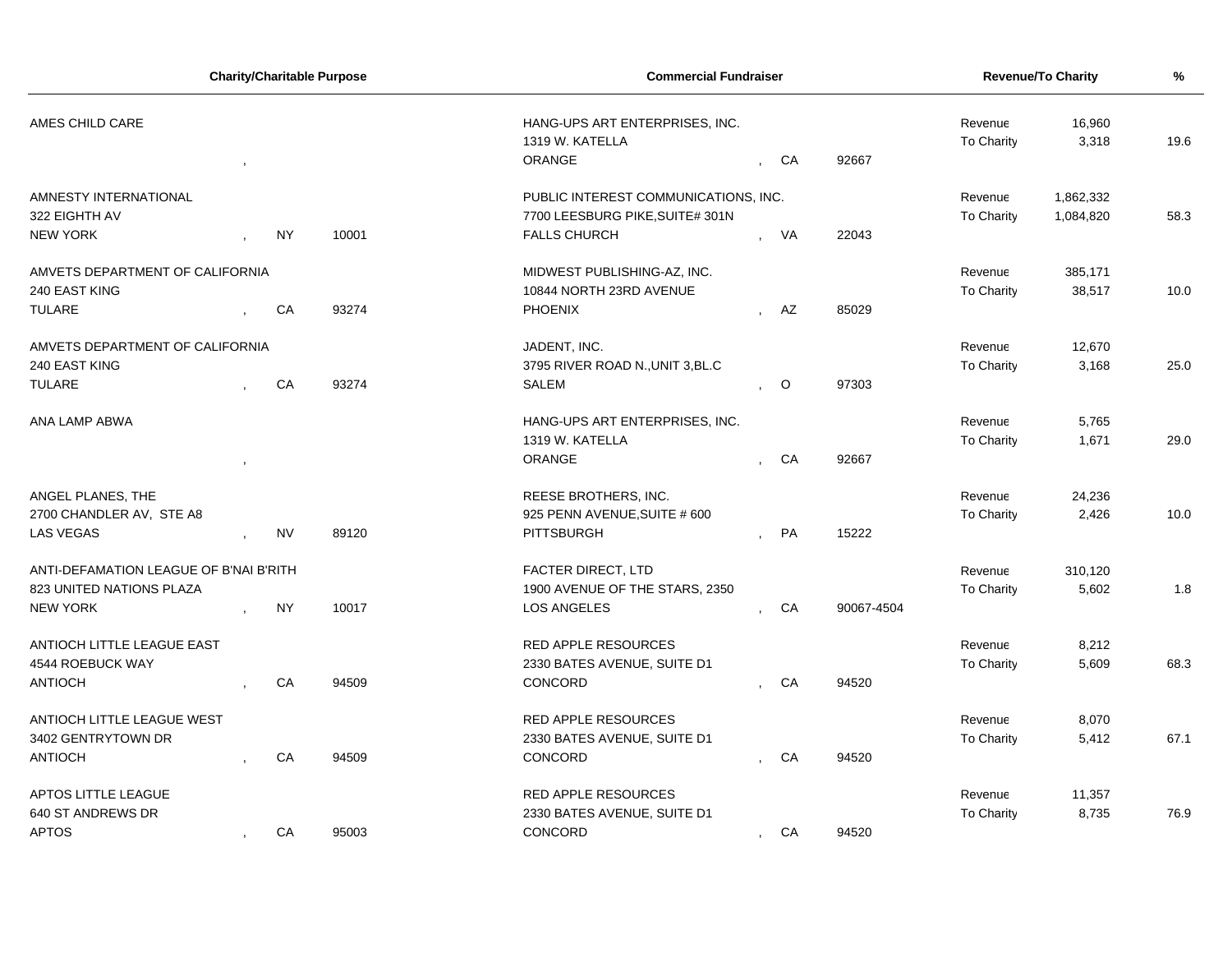| <b>Charity/Charitable Purpose</b>                  |           |            | <b>Commercial Fundraiser</b>                          | Revenue/To Charity      | %     |                       |                |      |
|----------------------------------------------------|-----------|------------|-------------------------------------------------------|-------------------------|-------|-----------------------|----------------|------|
| <b>ASIAN ART MUSEUM</b><br><b>GOLDEN GATE PARK</b> |           |            | KCET/DIMAC COMMUNICATIONS, LLC<br>425 E COLORADO BLVD |                         |       | Revenue<br>To Charity | 3,877<br>1,162 | 30.0 |
| <b>SAN FRANCISCO</b>                               | CA        | 94118      | <b>GLENDALE</b>                                       | CA                      | 91205 |                       |                |      |
| ASSOCIATION FOR RETARDED CITIZENS - SONOMA COUNTY  |           |            | JADENT, INC.                                          |                         |       | Revenue               | 55,781         |      |
| PO BOX 219                                         |           |            | 3795 RIVER ROAD N., UNIT 3, BL.C                      |                         |       | To Charity            | 17,850         | 32.0 |
| <b>SANTA ROSA</b>                                  | CA        | 95402      | <b>SALEM</b>                                          | $\circ$                 | 97303 |                       |                |      |
| ASSOCIATION FOR RETARDED CITIZENS-RIVERSIDE        |           |            | R.E.W. ASSOCIATES                                     |                         |       | Revenue               | 103,497        |      |
| 8138 MAR VISTA COURT                               |           |            | 837 NORTH LA CADENA DRIVE                             |                         |       | To Charity            | 13,027         | 12.6 |
| <b>RIVERSIDE</b>                                   | CA        | 92504-4324 | <b>COLTON</b>                                         | CA                      | 92324 |                       |                |      |
| ASSOCIATION OF VETERAN POLICE OFFICERS             |           |            | NETWORK MANAGEMENT PRESS, INC.                        |                         |       | Revenue               | 117,667        |      |
| 114 WEST 7TH ST, #2                                |           |            | 17915 VENTURA BLVD STE 212                            |                         |       | To Charity            | 13,792         | 11.7 |
| <b>AUSTIN</b>                                      | <b>TX</b> | 78703      | <b>ENCINO</b>                                         | CA                      | 91316 |                       |                |      |
| <b>AUTO SERV COUNCIL</b>                           |           |            | HANG-UPS ART ENTERPRISES, INC.                        |                         |       | Revenue               | 3,070          |      |
|                                                    |           |            | 1319 W. KATELLA                                       |                         |       | To Charity            | 691            | 22.5 |
|                                                    |           |            | ORANGE                                                | CA                      | 92667 |                       |                |      |
| <b>AWARE</b>                                       |           |            | <b>SWEET TOOTH GREETINGS</b>                          |                         |       | Revenue               | 2,000          |      |
| 460 SOUTH MAIN ST, STE 7                           |           |            | 708 GRAVENSTEIN HWY NO.# 160                          |                         |       | To Charity            | 225            | 11.3 |
| <b>LAKEPORT</b>                                    | CA        | 95453      | SEBASTOPOL                                            | CA                      | 95472 |                       |                |      |
| AYOS REGION 64 WEST SAN JOSE                       |           |            | <b>RED APPLE RESOURCES</b>                            |                         |       | Revenue               | 8,163          |      |
| 1551 ELKA AV                                       |           |            | 2330 BATES AVENUE, SUITE D1                           |                         |       | To Charity            | 6,247          | 76.5 |
| <b>SAN JOSE</b>                                    | CA        | 95129      | CONCORD                                               | CA                      | 94520 |                       |                |      |
| AYSO - REDLANDS                                    |           |            | HANG-UPS ART ENTERPRISES, INC.                        |                         |       | Revenue               | 6,195          |      |
|                                                    |           |            | 1319 W. KATELLA                                       |                         |       | To Charity            | 1,344          | 21.7 |
|                                                    |           |            | <b>ORANGE</b>                                         | CA                      | 92667 |                       |                |      |
| BAKERSFIELD 20/30                                  |           |            | HANG-UPS ART ENTERPRISES, INC.                        |                         |       | Revenue               | 27,765         |      |
|                                                    |           |            | 1319 W. KATELLA                                       |                         |       | To Charity            | 2,761          | 9.9  |
|                                                    |           |            | ORANGE                                                | CA                      | 92667 |                       |                |      |
| <b>BAY AREA PVA</b>                                |           |            | JADENT, INC.                                          |                         |       | Revenue               | 87,363         |      |
| 3801 MIRANDA AV, BUILDING 6                        |           |            | 3795 RIVER ROAD N., UNIT 3, BL.C                      |                         |       | To Charity            | 21,841         | 25.0 |
| PALO ALTO                                          | CA        | 94304      | <b>SALEM</b>                                          | $\circ$<br>$\mathbf{r}$ | 97303 |                       |                |      |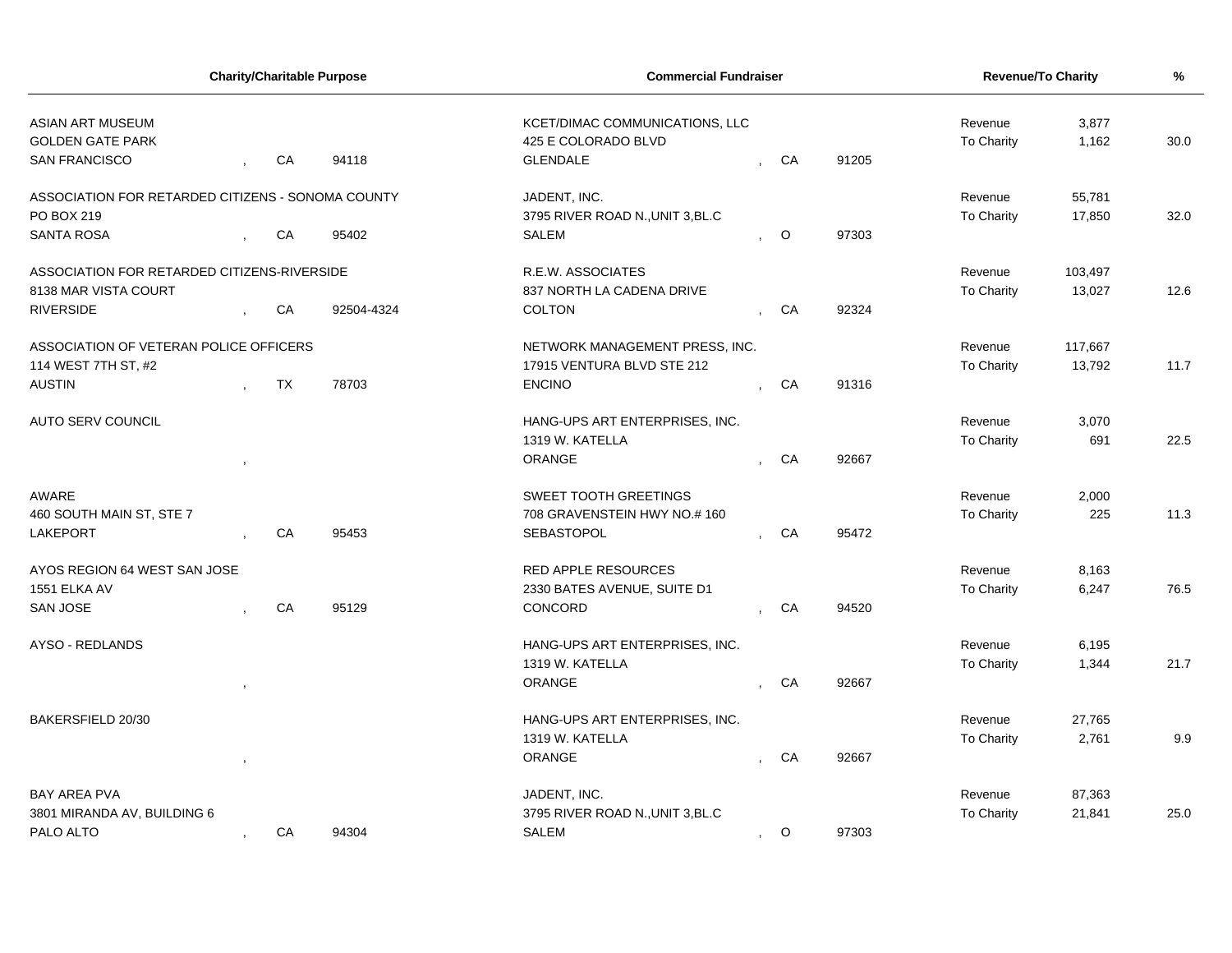| <b>Charity/Charitable Purpose</b>          |  |           | <b>Commercial Fundraiser</b> | <b>Revenue/To Charity</b>       | %              |      |       |            |                  |        |
|--------------------------------------------|--|-----------|------------------------------|---------------------------------|----------------|------|-------|------------|------------------|--------|
| <b>BAY AREA RIDGE TRAIL COUNCIL</b>        |  |           |                              | ROSEMARY P. CARROLL             | Revenue        |      |       |            |                  |        |
| 26 O'FARRELL STE 400                       |  |           |                              | 180 DE SOTO STREET              |                |      |       | To Charity | 49,050<br>40,376 | 82.3   |
| <b>SAN FRANCISCO</b>                       |  | CA        | 94108                        | <b>SAN FRANCISCO</b>            |                | CA   | 94127 |            |                  |        |
| BAY PARK PIRANHAS 10 YR OLDS               |  |           |                              | <b>RED APPLE RESOURCES</b>      |                |      |       | Revenue    | 387              |        |
| 3409 JEMEZ DR                              |  |           |                              | 2330 BATES AVENUE, SUITE D1     |                |      |       | To Charity | 266              | 68.8   |
| <b>SAN DIEGO</b>                           |  | CA        | 92117                        | CONCORD                         |                | CA   | 94520 |            |                  |        |
| <b>BEING ALIVE</b>                         |  |           |                              | HANG-UPS ART ENTERPRISES, INC.  |                |      |       | Revenue    | 1,345            |        |
|                                            |  |           |                              | 1319 W. KATELLA                 |                |      |       | To Charity | 96               | 7.1    |
|                                            |  |           |                              | <b>ORANGE</b>                   |                | CA   | 92667 |            |                  |        |
| BELLEVUE PONY/COLT LEAGUE                  |  |           |                              | RED APPLE RESOURCES             |                |      |       | Revenue    | 4,943            |        |
| 2645 169 AV SE                             |  |           |                              | 2330 BATES AVENUE, SUITE D1     |                |      |       | To Charity | 3,644            | 73.7   |
| <b>BELLEVUE</b>                            |  | <b>WA</b> | 96008                        | CONCORD                         |                | CA   | 94520 |            |                  |        |
| <b>BENICIA LITTLE LEAGUE</b>               |  |           |                              | <b>RED APPLE RESOURCES</b>      |                |      |       | Revenue    | 24,568           |        |
| 345 DALE COURT                             |  |           |                              | 2330 BATES AVENUE, SUITE D1     |                |      |       | To Charity | 19,873           | 80.9   |
| <b>BENICIA</b>                             |  | CA        | 94510                        | <b>CONCORD</b>                  |                | CA   | 94520 |            |                  |        |
| BENICIA PAL GIRLS SOFTBALL                 |  |           |                              | <b>RED APPLE RESOURCES</b>      |                |      |       | Revenue    | 6,240            |        |
| 544 COOPER DR                              |  |           |                              | 2330 BATES AVENUE, SUITE D1     |                |      |       | To Charity | 4,259            | 68.2   |
| <b>BENICIA</b>                             |  | CA        | 94510                        | CONCORD                         |                | CA   | 94520 |            |                  |        |
| <b>BETA SIGMA PHI</b>                      |  |           |                              | HANG-UPS ART ENTERPRISES, INC.  |                |      |       | Revenue    | 5,215            |        |
|                                            |  |           |                              | 1319 W. KATELLA                 |                |      |       | To Charity | $-243$           | $-4.7$ |
|                                            |  |           |                              | ORANGE                          |                | CA   | 92667 |            |                  |        |
| <b>BIBLE LEAGUE, THE</b>                   |  |           |                              | MDS COMMUNICATIONS CORPORATION  |                |      |       | Revenue    | 105,138          |        |
| 16801 VAN DAM RD                           |  |           |                              | 5005 SOUTH ASH AVENUE,#15       |                |      |       | To Charity | 38,398           | 36.5   |
| <b>SOUTH HOLLAND</b>                       |  | IL.       | 60473                        | <b>TEMPE</b>                    |                | , AZ | 85282 |            |                  |        |
| BIG BROTHERS OF GREATER LOS ANGELES        |  |           |                              | <b>KNOCK OUT PRODUCTIONS</b>    |                |      |       | Revenue    | 414,212          |        |
| 1486 COLORADO BLVD                         |  |           |                              | 11901 SANTA MONICA BL STE 608   |                |      |       | To Charity | 225,823          | 54.5   |
| <b>LOS ANGELES</b>                         |  | CA        | 90041                        | <b>LOS ANGELES</b>              |                | CA   | 90025 |            |                  |        |
| BIG SISTER VOLUNTEERS OF LOS ANGELES, INC. |  |           |                              | EVENTS UNLIMITED, INC.          |                |      |       | Revenue    | 363,846          |        |
| 6022 WILSHIRE BLVD, #202                   |  |           |                              | 1950 SAWTELLE BLVD., SUITE# 288 |                |      |       | To Charity | 275,310          | 75.7   |
| <b>LOS ANGELES</b>                         |  | CA        | 90036                        | <b>LOS ANGELES</b>              | $\overline{1}$ | CA   | 90025 |            |                  |        |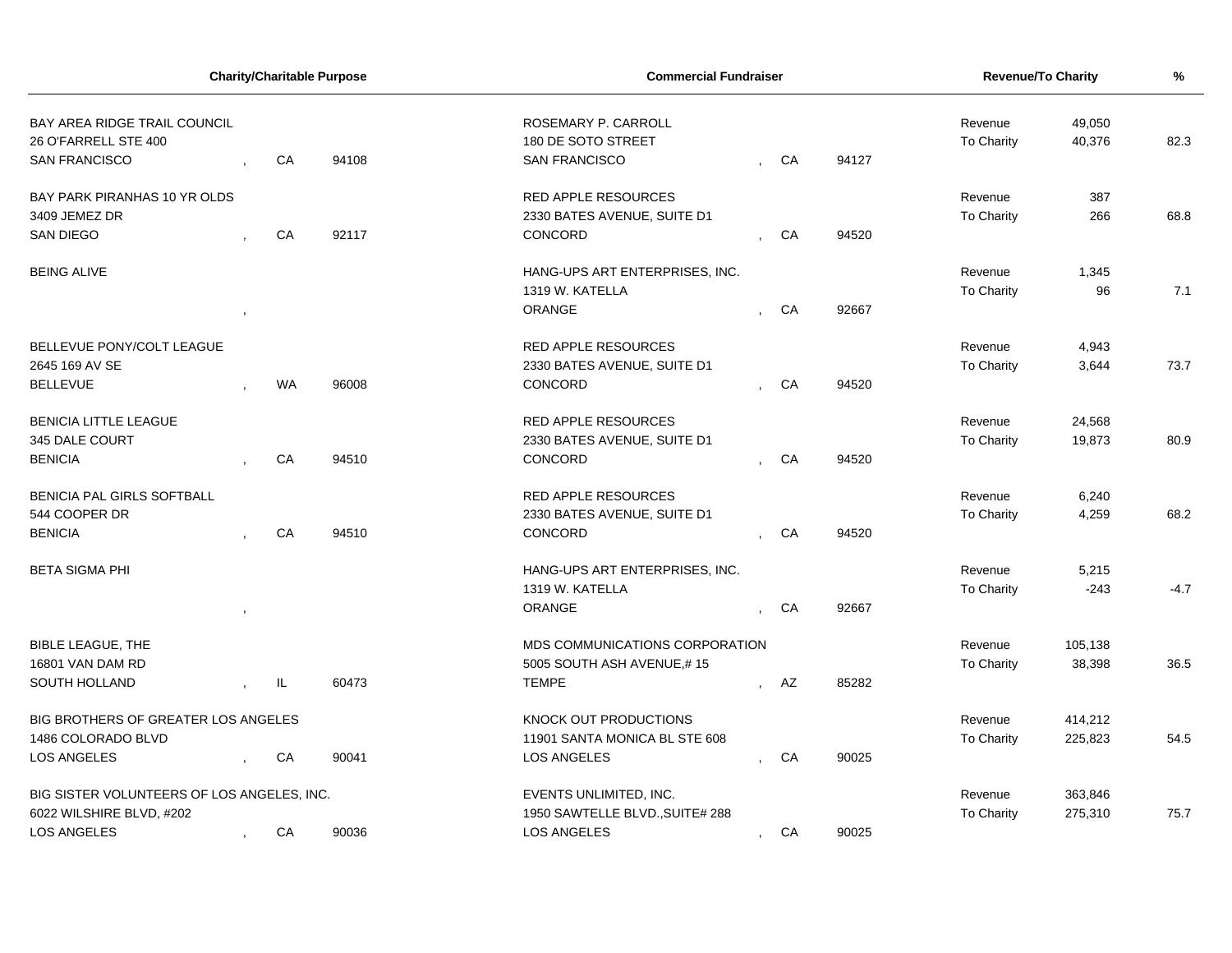| <b>Charity/Charitable Purpose</b>                    |         |           | <b>Commercial Fundraiser</b> | <b>Revenue/To Charity</b>        | %       |       |            |         |      |
|------------------------------------------------------|---------|-----------|------------------------------|----------------------------------|---------|-------|------------|---------|------|
| <b>BONITA VISTA HSMM</b>                             |         |           |                              | HANG-UPS ART ENTERPRISES, INC.   | Revenue | 6,930 |            |         |      |
|                                                      |         |           |                              | 1319 W. KATELLA                  |         |       | To Charity | 1,733   | 25.0 |
|                                                      |         |           |                              | ORANGE                           | CA      | 92667 |            |         |      |
| BOY SCOUT #65                                        |         |           |                              | HANG-UPS ART ENTERPRISES, INC.   |         |       | Revenue    | 2,140   |      |
|                                                      |         |           |                              | 1319 W. KATELLA                  |         |       | To Charity | 439     | 20.5 |
|                                                      |         |           |                              | ORANGE                           | CA      | 92667 |            |         |      |
| BOYLE HEIGHTS ELEMENTARY INSTITUTE                   |         |           |                              | AMELIA GONZALEZ                  |         |       | Revenue    | 29,700  |      |
| 101 GSE-IS BULIDING BOX 951520                       |         |           |                              | 5139 ARGUS DRIVE                 |         |       | To Charity | 18,498  | 62.3 |
| <b>LOS ANGELES</b>                                   |         | CA        | 9005-1520                    | LOS ANGELES                      | CA      | 90041 |            |         |      |
| <b>BRAMSON SCHOOL</b>                                |         |           |                              | <b>WEISER &amp; ASSOCIATES</b>   |         |       | Revenue    | 17,433  |      |
| <b>PO BOX 887</b>                                    |         |           |                              | PO BOX 40108                     |         |       | To Charity | 14,817  | 85.0 |
| <b>ROSS</b>                                          |         | CA        | 94957                        | PASADENA                         | CA      | 91114 |            |         |      |
| <b>BREAD FOR THE WORLD</b>                           |         |           |                              | SHARE GROUP, INC., THE           |         |       | Revenue    | 274,107 |      |
| 1100 WAYNE AV, STE 1000                              |         |           |                              | 99 DOVER STREET                  |         |       | To Charity | 106,311 | 38.8 |
| <b>SILVER SPRING</b>                                 |         | <b>MD</b> | 20910                        | <b>SOMERVILLE</b>                | M       | 02144 |            |         |      |
| <b>BRISBANE ELEMENTARY</b>                           |         |           |                              | <b>RED APPLE RESOURCES</b>       |         |       | Revenue    | 4,376   |      |
| 500 SAN BRUNO AV                                     |         |           |                              | 2330 BATES AVENUE, SUITE D1      |         |       | To Charity | 3,264   | 74.6 |
| <b>BRISBANE</b>                                      |         | CA        | 94005                        | CONCORD                          | CA      | 94520 |            |         |      |
| BRITISH ACADEMY OF FILM AND TELEVISION ARTS LA, INC. |         |           |                              | EVENTS UNLIMITED, INC.           |         |       | Revenue    | 257,975 |      |
| 903 SOUTH ROBERTSON                                  |         |           |                              | 1950 SAWTELLE BLVD., SUITE# 288  |         |       | To Charity | 128,963 | 50.0 |
| <b>LOS ANGELES</b>                                   |         | CA        | 90035                        | <b>LOS ANGELES</b>               | CA      | 90025 |            |         |      |
| BUTTE COUNTY ASSOCIATION FOR RETARDED CITIZENS       |         |           |                              | JADENT, INC.                     |         |       | Revenue    | 44,091  |      |
| 2201 HILLSBERRY RD                                   |         |           |                              | 3795 RIVER ROAD N., UNIT 3, BL.C |         |       | To Charity | 13,227  | 30.0 |
| <b>CHICO</b>                                         |         | CA        | 95926                        | SALEM                            | $\circ$ | 97303 |            |         |      |
| CAJON VALLEY MIDDLE SCHOOL                           |         |           |                              | <b>RED APPLE RESOURCES</b>       |         |       | Revenue    | 2,269   |      |
| 395 VALLEY MIDDLE SCHOOL                             |         |           |                              | 2330 BATES AVENUE, SUITE D1      |         |       | To Charity | 1,361   | 60.0 |
| <b>EL CAJON</b>                                      |         | CA        | 92021                        | CONCORD                          | CA      | 94520 |            |         |      |
| <b>CAL SPORTS CENTER</b>                             |         |           |                              | HANG-UPS ART ENTERPRISES, INC.   |         |       | Revenue    | 6,755   |      |
|                                                      |         |           |                              | 1319 W. KATELLA                  |         |       | To Charity | 382     | 5.7  |
|                                                      | $\cdot$ |           |                              | ORANGE                           | CA      | 92667 |            |         |      |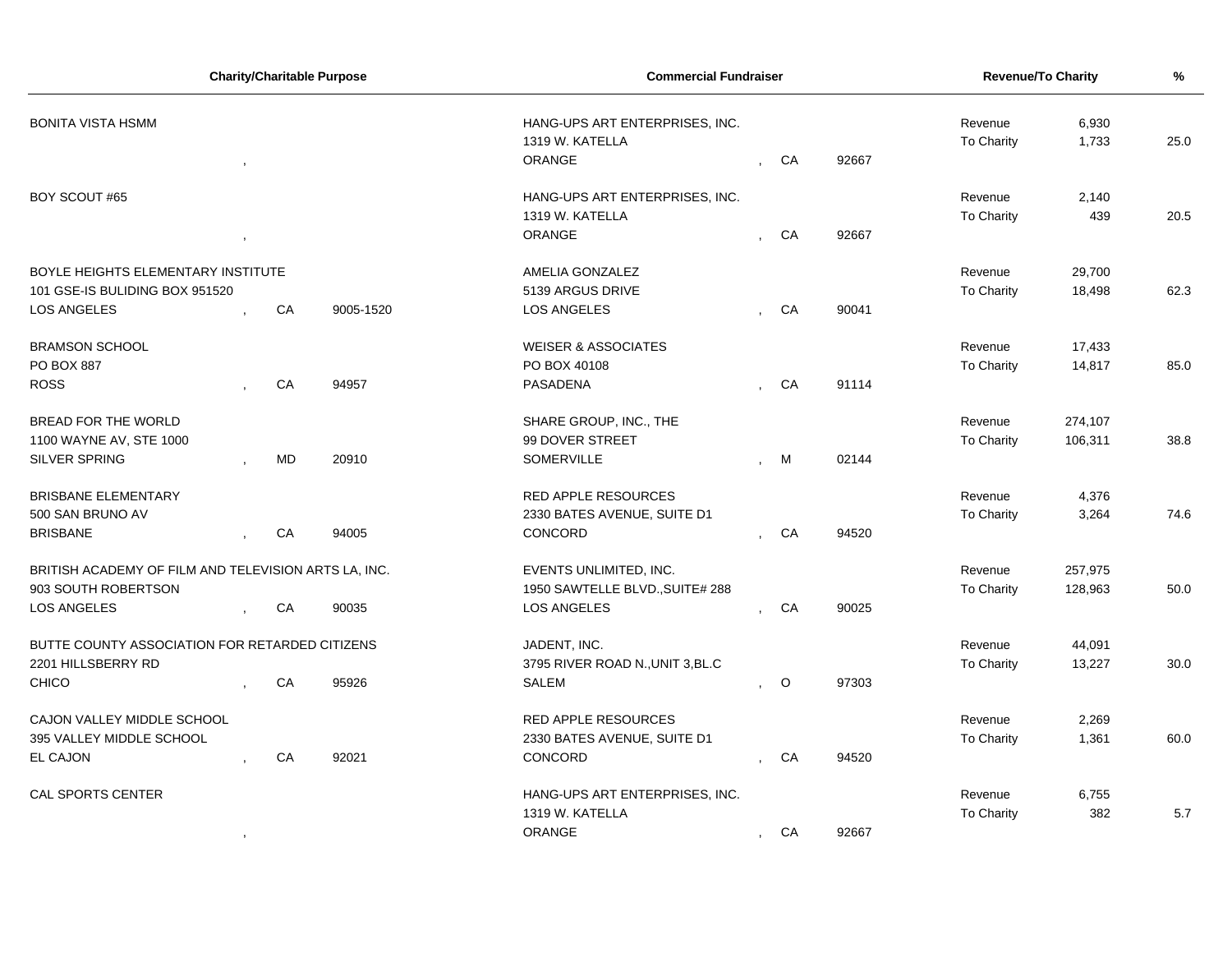| <b>Charity/Charitable Purpose</b>                                                  |  |    |            | <b>Commercial Fundraiser</b>                                                   | <b>Revenue/To Charity</b> | %                |            |            |         |      |
|------------------------------------------------------------------------------------|--|----|------------|--------------------------------------------------------------------------------|---------------------------|------------------|------------|------------|---------|------|
| CALIFORNIA ABORTION AND REPORDUCTIVE RIGHTS ACTION LEAGUE<br>330 TOWNSEND, STE 204 |  |    |            | FUNDRAISING AND COMMUNICATION SERVICES, INC.<br>212 3RD AVENUE NORTH, STE. 295 | Revenue<br>To Charity     | 38,137<br>26,880 | 70.5       |            |         |      |
| <b>SAN FRANCISCO</b>                                                               |  | CA | 94107      | <b>MINNEAPOLIS</b>                                                             |                           | - M              | 55401      |            |         |      |
| CALIFORNIA ABORTION AND REPRODUCTIVE RIGHTS ACTION LEAGUE                          |  |    |            | SHARE GROUP, INC., THE                                                         |                           |                  |            | Revenue    | 87,934  |      |
| 330 TOWNSEND, STE 204                                                              |  |    |            | 99 DOVER STREET                                                                |                           |                  |            | To Charity | 49,694  | 56.5 |
| <b>SAN FRANCISCO</b>                                                               |  | CA | 94107      | <b>SOMERVILLE</b>                                                              |                           | M                | 02144      |            |         |      |
| CALIFORNIA ALUMNI ASSOCIATION                                                      |  |    |            | DIRECTLINE TECHNOLOGIES, INC.                                                  |                           |                  |            | Revenue    | 218,246 |      |
| 1 ALUMNI HOUSE                                                                     |  |    |            | 1200 E ORANGEBURG AV, STE 103                                                  |                           |                  |            | To Charity | 18,406  | 8.4  |
| <b>BERKELEY</b>                                                                    |  | CA | 94720-7520 | <b>MODESTO</b>                                                                 |                           | CA               | 95350-4625 |            |         |      |
| <b>CALIFORNIA ARC</b>                                                              |  |    |            | JADENT, INC.                                                                   |                           |                  |            | Revenue    | 57,344  |      |
| 120 I ST, SECOND FLOOR                                                             |  |    |            | 3795 RIVER ROAD N., UNIT 3, BL.C                                               |                           |                  |            | To Charity | 16,056  | 28.0 |
| <b>SACRAMENTO</b>                                                                  |  | CA | 95814      | <b>SALEM</b>                                                                   |                           | $\circ$          | 97303      |            |         |      |
| CALIFORNIA CHRISTIAN COALITION                                                     |  |    |            | REGENCY COMMUNICATIONS, INC.                                                   |                           |                  |            | Revenue    | 31,341  |      |
| 14039 SHERMAN WAY                                                                  |  |    |            | 3301 AIRPORT FREEWAY, SUITE#300                                                |                           |                  |            | To Charity | 10,632  | 33.9 |
| <b>VAN NUYS</b>                                                                    |  | CA | 91405      | <b>BEDFORD</b>                                                                 |                           | TX               | 76021      |            |         |      |
| CALIFORNIA COUNCIL OF THE BLIND - SAN DIEGO AREA                                   |  |    |            | SANDERSON GROUP, INC.                                                          |                           |                  |            | Revenue    | 125,433 |      |
| 3919 WEST MAGNOLIA BLVD                                                            |  |    |            | 7860 MISSION CENTER CT.STE#200                                                 |                           |                  |            | To Charity | 13,638  | 10.9 |
| <b>BURBANK</b>                                                                     |  | CA | 91505      | <b>SAN DIEGO</b>                                                               |                           | CA               | 92108-1331 |            |         |      |
| CALIFORNIA COUNCIL OF THE BLIND INLAND VALLEY AREAS                                |  |    |            | R.E.W. ASSOCIATES                                                              |                           |                  |            | Revenue    | 125,299 |      |
| 3919 WEST MAGNOLIA BLVD                                                            |  |    |            | 837 NORTH LA CADENA DRIVE                                                      |                           |                  |            | To Charity | 15,052  | 12.0 |
| <b>BURBANK</b>                                                                     |  | CA | 915050     | <b>COLTON</b>                                                                  |                           | CA               | 92324      |            |         |      |
| CALIFORNIA DISABLED VETERANS                                                       |  |    |            | CIVIC DEVELOPMENT GROUP, LLC                                                   |                           |                  |            | Revenue    | 126,640 |      |
| 14701 DETROIT RD, STE 369                                                          |  |    |            | 655 FLORIDA GROVE ROAD                                                         |                           |                  |            | To Charity | 7,745   | 6.1  |
| LAKEWOOD                                                                           |  | OH | 44107      | <b>HOPELAWN</b>                                                                |                           | <b>NJ</b>        | 08861      |            |         |      |
| CALIFORNIA HISTORICAL SOCIETY                                                      |  |    |            | <b>WEISER &amp; ASSOCIATES</b>                                                 |                           |                  |            | Revenue    | 10,330  |      |
| 678 MISSION ST                                                                     |  |    |            | PO BOX 40108                                                                   |                           |                  |            | To Charity | 9,322   | 90.2 |
| <b>SAN FRANCISCO</b>                                                               |  | CA | 94105      | <b>PASADENA</b>                                                                |                           | CA               | 91114      |            |         |      |
| CALIFORNIA HOMELESS AND HOUSING COALITION ACTION FUND                              |  |    |            | GORDON & SCHWENKMEYER, INC.                                                    |                           |                  |            | Revenue    | 61,117  |      |
| 926 J ST, #422                                                                     |  |    |            | 550 NORTH CONTINENTAL BLVD 180                                                 |                           |                  |            | To Charity | 37,892  | 62.0 |
| <b>SACRAMENTO</b>                                                                  |  | CA | 95814      | EL SEGUNDO                                                                     | $\overline{ }$            | CA               | 90245      |            |         |      |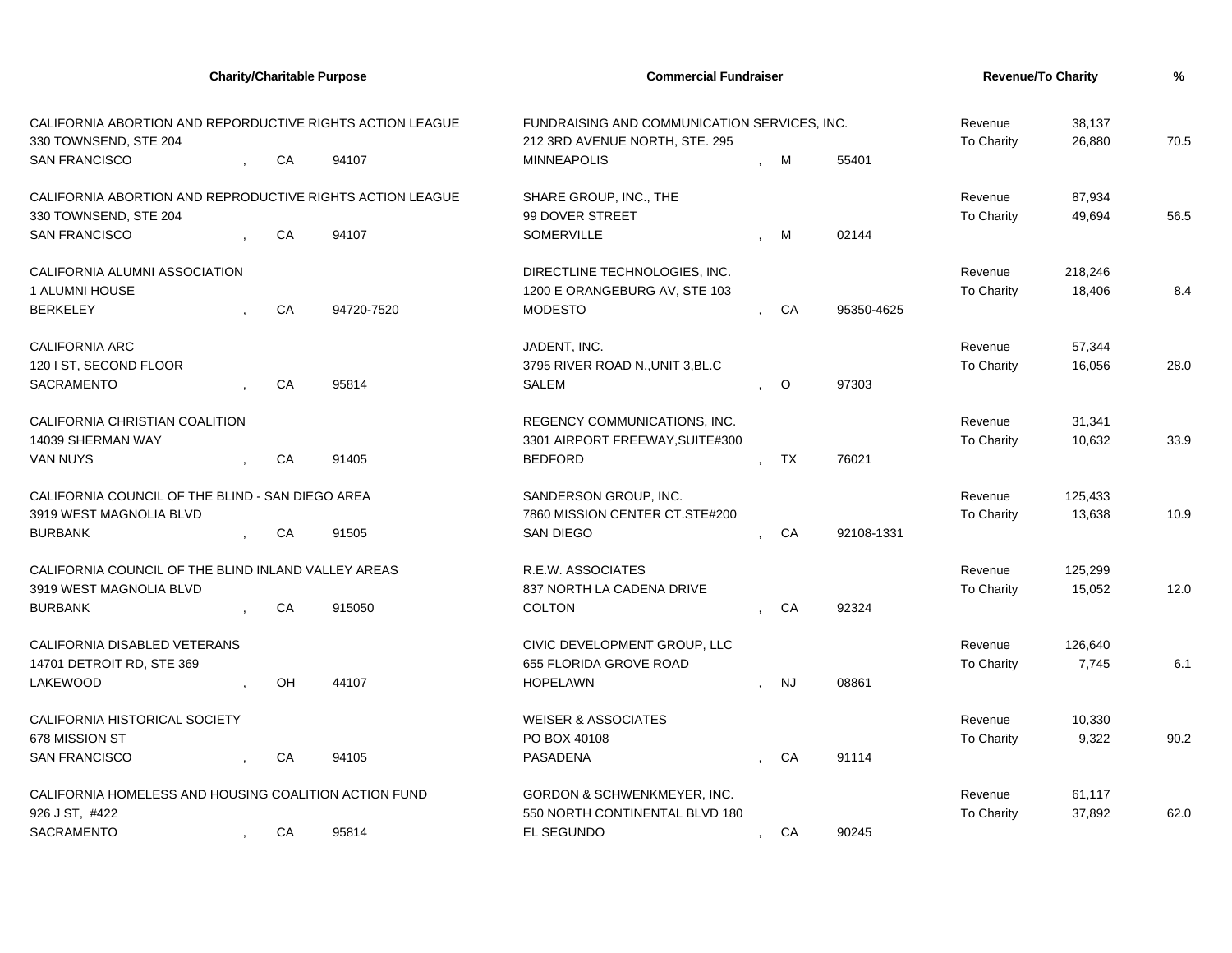| <b>Charity/Charitable Purpose</b>              |  |            |                              | <b>Commercial Fundraiser</b>    | <b>Revenue/To Charity</b> | %         |            |            |           |        |
|------------------------------------------------|--|------------|------------------------------|---------------------------------|---------------------------|-----------|------------|------------|-----------|--------|
| CALIFORNIA INSTITUTE OF THE ARTS               |  |            |                              | LEVY, PAZANTI & ASSOCIATES      |                           |           |            | Revenue    | 438,498   |        |
| 24700 MCBEAN PARKWAY                           |  |            |                              | 9911 W PICCO BLVD STE 1530      |                           |           |            | To Charity | 438,498   | 100.0  |
| <b>VALENCIA</b>                                |  | CA         | 91355                        | LOS ANGELES                     |                           | CA        | 90035-2716 |            |           |        |
| CALIFORNIA NARCOTIC OFFICERS ASSOCIATION       |  |            |                              | MIDWEST PUBLISHING-AZ, INC.     |                           |           |            | Revenue    | 1,145,084 |        |
| 24509 WALNUT ST, #201                          |  |            |                              | 10844 NORTH 23RD AVENUE         |                           |           |            | To Charity | 171,763   | 15.0   |
| <b>SANTA CLARITA</b>                           |  | CA         | 91321                        | <b>PHOENIX</b>                  |                           | AZ        | 85029      |            |           |        |
| CALIFORNIA ORGANIZATION OF POLICE AND SHERIFFS |  |            |                              | NETWORK MANAGEMENT PRESS, INC.  |                           |           |            | Revenue    | 1,496,378 |        |
| 301 EAST OLIVE AV, STE 224                     |  |            |                              | 17915 VENTURA BLVD STE 212      |                           |           |            | To Charity | 104,746   | 7.0    |
| <b>BURBANK</b>                                 |  | CA         | 91502                        | <b>ENCINO</b>                   |                           | CA        | 91316      |            |           |        |
| CALIFORNIA ORGANIZATION OF POLICE AND SHERIFFS |  |            |                              | RAMBRET INC.                    |                           |           |            | Revenue    | 231,521   |        |
| 301 EAST OLIVE AV, STE 224                     |  |            |                              | 1256 NORTH EDGEMONT #4          |                           |           |            | To Charity | 21,860    | 9.4    |
| <b>BURBANK</b>                                 |  | CA         | 91502-1216                   | <b>LOS ANGELES</b>              |                           | CA        | 90029      |            |           |        |
| CALIFORNIA ORGANIZATION OF POLICE AND SHERIFFS |  |            | CIVIC DEVELOPMENT GROUP, LLC |                                 |                           |           | Revenue    | 964,605    |           |        |
| 301 EAST OLIVE AV, STE 224                     |  |            |                              | 655 FLORIDA GROVE ROAD          |                           |           |            | To Charity | 201,452   | 20.9   |
| <b>BURBANK</b>                                 |  | CA         | 91502-1216                   | <b>HOPELAWN</b>                 |                           | <b>NJ</b> | 08861      |            |           |        |
| CALIFORNIA POLICE ACTIVITIES LEAGUE            |  |            |                              | TELCOM SERVICES, INC.           |                           |           |            | Revenue    | 7,673,409 |        |
| 305 WASHINGTON ST                              |  |            |                              | 1200 WALNUT HILL LANE #1700     |                           |           |            | To Charity | 2,279,121 | 29.7   |
| <b>OAKLAND</b>                                 |  | CA         | 94607                        | <b>IRVING</b>                   |                           | TX        | 75038      |            |           |        |
| CALIFORNIA PRO-LIFE COUNCIL, INC.              |  |            |                              | LIFE-TEL. INC.                  |                           |           |            | Revenue    | 17,500    |        |
| PO BOX 17004                                   |  |            |                              | 10625 WEST NORTH AVENUE         |                           |           |            | To Charity | 10,741    | 61.4   |
| <b>SAN DIEGO</b>                               |  | CA         | 92177                        | MILWAUKEE                       |                           | WI        | 53226      |            |           |        |
| CALIFORNIA PRO-LIFE COUNCIL, INC.              |  |            |                              | REGENCY COMMUNICATIONS, INC.    |                           |           |            | Revenue    | 20,650    |        |
| 2306 J ST, STE 200                             |  |            |                              | 3301 AIRPORT FREEWAY, SUITE#300 |                           |           |            | To Charity | $-1,919$  | $-9.3$ |
| <b>SACRAMENTO</b>                              |  | CA         | 95816                        | <b>BEDFORD</b>                  |                           | <b>TX</b> | 76021      |            |           |        |
| CALIFORNIA PROFESSIONAL FIREFIGHTERS           |  |            |                              | MIDWEST PUBLISHING-AZ, INC.     |                           |           |            | Revenue    | 510,714   |        |
| 1780 CREEKSIDE OAKS, #200                      |  |            |                              | 10844 NORTH 23RD AVENUE         |                           |           |            | To Charity | 76,607    | 15.0   |
| <b>SACRAMENTO</b>                              |  | ${\sf CA}$ | 95833                        | <b>PHOENIX</b>                  |                           | AZ        | 85029      |            |           |        |
| CALIFORNIA STATE UNIVERSITY, BAKERSFIELD       |  |            |                              | <b>WEISER &amp; ASSOCIATES</b>  |                           |           |            | Revenue    | 11,585    |        |
| 9001 STOCKDALE HIGHWAY                         |  |            |                              | PO BOX 40108                    |                           |           |            | To Charity | 765       | 6.6    |
| <b>BAKERSFIELD</b>                             |  | CA         | 93311                        | <b>PASADENA</b>                 |                           | CA        | 91114      |            |           |        |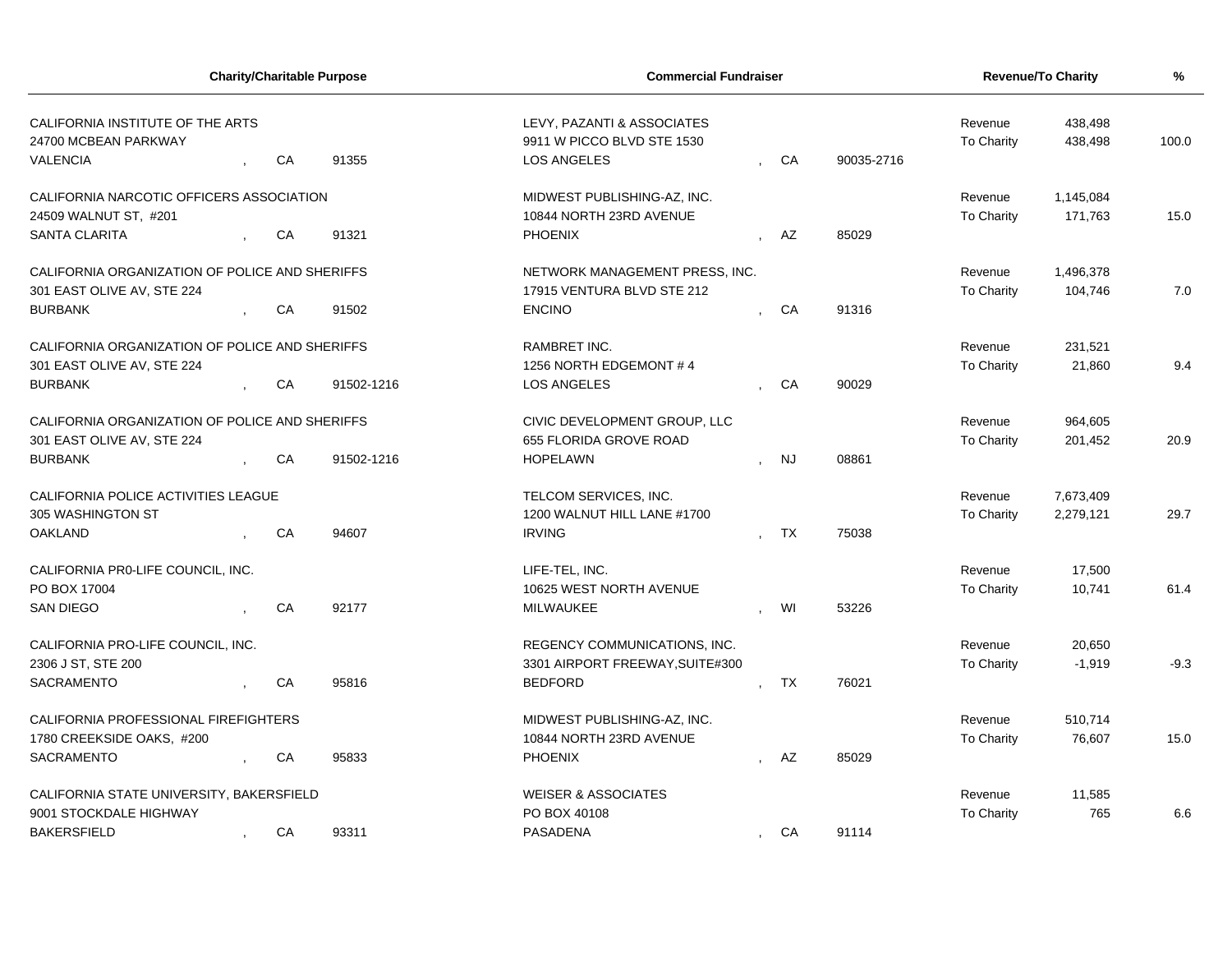|                                                                                |  | <b>Charity/Charitable Purpose</b> |               | <b>Commercial Fundraiser</b>                         |    |           |            | Revenue/To Charity    | %                 |      |
|--------------------------------------------------------------------------------|--|-----------------------------------|---------------|------------------------------------------------------|----|-----------|------------|-----------------------|-------------------|------|
| CALIFORNIA STATE UNIVERSITY, SACRAMENTO TRUST FOUNDATION<br>6000 J ST, ADM 272 |  |                                   |               | STEPHEN DUNN & ASSOCIATES<br>1728 ABBOT KINNEY BLVD. |    |           |            | Revenue<br>To Charity | 116,880<br>35,248 | 30.2 |
| SACRAMENTO                                                                     |  | CA                                | 95819-6038    | <b>VENICE</b>                                        |    | CA        | 90291-4837 |                       |                   |      |
| CALIFORNIA VETERANS ADVOCACY CORP                                              |  |                                   |               | LUXMEE SERVICES, INCORPORATED                        |    |           |            | Revenue               | 941,611           |      |
| 200 GRAND AV, NO 211                                                           |  |                                   |               | 37053 CHERRY STREET, SUITE# 104                      |    |           |            | To Charity            | 107,081           | 11.4 |
| <b>OAKLAND</b>                                                                 |  | CA                                | 94610         | <b>NEWARK</b>                                        |    | CA        | 94560      |                       |                   |      |
| CALIFORNIA VETERANS ADVOCACY CORP                                              |  |                                   |               | <b>BABY SHOW, INC.</b>                               |    |           |            | Revenue               | 29,010            |      |
| 200 GRAND AV, NO 211                                                           |  |                                   |               | 625 NORTH FULTON                                     |    |           |            | To Charity            | 904               | 3.1  |
| <b>OAKLAND</b>                                                                 |  | CA                                | 94610         | <b>FRESNO</b>                                        |    | CA        | 93728      |                       |                   |      |
| CALIFORNIANS FOR RESPONSIBLE GUN LAWS                                          |  |                                   |               | <b>GORDON &amp; SCHWENKMEYER, INC.</b>               |    |           |            | Revenue               | 72,991            |      |
| 2140 SHATTUCK AV, #1201                                                        |  |                                   |               | 550 NORTH CONTINENTAL BLVD 180                       |    |           |            | To Charity            | 2,396             | 3.3  |
| <b>BERKELEY</b>                                                                |  | CA                                | 94704         | EL SEGUNDO                                           |    | CA        | 90245      |                       |                   |      |
| <b>CAMPBELL LITTLE LEAGUE</b>                                                  |  |                                   |               | <b>RED APPLE RESOURCES</b>                           |    |           |            | Revenue               | 3,598             |      |
| 1466 VALE AV                                                                   |  |                                   |               | 2330 BATES AVENUE, SUITE D1                          |    |           |            | To Charity            | 2,412             | 67.0 |
| <b>CAMPBELL</b>                                                                |  | CA                                | 95008         | CONCORD                                              |    | CA        | 94520      |                       |                   |      |
| CANCER CONTROL SOCIETY                                                         |  |                                   |               | KKA ENTERPRISES, INC.                                |    |           |            | Revenue               | 641,477           |      |
| 2043 BERENDO ST                                                                |  |                                   |               | PO BOX 4060                                          |    |           |            | To Charity            | 84,253            | 13.1 |
| LOS ANGELES                                                                    |  | CA                                | 90027         | <b>MONTCLAIR</b>                                     |    | CA        | 91763      |                       |                   |      |
| CANCER FEDERATION, INC.                                                        |  |                                   |               | JADENT, INC.                                         |    |           |            | Revenue               | 151,745           |      |
| 711 WEST RAMSEY                                                                |  |                                   |               | 3795 RIVER ROAD N., UNIT 3, BL.C                     |    |           |            | <b>To Charity</b>     | 30,349            | 20.0 |
| <b>BANNING</b>                                                                 |  | CA                                | 92220         | <b>SALEM</b>                                         |    | $\circ$   | 97303      |                       |                   |      |
| CANCER FUND OF AMERICA, INC.                                                   |  |                                   |               | NON-PROFIT TELEMEDIA, INC.                           |    |           |            | Revenue               | 30,169            |      |
| 2901 BREEZEWOOD LANE                                                           |  |                                   |               | 4100 RICHARDS ROAD                                   |    |           |            | To Charity            | 11,053            | 36.6 |
| <b>KNOXVILLE</b>                                                               |  | <b>TN</b>                         | 37921         | <b>NORTH LITTLE ROCK</b>                             |    | <b>AR</b> | 72117      |                       |                   |      |
| CATHOLIC CHARITIES OF THE ARCHDIOCESE OF SAN FRANCISCO                         |  |                                   |               | <b>FACTER DIRECT, LTD</b>                            |    |           |            | Revenue               | 13,234            |      |
| 814 MISSION ST. STE 300                                                        |  |                                   |               | 1900 AVENUE OF THE STARS, 2350                       |    |           |            | To Charity            | 623               | 4.7  |
| <b>SAN FRANCISCO</b>                                                           |  | CA                                | 94103         | LOS ANGELES                                          |    | CA        | 90067-4504 |                       |                   |      |
| CDF FIREFIGHTERS RIVERSIDE CHAPTER                                             |  |                                   |               | <b>TWIN ENTERPRISES</b>                              |    |           |            | Revenue               | 204,756           |      |
|                                                                                |  |                                   |               | 1076 SANTO ANTONIO DR STE A                          |    |           |            | To Charity            | 45,046            | 22.0 |
|                                                                                |  |                                   | <b>COLTON</b> | $\cdot$                                              | CA | 92324     |            |                       |                   |      |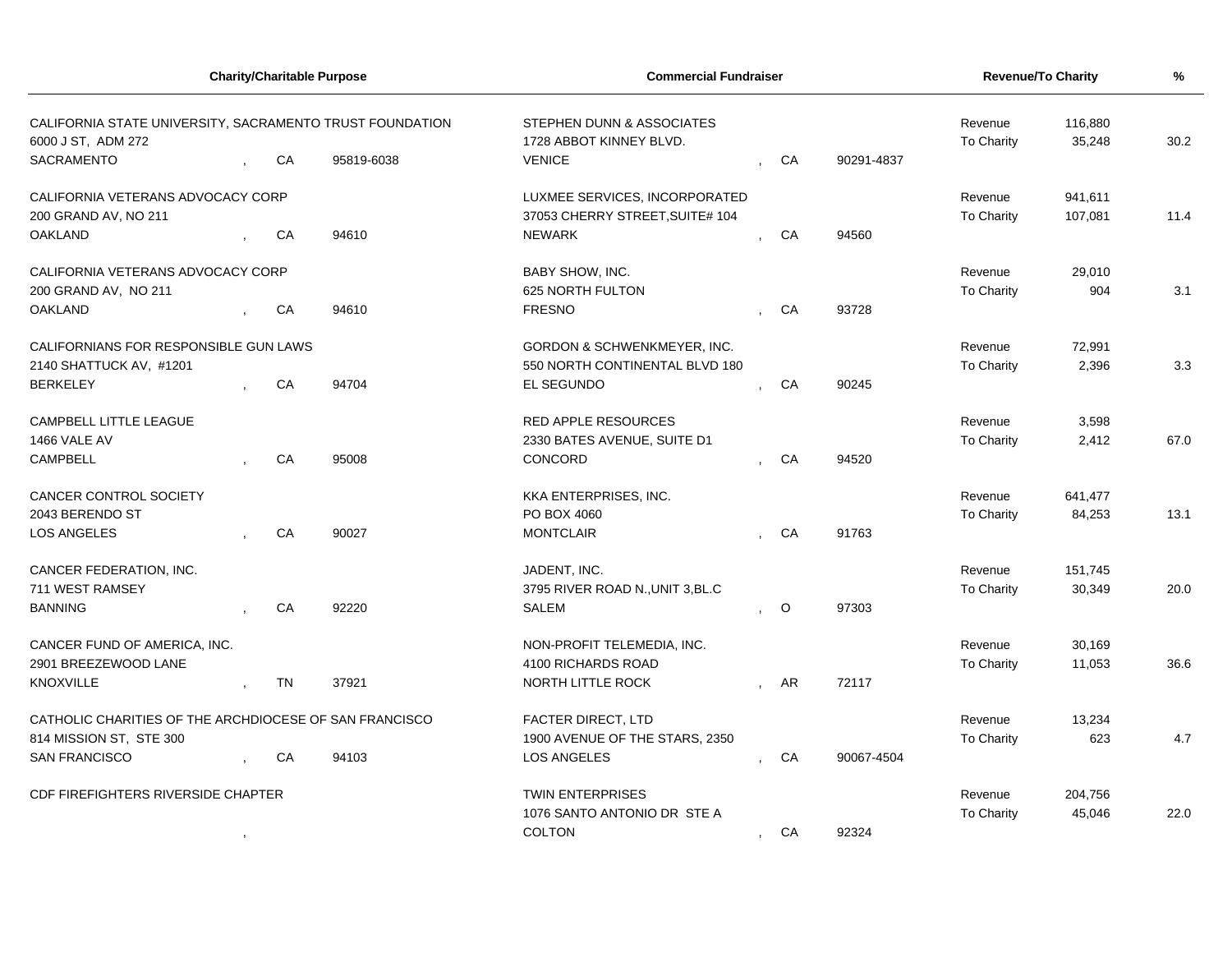| <b>Charity/Charitable Purpose</b>                   |  |    |       | <b>Commercial Fundraiser</b> |                |    |            | <b>Revenue/To Charity</b> | %       |      |
|-----------------------------------------------------|--|----|-------|------------------------------|----------------|----|------------|---------------------------|---------|------|
| CEDARLANE MIDDLE SCHOOL                             |  |    |       | <b>RED APPLE RESOURCES</b>   |                |    |            | Revenue                   | 806     |      |
| 16333 CEDARLANE DR                                  |  |    |       | 2330 BATES AVENUE, SUITE D1  |                |    |            | To Charity                | 486     | 60.4 |
| <b>HACIENDA HEIGHTS</b>                             |  | CA | 91745 | CONCORD                      |                | CA | 94520      |                           |         |      |
| CENTER FOR INDEPENDENCE OF DISABLED                 |  |    |       | <b>RED APPLE RESOURCES</b>   |                |    |            | Revenue                   | 1,980   |      |
| 875 O'NEILL AV                                      |  |    |       | 2330 BATES AVENUE, SUITE D1  |                |    |            | To Charity                | 1,382   | 69.8 |
| <b>BELMONT</b>                                      |  | CA | 94002 | CONCORD                      |                | CA | 94520      |                           |         |      |
| CENTER FOR LAW IN THE PUBLIC INTEREST               |  |    |       | LEVY, PAZANTI & ASSOCIATES   |                |    |            | Revenue                   | 252,670 |      |
| 10951 WEST PICO BLVD                                |  |    |       | 9911 W PICCO BLVD STE 1530   |                |    |            | To Charity                | 170,802 | 67.6 |
| <b>LOS ANGELES</b>                                  |  | CA | 90064 | <b>LOS ANGELES</b>           |                | CA | 90035-2716 |                           |         |      |
| CENTER FOR MARINE CONSERVATION                      |  |    |       | SHARE GROUP, INC., THE       |                |    |            | Revenue                   | 200,617 |      |
| 1725 DESALES ST NW                                  |  |    |       | 99 DOVER STREET              |                |    |            | To Charity                | 93,230  | 46.5 |
| <b>WASHINGTON</b>                                   |  | DC | 20036 | SOMERVILLE                   |                | M  | 02144      |                           |         |      |
| CENTRAL VALLEY HOMELESS VETERANS                    |  |    |       | ROBERT L. VAN TUINEN         |                |    |            | Revenue                   | 4,385   |      |
| PO BOX 57784                                        |  |    |       | 1109 WHITTLE COURT           |                |    |            | To Charity                | 1,296   | 29.6 |
| <b>MODESTO</b>                                      |  | CA | 95357 | <b>MODESTO</b>               |                | CA | 95351      |                           |         |      |
| CENTRAL VALLEY HOMELESS VETERANS ASSISTANCE PROGRAM |  |    |       | ROBERT L. VAN TUINEN         |                |    |            | Revenue                   | 8,443   |      |
| PO BOX 57784                                        |  |    |       | <b>1109 WHITTLE COURT</b>    |                |    |            | To Charity                | 1,682   | 19.9 |
| <b>MODESTO</b>                                      |  | CA | 95357 | <b>MODESTO</b>               |                | CA | 95351      |                           |         |      |
| <b>CERES DARE</b>                                   |  |    |       | ROBERT L. VAN TUINEN         |                |    |            | Revenue                   | 18,545  |      |
| 2727 THIRD ST                                       |  |    |       | 1109 WHITTLE COURT           |                |    |            | To Charity                | 3,709   | 20.0 |
| <b>CERES</b>                                        |  | CA | 95307 | <b>MODESTO</b>               |                | CA | 95351      |                           |         |      |
| <b>CERES KIWANIS CLUB</b>                           |  |    |       | ROBERT L. VAN TUINEN         |                |    |            | Revenue                   | 4,838   |      |
| PO BOX 326                                          |  |    |       | 1109 WHITTLE COURT           |                |    |            | To Charity                | 726     | 15.0 |
| <b>CERES</b>                                        |  | CA | 95307 | <b>MODESTO</b>               |                | CA | 95351      |                           |         |      |
| <b>CERES KIWANIS CLUB</b>                           |  |    |       | ROBERT L. VAN TUINEN         |                |    |            | Revenue                   | 25,484  |      |
| PO BOX 326                                          |  |    |       | 1109 WHITTLE COURT           |                |    |            | <b>To Charity</b>         | 6,362   | 25.0 |
| <b>CERES</b>                                        |  | CA | 95307 | <b>MODESTO</b>               |                | CA | 95351      |                           |         |      |
| CHANDLER/GILBERT YOUTH FOOTBALL, INC.               |  |    |       | <b>RED APPLE RESOURCES</b>   |                |    |            | Revenue                   | 740     |      |
| 1264 WEST MONTEREY                                  |  |    |       | 2330 BATES AVENUE, SUITE D1  |                |    |            | To Charity                | 550     | 74.3 |
| <b>CHANDLER</b>                                     |  | AZ | 85224 | <b>CONCORD</b>               | $\overline{ }$ | CA | 94520      |                           |         |      |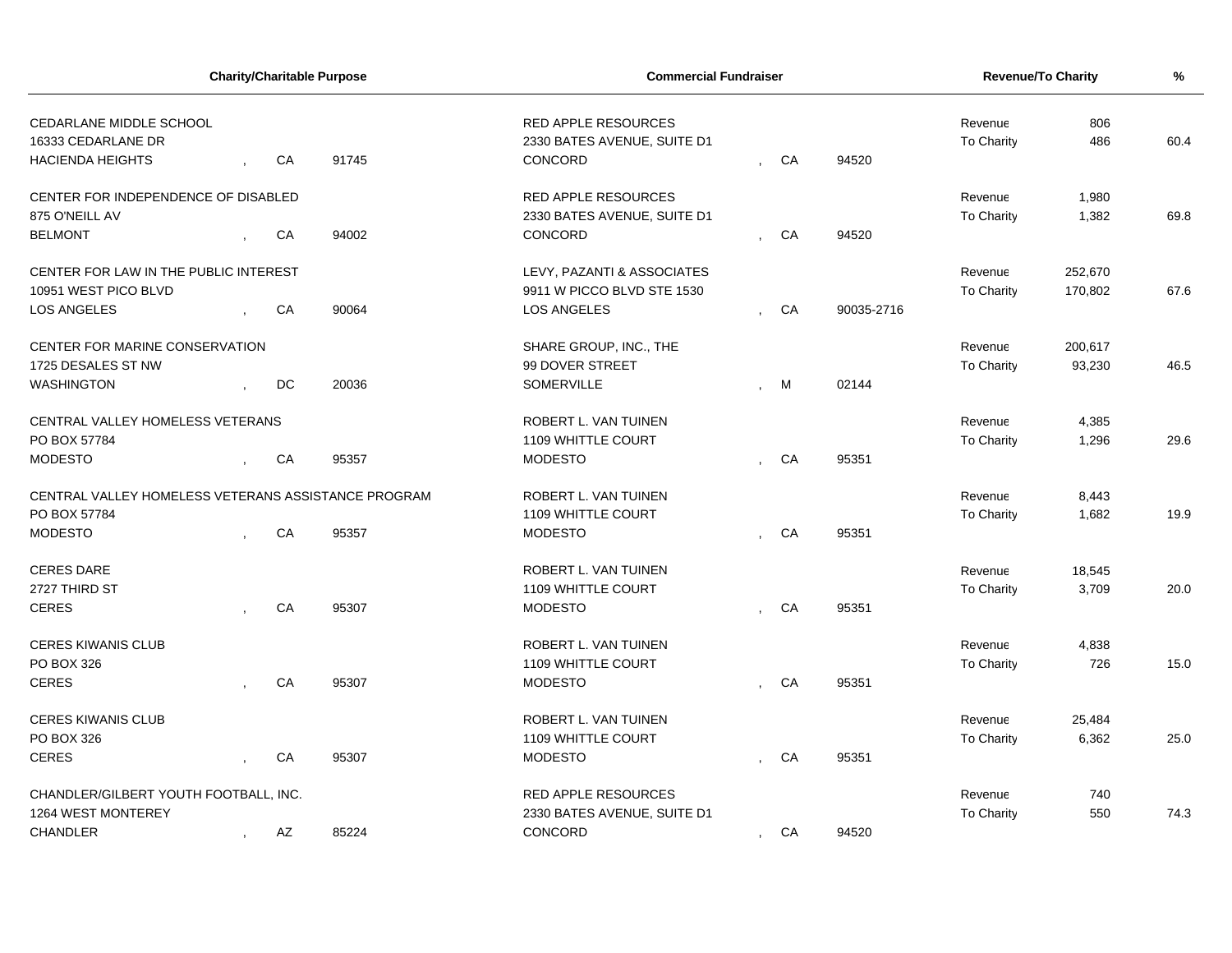| <b>Charity/Charitable Purpose</b>                           |  |           | <b>Commercial Fundraiser</b> |                                                           |  |         | <b>Revenue/To Charity</b> | %                     |                |      |
|-------------------------------------------------------------|--|-----------|------------------------------|-----------------------------------------------------------|--|---------|---------------------------|-----------------------|----------------|------|
| CHANDLER/GILBERT YOUTH FOOTBALL, INC.<br>1264 WEST MONTEREY |  |           |                              | <b>RED APPLE RESOURCES</b><br>2330 BATES AVENUE, SUITE D1 |  |         |                           | Revenue<br>To Charity | 8,330<br>6,114 | 73.4 |
| <b>CHANDLER</b>                                             |  | AZ        | 85224                        | CONCORD                                                   |  | CA      | 94520                     |                       |                |      |
| <b>CHARLES DARWIN FOUNDATION</b>                            |  |           |                              | SHARE GROUP, INC., THE                                    |  |         |                           | Revenue               | 73,150         |      |
| 100 NORTH WASHINTON, STE 232                                |  |           |                              | 99 DOVER STREET                                           |  |         |                           | To Charity            | 53,199         | 72.7 |
| <b>FALLS CHURCH</b>                                         |  | <b>VA</b> | 22046                        | <b>SOMERVILLE</b>                                         |  | M       | 02144                     |                       |                |      |
| CHILD QUEST INTERNATIONAL                                   |  |           |                              | DAILY PLANET - NMCLC, THE                                 |  |         |                           | Revenue               | 730,892        |      |
| 1625 THE ALAMEDA                                            |  |           |                              | 400 SOUTH MONROE STREET                                   |  |         |                           | To Charity            | 75,211         | 10.3 |
| <b>SAN JOSE</b>                                             |  | CA        | 95126                        | <b>SAN JOSE</b>                                           |  | CA      | 95128                     |                       |                |      |
| CHILDCARE INTERNATIONAL                                     |  |           |                              | MDS COMMUNICATIONS CORPORATION                            |  |         |                           | Revenue               | 14,765         |      |
| 1310 BROADWAY                                               |  |           |                              | 5005 SOUTH ASH AVENUE,#15                                 |  |         |                           | To Charity            | 2,295          | 15.5 |
| <b>BELLINGHAM</b>                                           |  | <b>WA</b> | 98225                        | <b>TEMPE</b>                                              |  | AZ      | 85282                     |                       |                |      |
| CHILDHOOD LEUKEMIA FOUNDATION                               |  |           |                              | JADENT, INC.                                              |  |         |                           | Revenue               | 106,500        |      |
| 1608 ROUTE NO 88 WEST, NO 203                               |  |           |                              | 3795 RIVER ROAD N., UNIT 3, BL.C                          |  |         |                           | To Charity            | 21,300         | 20.0 |
| <b>BRICK</b>                                                |  | <b>NJ</b> | 08724                        | <b>SALEM</b>                                              |  | $\circ$ | 97303                     |                       |                |      |
| CHILDREN'S CHARITY FUND, INC.                               |  |           |                              | LUXMEE SERVICES, INCORPORATED                             |  |         |                           | Revenue               | 122,244        |      |
| 2011 BISPHAM RD, STE A-2                                    |  |           |                              | 37053 CHERRY STREET, SUITE# 104                           |  |         |                           | To Charity            | 18,022         | 14.7 |
| <b>SARASOTA</b>                                             |  | <b>FL</b> | 34231                        | <b>NEWARK</b>                                             |  | CA      | 94560                     |                       |                |      |
| CHILDREN'S DEFENSE FUND                                     |  |           |                              | FACTER DIRECT, LTD                                        |  |         |                           | Revenue               | 106,187        |      |
| <b>25 E ST NW</b>                                           |  |           |                              | 1900 AVENUE OF THE STARS, 2350                            |  |         |                           | To Charity            | 25,191         | 23.7 |
| <b>WASHINGTON</b>                                           |  | DC        | 20001                        | <b>LOS ANGELES</b>                                        |  | CA      | 90067-4504                |                       |                |      |
| CHILDREN'S DEFENSE FUND                                     |  |           |                              | FACTER DIRECT, LTD                                        |  |         |                           | Revenue               | 106,117        |      |
| <b>25 E ST NW</b>                                           |  |           |                              | 1900 AVENUE OF THE STARS, 2350                            |  |         |                           | To Charity            | 25,121         | 23.7 |
| <b>WASHINGTON</b>                                           |  | DC        | 20001                        | LOS ANGELES                                               |  | CA      | 90067-4504                |                       |                |      |
| CHILDREN'S DEFENSE FUND ACTION COUNCIL                      |  |           |                              | INTEGRAL RESOURCES, INC.                                  |  |         |                           | Revenue               | 611,288        |      |
| <b>25 E ST NW</b>                                           |  |           |                              | <b>144 ROGERS STREET</b>                                  |  |         |                           | To Charity            | 310,393        | 50.8 |
| <b>WASHINGTON</b>                                           |  | DC        | 20001                        | CAMBRIDGE                                                 |  | M       | 02142-1070                |                       |                |      |
| CHILDREN'S DEFENSE FUND ACTION COUNCIL                      |  |           |                              | PUBLIC INTEREST COMMUNICATIONS, INC.                      |  |         |                           | Revenue               | 50,727         |      |
| <b>25 E ST NW</b>                                           |  |           |                              | 7700 LEESBURG PIKE, SUITE# 301N                           |  |         |                           | To Charity            | 19,458         | 38.4 |
| <b>WASHINGTON</b>                                           |  | DC        | 20001                        | <b>FALLS CHURCH</b>                                       |  | VA      | 22043                     |                       |                |      |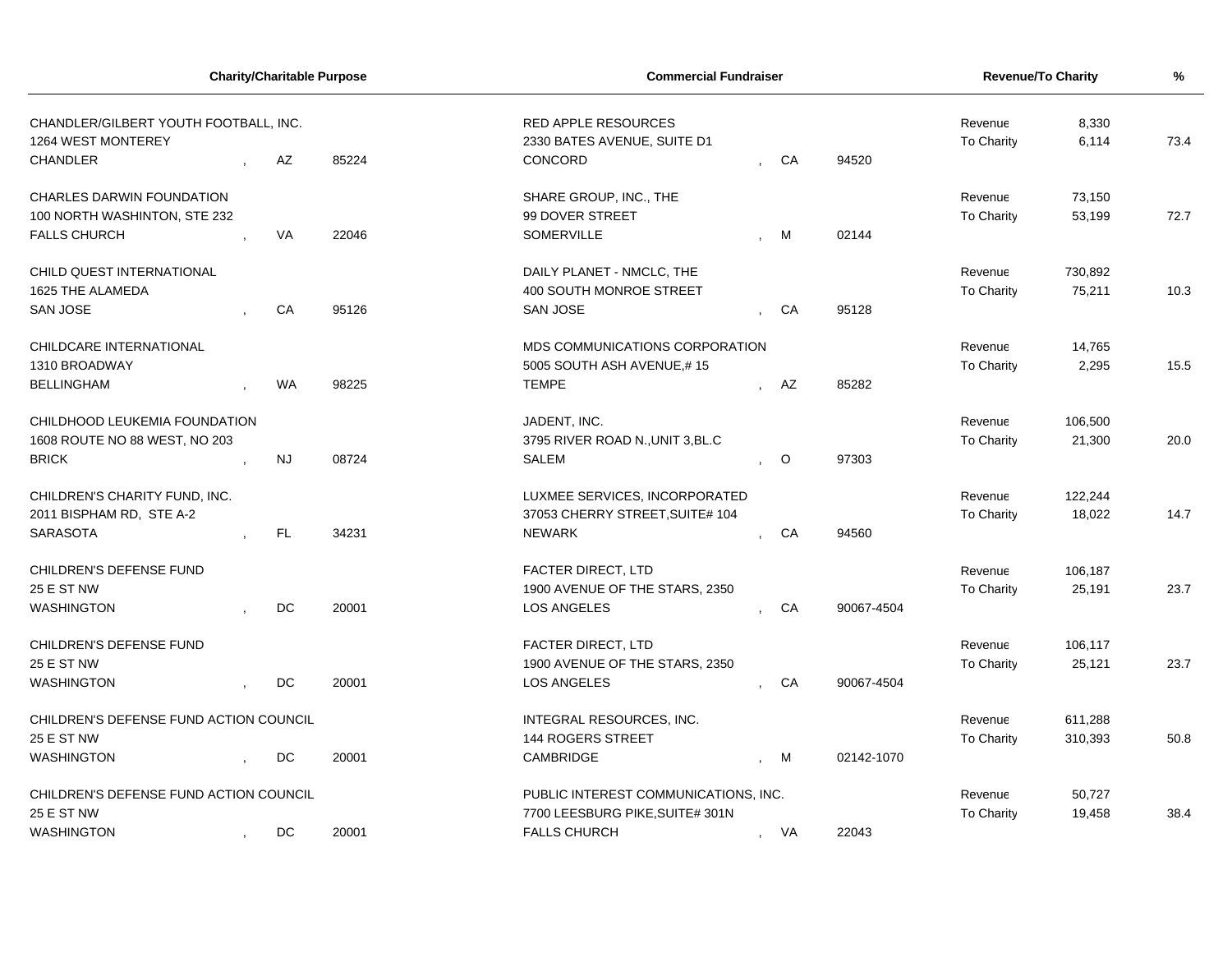| <b>Charity/Charitable Purpose</b>                   |  |     | <b>Commercial Fundraiser</b> |                                      |              |           | <b>Revenue/To Charity</b> | %                 |           |      |
|-----------------------------------------------------|--|-----|------------------------------|--------------------------------------|--------------|-----------|---------------------------|-------------------|-----------|------|
| CHILDREN'S EMERGENCY RELIEF                         |  |     |                              | TELESYSTEMS MARKETING, INC.          |              |           |                           | Revenue           | 385       |      |
| 8615 ROSWELL RD                                     |  |     |                              | 8401 WESTHEIMER ROAD,#200            |              |           |                           | To Charity        | 116       | 30.0 |
| <b>ATLANTA</b>                                      |  | GA  | 30350                        | <b>HOUSTON</b>                       |              | <b>TX</b> | 77063-2709                |                   |           |      |
| CHILDREN'S HOSPITAL MEDICAL CENTER FOUNDATION, INC. |  |     |                              | TELESYSTEMS MARKETING, INC.          |              |           |                           | Revenue           | 46,524    |      |
| 747 52ND ST                                         |  |     |                              | 8401 WESTHEIMER ROAD,#200            |              |           |                           | <b>To Charity</b> | 13,957    | 30.0 |
| <b>OAKLAND</b>                                      |  | CA  | 94609                        | <b>HOUSTON</b>                       |              | TX        | 77063-2709                |                   |           |      |
| <b>CHILDREN'S MERCY FUND</b>                        |  |     |                              | RESPONSE DYNAMICS, INC.              |              |           |                           | Revenue           | 1,865,969 |      |
| 1600 WILSON BLVD, STE 500                           |  |     |                              | 2070 CHAIN BRIDGE ROAD, STE#400      |              |           |                           | To Charity        | 1,291,234 | 69.2 |
| <b>ARLINGTON</b>                                    |  | VA  | 22209                        | <b>VIENNA</b>                        |              | <b>VA</b> | 22182                     |                   |           |      |
| CHILDREN'S WISH FOUNDATION INTERNATIONAL, INC.      |  |     |                              | HERITAGE PUBLISHING COMPANY          |              |           |                           | Revenue           | 41,676    |      |
| 8615 ROSWELL RD                                     |  |     |                              | 2402 WILDWOOD AVENUE                 |              |           |                           | To Charity        | 5,596     | 13.4 |
| <b>ATLANTA</b>                                      |  | GA  | 30350-7256                   | <b>SHERWOOD</b>                      |              | AR        | 72116                     |                   |           |      |
| CHILDREN'S WISH FOUNDATION INTERNATIONAL, INC.      |  |     |                              | REESE BROTHERS, INC.                 |              |           |                           | Revenue           | 690,465   |      |
| 8615 ROSWELL RD                                     |  |     |                              | 925 PENN AVENUE, SUITE # 600         |              |           |                           | To Charity        | 43,370    | 6.3  |
| <b>ATLANTA</b>                                      |  | GA  | 30350                        | <b>PITTSBURGH</b>                    |              | PA        | 15222                     |                   |           |      |
| CHILDRENS ASSISTANCE FOUNDATION, THE                |  |     |                              | NORTH AMERICAN ACQUISITIONS          |              |           |                           | Revenue           | 188,647   |      |
| 20232 WINDCAVE LANE                                 |  |     |                              | 771 WEST 19TH STREET, SUITE# AA      |              |           |                           | To Charity        | 20,097    | 10.7 |
| <b>HUNTINGTON BEACH</b>                             |  | CA  | 92648                        | <b>COSTA MESA</b>                    |              | CA        | 92627                     |                   |           |      |
| CHILDRENS CHARITY FUND, INC.                        |  |     |                              | CIVIC DEVELOPMENT GROUP, LLC         |              |           |                           | Revenue           | 27,057    |      |
| 2011 BISPHAM RD                                     |  |     |                              | 655 FLORIDA GROVE ROAD               |              |           |                           | To Charity        | 2,849     | 10.5 |
| <b>SARASOTA</b>                                     |  | FL. | 34231                        | <b>HOPELAWN</b>                      |              | <b>NJ</b> | 08861                     |                   |           |      |
| CHINO HIGH SCHOOL BAND                              |  |     |                              | HANG-UPS ART ENTERPRISES, INC.       |              |           |                           | Revenue           | 3,265     |      |
|                                                     |  |     |                              | 1319 W. KATELLA                      |              |           |                           | To Charity        | 691       | 21.2 |
|                                                     |  |     |                              | ORANGE                               |              | CA        | 92667                     |                   |           |      |
| CHRISTIAN APPALACHIAN PROJECT                       |  |     |                              | PUBLIC INTEREST COMMUNICATIONS, INC. |              |           |                           | Revenue           | 1,169,094 |      |
| 322 CRAB ORCHARD RD                                 |  |     |                              | 7700 LEESBURG PIKE, SUITE# 301N      |              |           |                           | To Charity        | 1,056,593 | 90.4 |
| <b>LANCASTER</b>                                    |  | KY  | 40446                        | <b>FALLS CHURCH</b>                  |              | VA        | 22043                     |                   |           |      |
| CHRISTIAN COALITION, THE                            |  |     |                              | MDS COMMUNICATIONS CORPORATION       |              |           |                           | Revenue           | 17,121    |      |
| 1800-L SARA DR                                      |  |     |                              | 5005 SOUTH ASH AVENUE,#15            |              |           |                           | To Charity        | $\Omega$  | 0.0  |
| <b>CHESAPEAKE</b>                                   |  | VA  | 23320                        | <b>TEMPE</b>                         | $\mathbf{r}$ | AZ        | 85282                     |                   |           |      |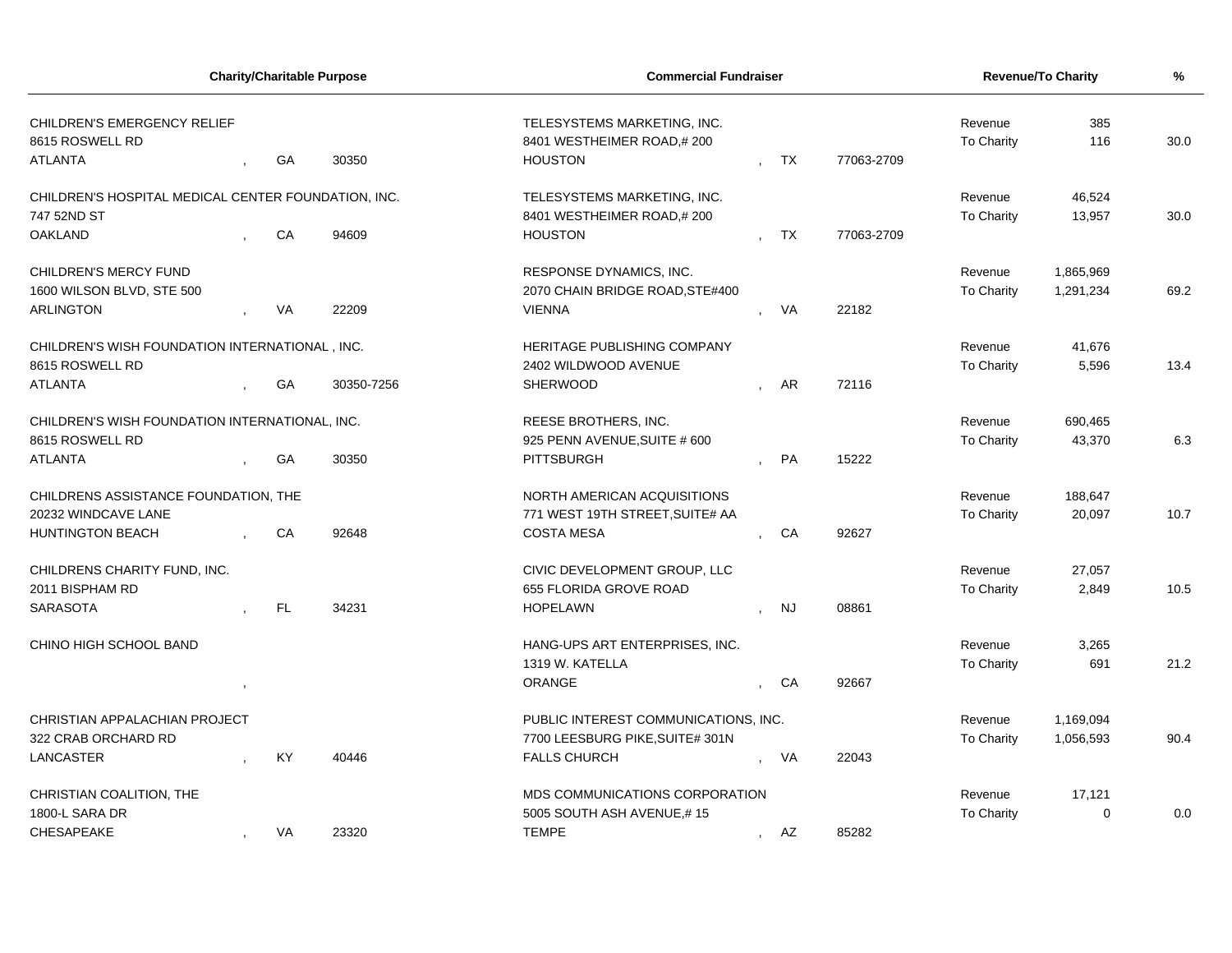| <b>Charity/Charitable Purpose</b>                               |  |           | <b>Commercial Fundraiser</b> |                                                                             |         |    | <b>Revenue/To Charity</b> | %                     |                   |              |
|-----------------------------------------------------------------|--|-----------|------------------------------|-----------------------------------------------------------------------------|---------|----|---------------------------|-----------------------|-------------------|--------------|
| CHRISTIAN COALITION, THE<br>1800-L SARA DR<br><b>CHESAPEAKE</b> |  | <b>VA</b> | 23320                        | MDS COMMUNICATIONS CORPORATION<br>5005 SOUTH ASH AVENUE,#15<br><b>TEMPE</b> |         | AZ | 85282                     | Revenue<br>To Charity | 6,449<br>$\Omega$ | 0.0          |
|                                                                 |  |           |                              |                                                                             |         |    |                           |                       |                   |              |
| <b>CHRISTIAN RESEARCH INSTITUTE</b>                             |  |           |                              | MDS COMMUNICATIONS CORPORATION                                              |         |    |                           | Revenue               | 684,966           |              |
| 17 HUGHES DR                                                    |  |           |                              | 5005 SOUTH ASH AVENUE.#15                                                   |         |    |                           | To Charity            | 481,426           | 70.3         |
| <b>IRVINE</b>                                                   |  | CA        | 92716                        | <b>TEMPE</b>                                                                |         | AZ | 85282                     |                       |                   |              |
| CHRISTIAN SOLIDARITY INTERNATIONAL, INC.                        |  |           |                              | MDS COMMUNICATIONS CORPORATION                                              |         |    |                           | Revenue               | 652               |              |
| 15 CHESTER ST                                                   |  |           |                              | 5005 SOUTH ASH AVENUE,#15                                                   |         |    |                           | To Charity            | $\mathbf 0$       | 0.0          |
| <b>FRONT ROYAL</b>                                              |  | VA        | 22630                        | <b>TEMPE</b>                                                                |         | AZ | 85282                     |                       |                   |              |
| <b>CITIZEN ACTION FUND</b>                                      |  |           |                              | HUDSON BAY COMPANY OF ILLINOIS, INC.                                        |         |    |                           | Revenue               | 27,757            |              |
| 2608 GREEN BAY RD                                               |  |           |                              | 2525 NEVADA AVENUE N STE 103                                                |         |    |                           | To Charity            | 21,559            | 77.7         |
| <b>EVANSTON</b>                                                 |  | IL        | 60201                        | <b>GOLDEN VALLEY</b>                                                        |         | М  | 55427-3641                |                       |                   |              |
| CITIZENS AGAINST GOVERNMENT WASTE                               |  |           |                              | <b>FACTER DIRECT, LTD</b>                                                   |         |    |                           | Revenue               | 17,743            |              |
| 1301 CONNECTICUT AV NW                                          |  |           |                              | 1900 AVENUE OF THE STARS, 2350                                              |         |    |                           | To Charity            | 7,742             | 43.6         |
| <b>WASHINGTON</b>                                               |  | DC        | 20036                        | <b>LOS ANGELES</b>                                                          |         | CA | 90067-4504                |                       |                   |              |
| CITIZENS AGAINST GOVERNMENT WASTE                               |  |           |                              | <b>FACTER DIRECT, LTD</b>                                                   |         |    |                           | Revenue               | 17,153            |              |
| 1301 CONNECTICUT AV NW                                          |  |           |                              | 1900 AVENUE OF THE STARS, 2350                                              |         |    |                           | To Charity            | 7,220             | 42.1         |
| <b>WASHINGTON</b>                                               |  | DC        | 20036                        | LOS ANGELES                                                                 |         | CA | 90067-4504                |                       |                   |              |
| CITIZENS AGAINST GOVERNMENT WASTE                               |  |           |                              | <b>FACTER DIRECT, LTD</b>                                                   |         |    |                           | Revenue               | 59,552            |              |
| 1301 CONNECTICUT AV NW                                          |  |           |                              | 1900 AVENUE OF THE STARS, 2350                                              |         |    |                           | To Charity            | 712               | 1.2          |
| <b>WASHINGTON</b>                                               |  | DC        | 20036                        | LOS ANGELES                                                                 |         | CA | 90067-4504                |                       |                   |              |
| <b>CITY TEAM MINISTRIES</b>                                     |  |           |                              | MDS COMMUNICATIONS CORPORATION                                              |         |    |                           | Revenue               | 66,334            |              |
| 2302 ZANGER RD, #200                                            |  |           |                              | 5005 SOUTH ASH AVENUE,#15                                                   |         |    |                           | To Charity            | 38,675            | 58.3         |
| <b>SAN JOSE</b>                                                 |  | CA        | 95131-9908                   | <b>TEMPE</b>                                                                |         | AZ | 85282                     |                       |                   |              |
| <b>CLAIRE LILENTHAL SCHOOL PTA</b>                              |  |           |                              | <b>RED APPLE RESOURCES</b>                                                  |         |    |                           | Revenue               | 3,099             |              |
| 3630 DIVISADERO                                                 |  |           |                              | 2330 BATES AVENUE, SUITE D1                                                 |         |    |                           | To Charity            | 2,220             | 71.6         |
| <b>SAN FRANCISCO</b>                                            |  | CA        | 94123                        | CONCORD                                                                     |         | CA | 94520                     |                       |                   |              |
| <b>CLAREMONT GRADUATE SCHOOL</b>                                |  |           |                              | DIRECTLINE TECHNOLOGIES, INC.                                               |         |    |                           | Revenue               | 0                 |              |
| HARPER HALL 110, 150 EAST 10TH ST                               |  |           |                              | 1200 E ORANGEBURG AV, STE 103                                               |         |    |                           | <b>To Charity</b>     | $-11,520$         | $-1152000.0$ |
| <b>CLAREMONT</b>                                                |  | CA        | 91711-6160                   | <b>MODESTO</b>                                                              | $\cdot$ | CA | 95350-4625                |                       |                   |              |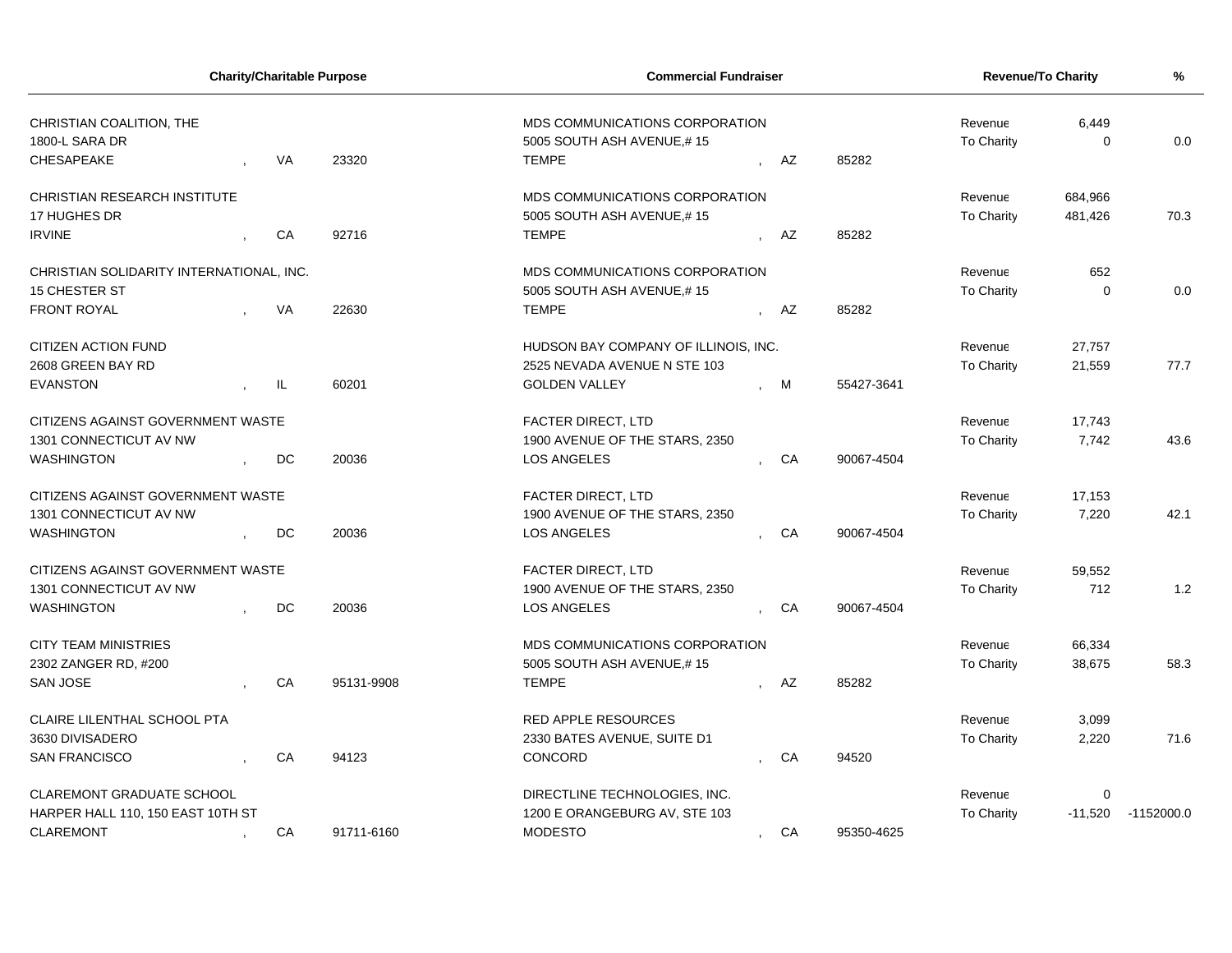| <b>Charity/Charitable Purpose</b>                                         |  |           |            | <b>Commercial Fundraiser</b>                                             |                                                          | Revenue/To Charity | %          |           |         |  |
|---------------------------------------------------------------------------|--|-----------|------------|--------------------------------------------------------------------------|----------------------------------------------------------|--------------------|------------|-----------|---------|--|
| <b>CLAREMONT UNIVERSITY</b><br><b>HARPER HALL 112</b><br><b>CLAREMONT</b> |  | CA        | 91711-6160 | KCET/DIMAC COMMUNICATIONS, LLC<br>425 E COLORADO BLVD<br><b>GLENDALE</b> | Revenue<br>53,043<br>To Charity<br>41,104<br>CA<br>91205 |                    |            |           |         |  |
| <b>CO-OP AMERICA</b>                                                      |  |           |            | SHARE GROUP, INC., THE                                                   |                                                          |                    | Revenue    | 63,709    |         |  |
| 1612 K ST NW, STE 600                                                     |  |           |            | 99 DOVER STREET                                                          |                                                          |                    | To Charity | $-11,494$ | $-18.0$ |  |
| <b>WASHINGTON</b>                                                         |  | DC        | 20006      | <b>SOMERVILLE</b>                                                        | M                                                        | 02144              |            |           |         |  |
| COLUMBUS HIGH SCHOOL                                                      |  |           |            | <b>RED APPLE RESOURCES</b>                                               |                                                          |                    | Revenue    | 737       |         |  |
| 925 ASTOR AV                                                              |  |           |            | 2330 BATES AVENUE, SUITE D1                                              |                                                          |                    | To Charity | 410       | 55.6    |  |
| <b>BRONX</b>                                                              |  | <b>NY</b> | 10469      | CONCORD                                                                  | CA                                                       | 94520              |            |           |         |  |
| COMMITTEE TO REBUILD THE SAN FRANCISCO ZOO                                |  |           |            | STEPHEN DUNN & ASSOCIATES                                                |                                                          |                    | Revenue    | 61,254    |         |  |
| 1 ZOO ROAD                                                                |  |           |            | 1728 ABBOT KINNEY BLVD.                                                  |                                                          |                    | To Charity | $-30,381$ | $-49.6$ |  |
| <b>SAN FRANCISCO</b>                                                      |  | CA        | 94132-7080 | <b>VENICE</b>                                                            | CA                                                       | 90291-4837         |            |           |         |  |
| <b>COMMON CAUSE</b>                                                       |  |           |            | PUBLIC INTEREST COMMUNICATIONS, INC.                                     |                                                          |                    | Revenue    | 697,820   |         |  |
| 1250 CONNECTICUT AV NW                                                    |  |           |            | 7700 LEESBURG PIKE, SUITE# 301N                                          |                                                          |                    | To Charity | 198,515   | 28.4    |  |
| <b>WASHINGTON</b>                                                         |  | DC        | 20036      | <b>FALLS CHURCH</b>                                                      | VA                                                       | 22043              |            |           |         |  |
| <b>COMMON CAUSE</b>                                                       |  |           |            | FACTER DIRECT, LTD                                                       |                                                          |                    | Revenue    | 85,173    |         |  |
| 2030 M ST NW                                                              |  |           |            | 1900 AVENUE OF THE STARS, 2350                                           |                                                          |                    | To Charity | 1,221     | 1.4     |  |
| <b>WASHINGTON</b>                                                         |  | DC        | 20036      | LOS ANGELES                                                              | CA                                                       | 90067-4504         |            |           |         |  |
| <b>COMMON CAUSE</b>                                                       |  |           |            | SHARE GROUP, INC., THE                                                   |                                                          |                    | Revenue    | 259,882   |         |  |
| 1250 CONNECTICUT AV NW                                                    |  |           |            | 99 DOVER STREET                                                          |                                                          |                    | To Charity | 114,321   | 44.0    |  |
| <b>WASHINGTON</b>                                                         |  | DC        | 20036      | <b>SOMERVILLE</b>                                                        | M                                                        | 02144              |            |           |         |  |
| COMMUNITY FOR A BETTER ENVIRONMENT                                        |  |           |            | SHARE GROUP, INC., THE                                                   |                                                          |                    | Revenue    | 21,946    |         |  |
| 500 HOWARD ST, STE 506                                                    |  |           |            | 99 DOVER STREET                                                          |                                                          |                    | To Charity | 3,828     | 17.4    |  |
| <b>SAN FRANCISCO</b>                                                      |  | CA        | 94105      | <b>SOMERVILLE</b>                                                        | M                                                        | 02144              |            |           |         |  |
| <b>CON BINAI TORAH</b>                                                    |  |           |            | HANG-UPS ART ENTERPRISES, INC.                                           |                                                          |                    | Revenue    | 6,280     |         |  |
|                                                                           |  |           |            | 1319 W. KATELLA                                                          |                                                          |                    | To Charity | 188       | 3.0     |  |
|                                                                           |  |           |            | ORANGE                                                                   | CA                                                       | 92667              |            |           |         |  |
| CONCERNED WOMEN FOR AMERICA                                               |  |           |            | MDS COMMUNICATIONS CORPORATION                                           |                                                          |                    | Revenue    | 109,679   |         |  |
| 370 L'ENFANT PROMENADE SW                                                 |  |           |            | 5005 SOUTH ASH AVENUE,#15                                                |                                                          |                    | To Charity | $-47,268$ | $-43.1$ |  |
| <b>WASHINGTON</b>                                                         |  | DC        | 20024      | <b>TEMPE</b>                                                             | , AZ                                                     | 85282              |            |           |         |  |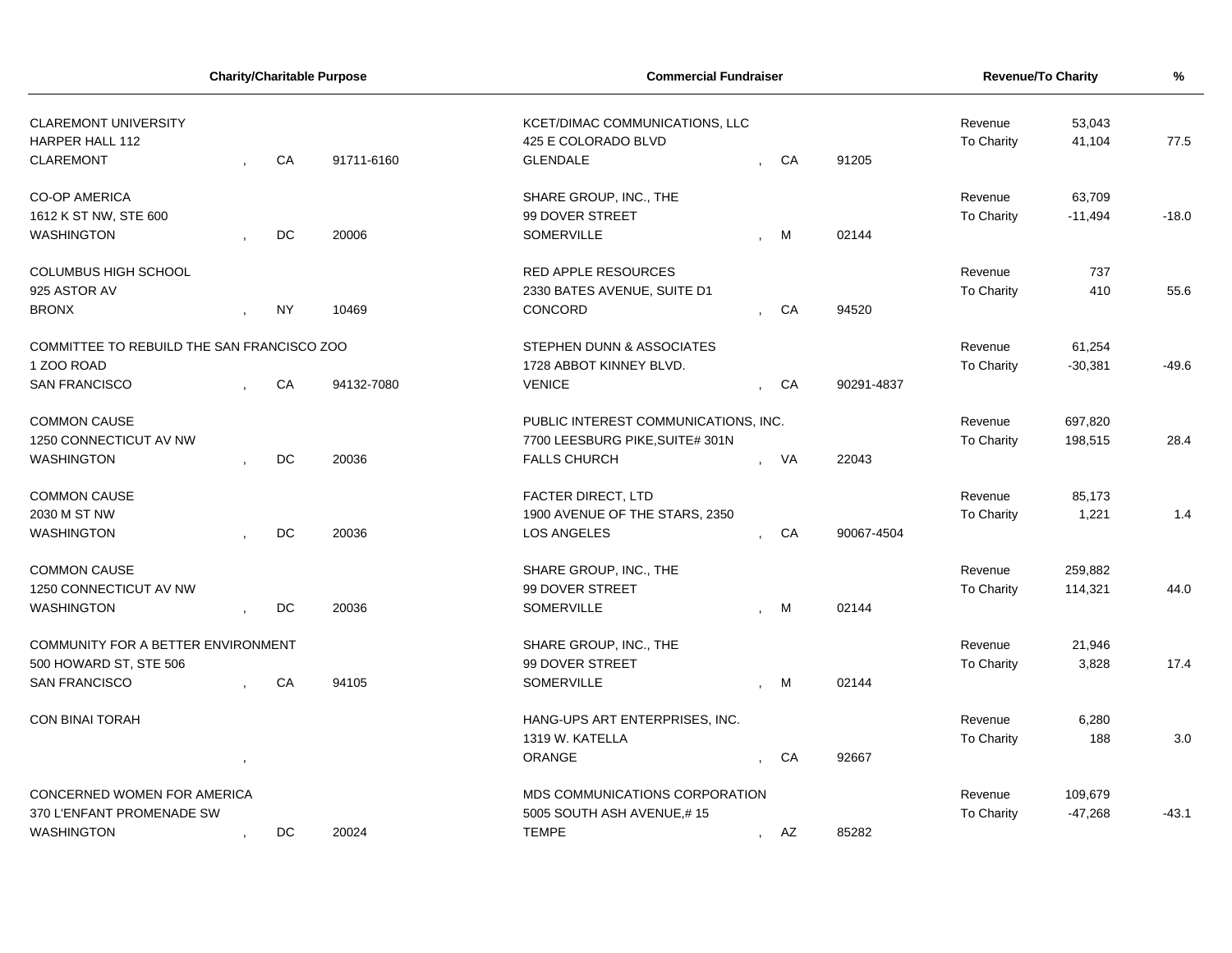| <b>Charity/Charitable Purpose</b>                                             |  |    | <b>Commercial Fundraiser</b> | Revenue/To Charity                                                                | $\frac{9}{6}$         |                      |                   |           |         |
|-------------------------------------------------------------------------------|--|----|------------------------------|-----------------------------------------------------------------------------------|-----------------------|----------------------|-------------------|-----------|---------|
| CONCERNED WOMEN FOR AMERICA<br>370 L'ENFANT PROMENADE SW<br><b>WASHINGTON</b> |  | DC | 95816                        | REGENCY COMMUNICATIONS, INC.<br>3301 AIRPORT FREEWAY, SUITE#300<br><b>BEDFORD</b> | Revenue<br>To Charity | 1,476,760<br>228,683 | 15.5              |           |         |
| CONCORDIA UNIVERSITY FOUNDATION                                               |  |    |                              | DIRECTLINE TECHNOLOGIES, INC.                                                     |                       |                      | Revenue           | 27,404    |         |
| 1530 CONCORDIA WAY                                                            |  |    |                              | 1200 E ORANGEBURG AV, STE 103                                                     |                       |                      | To Charity        | $-18,631$ | $-68.0$ |
| <b>IRVINE</b>                                                                 |  | CA | 92612                        | <b>MODESTO</b>                                                                    |                       | CA<br>95350-4625     |                   |           |         |
| CONSTITUTIONAL RIGHTS FOUNDATION                                              |  |    |                              | LEVY, PAZANTI & ASSOCIATES                                                        |                       |                      | Revenue           | 673,434   |         |
| 601 SOUTH KINGSLEY DR                                                         |  |    |                              | 9911 W PICCO BLVD STE 1530                                                        |                       |                      | To Charity        | 580,673   | 86.2    |
| LOS ANGELES                                                                   |  | CA | 90005                        | LOS ANGELES                                                                       |                       | CA<br>90035-2716     |                   |           |         |
| CONSUMERS ATTORNEYS OF CALIFORNIA                                             |  |    |                              | KCET/DIMAC COMMUNICATIONS, LLC                                                    |                       |                      | Revenue           | 32,703    |         |
| 980 9TH ST, STE 200                                                           |  |    |                              | 425 E COLORADO BLVD                                                               |                       |                      | To Charity        | 22,703    | 69.4    |
| <b>SACRAMENTO</b>                                                             |  | CA | 95814                        | <b>GLENDALE</b>                                                                   |                       | CA<br>91205          |                   |           |         |
| CONTRA COSTA POLICE ACTIVITIES LEAGUE                                         |  |    |                              | S.J. KELLNER                                                                      |                       |                      | Revenue           | 96,433    |         |
| 706 MAIN ST                                                                   |  |    |                              | 1955-4B MONUMENT BOULEVARD, 121                                                   |                       |                      | <b>To Charity</b> | 11,572    | 12.0    |
| <b>MARTINEZ</b>                                                               |  | CA | 94553                        | CONCORD                                                                           |                       | 94520<br>CA          |                   |           |         |
| COOPERATIVE FOR ASSISTANCE AND RELIEF EVERYWHERE. INC.                        |  |    |                              | TRANSAMERICA MARKETING SERVICES, INC.                                             |                       |                      | Revenue           | 208,335   |         |
| 151 ELLIS ST                                                                  |  |    |                              | 8130 BOONE BLVD., SUITE# 350                                                      |                       |                      | To Charity        | 157,783   | 75.7    |
| <b>ATLANTA</b>                                                                |  | GA | 30303-2439                   | <b>VIENNA</b>                                                                     | VA                    | 22182                |                   |           |         |
| <b>COPS &amp; SHERIFFS OF AMERICA</b>                                         |  |    |                              | NORTH AMERICAN ACQUISITIONS                                                       |                       |                      | Revenue           | 311,968   |         |
| 20232 WINDCAVE LANE                                                           |  |    |                              | 771 WEST 19TH STREET, SUITE# AA                                                   |                       |                      | To Charity        | 17,889    | 5.7     |
| <b>HUNTINGTON BEACH</b>                                                       |  | CA | 92648                        | <b>COSTA MESA</b>                                                                 |                       | CA<br>92627          |                   |           |         |
| CORO SOUTHERN CALIFORNIA, INC.                                                |  |    |                              | EVENTS UNLIMITED, INC.                                                            |                       |                      | Revenue           | 233,685   |         |
| 811 WILSHIRE BLVD, #1025                                                      |  |    |                              | 1950 SAWTELLE BLVD., SUITE# 288                                                   |                       |                      | To Charity        | 178,353   | 76.3    |
| <b>LOS ANGELES</b>                                                            |  | CA | 90017                        | <b>LOS ANGELES</b>                                                                |                       | CA<br>90025          |                   |           |         |
| <b>CORONA BREAK LIONS</b>                                                     |  |    |                              | HANG-UPS ART ENTERPRISES, INC.                                                    |                       |                      | Revenue           | 9,040     |         |
|                                                                               |  |    |                              | 1319 W. KATELLA                                                                   |                       |                      | To Charity        | 2,162     | 23.9    |
|                                                                               |  |    |                              | <b>ORANGE</b>                                                                     |                       | CA<br>92667          |                   |           |         |
| <b>CORONA ELEMENTARY</b>                                                      |  |    |                              | <b>RED APPLE RESOURCES</b>                                                        |                       |                      | Revenue           | 736       |         |
| 1140 NORTH CORONA DR                                                          |  |    |                              | 2330 BATES AVENUE, SUITE D1                                                       |                       |                      | <b>To Charity</b> | 442       | 60.0    |
| <b>ONTARIO</b>                                                                |  | CA | 91764                        | CONCORD                                                                           | $\mathbf{r}$          | 94520<br>CA          |                   |           |         |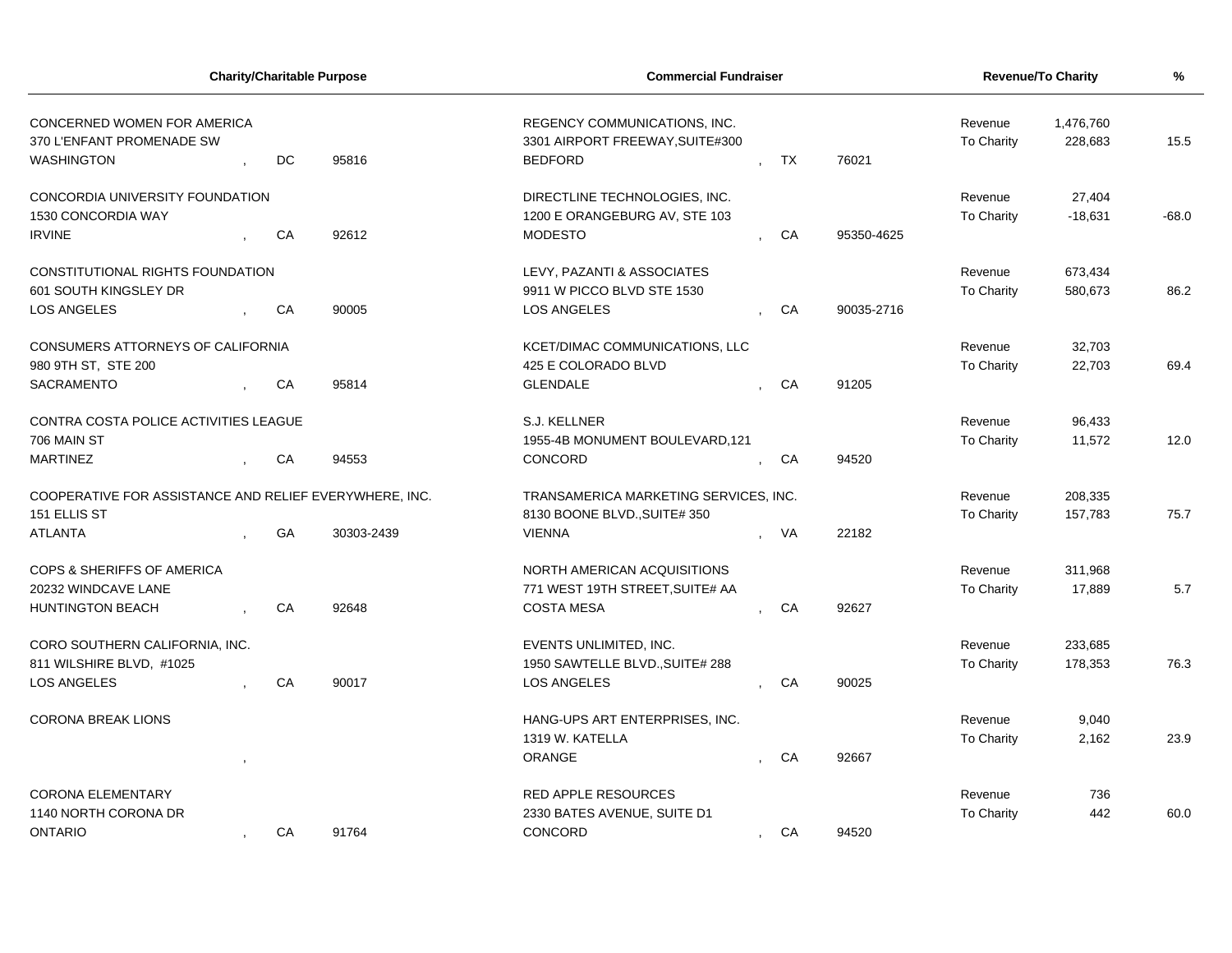|                                                                                          | <b>Charity/Charitable Purpose</b> |           |            | <b>Commercial Fundraiser</b>                                          |                    |            | <b>Revenue/To Charity</b> | $\frac{9}{6}$      |         |
|------------------------------------------------------------------------------------------|-----------------------------------|-----------|------------|-----------------------------------------------------------------------|--------------------|------------|---------------------------|--------------------|---------|
| CORPORATION OF THE FINE ARTS MUSEUMS<br>233 POST ST, THIRD FLOOR<br><b>SAN FRANCISCO</b> |                                   | CA        | 94108      | STEPHEN DUNN & ASSOCIATES<br>1728 ABBOT KINNEY BLVD.<br><b>VENICE</b> | CA                 | 90291-4837 | Revenue<br>To Charity     | 38,820<br>$-6,578$ | $-16.9$ |
|                                                                                          |                                   |           |            |                                                                       |                    |            |                           |                    |         |
| CORRECTIONAL PEACE OFFICERS FOUNDATION INC.                                              |                                   |           |            | ROMAN PROMOTIONS, INC.                                                |                    |            | Revenue                   | 168,600            |         |
| 1024 HIGHLAND ST                                                                         |                                   |           |            | 527 NORTH AZUSA AVENUE,#239                                           |                    |            | To Charity                | 14,000             | 8.3     |
| <b>SEASIDE</b>                                                                           |                                   | CA        | 93955      | <b>COVINA</b>                                                         | CA                 | 91722      |                           |                    |         |
| CORRECTIONAL PEACE OFFICERS FOUNDATION INC.                                              |                                   |           |            | M. CHARLES PRODUCTIONS, INC.                                          |                    |            | Revenue                   | 264,497            |         |
| 1024 HIGHLAND ST                                                                         |                                   |           |            | 1926 NE 147TH TERRACE                                                 |                    |            | To Charity                | 40,787             | 15.4    |
| <b>SEASIDE</b>                                                                           |                                   | CA        | 93955      | <b>MIAMI</b>                                                          | FL.                | 33181      |                           |                    |         |
| CORRECTIONAL PEACE OFFICERS FOUNDATION INC.                                              |                                   |           |            | <b>TBS PRODUCTIONS</b>                                                |                    |            | Revenue                   | 257,573            |         |
| 1024 HIGHLAND ST                                                                         |                                   |           |            | 100 WEST RINCON AVE, STE 102                                          |                    |            | To Charity                | 38,636             | 15.0    |
| <b>SEASIDE</b>                                                                           |                                   | CA        | 93955      | <b>CAMPBELL</b>                                                       | CA                 | 95008-2898 |                           |                    |         |
| CORRETIONAL PEACE OFFICERS FOUNDATION, INC.                                              |                                   |           |            | <b>AD/NET SYSTEMS</b>                                                 |                    |            | Revenue                   | 53,607             |         |
| 1024 HIGHLAND ST                                                                         |                                   |           |            | <b>49 MURATA AVENUE</b>                                               |                    |            | To Charity                | 8,041              | 15.0    |
| <b>SEASIDE</b>                                                                           |                                   | CA        | 93955      | SACRAMENTO                                                            | CA                 | 95823-2418 |                           |                    |         |
| <b>COVENANT HOUSE</b>                                                                    |                                   |           |            | SHARE GROUP, INC., THE                                                |                    |            | Revenue                   | 1,032,386          |         |
| 346 WEST 17TH ST                                                                         |                                   |           |            | 99 DOVER STREET                                                       |                    |            | To Charity                | 294,648            | 28.5    |
| <b>NEW YORK</b>                                                                          |                                   | <b>NY</b> | 10001-5902 | SOMERVILLE                                                            | M                  | 02144      |                           |                    |         |
| <b>CROSS &amp; CROWN LUTH</b>                                                            |                                   |           |            | HANG-UPS ART ENTERPRISES, INC.                                        |                    |            | Revenue                   | 8,545              |         |
|                                                                                          |                                   |           |            | 1319 W. KATELLA                                                       |                    |            | To Charity                | 2,146              | 25.1    |
|                                                                                          |                                   |           |            | <b>ORANGE</b>                                                         | CA                 | 92667      |                           |                    |         |
| <b>CSUS, FOUNDATION FINANCE OFFICE</b>                                                   |                                   |           |            | DIRECTLINE TECHNOLOGIES, INC.                                         |                    |            | Revenue                   | 38,228             |         |
| 801 WEST MONTE VISTA AV                                                                  |                                   |           |            | 1200 E ORANGEBURG AV, STE 103                                         |                    |            | To Charity                | $-10,022$          | $-26.2$ |
| <b>TURLOCK</b>                                                                           |                                   | CA        | 95382      | <b>MODESTO</b>                                                        | CA                 | 95350-4625 |                           |                    |         |
| <b>CUESTA COLLEGE FOUNDATION</b>                                                         |                                   |           |            | DEVELOPMENT CENTER, INC., THE                                         |                    |            | Revenue                   | 16,624             |         |
| <b>HIGHWAY 1</b>                                                                         |                                   |           |            | 601 WALNUT STREET, SUITE# 150W                                        |                    |            | To Charity                | $-1,138$           | $-6.8$  |
| <b>SAN LUIS OBISPO</b>                                                                   |                                   | CA        | 93402      | PHILADELPHIA                                                          | PA                 | 19106      |                           |                    |         |
| <b>CUPERTINO AMERICAN LITTLE LEAGUE</b>                                                  |                                   |           |            | RED APPLE RESOURCES                                                   |                    |            | Revenue                   | 24,683             |         |
| 6106 ALCANTE DR                                                                          |                                   |           |            | 2330 BATES AVENUE, SUITE D1                                           |                    |            | To Charity                | 19,259             | 78.0    |
| SAN JOSE                                                                                 | $\cdot$                           | CA        | 95129      | CONCORD                                                               | CA<br>$\mathbf{r}$ | 94520      |                           |                    |         |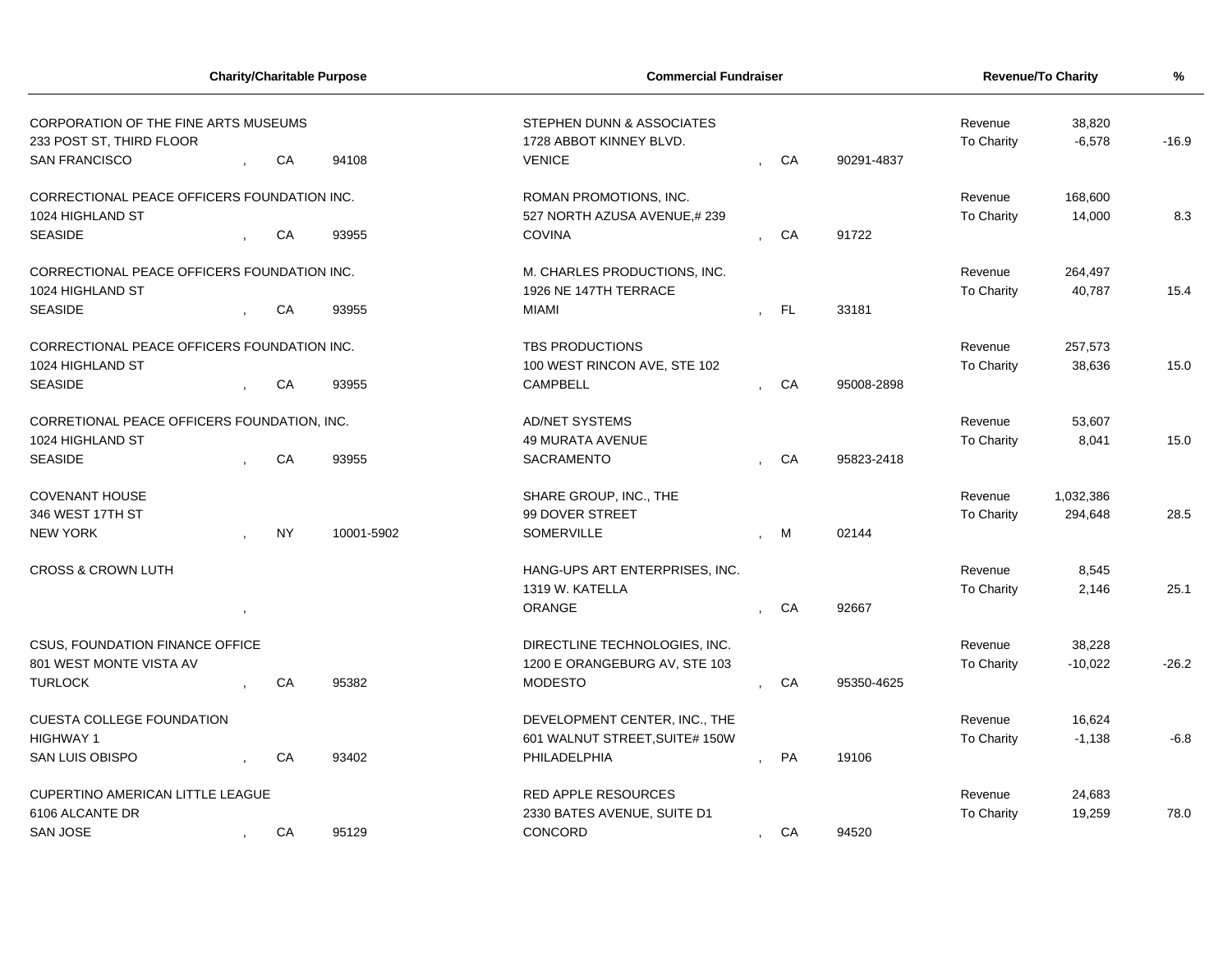| <b>Charity/Charitable Purpose</b>                                                  |      |    | <b>Commercial Fundraiser</b> | <b>Revenue/To Charity</b>                                            | %                         |                       |                   |           |         |
|------------------------------------------------------------------------------------|------|----|------------------------------|----------------------------------------------------------------------|---------------------------|-----------------------|-------------------|-----------|---------|
| <b>CUPERTINO NATIONAL LITTLE LEAGUE</b><br>750 OROGRANDE PLACE<br><b>CUPERTINO</b> |      | CA | 95104                        | <b>RED APPLE RESOURCES</b><br>2330 BATES AVENUE, SUITE D1<br>CONCORD | 94520                     | Revenue<br>To Charity | 9,136<br>7,261    | 79.5      |         |
| CWA - SFS                                                                          |      |    |                              | HANG-UPS ART ENTERPRISES, INC.                                       |                           |                       | Revenue           | 1,910     |         |
|                                                                                    |      |    |                              | 1319 W. KATELLA                                                      |                           |                       | <b>To Charity</b> | 292       | 15.3    |
|                                                                                    |      |    |                              | ORANGE                                                               | CA                        | 92667                 |                   |           |         |
| DEBBIE CHISHOLM MEMORIAL FOUNDATION                                                |      |    |                              | <b>TWIN ENTERPRISES</b>                                              |                           |                       | Revenue           | 702,069   |         |
| 4361 LATHAM, #240                                                                  |      |    |                              | 1076 SANTO ANTONIO DR STE A                                          |                           |                       | To Charity        | 140,414   | 20.0    |
| <b>RIVERSIDE</b>                                                                   |      | CA | 92501                        | <b>COLTON</b>                                                        | CA                        | 92324                 |                   |           |         |
| DEFENDERS OF WILDLIFE                                                              |      |    |                              | SHARE GROUP, INC., THE                                               |                           |                       | Revenue           | 207,621   |         |
| 1101 14TH ST NW, STE 1400                                                          |      |    |                              | 99 DOVER STREET                                                      |                           |                       | To Charity        | 106,053   | 51.1    |
| <b>WASHINGTON</b>                                                                  |      | DC | 20005                        | SOMERVILLE                                                           | M                         | 02144                 |                   |           |         |
| DEFENDERS OF WILDLIFE                                                              |      |    |                              | PUBLIC INTEREST COMMUNICATIONS, INC.                                 |                           |                       | Revenue           | 333,690   |         |
| 1101 14TH ST NW, STE 1400                                                          |      |    |                              | 7700 LEESBURG PIKE, SUITE# 301N                                      |                           |                       | To Charity        | 98,574    | 29.5    |
| <b>WASHINGTON</b>                                                                  |      | DC | 20005                        | <b>FALLS CHURCH</b>                                                  | <b>VA</b>                 | 22043                 |                   |           |         |
| DEL NORTE COUNTY SEARCH AND RESCUE                                                 |      |    |                              | <b>GOLD COAST PRODUCTIONS</b>                                        |                           |                       | Revenue           | 19,288    |         |
| 650 5TH ST                                                                         |      |    |                              | 3730 MADRONA LANE                                                    |                           |                       | To Charity        | 3,858     | 20.0    |
| <b>CRESCENT CITY</b>                                                               |      | CA | 95531                        | <b>MEDFORD</b>                                                       | $\circ$                   | 97501                 |                   |           |         |
| <b>DELTA 2000</b>                                                                  |      |    |                              | HANG-UPS ART ENTERPRISES, INC.                                       |                           |                       | Revenue           | 3,190     |         |
|                                                                                    |      |    |                              | 1319 W. KATELLA                                                      |                           |                       | To Charity        | $-12$     | $-0.4$  |
|                                                                                    | $\,$ |    |                              | <b>ORANGE</b>                                                        | CA                        | 92667                 |                   |           |         |
| DEPUTY SHERIFFS ASSOCIATION OF SHASTA COUNTY                                       |      |    |                              | <b>GOLD COAST PRODUCTIONS</b>                                        |                           |                       | Revenue           | 72,558    |         |
| 225 LOCUST ST, STE 200                                                             |      |    |                              | 3730 MADRONA LANE                                                    |                           |                       | To Charity        | 14,511    | 20.0    |
| <b>REDDING</b>                                                                     |      | CA | 96001                        | <b>MEDFORD</b>                                                       | $\circ$                   | 97501                 |                   |           |         |
| DEPUTY SHERIFFS ASSOCIATION OF SHASTA COUNTY                                       |      |    |                              | M.S.A. ENT.                                                          |                           |                       | Revenue           | 72,558    |         |
| 225 LOCUST ST, STE 200                                                             |      |    |                              | 11091 RHYOLITE #3                                                    |                           |                       | <b>To Charity</b> | 14,512    | 20.0    |
| <b>REDDING</b>                                                                     |      | CA | 96001                        | <b>REDDING</b>                                                       | CA                        | 96003                 |                   |           |         |
| DIABETES ACTION RESEARCH AND EDUCATION FOUNDATION                                  |      |    |                              | SHARE GROUP, INC., THE                                               |                           |                       | Revenue           | 56,498    |         |
| 1200 POTOMAC ST NW                                                                 |      |    |                              | 99 DOVER STREET                                                      |                           |                       | <b>To Charity</b> | $-31,327$ | $-55.4$ |
| <b>WASHINGTON</b><br>DC<br>20007                                                   |      |    |                              | <b>SOMERVILLE</b>                                                    | M<br>$\ddot{\phantom{a}}$ | 02144                 |                   |           |         |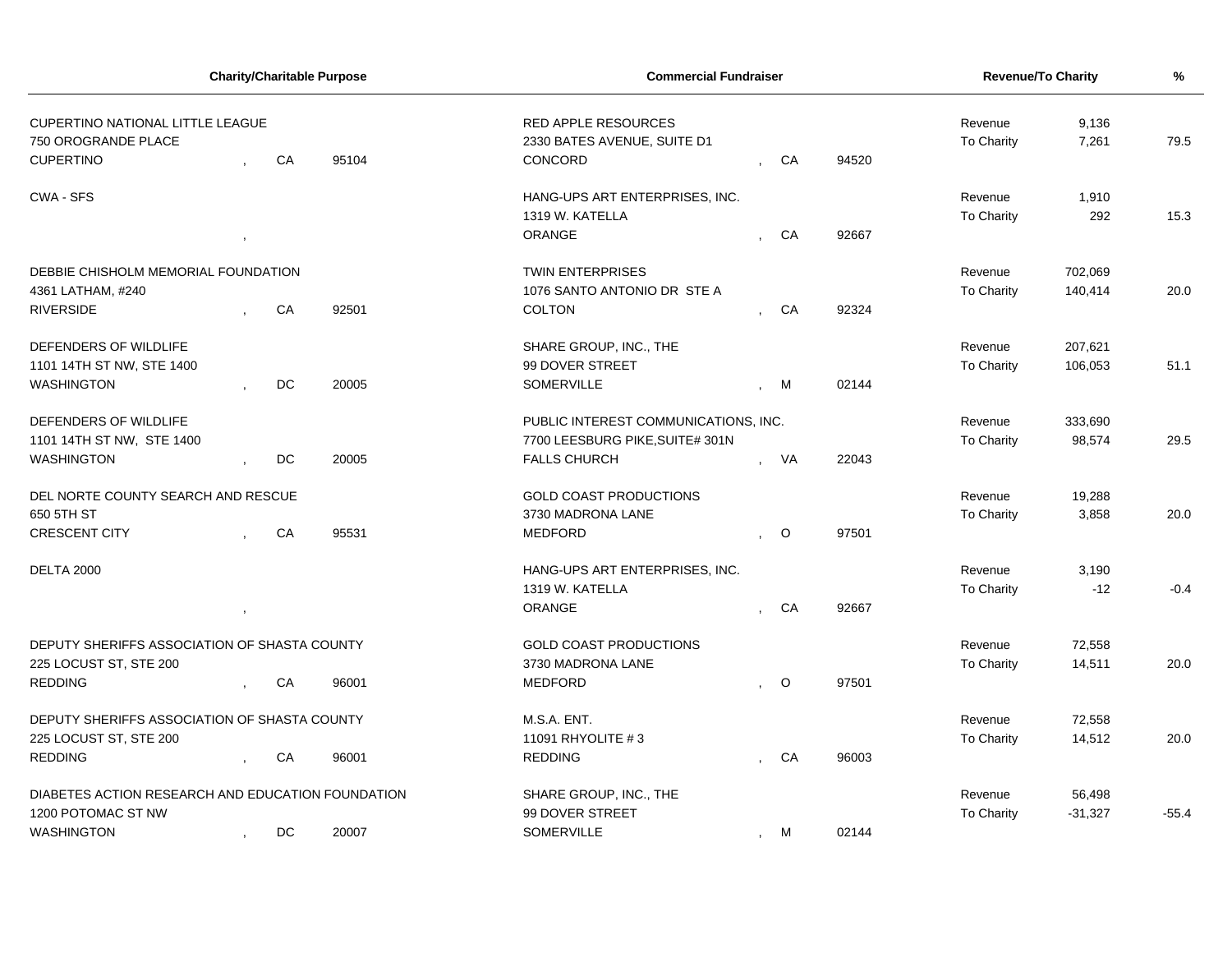| <b>Charity/Charitable Purpose</b>                 |           |            | <b>Commercial Fundraiser</b>         |              |      |            | Revenue/To Charity | %       |      |
|---------------------------------------------------|-----------|------------|--------------------------------------|--------------|------|------------|--------------------|---------|------|
| DIABETES TRUST FUND, INC.                         |           |            | <b>HERITAGE PUBLISHING COMPANY</b>   |              |      |            | Revenue            | 2,417   |      |
| 48 MEDICAL PARK EAST DR, STE 154                  |           |            | 2402 WILDWOOD AVENUE                 |              |      |            | To Charity         | 862     | 35.7 |
| <b>BIRMINGHAM</b>                                 | AL        | 35235      | SHERWOOD                             |              | AR   | 72116      |                    |         |      |
| DISABILITY RESOURCE AGENCY FOR INDEPENDENT LIVING |           |            | ROBERT L. VAN TUINEN                 |              |      |            | Revenue            | 25,471  |      |
| 221 MCHENRY AV                                    |           |            | 1109 WHITTLE COURT                   |              |      |            | To Charity         | 5,094   | 20.0 |
| <b>MODESTO</b>                                    | CA        | 95354      | MODESTO                              |              | CA   | 95351      |                    |         |      |
| DISABLED CHILDREN'S RELIEF FUND, INC.             |           |            | NON-PROFIT TELEMEDIA, INC.           |              |      |            | Revenue            | 21,975  |      |
| 402 PENNSYLVANIA AV                               |           |            | 4100 RICHARDS ROAD                   |              |      |            | To Charity         | 4,371   | 19.9 |
| <b>FREEPORT</b>                                   | <b>NY</b> | 11520      | NORTH LITTLE ROCK                    |              | AR   | 72117      |                    |         |      |
| DISABLED PEACE OFFICERS ASSOCIATION               |           |            | U.S. MARKETING, INC.                 |              |      |            | Revenue            | 535,251 |      |
| PO BOX 1612                                       |           |            | 30165 HILLSIDE TERRACE, #B           |              |      |            | To Charity         | 39,231  | 7.3  |
| <b>LOS ALAMITOS</b>                               | CA        | 90720      | SAN JUAN CAPISTRANO                  |              | CA   | 92675      |                    |         |      |
| DON BOSCO TECHNICAL INSTITUTE                     |           |            | DIRECTLINE TECHNOLOGIES, INC.        |              |      |            | Revenue            | 49,435  |      |
| 1151 SAN GABRIEL BLVD                             |           |            | 1200 E ORANGEBURG AV, STE 103        |              |      |            | To Charity         | 30,435  | 61.6 |
| <b>ROSEMEAD</b>                                   | CA        | 91770-4299 | <b>MODESTO</b>                       |              | CA   | 95350-4625 |                    |         |      |
| DON LUGO HS                                       |           |            | HANG-UPS ART ENTERPRISES, INC.       |              |      |            | Revenue            | 2,565   |      |
|                                                   |           |            | 1319 W. KATELLA                      |              |      |            | To Charity         | 658     | 25.6 |
|                                                   |           |            | <b>ORANGE</b>                        |              | - CA | 92667      |                    |         |      |
| DORIS DAY ANIMAL LEAGUE                           |           |            | PUBLIC INTEREST COMMUNICATIONS, INC. |              |      |            | Revenue            | 97,426  |      |
| 227 MASSACHUSETTS AV NE, STE 100                  |           |            | 7700 LEESBURG PIKE, SUITE# 301N      |              |      |            | To Charity         | 66,572  | 68.3 |
| <b>WASHINGTON</b>                                 | <b>DC</b> | 20002      | <b>FALLS CHURCH</b>                  |              | VA   | 22043      |                    |         |      |
| <b>DOULE ELEMENTARY</b>                           |           |            | <b>RED APPLE RESOURCES</b>           |              |      |            | Revenue            | 5,902   |      |
| 3950 BEINO ST                                     |           |            | 2330 BATES AVENUE, SUITE D1          |              |      |            | To Charity         | 3,904   | 66.2 |
| <b>SAN DIEGO</b>                                  | CA        | 92122      | CONCORD                              |              | CA   | 94520      |                    |         |      |
| <b>DRAKE - SSN</b>                                |           |            | HANG-UPS ART ENTERPRISES, INC.       |              |      |            | Revenue            | 3,395   |      |
|                                                   |           |            | 1319 W. KATELLA                      |              |      |            | To Charity         | 27      | 0.8  |
|                                                   |           |            | ORANGE                               |              | CA   | 92667      |                    |         |      |
| <b>DUBLIN LITTLE LEAGUE</b>                       |           |            | <b>RED APPLE RESOURCES</b>           |              |      |            | Revenue            | 14,470  |      |
| PO BOX 2037                                       |           |            | 2330 BATES AVENUE, SUITE D1          |              |      |            | To Charity         | 11,767  | 81.3 |
| <b>DUBLIN</b>                                     | CA        | 94568      | CONCORD                              | $\mathbf{r}$ | CA   | 94520      |                    |         |      |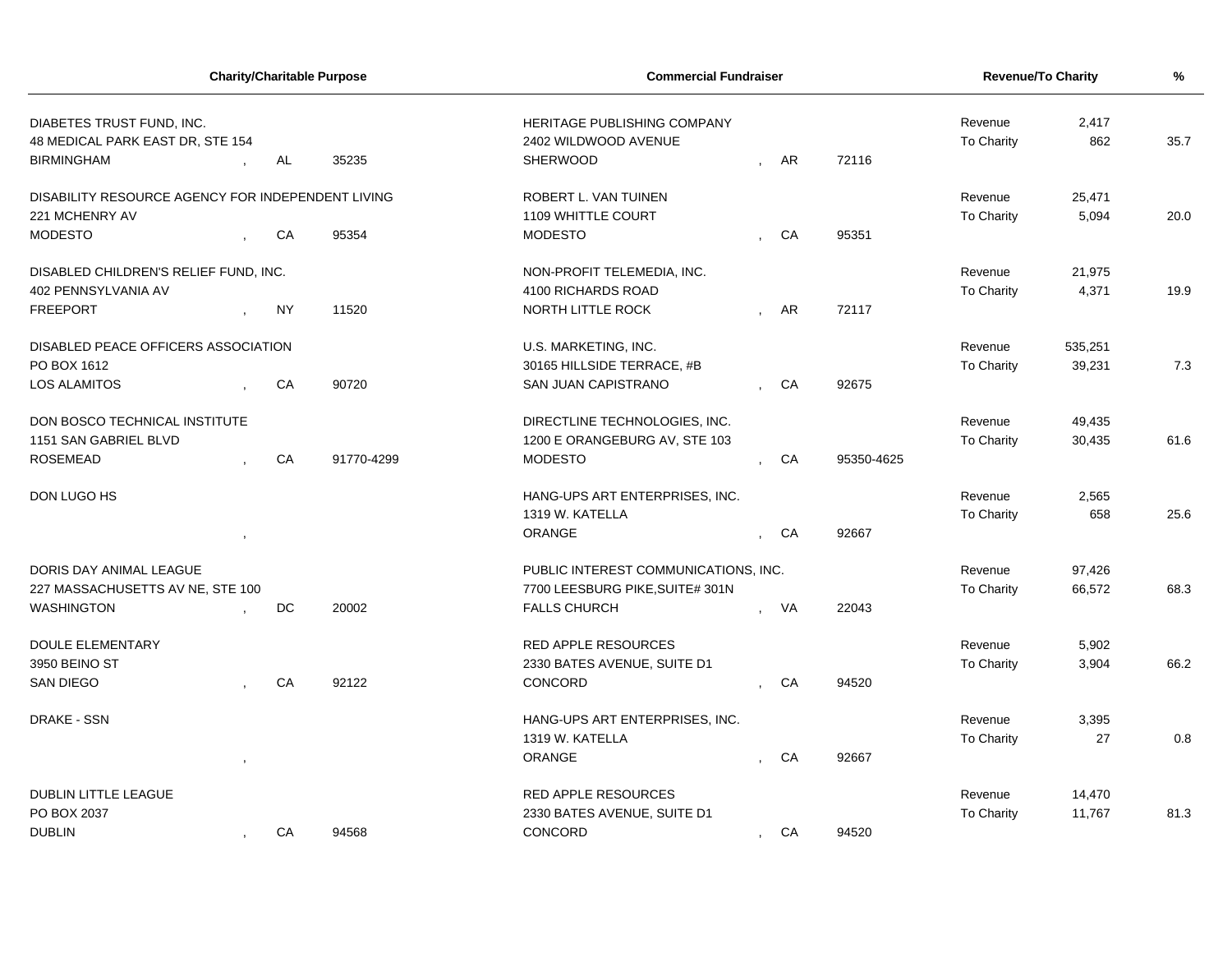| <b>Charity/Charitable Purpose</b>         |  |           |       | <b>Commercial Fundraiser</b>    |              |    |            | Revenue/To Charity | $\%$    |      |
|-------------------------------------------|--|-----------|-------|---------------------------------|--------------|----|------------|--------------------|---------|------|
| EARTH DAY 2000                            |  |           |       | TELEFUND, INC.                  |              |    |            | Revenue            | 58,787  |      |
| 11965 VENICE BLVD, #408                   |  |           |       | 1129 STATE STREET, SUITE# 28    |              |    |            | To Charity         | 28,564  | 48.6 |
| <b>LOS ANGELES</b>                        |  | CA        | 90066 | <b>SANTA BARBARA</b>            |              | CA | 93101      |                    |         |      |
| <b>EAST LAKE ELEMENTARY</b>               |  |           |       | <b>RED APPLE RESOURCES</b>      |              |    |            | Revenue            | 8,839   |      |
| 668 BUE AVALON                            |  |           |       | 2330 BATES AVENUE, SUITE D1     |              |    |            | <b>To Charity</b>  | 5,867   | 66.4 |
| <b>CHULA VISTA</b>                        |  | CA        | 91913 | CONCORD                         |              | CA | 94520      |                    |         |      |
| EAST WEST SHRINE FOOTBALL                 |  |           |       | DAWSON & ASSOCIATES             |              |    |            | Revenue            | 159,405 |      |
| 1919 ELKHORN COURT                        |  |           |       | 2591 SOUTH BASCOM STE I         |              |    |            | To Charity         | 54,825  | 34.4 |
| <b>SAN MATEO</b>                          |  | CA        | 94403 | <b>CAMPBELL</b>                 |              | CA | 95008      |                    |         |      |
| EAST WEST SHRINE FOOTBALL                 |  |           |       | <b>TBS PRODUCTIONS</b>          |              |    |            | Revenue            | 257,443 |      |
| 1919 ELKHORN COURT                        |  |           |       | 100 WEST RINCON AVE, STE 102    |              |    |            | To Charity         | 64,361  | 25.0 |
| <b>SAN MATEO</b>                          |  | CA        | 94403 | <b>CAMPBELL</b>                 |              | CA | 95008-2898 |                    |         |      |
| EASTER SEAL SOCIETY FOR THE REDWOOD COAST |  |           |       | M.S.A. ENT.                     |              |    |            | Revenue            | 89,028  |      |
| 555 NORTHGATE DR                          |  |           |       | 11091 RHYOLITE #3               |              |    |            | To Charity         | 31,160  | 35.0 |
| <b>SAN RAFAEL</b>                         |  | CA        | 94903 | <b>REDDING</b>                  |              | CA | 96003      |                    |         |      |
| EDUCATIONAL MEDIA FOUNDATION              |  |           |       | REGENCY COMMUNICATIONS, INC.    |              |    |            | Revenue            | 45,625  |      |
| 1425 NORTH MARKET BLVD, STE 9             |  |           |       | 3301 AIRPORT FREEWAY, SUITE#300 |              |    |            | To Charity         | 21,811  | 47.8 |
| <b>SACRAMENTO</b>                         |  | CA        | 95834 | <b>BEDFORD</b>                  |              | TX | 76021      |                    |         |      |
| EL SERENO YOUTH DEVELOPMENT CORPORATION   |  |           |       | AMELIA GONZALEZ                 |              |    |            | Revenue            | 200,582 |      |
| 5200 HUNTINGTON DR SOUTH                  |  |           |       | 5139 ARGUS DRIVE                |              |    |            | To Charity         | 154,453 | 77.0 |
| LOS ANGELES                               |  | CA        | 90032 | <b>LOS ANGELES</b>              |              | CA | 90041      |                    |         |      |
| EL SERENO YOUTH DEVELOPMENT CORPORATION   |  |           |       | AMELIA GONZALEZ                 |              |    |            | Revenue            | 9,625   |      |
| 5200 HUNTINGTON DR SOUTH                  |  |           |       | 5139 ARGUS DRIVE                |              |    |            | To Charity         | 7,665   | 79.6 |
| LOS ANGELES                               |  | CA        | 90032 | <b>LOS ANGELES</b>              |              | CA | 90041      |                    |         |      |
| ELSINORE HIGH SCHOOL ROTC                 |  |           |       | <b>RED APPLE RESOURCES</b>      |              |    |            | Revenue            | 215     |      |
| 21800 CANYON DR                           |  |           |       | 2330 BATES AVENUE, SUITE D1     |              |    |            | To Charity         | 46      | 21.5 |
| <b>LAKE ELSINORE</b>                      |  | CA        | 92330 | CONCORD                         |              | CA | 94520      |                    |         |      |
| <b>EMPIRE ELEMENTARY</b>                  |  |           |       | RED APPLE RESOURCES             |              |    |            | Revenue            | 11,253  |      |
| 1260 MONTE ROSA                           |  |           |       | 2330 BATES AVENUE, SUITE D1     |              |    |            | To Charity         | 7,561   | 67.2 |
| <b>CARSON CITY</b>                        |  | <b>NV</b> | 89702 | CONCORD                         | $\mathbf{r}$ | CA | 94520      |                    |         |      |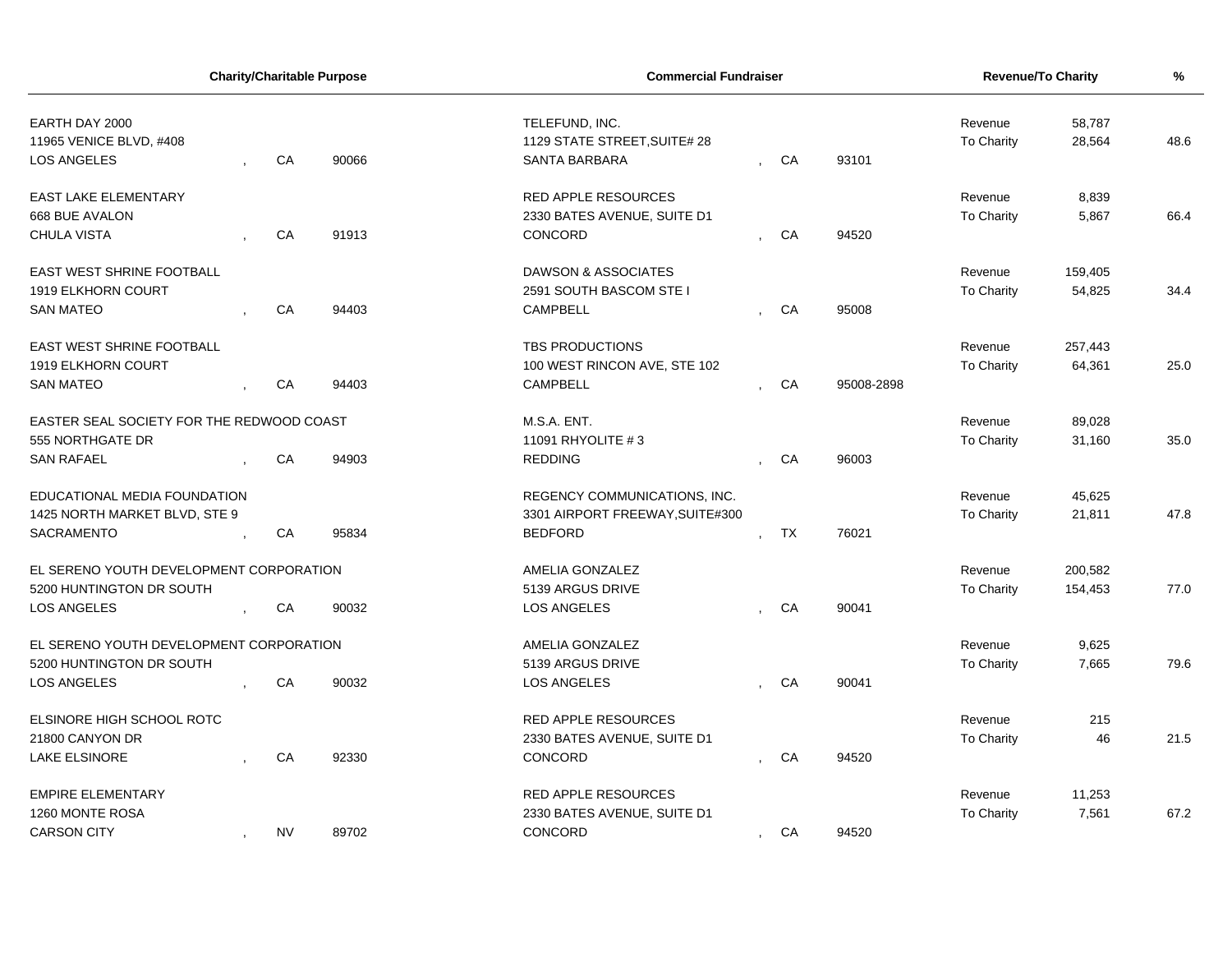| <b>Charity/Charitable Purpose</b>                             |                                                                                                                                |           |            | <b>Commercial Fundraiser</b>                        |              |         |            | Revenue/To Charity    | $\frac{9}{6}$   |          |
|---------------------------------------------------------------|--------------------------------------------------------------------------------------------------------------------------------|-----------|------------|-----------------------------------------------------|--------------|---------|------------|-----------------------|-----------------|----------|
|                                                               | ENLISTED ASSOCIATION OF THE NATIONAL GUARD OF THE UNITED STATES<br>1219 PRINCE ST<br>22314<br>VA<br>ENVIRONMENTAL DEFENSE FUND |           |            | HERITAGE PUBLISHING COMPANY<br>2402 WILDWOOD AVENUE |              |         |            | Revenue<br>To Charity | 11,361<br>3,976 | 35.0     |
| ALEXANDRIA                                                    |                                                                                                                                |           |            | <b>SHERWOOD</b>                                     |              | AR      | 72116      |                       |                 |          |
|                                                               |                                                                                                                                |           |            | SHARE GROUP, INC., THE                              |              |         |            | Revenue               | 217,686         |          |
| 1875 CONNECTICUT AV NW, STE 1016                              |                                                                                                                                |           |            | 99 DOVER STREET                                     |              |         |            | To Charity            | 8,633           | 4.0      |
| <b>WASHINGTON</b>                                             |                                                                                                                                | DC.       | 20009      | SOMERVILLE                                          |              | M       | 02144      |                       |                 |          |
| ENVIRONMENTAL DEFENSE FUND                                    |                                                                                                                                |           |            | <b>FACTER DIRECT, LTD</b>                           |              |         |            | Revenue               | 33,265          |          |
| 257 PARK AV                                                   |                                                                                                                                |           |            | 1900 AVENUE OF THE STARS, 2350                      |              |         |            | To Charity            | 1,370           | 4.1      |
| <b>NEW YORK</b>                                               |                                                                                                                                | <b>NY</b> | 10010      | LOS ANGELES                                         |              | CA      | 90067-4504 |                       |                 |          |
| EUREKA POLICE OFFICERS ASSOCIATION                            |                                                                                                                                |           |            | <b>GOLD COAST PRODUCTIONS</b>                       |              |         |            | Revenue               | 35,531          |          |
| 604 C ST                                                      |                                                                                                                                |           |            | 3730 MADRONA LANE                                   |              |         |            | To Charity            | 7,106           | 20.0     |
| <b>EUREKA</b>                                                 |                                                                                                                                | CA        | 95503      | <b>MEDFORD</b>                                      |              | $\circ$ | 97501      |                       |                 |          |
| <b>EVERETT ALVAREZ B</b>                                      |                                                                                                                                |           |            | HANG-UPS ART ENTERPRISES, INC.                      |              |         |            | Revenue               | 350             |          |
|                                                               |                                                                                                                                |           |            | 1319 W. KATELLA                                     |              |         |            | <b>To Charity</b>     | $-1,492$        | $-426.4$ |
|                                                               |                                                                                                                                |           |            | ORANGE                                              |              | CA      | 92667      |                       |                 |          |
| EXCHANGE CLUB CENTER FOR THE PREVENTION OF CHILD ABUSE OF SAN |                                                                                                                                |           |            | SANDERSON GROUP, INC.                               |              |         |            | Revenue               | 86,954          |          |
| <b>4157 FAIRMOUNT AV</b>                                      |                                                                                                                                |           |            | 7860 MISSION CENTER CT.STE#200                      |              |         |            | To Charity            | 7,468           | 8.6      |
| <b>SAN DIEGO</b>                                              |                                                                                                                                | CA        | 92105-1609 | <b>SAN DIEGO</b>                                    |              | CA      | 92108-1331 |                       |                 |          |
| <b>FAIRMONT ELEMENTARY</b>                                    |                                                                                                                                |           |            | <b>GEORGE JACKSON AND ASSOCIATES. INC.</b>          |              |         |            | Revenue               | 2,519           |          |
| 1355 MARSHALL RD                                              |                                                                                                                                |           |            | 363 DOLAN AVENUE                                    |              |         |            | To Charity            | 1,890           | 75.0     |
| VACAVILLE                                                     |                                                                                                                                | CA        | 94941      | MILL VALLEY                                         |              | CA      | 94941      |                       |                 |          |
| <b>FAMILY COUSELING</b>                                       |                                                                                                                                |           |            | HANG-UPS ART ENTERPRISES, INC.                      |              |         |            | Revenue               | 9,885           |          |
|                                                               |                                                                                                                                |           |            | 1319 W. KATELLA                                     |              |         |            | To Charity            | 1,710           | 17.3     |
|                                                               |                                                                                                                                |           |            | <b>ORANGE</b>                                       |              | CA      | 92667      |                       |                 |          |
| FAMILY HOUSING AND ADULT RESOURCES                            |                                                                                                                                |           |            | <b>TOMPKINS PROMOTIONS</b>                          |              |         |            | Revenue               | 59,540          |          |
| 490 EL CAMINO REAL, #210                                      |                                                                                                                                |           |            | 3982 WEST CAMPBELL AVENUE                           |              |         |            | To Charity            | 5,964           | 10.0     |
| <b>BELMONT</b>                                                |                                                                                                                                | CA        | 94002      | <b>CAMPBELL</b>                                     |              | CA      | 95008      |                       |                 |          |
| <b>FARRALONE VIEW SCHOOL</b>                                  |                                                                                                                                |           |            | <b>RED APPLE RESOURCES</b>                          |              |         |            | Revenue               | 3,443           |          |
| PO BOX 37-1173                                                |                                                                                                                                |           |            | 2330 BATES AVENUE, SUITE D1                         |              |         |            | To Charity            | 2,646           | 76.8     |
| <b>MONTARA</b>                                                |                                                                                                                                | CA        | 94037      | CONCORD                                             | $\mathbf{r}$ | CA      | 94520      |                       |                 |          |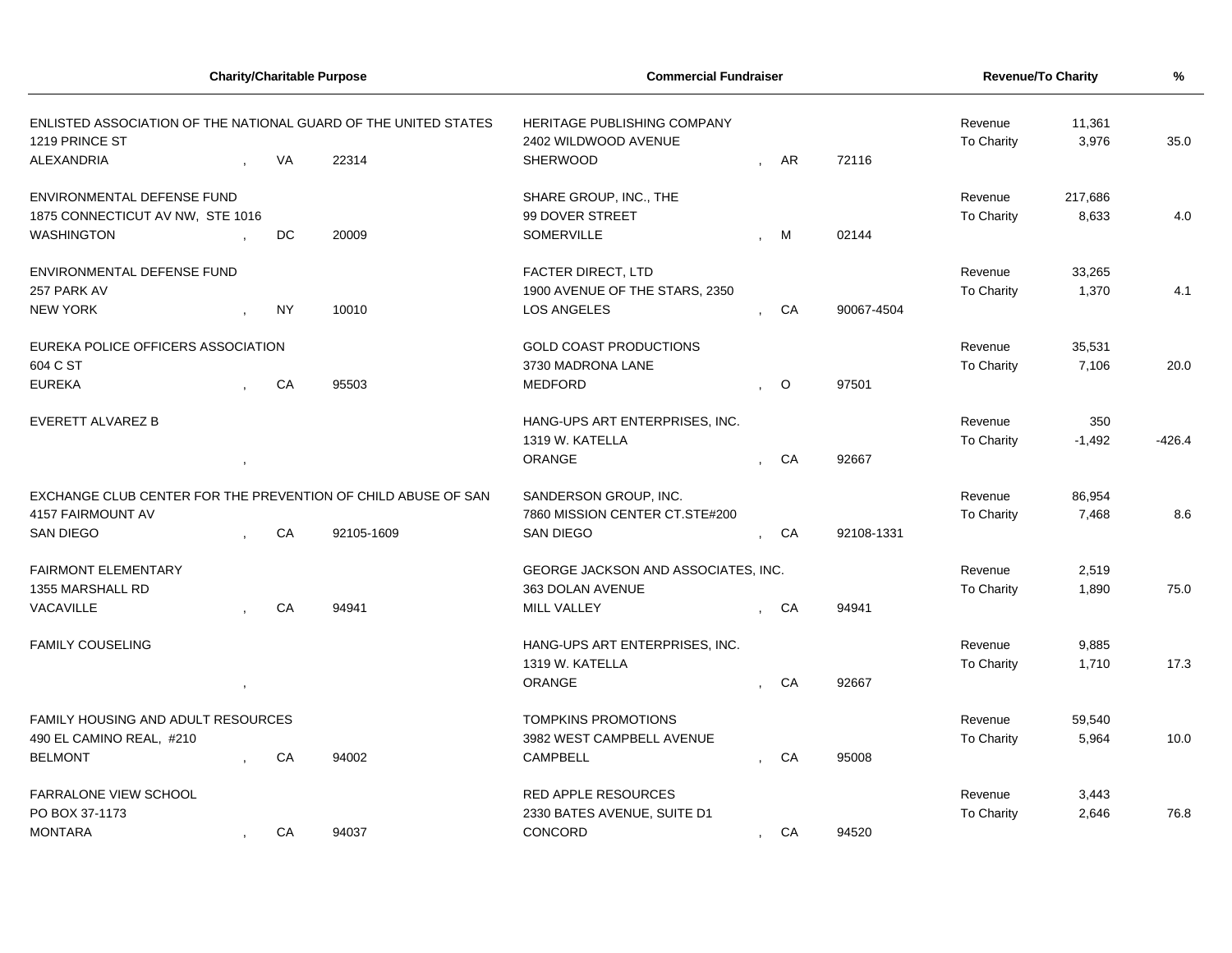| <b>Charity/Charitable Purpose</b>            |  |     |       | <b>Commercial Fundraiser</b>                     | Revenue/To Charity | %                     |                    |             |      |
|----------------------------------------------|--|-----|-------|--------------------------------------------------|--------------------|-----------------------|--------------------|-------------|------|
| FIND THE CHILDREN<br>11811 WEST OLYMPIC BLVD |  |     |       | JADENT, INC.<br>3795 RIVER ROAD N., UNIT 3, BL.C |                    | Revenue<br>To Charity | 815,019<br>209,210 | 25.7        |      |
| <b>LOS ANGELES</b>                           |  | CA  | 90064 | <b>SALEM</b>                                     | $\circ$            | 97303                 |                    |             |      |
| <b>FIND THE CHILDREN</b>                     |  |     |       | NON-PROFIT TELEMEDIA, INC.                       |                    |                       | Revenue            | 576         |      |
| 11811 WEST OLYMPIC BLVD                      |  |     |       | 4100 RICHARDS ROAD                               |                    |                       | To Charity         | $\mathbf 0$ | 0.0  |
| LOS ANGELES                                  |  | CA  | 90064 | <b>NORTH LITTLE ROCK</b>                         | AR                 | 72117                 |                    |             |      |
| FIREFIGHTERS CHARITABLE FOUNDATION           |  |     |       | TBS PRODUCTIONS                                  |                    |                       | Revenue            | 292,802     |      |
| PO BOX 2264                                  |  |     |       | 100 WEST RINCON AVE, STE 102                     |                    |                       | To Charity         | 43,920      | 15.0 |
| <b>BOCA RATON</b>                            |  | FL. | 33427 | <b>CAMPBELL</b>                                  | CA                 | 95008-2898            |                    |             |      |
| <b>FLORENCE CRITCHTON SERVICES</b>           |  |     |       | ROSEMARY P. CARROLL                              |                    |                       | Revenue            | 287,096     |      |
| 840 BRODERICK                                |  |     |       | 180 DE SOTO STREET                               |                    |                       | To Charity         | 256,493     | 89.3 |
| <b>SAN FRANCISCO</b>                         |  | CA  | 94115 | <b>SAN FRANCISCO</b>                             | CA                 | 94127                 |                    |             |      |
| FOOD FOR THE HUNGRY, INC.                    |  |     |       | MDS COMMUNICATIONS CORPORATION                   |                    |                       | Revenue            | 348,771     |      |
| 7729 EAST GREENWAY RD                        |  |     |       | 5005 SOUTH ASH AVENUE,#15                        |                    |                       | To Charity         | 233,758     | 67.0 |
| <b>SCOTTSDALE</b>                            |  | AZ  | 85260 | <b>TEMPE</b>                                     | AZ                 | 85282                 |                    |             |      |
| <b>FOOTHILL CHRISTIAN</b>                    |  |     |       | HANG-UPS ART ENTERPRISES, INC.                   |                    |                       | Revenue            | 3,025       |      |
|                                              |  |     |       | 1319 W. KATELLA                                  |                    |                       | To Charity         | 601         | 19.9 |
|                                              |  |     |       | ORANGE                                           | CA                 | 92667                 |                    |             |      |
| <b>FOOTHILL HIGH</b>                         |  |     |       | <b>RED APPLE RESOURCES</b>                       |                    |                       | Revenue            | 1,121       |      |
| 702 SHASTA ST                                |  |     |       | 2330 BATES AVENUE, SUITE D1                      |                    |                       | To Charity         | 658         | 58.7 |
| <b>ROSEVILLE</b>                             |  | CA  | 95618 | CONCORD                                          | CA                 | 94520                 |                    |             |      |
| FOUNDATION FOR DIABLED FIREFIGHTERS          |  |     |       | U.S. MARKETING, INC.                             |                    |                       | Revenue            | 290,593     |      |
| 14271 GLENVIEW COURT                         |  |     |       | 30165 HILLSIDE TERRACE, #B                       |                    |                       | To Charity         | 18,000      | 6.2  |
| <b>VICTORVILLE</b>                           |  | CA  | 92392 | SAN JUAN CAPISTRANO                              | CA                 | 92675                 |                    |             |      |
| FOUNDATION FOR DISABLED FIREFIGHTERS         |  |     |       | NORTH AMERICAN CHARITABLE SERVICES INC.          |                    |                       | Revenue            | 140,864     |      |
| 14271 GLENVIEW COURT                         |  |     |       | 3387 CHICAGO AVENUE                              |                    |                       | To Charity         | 8,000       | 5.7  |
| <b>VICTORVILLE</b>                           |  | CA  | 92392 | <b>RIVERSIDE</b>                                 | CA                 | 92501                 |                    |             |      |
| FOUNDATION FOR JUNIOR BLIND                  |  |     |       | MDS COMMUNICATIONS CORPORATION                   |                    |                       | Revenue            | 18,122      |      |
| 5300 ANGELES VISTA BLVD                      |  |     |       | 5005 SOUTH ASH AVENUE,#15                        |                    |                       | To Charity         | 9,284       | 51.2 |
| LOS ANGELES                                  |  | CA  | 90043 | <b>TEMPE</b>                                     | , AZ               | 85282                 |                    |             |      |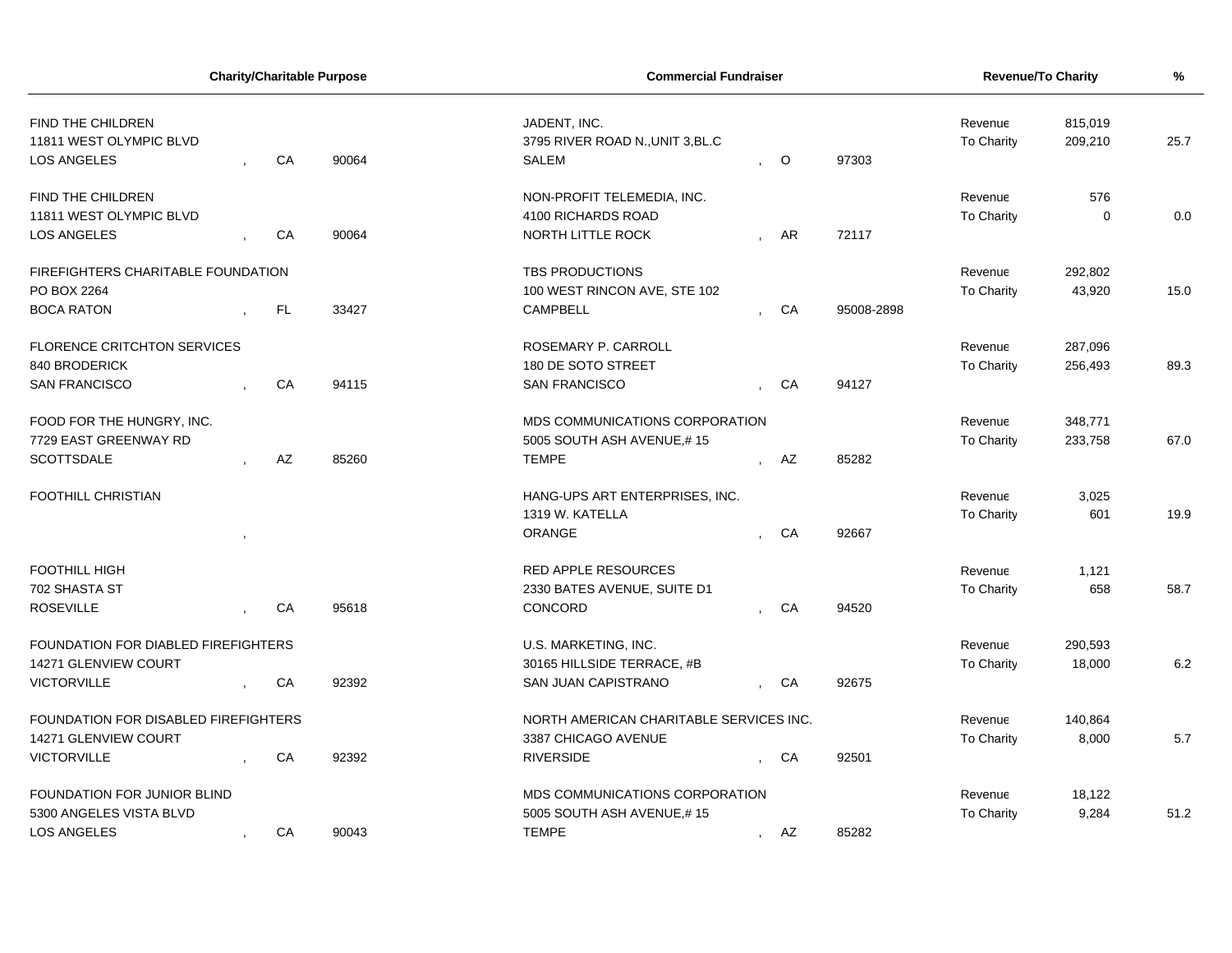| <b>Charity/Charitable Purpose</b>                 |  |    |            | <b>Commercial Fundraiser</b>                         |                          | <b>Revenue/To Charity</b> | %          |                   |           |      |
|---------------------------------------------------|--|----|------------|------------------------------------------------------|--------------------------|---------------------------|------------|-------------------|-----------|------|
| FOUNDATION FOR NATIONAL PROGRESS                  |  |    |            | TELEFUND, INC.                                       |                          |                           |            | Revenue           | 282,346   |      |
| 731 MARKET ST<br><b>SAN FRANCISCO</b>             |  | CA | 94103      | 1129 STATE STREET, SUITE# 28<br><b>SANTA BARBARA</b> |                          | CA                        | 93101      | To Charity        | 96,359    | 34.1 |
|                                                   |  |    |            |                                                      |                          |                           |            |                   |           |      |
| FOUNDATION FOR THE ADVANCEMENT OF THE BLIND       |  |    |            | ABID R. CHAUDRY                                      |                          |                           |            | Revenue           | 890       |      |
| 4058 MOORE ST                                     |  |    |            | 5114 EL CAJON BLVD., SUITE# 3                        |                          |                           |            | <b>To Charity</b> | 107       | 12.0 |
| <b>LOS ANGELES</b>                                |  | CA | 90066      | <b>SAN DIEGO</b>                                     |                          | CA                        | 92115-4723 |                   |           |      |
| FRATERNAL ORDER OF POLICE, CALIFORNIA STATE LODGE |  |    |            | TELCOM SERVICES, INC.                                |                          |                           |            | Revenue           | 1,221,804 |      |
| PO BOX 606                                        |  |    |            | 1200 WALNUT HILL LANE #1700                          |                          |                           |            | To Charity        | 267,283   | 21.9 |
| <b>SANTA YNEZ</b>                                 |  | CA | 93460-0606 | <b>IRVING</b>                                        |                          | <b>TX</b>                 | 75038      |                   |           |      |
| <b>FREEDOM FROM HUNGER</b>                        |  |    |            | SHARE GROUP, INC., THE                               |                          |                           |            | Revenue           | 11,056    |      |
| PO BOX 2000                                       |  |    |            | 99 DOVER STREET                                      |                          |                           |            | To Charity        | 2,951     | 26.7 |
| <b>DAVIS</b>                                      |  | CA | 95617      | SOMERVILLE                                           |                          | M                         | 02144      |                   |           |      |
| <b>FRIENDS OF DISCOVERY</b>                       |  |    |            | <b>RED APPLE RESOURCES</b>                           |                          |                           |            | Revenue           | 3,882     |      |
| 75 3RD AV, #34                                    |  |    |            | 2330 BATES AVENUE, SUITE D1                          |                          |                           |            | <b>To Charity</b> | 2,400     | 61.8 |
| CHULA VISTA                                       |  | CA | 91910      | CONCORD                                              | $\cdot$                  | CA                        | 94520      |                   |           |      |
| <b>FUMC - SACRAMENTO</b>                          |  |    |            | HANG-UPS ART ENTERPRISES, INC.                       |                          |                           |            | Revenue           | 4,685     |      |
|                                                   |  |    |            | 1319 W. KATELLA                                      |                          |                           |            | To Charity        | 650       | 13.9 |
|                                                   |  |    |            | <b>ORANGE</b>                                        |                          | CA                        | 92667      |                   |           |      |
| <b>FUMC - TURLOCK</b>                             |  |    |            | HANG-UPS ART ENTERPRISES, INC.                       |                          |                           |            | Revenue           | 2,390     |      |
|                                                   |  |    |            | 1319 W. KATELLA                                      |                          |                           |            | To Charity        | 64        | 2.7  |
|                                                   |  |    |            | ORANGE                                               |                          | CA                        | 92667      |                   |           |      |
| FUND FOR AMERICAN STUDIES, THE                    |  |    |            | <b>WEISER &amp; ASSOCIATES</b>                       |                          |                           |            | Revenue           | 15,975    |      |
| 1526 18TH ST NW                                   |  |    |            | PO BOX 40108                                         |                          |                           |            | <b>To Charity</b> | 6,891     | 43.1 |
| WASHINGTON                                        |  | DC | 20036      | <b>PASADENA</b>                                      |                          | <b>CA</b>                 | 91114      |                   |           |      |
| <b>GARDENA POLICE OFFICERS'S ASSOCIATION</b>      |  |    |            | RAMBRET INC.                                         |                          |                           |            | Revenue           | 283,184   |      |
| 15502 CRENSHAW BLVD                               |  |    |            | 1256 NORTH EDGEMONT #4                               |                          |                           |            | <b>To Charity</b> | 33,204    | 11.7 |
| <b>GARDENA</b>                                    |  | CA | 90249      | <b>LOS ANGELES</b>                                   |                          | CA                        | 90029      |                   |           |      |
| GAY & LESBIAN ALLIANCE AGAINST DEFAMATION         |  |    |            | EVENTS UNLIMITED, INC.                               |                          |                           |            | Revenue           | 764,273   |      |
| 8455 BEVERLY BLVD, #305                           |  |    |            | 1950 SAWTELLE BLVD., SUITE# 288                      |                          |                           |            | <b>To Charity</b> | 536,661   | 70.2 |
| <b>LOS ANGELES</b>                                |  | CA | 90048      | <b>LOS ANGELES</b>                                   | $\overline{\phantom{a}}$ | CA                        | 90025      |                   |           |      |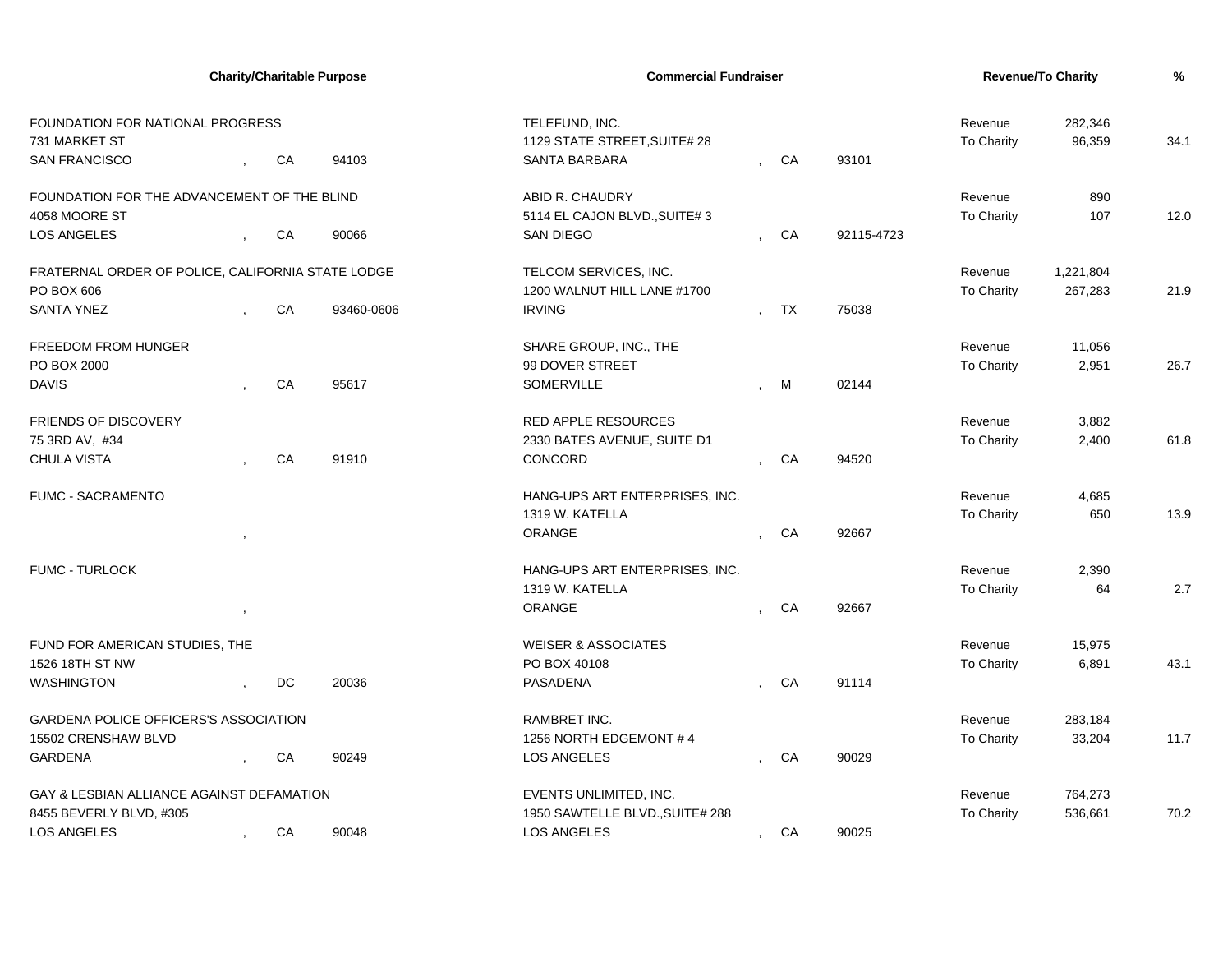| <b>Charity/Charitable Purpose</b>     |  |                        |            | <b>Commercial Fundraiser</b>   |  | <b>Revenue/To Charity</b> | %          |                |           |      |
|---------------------------------------|--|------------------------|------------|--------------------------------|--|---------------------------|------------|----------------|-----------|------|
| <b>GEORGE MIDDLE SCHOOL</b>           |  |                        |            | RED APPLE RESOURCES            |  |                           |            | 696<br>Revenue |           |      |
| 277 MAHONEY DR                        |  |                        |            | 2330 BATES AVENUE, SUITE D1    |  |                           |            | To Charity     | 158       | 22.7 |
| SAN JOSE                              |  | CA                     | 95127      | CONCORD                        |  | CA                        | 94520      |                |           |      |
| <b>GILBERT AMERICAN LITTLE LEAGUE</b> |  |                        |            | <b>RED APPLE RESOURCES</b>     |  |                           |            | Revenue        | 15,419    |      |
| 15823 EAST CLAXTON                    |  |                        |            | 2330 BATES AVENUE, SUITE D1    |  |                           |            | To Charity     | 11,728    | 76.1 |
| <b>GILBERT</b>                        |  | $\mathsf{A}\mathsf{Z}$ | 85296      | CONCORD                        |  | CA                        | 94520      |                |           |      |
| <b>GLENDORA BAND</b>                  |  |                        |            | HANG-UPS ART ENTERPRISES, INC. |  |                           |            | Revenue        | 3,424     |      |
|                                       |  |                        |            | 1319 W. KATELLA                |  |                           |            | To Charity     | 528       | 15.4 |
|                                       |  |                        |            | <b>ORANGE</b>                  |  | CA                        | 92667      |                |           |      |
| <b>GOLDEN EMPIRE HUMANE SOCIETY</b>   |  |                        |            | ROBERT LANG ENTERPRISES        |  |                           |            | Revenue        | 16,798    |      |
| PO BOX 817                            |  |                        |            | PO BOX 3423                    |  |                           |            | To Charity     | 3,991     | 23.8 |
| <b>GRASS VALLEY</b>                   |  | CA                     | 95945      | <b>GRASS VALLEY</b>            |  | CA                        | 95945      |                |           |      |
| <b>GRACE FELLOWSHIP FOURSQUARE</b>    |  |                        |            | <b>RED APPLE RESOURCES</b>     |  |                           |            | Revenue        | 219       |      |
| 3658 RHONDA RD                        |  |                        |            | 2330 BATES AVENUE, SUITE D1    |  |                           |            | To Charity     | 115       | 52.6 |
| <b>COTTONWOOD</b>                     |  | CA                     | 96022      | CONCORD                        |  | CA                        | 94520      |                |           |      |
| <b>GRACE LUTERAN</b>                  |  |                        |            | HANG-UPS ART ENTERPRISES, INC. |  |                           |            | Revenue        | 1,445     |      |
|                                       |  |                        |            | 1319 W. KATELLA                |  |                           |            | To Charity     | 31        | 2.1  |
|                                       |  |                        |            | ORANGE                         |  | CA                        | 92667      |                |           |      |
| GREATER LOS ANGELES ZOO ASSOCIATION   |  |                        |            | OUTREACH CENTER, INC., THE     |  |                           |            | Revenue        | 83,628    |      |
| 5333 ZOO DRIVE                        |  |                        |            | 5601 HOBART STREET             |  |                           |            | To Charity     | 74,038    | 88.5 |
| <b>LOS ANGELES</b>                    |  | CA                     | 90027-1498 | <b>PITTSBURGH</b>              |  | PA                        | 15217      |                |           |      |
| <b>GREENPEACE, INC.</b>               |  |                        |            | SHARE GROUP, INC., THE         |  |                           |            | Revenue        | 797,200   |      |
| 1436 U ST NW                          |  |                        |            | 99 DOVER STREET                |  |                           |            | To Charity     | 58,377    | 7.3  |
| <b>WASHINGTON</b>                     |  | DC                     | 20009      | <b>SOMERVILLE</b>              |  | M                         | 02144      |                |           |      |
| GREENPEACE, INC.                      |  |                        |            | FACTER DIRECT, LTD             |  |                           |            | Revenue        | 1,951,670 |      |
| 1436 U ST NW                          |  |                        |            | 1900 AVENUE OF THE STARS, 2350 |  |                           |            | To Charity     | 1,102,431 | 56.5 |
| <b>WASHINGTON</b>                     |  | DC                     | 20009      | <b>LOS ANGELES</b>             |  | CA                        | 90067-4504 |                |           |      |
| HALECREST ELEMENTARY                  |  |                        |            | <b>RED APPLE RESOURCES</b>     |  |                           |            | Revenue        | 718       |      |
| 475 EAST J ST                         |  |                        |            | 2330 BATES AVENUE, SUITE D1    |  |                           |            | To Charity     | 450       | 62.7 |
| <b>CHULA VISTA</b>                    |  | CA                     | 91910      | <b>CONCORD</b>                 |  | , CA                      | 94520      |                |           |      |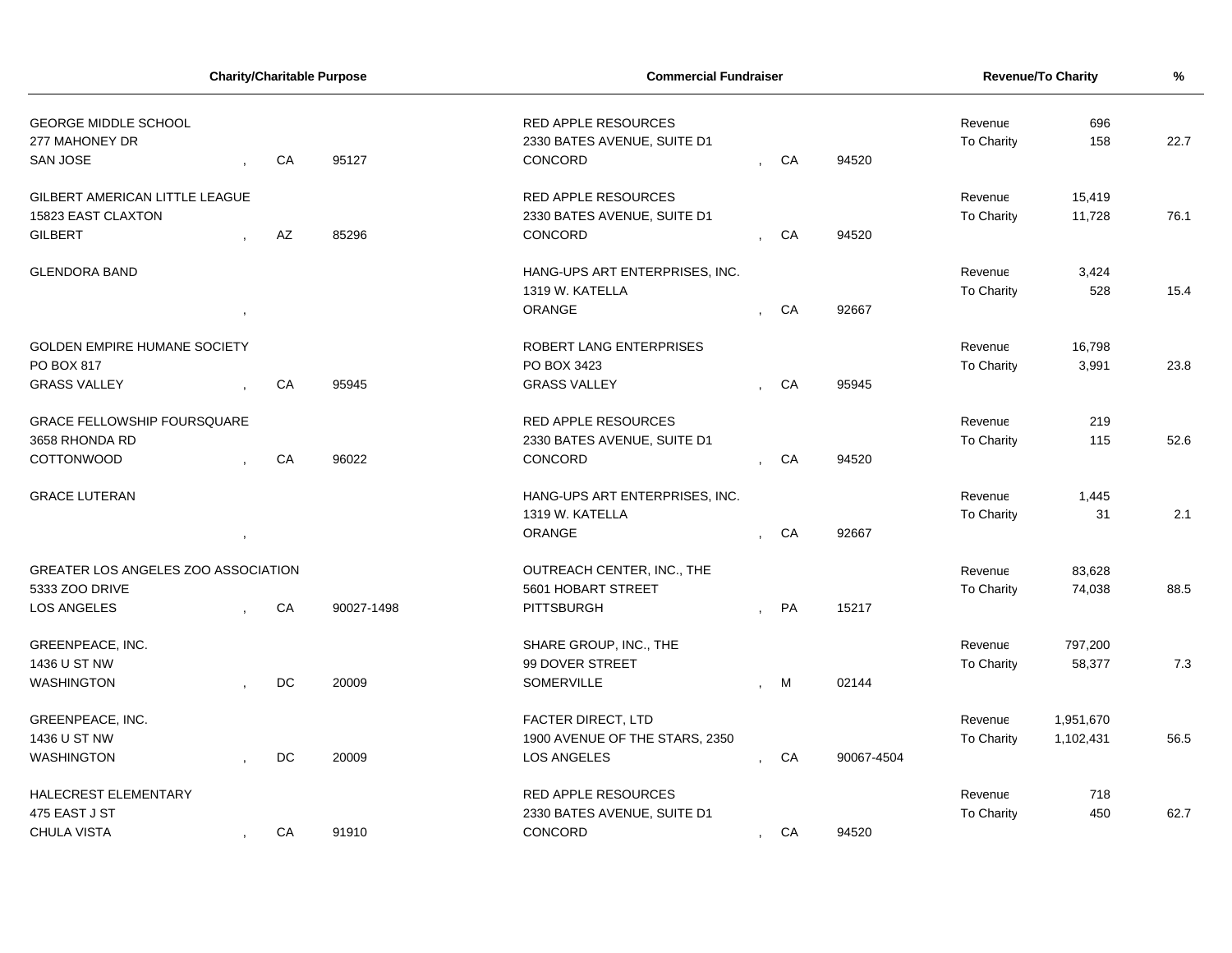| <b>Charity/Charitable Purpose</b>          |  |           |            | <b>Commercial Fundraiser</b>            |                          |           |            | Revenue/To Charity | $\frac{9}{6}$ |         |
|--------------------------------------------|--|-----------|------------|-----------------------------------------|--------------------------|-----------|------------|--------------------|---------------|---------|
| HANDGUN CONTROL, INC.                      |  |           |            | <b>FACTER DIRECT, LTD</b>               |                          |           |            | Revenue            | 70,357        |         |
| 1225 I ST NW                               |  |           |            | 1900 AVENUE OF THE STARS, 2350          |                          |           |            | To Charity         | $-12,644$     | $-18.0$ |
| <b>WASHINGTON</b>                          |  | <b>DC</b> | 20005-3991 | <b>LOS ANGELES</b>                      |                          | CA        | 90067-4504 |                    |               |         |
| HANDGUN CONTROL, INC.                      |  |           |            | SHARE GROUP, INC., THE                  |                          |           |            | Revenue            | 198,612       |         |
| 1225 I ST NW                               |  |           |            | 99 DOVER STREET                         |                          |           |            | To Charity         | $-13,316$     | $-6.7$  |
| <b>WASHINGTON</b>                          |  | DC        | 20005-3991 | SOMERVILLE                              |                          | M         | 02144      |                    |               |         |
| HANDICAPPED CHILDREN'S SERVICES OF AMERICA |  |           |            | U.S. MARKETING, INC.                    |                          |           |            | Revenue            | 242,706       |         |
| 2507 D ST                                  |  |           |            | 30165 HILLSIDE TERRACE, #B              |                          |           |            | To Charity         | 14,800        | 6.1     |
| LAVERNE                                    |  | CA        | 91780      | SAN JUAN CAPISTRANO                     |                          | CA        | 92675      |                    |               |         |
| HANDICAPPED CHILDREN'S SERVICES OF AMERICA |  |           |            | NORTH AMERICAN CHARITABLE SERVICES INC. |                          |           |            | Revenue            | 95,232        |         |
| 2507 D ST                                  |  |           |            | 3387 CHICAGO AVENUE                     |                          |           |            | To Charity         | 5,600         | 5.9     |
| LAVERNE                                    |  | CA        | 91780      | <b>RIVERSIDE</b>                        |                          | CA        | 92501      |                    |               |         |
| HANDICAPPED YOUTH SERVICES                 |  |           |            | NORTH AMERICAN ACQUISITIONS             |                          |           |            | Revenue            | 337,086       |         |
| 20232 WINDCAVE LANE                        |  |           |            | 771 WEST 19TH STREET, SUITE# AA         |                          |           |            | To Charity         | 36,558        | 10.8    |
| <b>HUNTINGTON BEACH</b>                    |  | CA        | 92648      | <b>COSTA MESA</b>                       |                          | CA        | 92627      |                    |               |         |
| HAYWARD POLICE ACTIVITIES LEAGUE           |  |           |            | <b>VALLEY PRODUCTIONS</b>               |                          |           |            | Revenue            | 58,829        |         |
| 300 WEST WINTON AV                         |  |           |            | 117 NORTH C STREET                      |                          |           |            | To Charity         | 8,824         | 15.0    |
| <b>HAYWARD</b>                             |  | CA        | 94544      | <b>MADERA</b>                           |                          | CA        | 93638      |                    |               |         |
| <b>HEALDSBURG LITTLE LEAGUE</b>            |  |           |            | GEORGE JACKSON AND ASSOCIATES, INC.     |                          |           |            | Revenue            | 5,781         |         |
| 346 TERRACE BLVD                           |  |           |            | 363 DOLAN AVENUE                        |                          |           |            | To Charity         | 4,235         | 73.3    |
| <b>HEALDSBURG</b>                          |  | CA        | 95448      | <b>MILL VALLEY</b>                      |                          | CA        | 94941      |                    |               |         |
| HEART SUPPORT OF AMERICA, INC.             |  |           |            | TELESYSTEMS MARKETING, INC.             |                          |           |            | Revenue            | 998           |         |
| 4873 NORTH BROADWAY                        |  |           |            | 8401 WESTHEIMER ROAD,#200               |                          |           |            | To Charity         | 200           | 20.0    |
| <b>KNOXVILLE</b>                           |  | <b>TN</b> | 37918      | <b>HOUSTON</b>                          |                          | <b>TX</b> | 77063-2709 |                    |               |         |
| HEART SUPPORT OF AMERICA, INC.             |  |           |            | DIRECT RESPONSE CONSULTING SERVICES     |                          |           |            | Revenue            | 3,632,602     |         |
| 4873 NORTH BROADWAY                        |  |           |            | 6849 OLD DOMINION DRIVE,#320            |                          |           |            | To Charity         | 1,848,281     | 50.9    |
| <b>KNOXVILLE</b>                           |  | <b>TN</b> | 37918      | <b>MC LEAN</b>                          |                          | VA        | 22101      |                    |               |         |
| HEART SUPPORT OF AMERICA, INC.             |  |           |            | NON-PROFIT TELEMEDIA, INC.              |                          |           |            | Revenue            | 12,469        |         |
| 4873 NORTH BROADWAY                        |  |           |            | 4100 RICHARDS ROAD                      |                          |           |            | To Charity         | 3,881         | 31.1    |
| <b>KNOXVILLE</b>                           |  | <b>TN</b> | 37918      | NORTH LITTLE ROCK                       | $\overline{\phantom{a}}$ | AR        | 72117      |                    |               |         |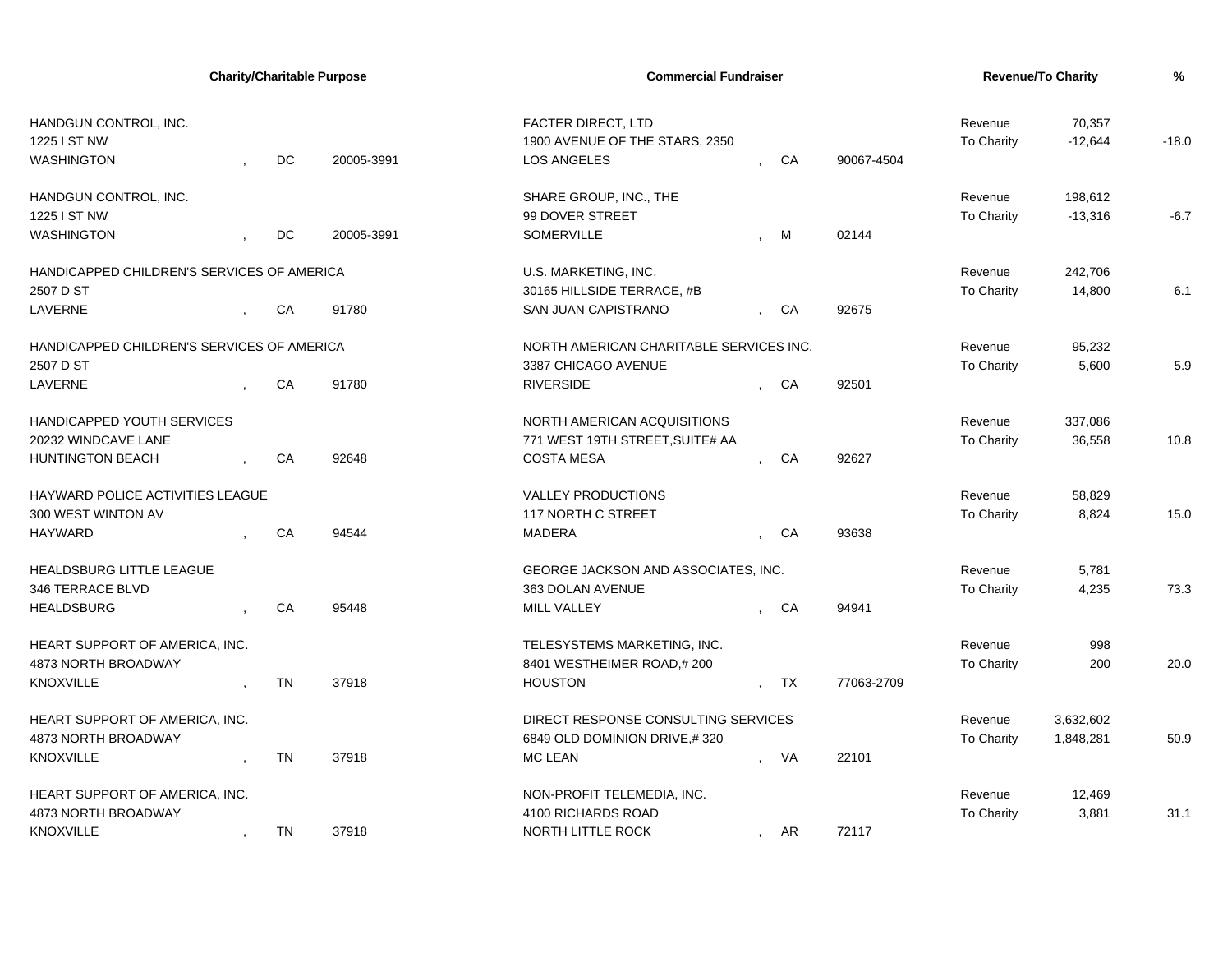| <b>Charity/Charitable Purpose</b>                                            |  |           | <b>Commercial Fundraiser</b> | <b>Revenue/To Charity</b>                                                 | %                     |                 |                              |                 |          |
|------------------------------------------------------------------------------|--|-----------|------------------------------|---------------------------------------------------------------------------|-----------------------|-----------------|------------------------------|-----------------|----------|
| HELP HOSPITALIZED CHILDREN'S FUND<br>10723 PRESTON RD, #132<br><b>DALLAS</b> |  | TX        | 75230                        | U.S. MARKETING, INC.<br>30165 HILLSIDE TERRACE, #B<br>SAN JUAN CAPISTRANO | Revenue<br>To Charity | 89,248<br>8,925 | 10.0                         |                 |          |
|                                                                              |  |           |                              |                                                                           |                       |                 |                              |                 |          |
| HELP HOSPITALIZED CHILDREN'S FUND<br>10723 PRESTON RD, #132                  |  |           |                              | NORTH AMERICAN CHARITABLE SERVICES INC.<br>3387 CHICAGO AVENUE            |                       |                 | Revenue<br><b>To Charity</b> | 58,045<br>5,805 | 10.0     |
| <b>DALLAS</b>                                                                |  | <b>TX</b> | 75230                        | <b>RIVERSIDE</b>                                                          | CA                    | 92501           |                              |                 |          |
|                                                                              |  |           |                              |                                                                           |                       |                 |                              |                 |          |
| HELP HOSPITALIZED CHILDREN'S FUND                                            |  |           |                              | NON-PROFIT TELEMEDIA, INC.                                                |                       |                 | Revenue                      | 34,964          |          |
| 10723 PRESTON RD, #132                                                       |  |           |                              | 4100 RICHARDS ROAD                                                        |                       |                 | To Charity                   | 5,900           | 16.9     |
| <b>DALLAS</b>                                                                |  | <b>TX</b> | 75230                        | NORTH LITTLE ROCK                                                         | AR                    | 72117           |                              |                 |          |
| HELPING HANDS FOR THE BLIND                                                  |  |           |                              | NORTH AMERICAN ACQUISITIONS                                               |                       |                 | Revenue                      | 83,446          |          |
| 20734-C DEVONSHIRE STREET                                                    |  |           |                              | 771 WEST 19TH STREET, SUITE# AA                                           |                       |                 | To Charity                   | 8,481           | 10.2     |
| <b>CHATSWORTH</b>                                                            |  | CA        | 91311                        | <b>COSTA MESA</b>                                                         | CA                    | 92627           |                              |                 |          |
| HERITAGE FOUNDATION, THE                                                     |  |           |                              | <b>FACTER DIRECT, LTD</b>                                                 |                       |                 | Revenue                      | 139,680         |          |
| 214 MASSACHUSETTS AV NE                                                      |  |           |                              | 1900 AVENUE OF THE STARS, 2350                                            |                       |                 | To Charity                   | $-172,652$      | $-123.6$ |
| <b>WASHINGTON</b>                                                            |  | DC        | 20002-4999                   | <b>LOS ANGELES</b>                                                        | CA                    | 90067-4504      |                              |                 |          |
|                                                                              |  |           |                              |                                                                           |                       |                 |                              |                 |          |
| HOLLISTER POLICE OFFICERS ASSOCIATION                                        |  |           |                              | M. CHARLES PRODUCTIONS, INC.                                              |                       |                 | Revenue                      | 41,943          |          |
| PO BOX 1273                                                                  |  |           |                              | 1926 NE 147TH TERRACE                                                     |                       |                 | To Charity                   | 6,291           | 15.0     |
| <b>HOLLISTER</b>                                                             |  | CA        | 95023                        | MIAMI                                                                     | , FL                  | 33181           |                              |                 |          |
| HOLT INTERNATIONAL CHILDREN'S SERVICES                                       |  |           |                              | MDS COMMUNICATIONS CORPORATION                                            |                       |                 | Revenue                      | 17,992          |          |
| 1195 CITY VIEW                                                               |  |           |                              | 5005 SOUTH ASH AVENUE,#15                                                 |                       |                 | To Charity                   | 13,481          | 74.9     |
| <b>EUGENE</b>                                                                |  | <b>OR</b> | 97402                        | <b>TEMPE</b>                                                              | AZ                    | 85282           |                              |                 |          |
| <b>HOLY NAMES COLLEGE</b>                                                    |  |           |                              | <b>WEISER &amp; ASSOCIATES</b>                                            |                       |                 | Revenue                      | 58,120          |          |
| 3500 MOUNTAIN BLVD                                                           |  |           |                              | PO BOX 40108                                                              |                       |                 | <b>To Charity</b>            | 39,087          | 67.3     |
| <b>OAKLAND</b>                                                               |  | CA        | 94619                        | PASADENA                                                                  | - CA                  | 91114           |                              |                 |          |
| <b>HOWE AVENUE ELEMENTARY</b>                                                |  |           |                              | <b>RED APPLE RESOURCES</b>                                                |                       |                 | Revenue                      | 1,736           |          |
| 2404 HOWE AV                                                                 |  |           |                              | 2330 BATES AVENUE, SUITE D1                                               |                       |                 | To Charity                   | 924             | 53.2     |
| SACRAMENTO                                                                   |  | CA        | 95825                        | CONCORD                                                                   | CA                    | 94520           |                              |                 |          |
|                                                                              |  |           |                              |                                                                           |                       |                 |                              |                 |          |
| HUMAN RIGHTS CAMPAIGN FUND                                                   |  |           |                              | SHARE GROUP, INC., THE                                                    |                       |                 | Revenue                      | 970,193         |          |
| 1101 14TH ST NW, STE 200                                                     |  |           |                              | 99 DOVER STREET                                                           |                       |                 | <b>To Charity</b>            | 388,279         | 40.0     |
| <b>WASHINGTON</b>                                                            |  | <b>DC</b> | 20005                        | <b>SOMERVILLE</b>                                                         | , M                   | 02144           |                              |                 |          |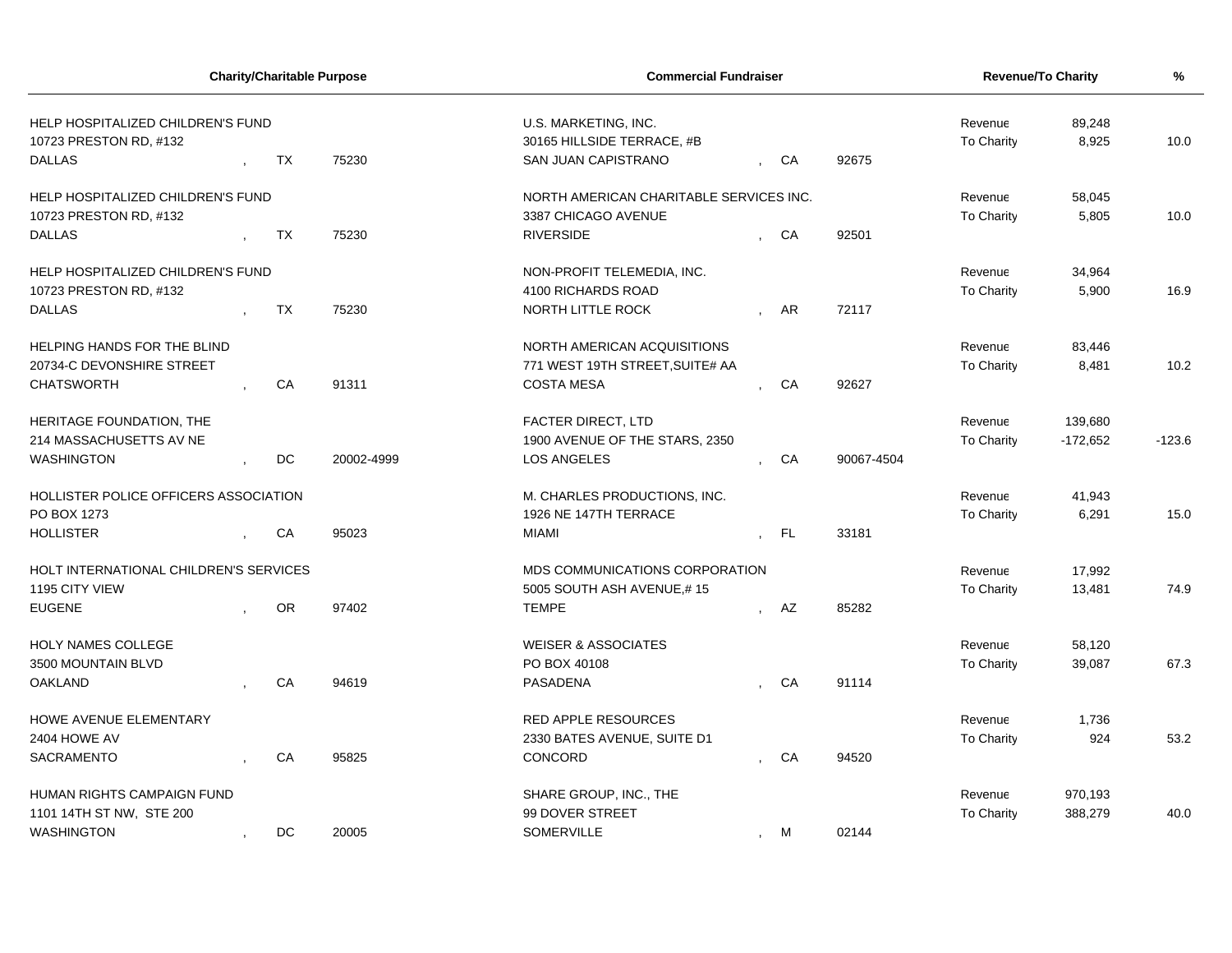|                                                                             |  | <b>Charity/Charitable Purpose</b> | <b>Commercial Fundraiser</b>   | <b>Revenue/To Charity</b>                                             | %                     |                   |                   |                   |         |      |
|-----------------------------------------------------------------------------|--|-----------------------------------|--------------------------------|-----------------------------------------------------------------------|-----------------------|-------------------|-------------------|-------------------|---------|------|
| HUMAN RIGHTS CAMPAIGN FUND<br>1101 14TH ST NW, STE 200<br><b>WASHINGTON</b> |  | DC                                | 20005                          | STEPHEN DUNN & ASSOCIATES<br>1728 ABBOT KINNEY BLVD.<br><b>VENICE</b> | Revenue<br>To Charity | 12,133<br>4.582   | 37.8              |                   |         |      |
| HUMBOLDT COUNTY DEPUTY SHERIFFS                                             |  |                                   |                                | <b>GOLD COAST PRODUCTIONS</b>                                         |                       |                   |                   | Revenue           | 56,505  |      |
| 826 4TH ST                                                                  |  |                                   |                                | 3730 MADRONA LANE                                                     |                       |                   |                   | <b>To Charity</b> | 11,301  | 20.0 |
| <b>EUREKA</b>                                                               |  | CA                                | 95501                          | <b>MEDFORD</b>                                                        |                       | $\circ$           | 97501             |                   |         |      |
| HUMBOLDT COUNTY FIRE/ARSON INVESTIGATION UNIT                               |  |                                   |                                | <b>GOLD COAST PRODUCTIONS</b>                                         |                       |                   |                   | Revenue           | 41,452  |      |
| PO BOX 5987                                                                 |  |                                   |                                | 3730 MADRONA LANE                                                     |                       |                   |                   | To Charity        | 8,290   | 20.0 |
| <b>EUREKA</b>                                                               |  | CA                                | 95502                          | <b>MEDFORD</b>                                                        |                       | $\circ$           | 97501             |                   |         |      |
| HUMBOLDT COUNTY PEACE OFFICERS ASSOCIATION                                  |  |                                   |                                | <b>GOLD COAST PRODUCTIONS</b>                                         |                       |                   |                   | Revenue           | 44,869  |      |
| PO BOX 412                                                                  |  |                                   |                                | 3730 MADRONA LANE                                                     |                       |                   |                   | To Charity        | 8,974   | 20.0 |
| <b>EUREKA</b>                                                               |  | CA                                | 95501                          | <b>MEDFORD</b>                                                        |                       | $\circ$           | 97501             |                   |         |      |
| HUMBOLDT COUNTY SHERIFFS POSSE SEARCH AND RESCUE                            |  |                                   |                                | <b>GOLD COAST PRODUCTIONS</b>                                         |                       |                   |                   | Revenue           | 89,257  |      |
| 1964 PARKS ST                                                               |  |                                   |                                | 3730 MADRONA LANE                                                     |                       |                   |                   | <b>To Charity</b> | 17,851  | 20.0 |
| <b>ARCATA</b>                                                               |  | CA                                | 95521                          | <b>MEDFORD</b>                                                        | $\bullet$             | $\overline{O}$    | 97501             |                   |         |      |
| IAFF #1319 PALO ALTO PROFESSIONAL FIRE FIGHTERS ASSOCIATION                 |  |                                   |                                | FAMILY ENTERTAINMENT GROUP OF CALIFORNIA, INC.                        |                       |                   |                   | Revenue           | 130,100 |      |
| 960 NORTH SAN ANTONIO RD, STE 291                                           |  |                                   |                                | 1185 SECOND STREET G1, #199                                           |                       | <b>To Charity</b> | 22,768            | 17.5              |         |      |
| LOS ALTOS                                                                   |  | CA                                | 94022-1322                     | <b>BRENTWOOD</b>                                                      |                       | CA                | 94513             |                   |         |      |
| INLAND EMPIRE FOSTER PARENT ASSOCIATION                                     |  |                                   |                                | R.E.W. ASSOCIATES                                                     |                       |                   |                   | Revenue           | 71,992  |      |
| PO BOX 3902                                                                 |  |                                   |                                | 837 NORTH LA CADENA DRIVE                                             |                       |                   |                   | <b>To Charity</b> | 9,805   | 13.6 |
| <b>RIVERSIDE</b>                                                            |  | CA                                | 92519                          | <b>COLTON</b>                                                         |                       | CA                | 92324             |                   |         |      |
| INLAND VALLEY OF SAN BERNARDINO COUNTY FOSTER PARENT ASSOCIATI              |  |                                   |                                | R.E.W. ASSOCIATES                                                     |                       |                   |                   | Revenue           | 71,992  |      |
| 12419 OAKS AV                                                               |  |                                   |                                | 837 NORTH LA CADENA DRIVE                                             |                       |                   |                   | <b>To Charity</b> | 9,805   | 13.6 |
| <b>CHINO</b>                                                                |  | CA                                | 91710                          | <b>COLTON</b>                                                         |                       | CA                | 92324             |                   |         |      |
| <b>INTER BLIND CENTER</b>                                                   |  |                                   |                                | HANG-UPS ART ENTERPRISES, INC.                                        |                       |                   |                   | Revenue           | 1,445   |      |
|                                                                             |  |                                   |                                | 1319 W. KATELLA                                                       |                       |                   |                   | To Charity        | 134     | 9.3  |
|                                                                             |  |                                   |                                | <b>ORANGE</b>                                                         |                       | CA                | 92667             |                   |         |      |
| INTERNATIONAL ASSOCIATION OF RETIRED FIREFIGHTERS                           |  |                                   | NETWORK MANAGEMENT PRESS, INC. |                                                                       |                       |                   | Revenue           | 487,595           |         |      |
| 1900 SOUTH HARBOR CITY BLVD, #328                                           |  |                                   | 17915 VENTURA BLVD STE 212     |                                                                       |                       |                   | <b>To Charity</b> | 34,132            | 7.0     |      |
| <b>MELBOURNE</b><br>FL.<br>32901                                            |  |                                   |                                | <b>ENCINO</b>                                                         | $\mathbf{r}$          | CA                | 91316             |                   |         |      |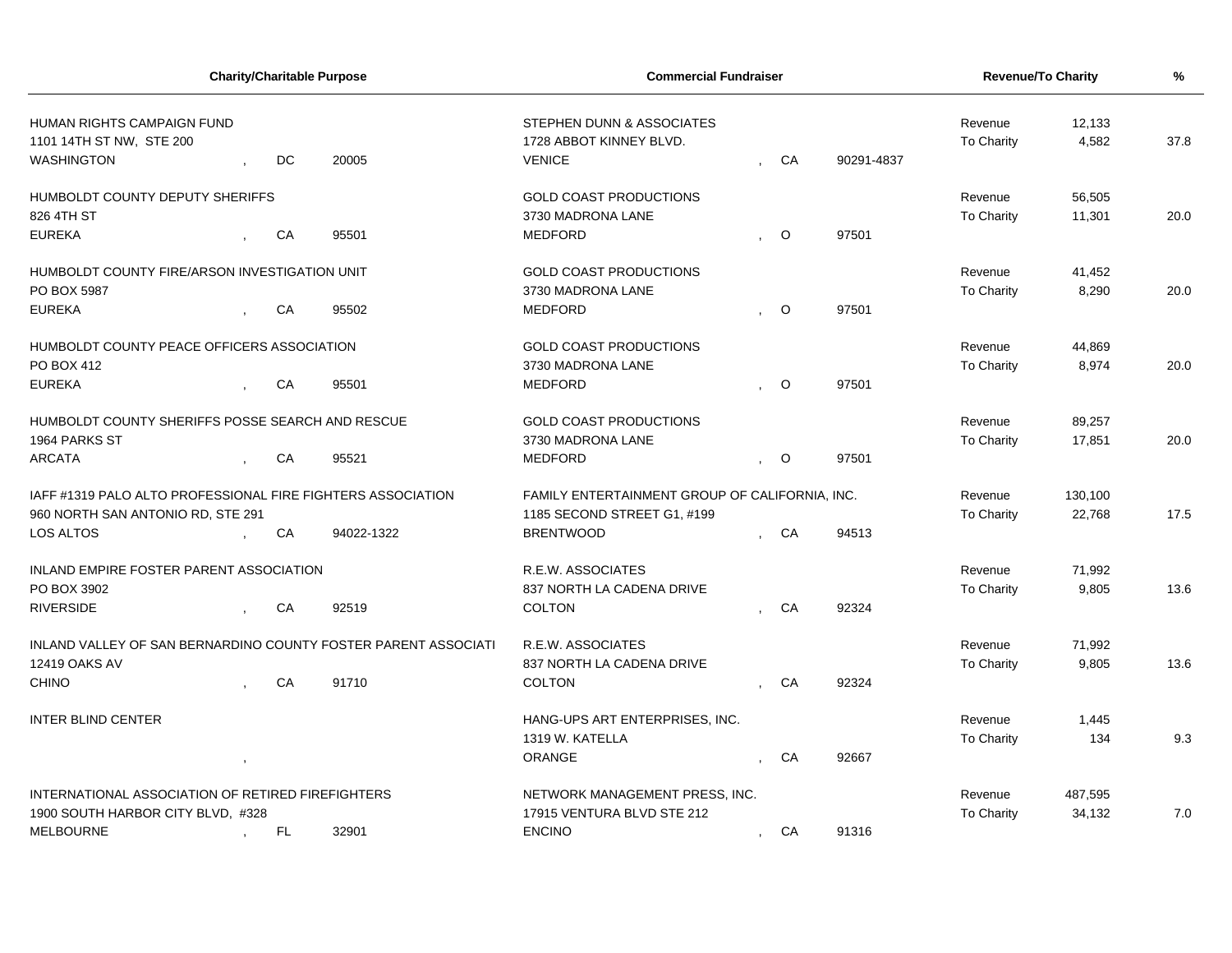| <b>Charity/Charitable Purpose</b>                             |            | <b>Commercial Fundraiser</b>                   | <b>Revenue/To Charity</b> | %     |                   |           |      |  |
|---------------------------------------------------------------|------------|------------------------------------------------|---------------------------|-------|-------------------|-----------|------|--|
| <b>INTERNATIONAL BIBLE SOCIETY</b>                            |            | REGENCY COMMUNICATIONS, INC.                   |                           |       | 15,695<br>Revenue |           |      |  |
| 1820 JET STREAM DR                                            |            | 3301 AIRPORT FREEWAY, SUITE#300                |                           |       | To Charity        | 840       | 5.4  |  |
| <b>COLORADO SPRINGS</b><br>CO                                 | 80921      | <b>BEDFORD</b>                                 | TX                        | 76021 |                   |           |      |  |
| INTERNATIONAL CENTER FOR THE SEARCH AND RECOVERY OF MISSING C |            | NON-PROFIT TELEMEDIA, INC.                     |                           |       | Revenue           | 21,299    |      |  |
| 6146 CLARK CENTER AV                                          |            | 4100 RICHARDS ROAD                             |                           |       | To Charity        | 4,242     | 19.9 |  |
| <b>SARASOTA</b><br>$\mathsf{FL}$                              | 34238      | NORTH LITTLE ROCK                              | AR                        | 72117 |                   |           |      |  |
| INTERNATIONAL FUND FOR ANIMAL WELFARE                         |            | SHARE GROUP, INC., THE                         |                           |       | Revenue           | 101,782   |      |  |
| 411 MAIN ST                                                   |            | 99 DOVER STREET                                |                           |       | To Charity        | 24,085    | 23.7 |  |
| YARMOUTH PORT<br><b>MA</b>                                    | 02675      | <b>SOMERVILLE</b>                              | M                         | 02144 |                   |           |      |  |
| INTERNATIONAL FUND FOR ANIMAL WELFARE                         |            | SHARE GROUP, INC., THE                         |                           |       | Revenue           | 132,713   |      |  |
| 411 MAIN ST                                                   |            | 99 DOVER STREET                                |                           |       | To Charity        | 54,977    | 41.4 |  |
| МA<br>YARMOUTH PORT                                           | 02675      | <b>SOMERVILLE</b>                              | M                         | 02144 |                   |           |      |  |
| INTERNATIONAL LAW ENFORCEMENT GAMES, INC.                     |            | AMERICAN TRADE & CONVENTION PUBLICATIONS, INC. |                           |       | Revenue           | 81,550    |      |  |
| 2014 KENNETH ST                                               |            | 3380 S 108TH STREET, SUITE# 103                |                           |       | To Charity        | 10,000    | 12.3 |  |
| <b>JACKSONVILLE</b><br>FL.                                    | 33207      | <b>GREENFIELD</b>                              | WI                        | 53224 |                   |           |      |  |
| <b>INTERNATIONAL RESCUE COMMITTEE</b>                         |            | SHARE GROUP, INC., THE                         |                           |       | Revenue           | 31,360    |      |  |
| 122 EAST 42ND ST                                              |            | 99 DOVER STREET                                |                           |       | To Charity        | 12,765    | 40.7 |  |
| <b>NEW YORK</b><br><b>NY</b>                                  | 10168-1289 | <b>SOMERVILLE</b>                              | M                         | 02144 |                   |           |      |  |
| INTERNATIONAL UNION OF POLICE ASSOCIATES                      |            | NORTH AMERICAN CHARITABLE SERVICES INC.        |                           |       | Revenue           | 19,720    |      |  |
| 1016 DUKE ST                                                  |            | 3387 CHICAGO AVENUE                            |                           |       | To Charity        | 2,958     | 15.0 |  |
| ALEXANDRIA<br>VA                                              | 22314      | <b>RIVERSIDE</b>                               | CA                        | 92501 |                   |           |      |  |
| INTERNATIONAL UNION OF POLICE ASSOCIATES                      |            | U.S. MARKETING, INC.                           |                           |       | Revenue           | 46,898    |      |  |
| 1016 DUKE ST                                                  |            | 30165 HILLSIDE TERRACE, #B                     |                           |       | To Charity        | 6,996     | 14.9 |  |
| ALEXANDRIA<br>VA                                              | 22314      | SAN JUAN CAPISTRANO                            | , CA                      | 92675 |                   |           |      |  |
| INTERNATIONAL UNION OF POLICE ASSOCIATIONS                    |            | AMERICAN TRADE & CONVENTION PUBLICATIONS, INC. |                           |       | Revenue           | 814,489   |      |  |
| 1421 PRINCE ST                                                |            | 3380 S 108TH STREET, SUITE# 103                |                           |       | To Charity        | 131,449   | 16.1 |  |
| ALEXANDRIA<br>VA                                              | 22314-2805 | <b>GREENFIELD</b>                              | WI                        | 53224 |                   |           |      |  |
| INTERNATIONAL UNION OF POLICE ASSOCIATIONS                    |            | EAST COAST PRODUCTIONS, INC.                   |                           |       | Revenue           | 1,192,218 |      |  |
| 1421 PRINCE ST                                                |            | 619 UNIVERSITY BOULEVARD WEST                  |                           |       | To Charity        | 119,222   | 10.0 |  |
| <b>ALEXANDRIA</b><br>VA                                       | 22314      | <b>SILVER SPRING</b>                           | М<br>$\cdot$              | 20901 |                   |           |      |  |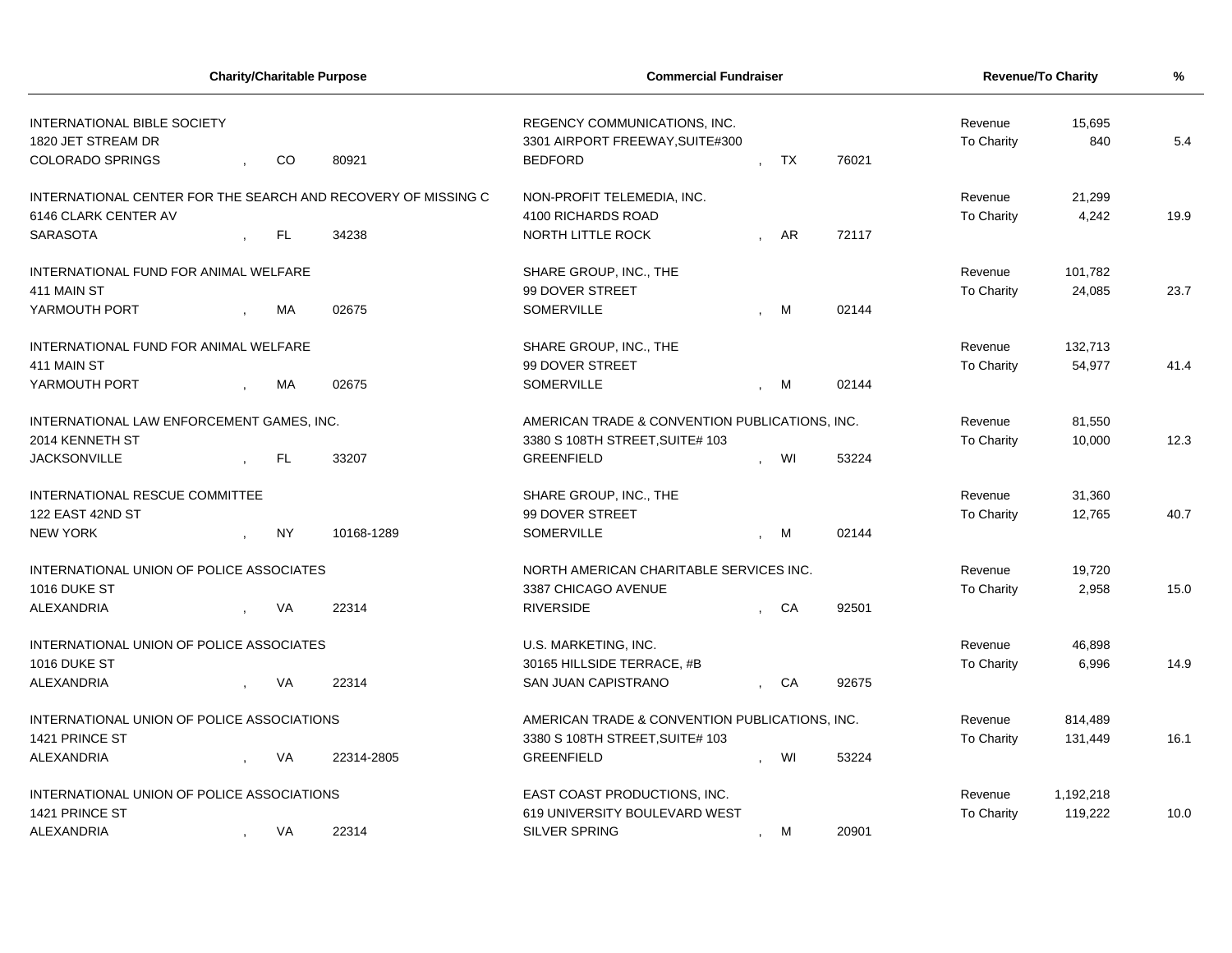| <b>Charity/Charitable Purpose</b>      |           |       | <b>Commercial Fundraiser</b>        |                      | Revenue/To Charity | %                 |         |      |  |
|----------------------------------------|-----------|-------|-------------------------------------|----------------------|--------------------|-------------------|---------|------|--|
| ISIS SHRINE TEMPLE #102 A.E.A.O.N.M.S. |           |       | SANDERSON GROUP, INC.               |                      |                    | Revenue           | 150,168 |      |  |
| PO BOX 982                             |           |       | 7860 MISSION CENTER CT.STE#200      |                      |                    | <b>To Charity</b> | 17,351  | 11.6 |  |
| <b>SAN DIEGO</b>                       | CA        | 92112 | <b>SAN DIEGO</b>                    | CA                   | 92108-1331         |                   |         |      |  |
| JAPANESE AMERICAN NATIONAL MUSEUM      |           |       | KCET/DIMAC COMMUNICATIONS, LLC      |                      |                    | Revenue           | 100,320 |      |  |
| 369 EAST FIRST ST                      |           |       | 425 E COLORADO BLVD                 |                      |                    | <b>To Charity</b> | 44,527  | 44.4 |  |
| <b>LOS ANGELES</b>                     | CA        | 90012 | <b>GLENDALE</b>                     | CA                   | 91205              |                   |         |      |  |
| JEWISH NATIONAL FUND                   |           |       | SERVICE ASSOCIATES OF AMERICA, INC. |                      |                    | Revenue           | 287,492 |      |  |
| 42 EAST 69TH ST                        |           |       | 6001 SAVOY STE 100                  |                      |                    | To Charity        | 233,627 | 81.3 |  |
| NEW YORK                               | <b>NY</b> | 10021 | <b>HOUSTON</b>                      | TX                   | 77036              |                   |         |      |  |
| <b>JOB'S DAUGHTERS</b>                 |           |       | HANG-UPS ART ENTERPRISES, INC.      |                      |                    | Revenue           | 3,505   |      |  |
|                                        |           |       | 1319 W. KATELLA                     |                      |                    | To Charity        | 141     | 4.0  |  |
|                                        |           |       | <b>ORANGE</b>                       | CA                   | 92667              |                   |         |      |  |
| <b>JUNIOR POLICE ACADEMY</b>           |           |       | NETWORK MANAGEMENT PRESS, INC.      |                      |                    | Revenue           | 197,348 |      |  |
| 2520 LONGVIEW ST, STE 405              |           |       | 17915 VENTURA BLVD STE 212          |                      |                    | To Charity        | 22,599  | 11.5 |  |
| <b>AUSTIN</b>                          | TX        | 78705 | <b>ENCINO</b>                       | CA                   | 91316              |                   |         |      |  |
| JUNIOR POLICE ACADEMY                  |           |       | S.J. KELLNER                        |                      |                    | Revenue           | 49,464  |      |  |
| 2520 LONGVIEW ST, STE 405              |           |       | 1955-4B MONUMENT BOULEVARD, 121     |                      |                    | To Charity        | 7,420   | 15.0 |  |
| <b>AUSTIN</b>                          | <b>TX</b> | 78705 | CONCORD                             | CA                   | 94520              |                   |         |      |  |
| JUNIPER ACADEMY                        |           |       | <b>RED APPLE RESOURCES</b>          |                      |                    | Revenue           | 1,655   |      |  |
| 375 ELLIS ST                           |           |       | 2330 BATES AVENUE, SUITE D1         |                      |                    | To Charity        | 762     | 46.0 |  |
| <b>REDDING</b>                         | CA        | 96001 | CONCORD                             | CA                   | 94520              |                   |         |      |  |
| JUST SAY NO INTERNATIONAL              |           |       | REESE BROTHERS, INC.                |                      |                    | Revenue           | 34,050  |      |  |
| 2000 FRANKLIN, STE 400                 |           |       | 925 PENN AVENUE, SUITE # 600        |                      |                    | To Charity        | 8,360   | 24.6 |  |
| <b>OAKLAND</b>                         | CA        | 94612 | <b>PITTSBURGH</b>                   | PA                   | 15222              |                   |         |      |  |
| <b>JUST SAY NO INTERNATIONAL</b>       |           |       | REESE BROTHERS, INC.                |                      |                    | Revenue           | 62,280  |      |  |
| 2000 FRANKLIN, STE 400                 |           |       | 925 PENN AVENUE, SUITE # 600        |                      |                    | <b>To Charity</b> | 11,190  | 18.0 |  |
| <b>OAKLAND</b>                         | CA        | 94612 | PITTSBURGH                          | PA                   | 15222              |                   |         |      |  |
| KARL ROSS POST #16 - AMERICAN LEGION   |           |       | TEL-MAR PRODUCTIONS                 |                      |                    | Revenue           | 89,338  |      |  |
| 2020 PLYMOUTH RD                       |           |       | PO BOX 7974                         |                      |                    | <b>To Charity</b> | 11,882  | 13.3 |  |
| <b>STOCKTON</b>                        | CA        | 95204 | <b>STOCKTON</b>                     | CA<br>$\overline{ }$ | 95267              |                   |         |      |  |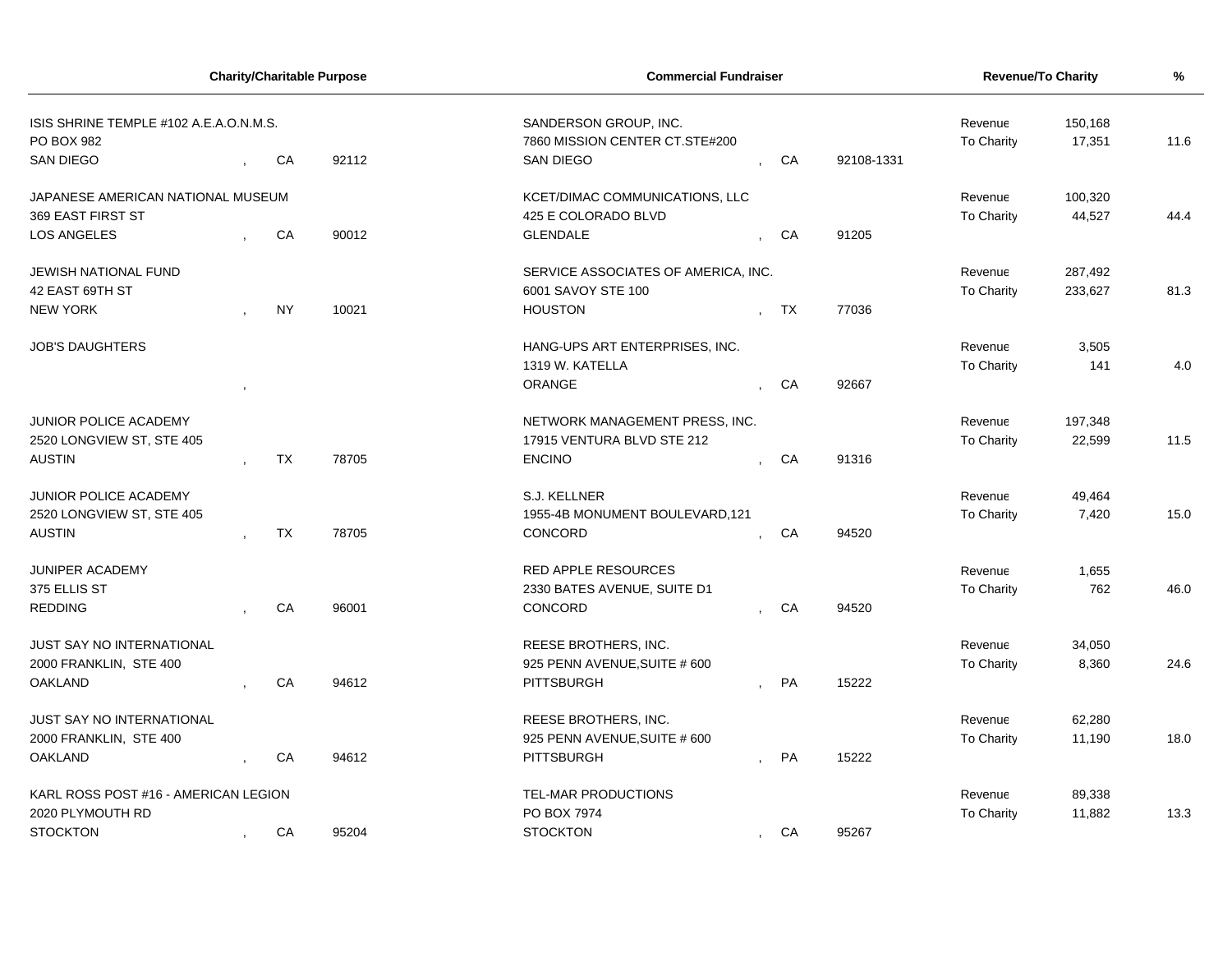|                                    | <b>Charity/Charitable Purpose</b>                                | <b>Commercial Fundraiser</b> | Revenue/To Charity | %                              |                                                |    |       |                   |         |      |
|------------------------------------|------------------------------------------------------------------|------------------------------|--------------------|--------------------------------|------------------------------------------------|----|-------|-------------------|---------|------|
|                                    | KCHO FM NORTHSTATE PUBLIC RADIO - CALIFORNIA STATE UNIVERSITY, C |                              |                    |                                | <b>WEISER &amp; ASSOCIATES</b><br>PO BOX 40108 |    |       |                   |         | 38.2 |
| <b>CHICO</b>                       |                                                                  | CA                           | 95929              | <b>PASADENA</b>                |                                                | CA | 91114 | <b>To Charity</b> | 7,846   |      |
| <b>KERN COUNTY EPILEPSY</b>        |                                                                  |                              |                    | HANG-UPS ART ENTERPRISES, INC. |                                                |    |       | Revenue           | 3,005   |      |
|                                    |                                                                  |                              |                    | 1319 W. KATELLA                |                                                |    |       | To Charity        | 379     | 12.6 |
|                                    |                                                                  |                              |                    | ORANGE                         |                                                | CA | 92667 |                   |         |      |
| KERN COUNTY SHERIFFS RESERVE, INC. |                                                                  |                              |                    | <b>CHENEY ENTERPRISES</b>      |                                                |    |       | Revenue           | 139,995 |      |
| PO BOX 80086                       |                                                                  |                              |                    | 1004 H STREET, UNITS H, I, J   |                                                |    |       | To Charity        | 38,490  | 27.5 |
| <b>BAKERSFIELD</b>                 |                                                                  | CA                           | 93380              | <b>BAKERSFIELD</b>             |                                                | CA | 93304 |                   |         |      |
| <b>KIDSPEACE</b>                   |                                                                  |                              |                    | REESE BROTHERS, INC.           |                                                |    |       | Revenue           | 18,376  |      |
| 5100 TILGHMAN ST, STE 310          |                                                                  |                              |                    | 925 PENN AVENUE, SUITE # 600   |                                                |    |       | To Charity        | 1,429   | 7.8  |
| <b>ALLENTOWN</b>                   |                                                                  | PA                           | 18104              | <b>PITTSBURGH</b>              |                                                | PA | 15222 |                   |         |      |
| KIWANIS DIVISION 46                |                                                                  |                              |                    | ROBERT L. VAN TUINEN           |                                                |    |       | Revenue           | 22,180  |      |
|                                    |                                                                  |                              |                    | 1109 WHITTLE COURT             |                                                |    |       | To Charity        | 5,538   | 25.0 |
|                                    |                                                                  |                              |                    | <b>MODESTO</b>                 |                                                | CA | 95351 |                   |         |      |
| KIWANIS OF VENTURA                 |                                                                  |                              |                    | HANG-UPS ART ENTERPRISES, INC. |                                                |    |       | Revenue           | 1,770   |      |
|                                    |                                                                  |                              |                    | 1319 W. KATELLA                |                                                |    |       | To Charity        | 71      | 4.0  |
|                                    |                                                                  |                              |                    | <b>ORANGE</b>                  |                                                | CA | 92667 |                   |         |      |
| <b>KPFA PACIFICA RADIO</b>         |                                                                  |                              |                    | SHARE GROUP, INC., THE         |                                                |    |       | Revenue           | 149,152 |      |
| 1929 MARTIN LUTHER KING WAY        |                                                                  |                              |                    | 99 DOVER STREET                |                                                |    |       | To Charity        | 87,684  | 58.8 |
| <b>BERKELEY</b>                    |                                                                  | CA                           | 94704              | <b>SOMERVILLE</b>              |                                                | M  | 02144 |                   |         |      |
| <b>KVCR PUBLIC TELEVISION</b>      |                                                                  |                              |                    | <b>WEISER &amp; ASSOCIATES</b> |                                                |    |       | Revenue           | 16,830  |      |
| 701 SOUTH MT VERNON AV             |                                                                  |                              |                    | PO BOX 40108                   |                                                |    |       | <b>To Charity</b> | 9,466   | 56.2 |
| <b>SAN BERNARDINO</b>              |                                                                  | ${\sf CA}$                   | 92410              | PASADENA                       |                                                | CA | 91114 |                   |         |      |
| <b>KVIE</b>                        |                                                                  |                              |                    | KCET/DIMAC COMMUNICATIONS, LLC |                                                |    |       | Revenue           | 590,239 |      |
| 2595 CAPITOL OAKS DR               |                                                                  |                              |                    | 425 E COLORADO BLVD            |                                                |    |       | To Charity        | 285,451 | 48.4 |
| <b>SACRAMENTO</b>                  |                                                                  | CA                           | 95833              | <b>GLENDALE</b>                |                                                | CA | 91205 |                   |         |      |
| <b>KVPT</b>                        |                                                                  |                              |                    | KCET/DIMAC COMMUNICATIONS, LLC |                                                |    |       | Revenue           | 26,821  |      |
| 1544 VAN NESS AV                   |                                                                  |                              |                    | 425 E COLORADO BLVD            |                                                |    |       | To Charity        | 15,514  | 57.8 |
| <b>FRESNO</b>                      |                                                                  | CA                           | 93721              | <b>GLENDALE</b>                | $\overline{ }$                                 | CA | 91205 |                   |         |      |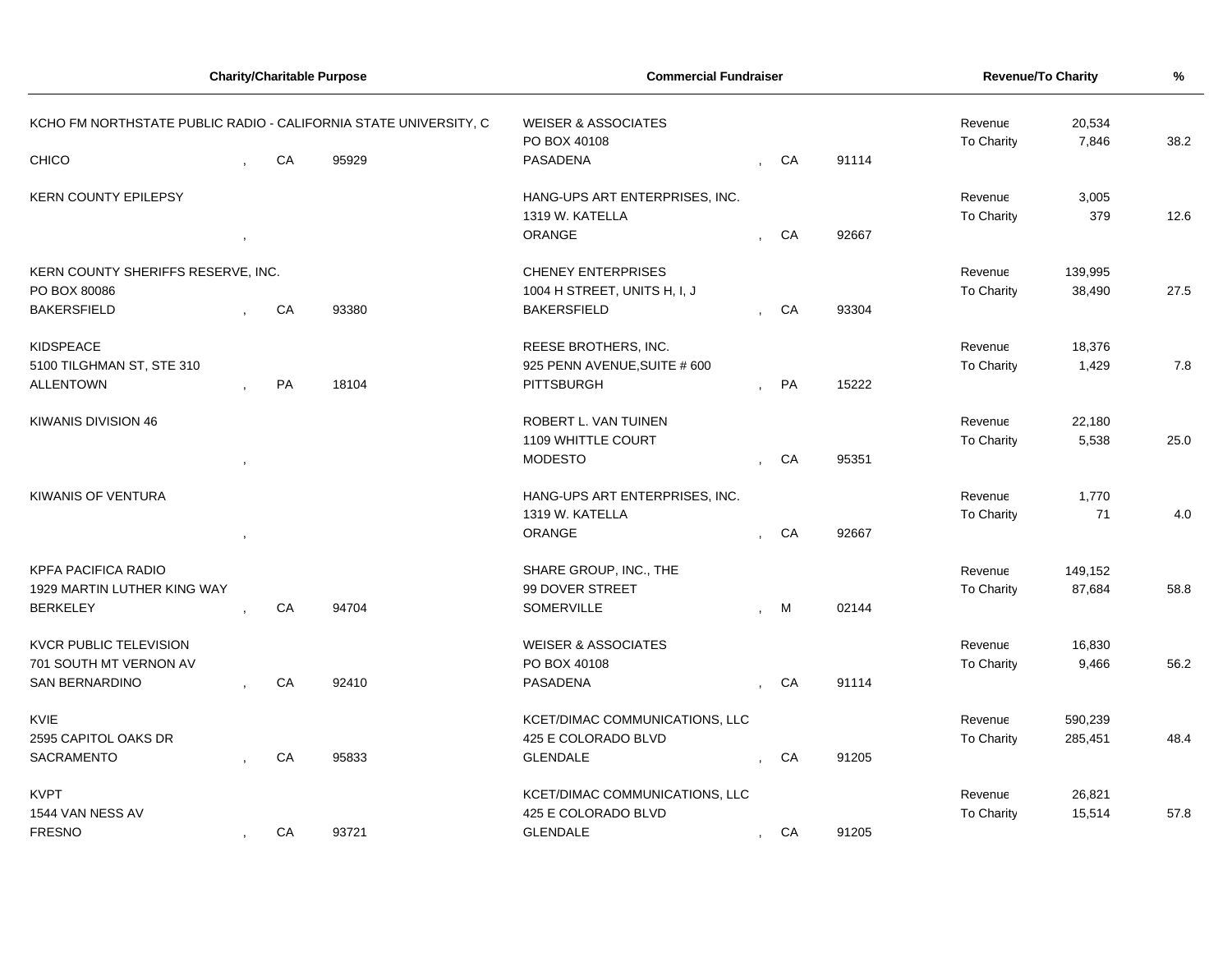| <b>Charity/Charitable Purpose</b>    |  |           | <b>Commercial Fundraiser</b> |                                       |                            |    | <b>Revenue/To Charity</b> | %                     |         |      |
|--------------------------------------|--|-----------|------------------------------|---------------------------------------|----------------------------|----|---------------------------|-----------------------|---------|------|
| <b>KXIE</b>                          |  |           |                              |                                       | OUTREACH CENTER, INC., THE |    |                           |                       | 12,103  |      |
| PO BOX 9                             |  |           |                              | 5601 HOBART STREET                    |                            |    |                           | Revenue<br>To Charity | 3,026   | 25.0 |
| <b>REDDING</b>                       |  | CA        | 96099                        | <b>PITTSBURGH</b>                     |                            | PA | 15217                     |                       |         |      |
| LA PALMA C OF C                      |  |           |                              | HANG-UPS ART ENTERPRISES, INC.        |                            |    |                           | Revenue               | 3,045   |      |
|                                      |  |           |                              | 1319 W. KATELLA                       |                            |    |                           | To Charity            | 450     | 14.8 |
|                                      |  |           |                              | ORANGE                                |                            | CA | 92667                     |                       |         |      |
| LAFAYETTE ELEMENTARY                 |  |           |                              | <b>RED APPLE RESOURCES</b>            |                            |    |                           | Revenue               | 6,055   |      |
| 6125 PRINTWOOD WAY                   |  |           |                              | 2330 BATES AVENUE, SUITE D1           |                            |    |                           | To Charity            | 3,686   | 60.9 |
| <b>SAN DIEGO</b>                     |  | CA        | 92117                        | CONCORD                               |                            | CA | 94520                     |                       |         |      |
| LAGUNA NIGUEL LIONS                  |  |           |                              | HANG-UPS ART ENTERPRISES, INC.        |                            |    |                           | Revenue               | 3,340   |      |
|                                      |  |           |                              | 1319 W. KATELLA                       |                            |    |                           | To Charity            | 608     | 18.2 |
|                                      |  |           |                              | <b>ORANGE</b>                         |                            | CA | 92667                     |                       |         |      |
| <b>LEAGUE OF CONSERVATION VOTERS</b> |  |           |                              | SMITH COMPANY, THE                    |                            |    |                           | Revenue               | 60,710  |      |
| 1707 L ST NW                         |  |           |                              | 4455 CONNECTICUT AV NW STE 600        |                            |    |                           | To Charity            | 29,874  | 49.2 |
| <b>WASHINGTON</b>                    |  | DC        | 20036                        | <b>WASHINGTON</b>                     |                            | DC | 20008                     |                       |         |      |
| LIBERTY ALLIANCE, THE                |  |           |                              | REGENCY COMMUNICATIONS, INC.          |                            |    |                           | Revenue               | 145,399 |      |
| 141 OAKDALE CIRCLE, STE C            |  |           |                              | 3301 AIRPORT FREEWAY, SUITE#300       |                            |    |                           | To Charity            | 29,194  | 20.1 |
| <b>LYNCHBURG</b>                     |  | VA        | 24502                        | <b>BEDFORD</b>                        |                            | TX | 76021                     |                       |         |      |
| LIFE CHIROPRACTIC COLLEGE WEST       |  |           |                              | <b>WEISER &amp; ASSOCIATES</b>        |                            |    |                           | Revenue               | 30,275  |      |
| 2005 VIA BARRETT                     |  |           |                              | PO BOX 40108                          |                            |    |                           | <b>To Charity</b>     | 23,450  | 77.5 |
| <b>SAN LORENZO</b>                   |  | CA        | 94580                        | PASADENA                              |                            | CA | 91114                     |                       |         |      |
| LIFE ISSUES INSTITUTE                |  |           |                              | MDS COMMUNICATIONS CORPORATION        |                            |    |                           | Revenue               | 72,504  |      |
| 1721 WEST GALBRAITH RD               |  |           |                              | 5005 SOUTH ASH AVENUE,#15             |                            |    |                           | To Charity            | 31,395  | 43.3 |
| <b>CINCINNATI</b>                    |  | OH        | 45239                        | <b>TEMPE</b>                          |                            | AZ | 85282                     |                       |         |      |
| LIFE OUTREACH INTERNATIONAL          |  |           |                              | REGENCY COMMUNICATIONS, INC.          |                            |    |                           | Revenue               | 58,831  |      |
| PO BOX 982000                        |  |           |                              | 3301 AIRPORT FREEWAY, SUITE#300       |                            |    |                           | To Charity            | 27,268  | 46.4 |
| FT. WORTH                            |  | <b>TX</b> | 76182                        | <b>BEDFORD</b>                        |                            | TX | 76021                     |                       |         |      |
| LIFE OUTREACH INTERNATIONAL          |  |           |                              | <b>MDS COMMUNICATIONS CORPORATION</b> |                            |    |                           | Revenue               | 499,954 |      |
| 1801 WEST EULESS BLVD                |  |           |                              | 5005 SOUTH ASH AVENUE,#15             |                            |    |                           | <b>To Charity</b>     | 313,779 | 62.8 |
| <b>EULESS</b>                        |  | TX        | 76040                        | <b>TEMPE</b>                          | $\sim$                     | AZ | 85282                     |                       |         |      |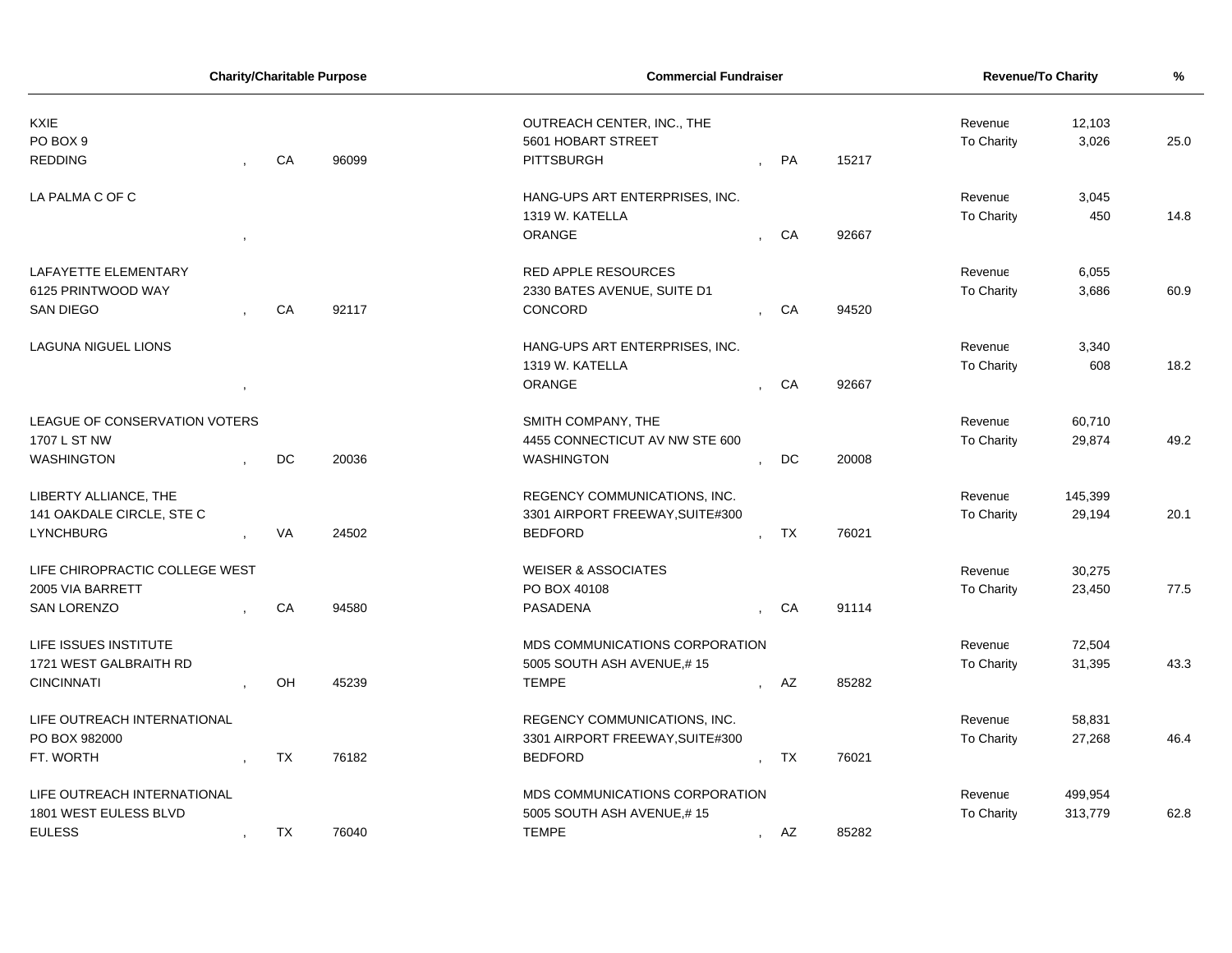| <b>Charity/Charitable Purpose</b>                     |  |           |                     | <b>Commercial Fundraiser</b>    |  |    |       | Revenue/To Charity | %         |      |
|-------------------------------------------------------|--|-----------|---------------------|---------------------------------|--|----|-------|--------------------|-----------|------|
| <b>LIGHT HAWK</b>                                     |  |           | ROSEMARY P. CARROLL |                                 |  |    |       | Revenue            | 118,000   |      |
| PO BOX 29231                                          |  |           |                     | 180 DE SOTO STREET              |  |    |       | To Charity         | 100,324   | 85.0 |
| <b>SAN FRANCISCO</b>                                  |  | CA        | 94129-0231          | <b>SAN FRANCISCO</b>            |  | CA | 94127 |                    |           |      |
| <b>LITTLE FLOWER SCHOOL</b>                           |  |           |                     | <b>RED APPLE RESOURCES</b>      |  |    |       | Revenue            | 13,362    |      |
| 1300 CAZAZZA DR                                       |  |           |                     | 2330 BATES AVENUE, SUITE D1     |  |    |       | To Charity         | 9,247     | 69.2 |
| <b>RENO</b>                                           |  | <b>NV</b> | 89502               | CONCORD                         |  | CA | 94520 |                    |           |      |
| LIVE OAK SCHOOL                                       |  |           |                     | <b>RED APPLE RESOURCES</b>      |  |    |       | Revenue            | 5,597     |      |
| <b>117 DIAMOND</b>                                    |  |           |                     | 2330 BATES AVENUE, SUITE D1     |  |    |       | To Charity         | 4,354     | 77.8 |
| <b>SAN FRANCISCO</b>                                  |  | CA        | 94114               | <b>CONCORD</b>                  |  | CA | 94520 |                    |           |      |
| LIVERMORE AMERICAN LITTLE LEAGUE                      |  |           |                     | <b>RED APPLE RESOURCES</b>      |  |    |       | Revenue            | 8,576     |      |
| 5205 LENORE AV                                        |  |           |                     | 2330 BATES AVENUE, SUITE D1     |  |    |       | To Charity         | 5,927     | 69.1 |
| <b>LIVERMORE</b>                                      |  | CA        | 94550               | CONCORD                         |  | CA | 94520 |                    |           |      |
| LOMA LINDA UNIVERSITY SCHOOL OF DENISTRY              |  |           |                     | <b>WEISER &amp; ASSOCIATES</b>  |  |    |       | Revenue            | 16,550    |      |
|                                                       |  |           |                     | PO BOX 40108                    |  |    |       | To Charity         | 11,912    | 72.0 |
| <b>LOMA LINDA</b>                                     |  | CA        | 92350               | <b>PASADENA</b>                 |  | CA | 91114 |                    |           |      |
| LONE HILL BAND                                        |  |           |                     | HANG-UPS ART ENTERPRISES, INC.  |  |    |       | Revenue            | 7,595     |      |
|                                                       |  |           |                     | 1319 W. KATELLA                 |  |    |       | <b>To Charity</b>  | 2,259     | 29.7 |
|                                                       |  |           |                     | ORANGE                          |  | CA | 92667 |                    |           |      |
| LONG BEACH FLYING WHEELS, INC.                        |  |           |                     | TOM JONES PRODUCTIONS           |  |    |       | Revenue            | 106,000   |      |
| 1140 FATHOM AV                                        |  |           |                     | 13071 KERRY STREET              |  |    |       | To Charity         | 12,000    | 11.3 |
| <b>SEAL BEACH</b>                                     |  | CA        | 92740               | <b>GARDEN GROVE</b>             |  | CA | 92844 |                    |           |      |
| LONG BEACH FLYING WHEELS, INC.                        |  |           |                     | TOM JONES PRODUCTIONS           |  |    |       | Revenue            | 75,000    |      |
| 1140 FATHOM AV                                        |  |           |                     | 13071 KERRY STREET              |  |    |       | To Charity         | 3,300     | 4.4  |
| <b>SEAL BEACH</b>                                     |  | CA        | 92740               | <b>GARDEN GROVE</b>             |  | CA | 92844 |                    |           |      |
| LOS ANGELES GAY AND LESBIAN COMMUNITY SERVICES CENTER |  |           |                     | EVENTS UNLIMITED, INC.          |  |    |       | Revenue            | 414,515   |      |
| 1625 NORTH SCHRADER BLVD                              |  |           |                     | 1950 SAWTELLE BLVD., SUITE# 288 |  |    |       | To Charity         | 271,734   | 65.6 |
| LOS ANGELES                                           |  | CA        | 90028               | <b>LOS ANGELES</b>              |  | CA | 90025 |                    |           |      |
| LOS ANGELES GAY AND LESBIAN COMMUNITY SERVICES CENTER |  |           |                     | PALLOTTA AND ASSOCIATES, INC.   |  |    |       | Revenue            | 4,508,528 |      |
| 1625 NORTH SCHRADER BLVD                              |  |           |                     | 1525 CROSSRDS OF THE WORLD#101  |  |    |       | To Charity         | 2,787,001 | 61.8 |
| <b>LOS ANGELES</b>                                    |  | CA        | 90028               | <b>LOS ANGELES</b>              |  | CA | 90028 |                    |           |      |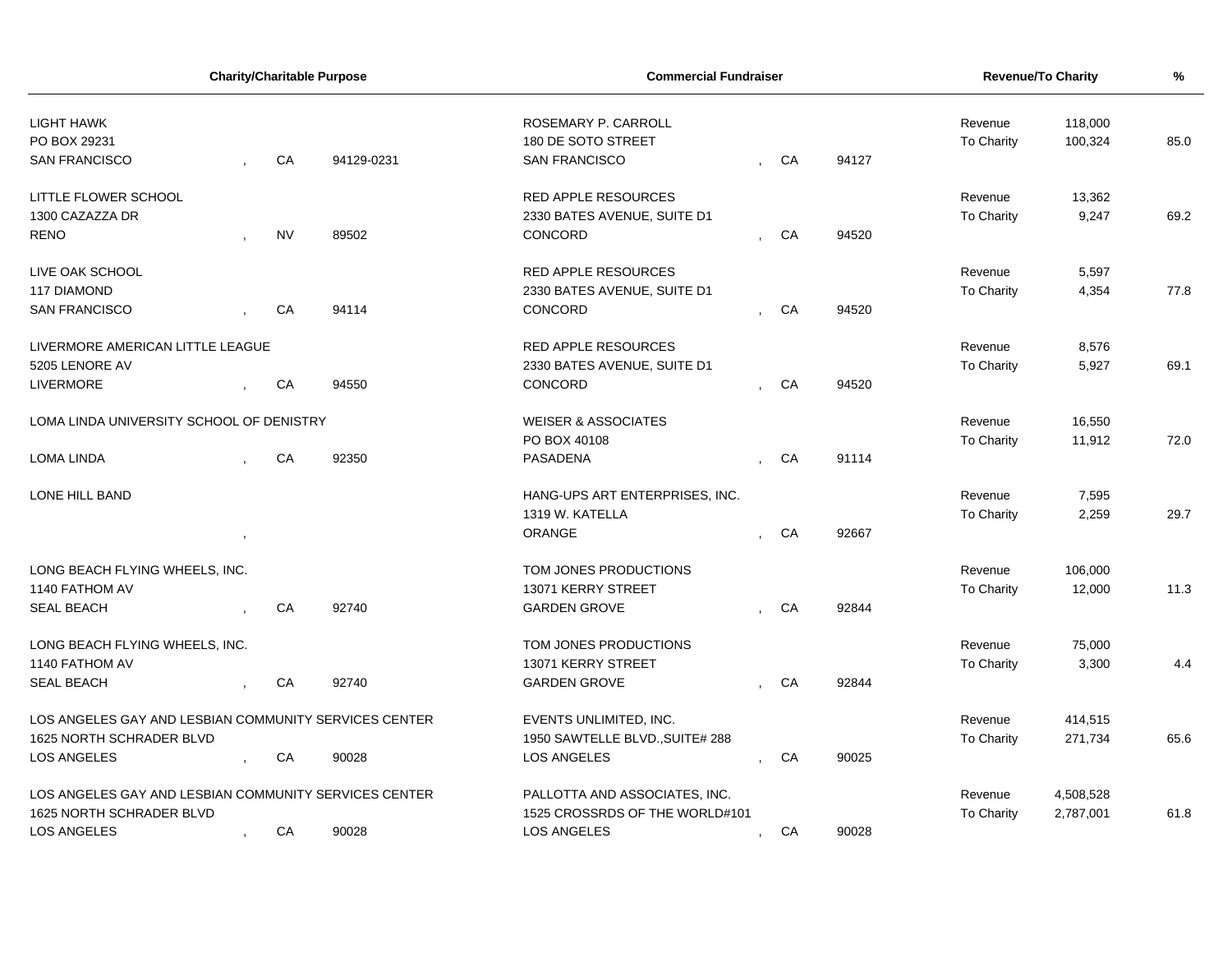|                                                                                   |    | <b>Charity/Charitable Purpose</b> | <b>Commercial Fundraiser</b>                              |  |                              |            | <b>Revenue/To Charity</b> | %         |         |
|-----------------------------------------------------------------------------------|----|-----------------------------------|-----------------------------------------------------------|--|------------------------------|------------|---------------------------|-----------|---------|
| LOS ANGELES GAY AND LESBIAN COMMUNITY SERVICES CENTER<br>1625 NORTH SCHRADER BLVD |    |                                   | EVENTS UNLIMITED, INC.<br>1950 SAWTELLE BLVD., SUITE# 288 |  | Revenue<br><b>To Charity</b> | 25.1       |                           |           |         |
| LOS ANGELES                                                                       | CA | 90028                             | <b>LOS ANGELES</b>                                        |  | CA                           | 90025      |                           | 45,537    |         |
| LOS ANGELES MISSION                                                               |    |                                   | STEPHEN DUNN & ASSOCIATES                                 |  |                              |            | Revenue                   | 313,912   |         |
| PO BOX 5630                                                                       |    |                                   | 1728 ABBOT KINNEY BLVD.                                   |  |                              |            | To Charity                | $-55,546$ | $-17.7$ |
| LOS ANGELES                                                                       | CA | 90055-0630                        | <b>VENICE</b>                                             |  | CA                           | 90291-4837 |                           |           |         |
| LOYOLA LAW SCHOOL/LOYOLA MARYMOUNT UNIVERSITY                                     |    |                                   | <b>WEISER &amp; ASSOCIATES</b>                            |  |                              |            | Revenue                   | 76,984    |         |
| 1441 WEST OLYMPIC BLVD                                                            |    |                                   | PO BOX 40108                                              |  |                              |            | <b>To Charity</b>         | 67,022    | 87.1    |
| LOS ANGELES                                                                       | CA | 90015                             | PASADENA                                                  |  | CA                           | 91114      |                           |           |         |
| MAGNOLIA ELEMENTARY SCHOOL                                                        |    |                                   | <b>RED APPLE RESOURCES</b>                                |  |                              |            | Revenue                   | 6,384     |         |
| 650 GREENFIELD DR                                                                 |    |                                   | 2330 BATES AVENUE, SUITE D1                               |  |                              |            | To Charity                | 3,369     | 52.8    |
| EL CAJON                                                                          | CA | 92021                             | CONCORD                                                   |  | CA                           | 94520      |                           |           |         |
| MANDALA CHILDREN                                                                  |    |                                   | HANG-UPS ART ENTERPRISES, INC.                            |  |                              |            | Revenue                   | 8,365     |         |
|                                                                                   |    |                                   | 1319 W. KATELLA                                           |  |                              |            | <b>To Charity</b>         | 1,810     | 21.6    |
|                                                                                   |    |                                   | ORANGE                                                    |  | CA                           | 92667      |                           |           |         |
| <b>MAP INTERNATIONAL</b>                                                          |    |                                   | TRANSAMERICA MARKETING SERVICES, INC.                     |  |                              |            | Revenue                   | 25,539    |         |
| 2200 GLYNCO PARKWAY                                                               |    |                                   | 8130 BOONE BLVD., SUITE# 350                              |  |                              |            | <b>To Charity</b>         | 13,383    | 52.4    |
| <b>BRUNSWICK</b>                                                                  | GA | 31521                             | <b>VIENNA</b>                                             |  | , VA                         | 22182      |                           |           |         |
| MARCH OF DIMES - BAY AREA                                                         |    |                                   | QUALITY TELEMARKETING, INC.                               |  |                              |            | Revenue                   | 63,439    |         |
| 1101 SOUTH WINCHESTER BLVD, STE E155                                              |    |                                   | 13434 A STREET                                            |  |                              |            | <b>To Charity</b>         | 35,058    | 55.3    |
| <b>SAN JOSE</b>                                                                   | CA | 95128                             | <b>OMAHA</b>                                              |  | <b>NE</b>                    | 68144      |                           |           |         |
| MARCH OF DIMES - CENTRAL CALIFORNIA                                               |    |                                   | <b>QUALITY TELEMARKETING, INC.</b>                        |  |                              |            | Revenue                   | 13,151    |         |
| 1530 EAST SHAWNE, STE 102                                                         |    |                                   | <b>13434 A STREET</b>                                     |  |                              |            | <b>To Charity</b>         | 3,805     | 28.9    |
| <b>FRESNO</b>                                                                     | CA | 93710                             | <b>OMAHA</b>                                              |  | <b>NE</b>                    | 68144      |                           |           |         |
| MARCH OF DIMES - NORTHERN CALIFORNIA                                              |    |                                   | QUALITY TELEMARKETING, INC.                               |  |                              |            | Revenue                   | 24,729    |         |
| 1787 TRIBUTE RD, STE E                                                            |    |                                   | 13434 A STREET                                            |  |                              |            | <b>To Charity</b>         | 14,677    | 59.4    |
| SACRAMENTO                                                                        | CA | 95815                             | <b>OMAHA</b>                                              |  | <b>NE</b>                    | 68144      |                           |           |         |
| MARCH OF DIMES - ORANGE COUNTY                                                    |    |                                   | QUALITY TELEMARKETING, INC.                               |  |                              |            | Revenue                   | 4,930     |         |
| 2031 ORCHARD DR, STE 250                                                          |    |                                   | 13434 A STREET                                            |  |                              |            | <b>To Charity</b>         | 464       | 9.4     |
| <b>NEWPORT BEACH</b>                                                              | CA | 92660                             | <b>OMAHA</b>                                              |  | <b>NE</b>                    | 68144      |                           |           |         |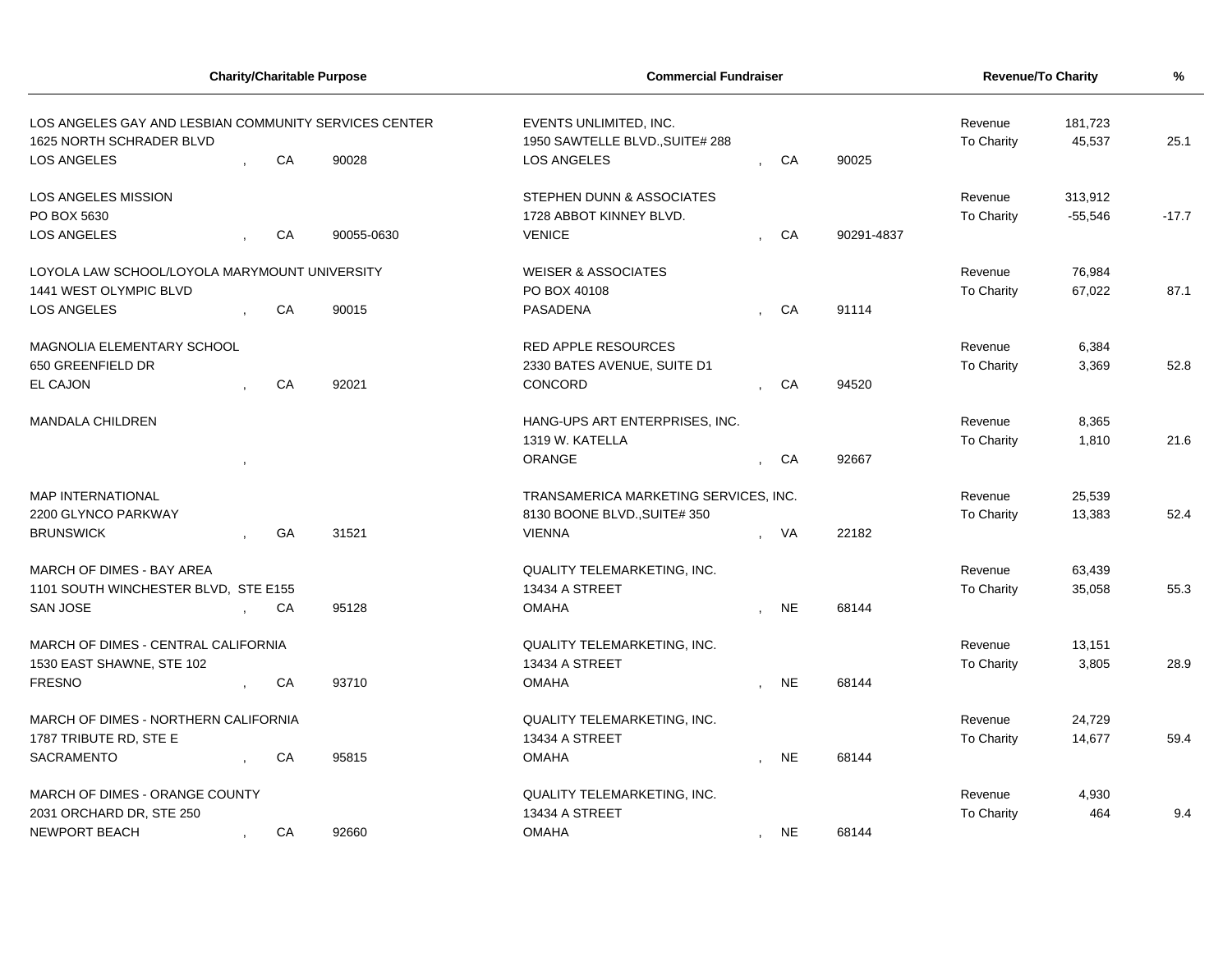|                                                            |                                               |                            | <b>Charity/Charitable Purpose</b> | <b>Commercial Fundraiser</b>        |                |            |            | <b>Revenue/To Charity</b> | $\frac{9}{6}$ |      |
|------------------------------------------------------------|-----------------------------------------------|----------------------------|-----------------------------------|-------------------------------------|----------------|------------|------------|---------------------------|---------------|------|
| MARCH OF DIMES - SAN DIEGO REGION                          |                                               |                            |                                   | <b>QUALITY TELEMARKETING, INC.</b>  |                |            |            | Revenue                   | 19,875        |      |
| 9645 GRANITE RIDGE DR, STE 160                             |                                               |                            |                                   | 13434 A STREET                      |                | To Charity | 11,237     | 56.5                      |               |      |
| SAN DIEGO                                                  |                                               | CA                         | 92123                             | <b>OMAHA</b>                        |                | <b>NE</b>  | 68144      |                           |               |      |
| MARCH OF DIMES - SOUTHERN CALIFORNIA                       |                                               |                            |                                   | QUALITY TELEMARKETING, INC.         |                |            |            | Revenue                   | 34,121        |      |
|                                                            |                                               |                            |                                   | 13434 A STREET                      |                |            |            | To Charity                | 9,763         | 28.6 |
|                                                            |                                               |                            |                                   | <b>OMAHA</b>                        |                | <b>NE</b>  | 68144      |                           |               |      |
| MARCH OF DIMES BIRTH DEFECTS FOUNDATION                    |                                               |                            |                                   | LESTER TELEMARKETING, INC.          |                |            |            | Revenue                   | 135,328       |      |
| 1275 MAMRONECK AV                                          |                                               |                            |                                   | <b>19 BUSINESS PARK DRIVE</b>       |                |            |            | To Charity                | 56,300        | 41.6 |
| <b>WHITE PLAINS</b>                                        | $\overline{ }$                                | NY                         | 10605                             | <b>BRANFORD</b>                     |                | CT         | 06405      |                           |               |      |
| MARSHALS ASSOCIATION OF CALIFORNIA - MERCED COUNTY CHAPTER |                                               |                            | TEL-MAR PRODUCTIONS               |                                     |                |            | Revenue    | 44,045                    |               |      |
| 67 WEST 22ND ST, #11                                       |                                               |                            |                                   | PO BOX 7974                         |                |            |            | To Charity                | 5,337         | 12.1 |
| <b>MERCED</b>                                              |                                               | CA                         | 95340                             | <b>STOCKTON</b>                     |                | CA         | 95267      |                           |               |      |
|                                                            | MARSHALS ASSOICATION OF SAN BERNARDINO COUNTY |                            |                                   | R.E.W. ASSOCIATES                   |                |            |            | Revenue                   | 119,191       |      |
| PO BOX 1441                                                |                                               |                            |                                   | 837 NORTH LA CADENA DRIVE           |                |            |            | To Charity                | 15,766        | 13.2 |
| <b>SAN BERNARDINO</b>                                      |                                               | CA                         | 92402                             | <b>COLTON</b>                       | $\overline{ }$ | CA         | 92324      |                           |               |      |
| MATER DOLOROSA PARENT GUILD                                |                                               |                            |                                   | GEORGE JACKSON AND ASSOCIATES, INC. |                |            |            | Revenue                   | 8,567         |      |
| 1040 MILLER AV                                             |                                               |                            |                                   | 363 DOLAN AVENUE                    |                |            |            | To Charity                | 5,500         | 64.2 |
| SOUTH SAN FRANCISCO                                        |                                               | CA                         | 94080                             | MILL VALLEY                         |                | CA         | 94941      |                           |               |      |
| MAXWELL ELEMENTARY                                         |                                               |                            |                                   | <b>RED APPLE RESOURCES</b>          |                |            |            | Revenue                   | 4,019         |      |
| 2613 WEST ORANGE AV                                        |                                               |                            |                                   | 2330 BATES AVENUE, SUITE D1         |                |            |            | To Charity                | 1,879         | 46.8 |
| ANAHEIM                                                    |                                               | CA                         | 92804                             | <b>CONCORD</b>                      | $\overline{ }$ | CA         | 94520      |                           |               |      |
| <b>MAYFAIR DRILL TEAM</b>                                  |                                               |                            |                                   | HANG-UPS ART ENTERPRISES, INC.      |                |            |            | Revenue                   | 2,600         |      |
|                                                            |                                               |                            |                                   | 1319 W. KATELLA                     |                |            |            | To Charity                | 691           | 26.6 |
|                                                            |                                               |                            |                                   | ORANGE                              |                | CA         | 92667      |                           |               |      |
| MAYS MISSION FOR THE HANDICAPPED                           |                                               |                            |                                   | SHARE GROUP, INC., THE              |                |            |            | Revenue                   | 11,387        |      |
| 604 COLONIAL DR                                            |                                               |                            |                                   | 99 DOVER STREET                     |                |            |            | To Charity                | 6,177         | 54.2 |
| <b>HEBER SPRINGS</b>                                       |                                               | AR                         | 72545-8909                        | <b>SOMERVILLE</b>                   |                | M          | 02144      |                           |               |      |
| MENDOCINO COUNTY SHERIFFS SEARCH AND RESCUE UNIT           |                                               | NATIONAL BENEFIT CO., INC. |                                   |                                     |                | Revenue    | 56,392     |                           |               |      |
| 951 LONGAP RD                                              |                                               |                            | 3356 EAST MAIN STREET             |                                     |                |            | To Charity | 11,188                    | 19.8          |      |
| UKIAH                                                      | $\cdot$                                       | CA                         | 95412                             | <b>WATERBURY</b>                    |                | <b>CT</b>  | 06705      |                           |               |      |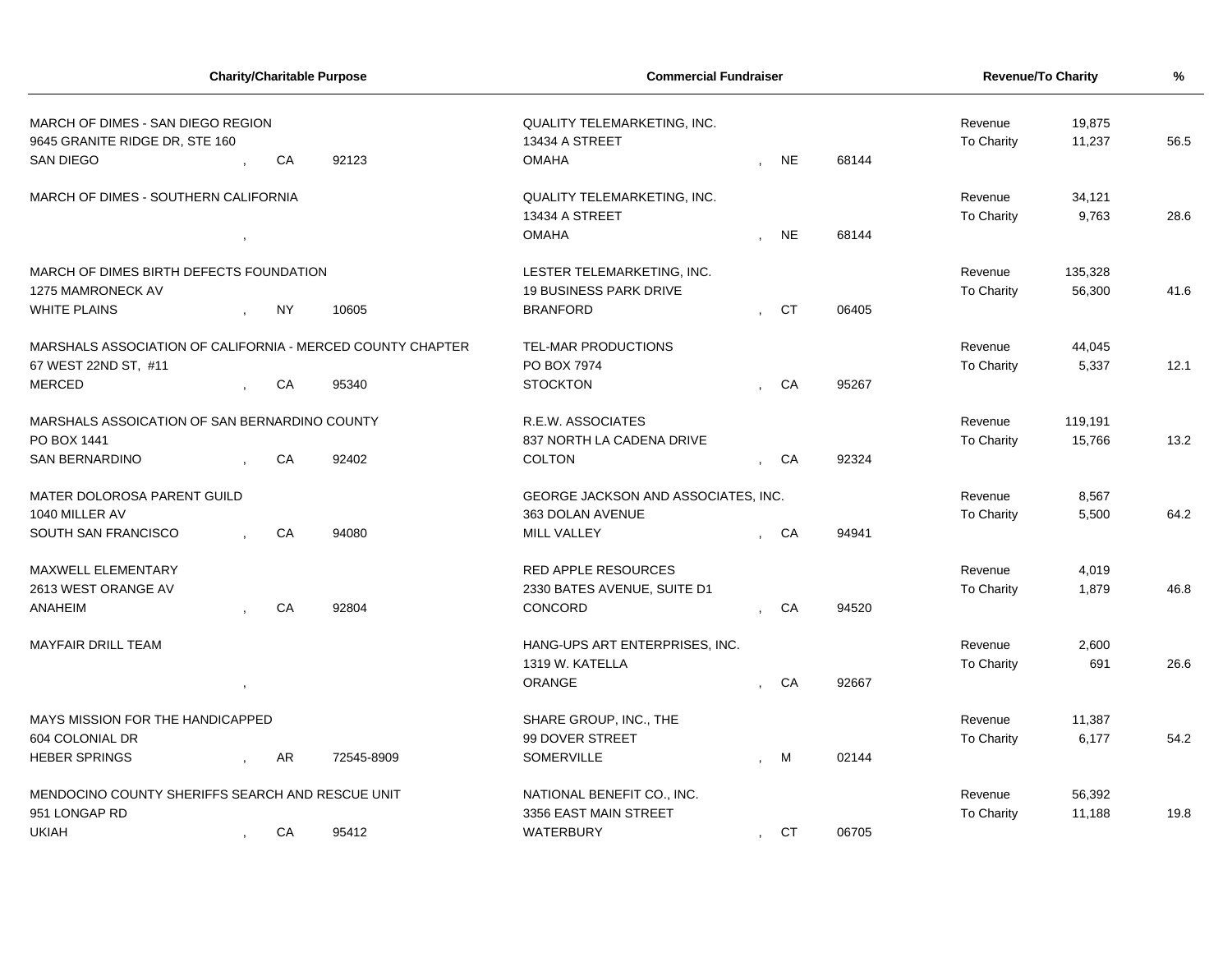|                                                             |      | <b>Charity/Charitable Purpose</b> | <b>Commercial Fundraiser</b> |                                                                                                   |                |           | <b>Revenue/To Charity</b> | %                            |                   |         |
|-------------------------------------------------------------|------|-----------------------------------|------------------------------|---------------------------------------------------------------------------------------------------|----------------|-----------|---------------------------|------------------------------|-------------------|---------|
| MERCED COUNTY DEPUTY SHERIFF'S EMPLOYEES ASSOCIATION        |      |                                   |                              | M. CHARLES PRODUCTIONS, INC.<br>1926 NE 147TH TERRACE<br>MIAMI<br>- FL<br>33181<br>$\overline{ }$ |                |           |                           | Revenue<br><b>To Charity</b> | 111,214<br>18,737 | 16.8    |
| <b>MERCY CORPS INTERNATIONAL</b>                            |      |                                   |                              | MDS COMMUNICATIONS CORPORATION                                                                    |                |           |                           | Revenue                      | 134,292           |         |
| 3030 SOUTHWEST FIRST AV                                     |      |                                   |                              | 5005 SOUTH ASH AVENUE,#15                                                                         |                |           |                           | <b>To Charity</b>            | 88,910            | 66.2    |
| PORTLAND                                                    |      | <b>OR</b>                         | 97201-4796                   | <b>TEMPE</b>                                                                                      |                | AZ        | 85282                     |                              |                   |         |
| <b>MERCY CORPS INTERNATIONAL</b>                            |      |                                   |                              | MDS COMMUNICATIONS CORPORATION                                                                    |                |           |                           | Revenue                      | 57,649            |         |
| 3030 SOUTHWEST FIRST AV                                     |      |                                   |                              | 5005 SOUTH ASH AVENUE,#15                                                                         |                |           |                           | To Charity                   | 39,912            | 69.2    |
| <b>PORTLAND</b>                                             |      | <b>OR</b>                         | 97201-4796                   | <b>TEMPE</b>                                                                                      |                | AZ        | 85282                     |                              |                   |         |
| MIL AND CIV WOMEN                                           |      |                                   |                              | HANG-UPS ART ENTERPRISES, INC.                                                                    |                |           |                           | Revenue                      | 7,605             |         |
|                                                             |      |                                   |                              | 1319 W. KATELLA                                                                                   |                |           |                           | To Charity                   | 1,081             | 14.2    |
|                                                             |      |                                   |                              | ORANGE                                                                                            |                | CA        | 92667                     |                              |                   |         |
| MILITARY ORDER OF THE PURPLE HEART SERVICE FOUNDATION, INC. |      |                                   |                              | AMERICAN TRADE & CONVENTION PUBLICATIONS, INC.                                                    |                |           |                           | Revenue                      | 1,952,838         |         |
| 7008 LITTLE RIVER TURNPIKE, STE I                           |      |                                   |                              | 3380 S 108TH STREET, SUITE# 103                                                                   |                |           |                           | <b>To Charity</b>            | 250,000           | 12.8    |
| ANNANDALE                                                   |      | VA                                | 22003                        | <b>GREENFIELD</b>                                                                                 |                | WI        | 53224                     |                              |                   |         |
| MISSION DOLORES SCHOOL                                      |      |                                   |                              | <b>RED APPLE RESOURCES</b>                                                                        |                |           |                           | Revenue                      | 6,448             |         |
| 3371 16TH ST                                                |      |                                   |                              | 2330 BATES AVENUE, SUITE D1                                                                       |                |           |                           | <b>To Charity</b>            | 4,962             | 77.0    |
| <b>SAN FRANCISCO</b>                                        |      | CA                                | 94110                        | CONCORD                                                                                           |                | CA        | 94520                     |                              |                   |         |
| <b>MOBILIZATION AGAINST AIDS</b>                            |      |                                   |                              | MILLER, ZEICHIK AND ASSOCIATES, INC.                                                              |                |           |                           | Revenue                      | 682,589           |         |
| 584-B CASTRO ST                                             |      |                                   |                              | PO BOX 93429                                                                                      |                |           |                           | To Charity                   | 197,098           | 28.9    |
| <b>SAN FRANCISCO</b>                                        |      | CA                                | 94114                        | LOS ANGELES                                                                                       |                | CA        | 90093-0429                |                              |                   |         |
| MONTANA WILDLIFE FEDERATION                                 |      |                                   |                              | ARIA COMMUNICATIONS CORPORATION                                                                   |                |           |                           | Revenue                      | 1,810             |         |
| PO BOX 1175                                                 |      |                                   |                              | 717 WEST ST GERMAIN STREET                                                                        |                |           |                           | To Charity                   | $-1,131$          | $-62.5$ |
| <b>HELENA</b>                                               |      | MT                                | 59624                        | ST CLOUD                                                                                          |                | M         | 56301                     |                              |                   |         |
| MONTEREY FIREFIGHTERS ASSOCIATION LOCAL 3707                |      |                                   |                              | <b>BACK STAGE MUSIC PRODUCTIONS</b>                                                               |                |           |                           | Revenue                      | 56,349            |         |
|                                                             |      |                                   |                              | 10 SHERWOOD DRIVE NO 18                                                                           |                |           |                           | <b>To Charity</b>            | 7,750             | 13.8    |
|                                                             | $\,$ |                                   |                              | <b>SALINAS</b>                                                                                    |                | CA        | 93901                     |                              |                   |         |
| MORGAN HILL POLICE OFFICERS ASSOCIATION                     |      |                                   | M. CHARLES PRODUCTIONS, INC. |                                                                                                   |                |           | Revenue                   | 30,747                       |                   |         |
| 305 VINEYARD TOWN CENTER, #123                              |      |                                   |                              | 1926 NE 147TH TERRACE                                                                             |                |           |                           | <b>To Charity</b>            | 4,612             | 15.0    |
| <b>MORGAN HILL</b><br>95037<br>СA                           |      |                                   |                              | <b>MIAMI</b>                                                                                      | $\overline{ }$ | <b>FL</b> | 33181                     |                              |                   |         |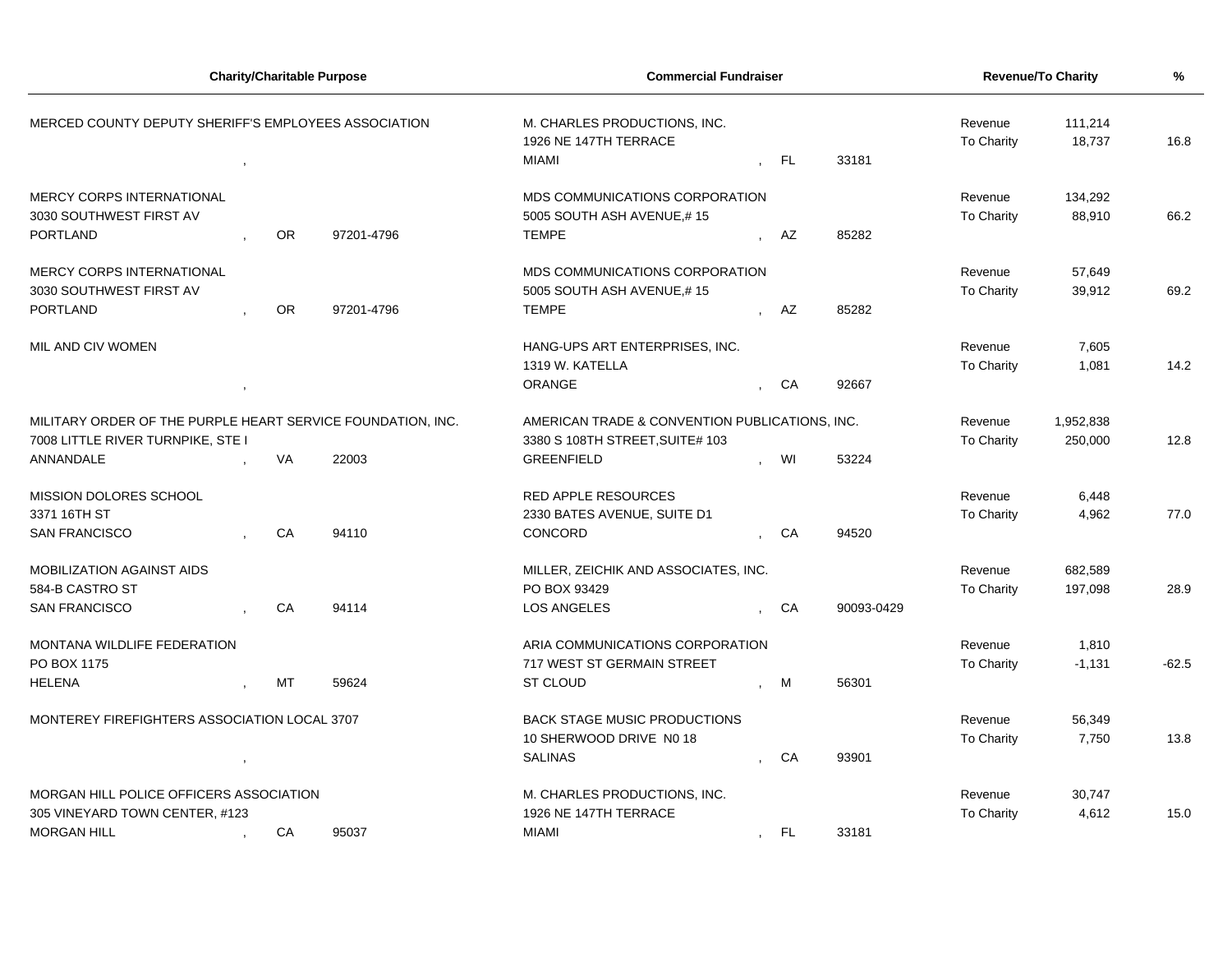|                                                          |                                    |           | <b>Charity/Charitable Purpose</b> | <b>Commercial Fundraiser</b>            |                |         |            | <b>Revenue/To Charity</b> | %           |      |
|----------------------------------------------------------|------------------------------------|-----------|-----------------------------------|-----------------------------------------|----------------|---------|------------|---------------------------|-------------|------|
| MOTHERS AGAINST DRUNK DRIVING                            |                                    |           |                                   | PUBLIC INTEREST COMMUNICATIONS, INC.    |                |         |            | Revenue                   | 332,016     |      |
| 511 EAST JOHN CAPENTER FREEWAY, STE 700                  |                                    |           |                                   | 7700 LEESBURG PIKE, SUITE# 301N         |                |         |            | To Charity                | 211,006     | 63.6 |
| <b>IRVING</b>                                            |                                    | ТX        | 75062                             | <b>FALLS CHURCH</b>                     |                | , VA    | 22043      |                           |             |      |
| MULTIPLE SCLEROSIS ASSOCIATION OF AMERICA INC.           |                                    |           |                                   | AMERICOM GROUP, INC.                    |                |         |            | Revenue                   | 564,901     |      |
| 706 HADDONFIELD RD                                       |                                    |           |                                   | 1741 VALLEY FORGE RD., SUITE#D1         |                |         |            | To Charity                | 102,629     | 18.2 |
| <b>CHERRY HILL</b>                                       |                                    | <b>NJ</b> | 08002                             | <b>WORCESTER</b>                        |                | PA      | 19490      |                           |             |      |
| MULTIPLE SCLEROSIS ASSOCIATION OF AMERICA INC.           |                                    |           |                                   | <b>HERITAGE PUBLISHING COMPANY</b>      |                |         |            | Revenue                   | 183,147     |      |
| 706 HADDONFIELD RD                                       |                                    |           |                                   | 2402 WILDWOOD AVENUE                    |                |         |            | To Charity                | 32,966      | 18.0 |
| <b>CHERRY HILL</b>                                       |                                    | <b>NJ</b> | 08002                             | SHERWOOD                                |                | AR      | 72116      |                           |             |      |
| MULTIPLE SCLEROSIS ASSOCIATION OF AMERICA INC.           |                                    |           |                                   | REESE BROTHERS, INC.                    |                |         |            | Revenue                   | 228,527     |      |
| 706 HADDONFIELD RD                                       |                                    |           |                                   | 925 PENN AVENUE, SUITE # 600            |                |         |            | To Charity                | 34,448      | 15.1 |
| <b>CHERRY HILL</b>                                       |                                    | <b>NJ</b> | 08002                             | <b>PITTSBURGH</b>                       |                | PA      | 15222      |                           |             |      |
| MULTIPLE SCLEROSIS FOUNDATION                            |                                    |           |                                   | JADENT, INC.                            |                |         |            | Revenue                   | 515,858     |      |
| 6350 NORTH ANDREWS AV                                    |                                    |           |                                   | 3795 RIVER ROAD N., UNIT 3, BL.C        |                |         |            | To Charity                | 139,282     | 27.0 |
| FT LAUDERDALE                                            |                                    | FL        | 33309                             | SALEM                                   |                | $\circ$ | 97303      |                           |             |      |
| MULTIPLE SCLEROSIS SOCIETY - SOUTHERN CALIFORNIA CHAPTER |                                    |           |                                   | <b>FACTER DIRECT, LTD</b>               |                |         |            | Revenue                   | $\mathbf 0$ |      |
|                                                          |                                    |           |                                   | 1900 AVENUE OF THE STARS, 2350          |                |         |            | To Charity                | $\mathbf 0$ | 0.0  |
|                                                          | $\,$                               |           |                                   | <b>LOS ANGELES</b>                      |                | CA      | 90067-4504 |                           |             |      |
| MUNICIPLE MOTORCYCLE OFFICERS OF CALIFORNIA              |                                    |           |                                   | VARIETY INTERNATIONAL PRODUCTIONS, INC. |                |         |            | Revenue                   | 813,770     |      |
| 2355 HONOLULU AV, #202                                   |                                    |           |                                   | <b>1650 GARDENA AVENUE</b>              |                |         |            | <b>To Charity</b>         | 47,075      | 5.8  |
| <b>MONTROSE</b>                                          |                                    | CA        | 91020                             | <b>GLENDALE</b>                         | $\overline{ }$ | CA      | 91204      |                           |             |      |
| NAIW-CC                                                  |                                    |           |                                   | HANG-UPS ART ENTERPRISES, INC.          |                |         |            | Revenue                   | 2,865       |      |
|                                                          |                                    |           |                                   | 1319 W. KATELLA                         |                |         |            | To Charity                | 48          | 1.7  |
|                                                          |                                    |           |                                   | ORANGE                                  |                | CA      | 92667      |                           |             |      |
| <b>NAMES PROJECT - LB</b>                                |                                    |           |                                   | HANG-UPS ART ENTERPRISES, INC.          |                |         |            | Revenue                   | 3,735       |      |
|                                                          |                                    |           |                                   | 1319 W. KATELLA                         |                |         |            | To Charity                | 881         | 23.6 |
|                                                          |                                    |           |                                   | <b>ORANGE</b>                           |                | CA      | 92667      |                           |             |      |
|                                                          | NANCY DAVIS FOUNDATION FOR MS, THE |           | LEVY, PAZANTI & ASSOCIATES        |                                         |                |         | Revenue    | 1,833,000                 |             |      |
| 2121 AVENUE OF THE STARS, NO. 2900                       |                                    |           | 9911 W PICCO BLVD STE 1530        |                                         |                |         | To Charity | 1,784,500                 | 97.4        |      |
| <b>LOS ANGELES</b>                                       | 90067<br>CA                        |           |                                   | <b>LOS ANGELES</b>                      | $\overline{ }$ | CA      | 90035-2716 |                           |             |      |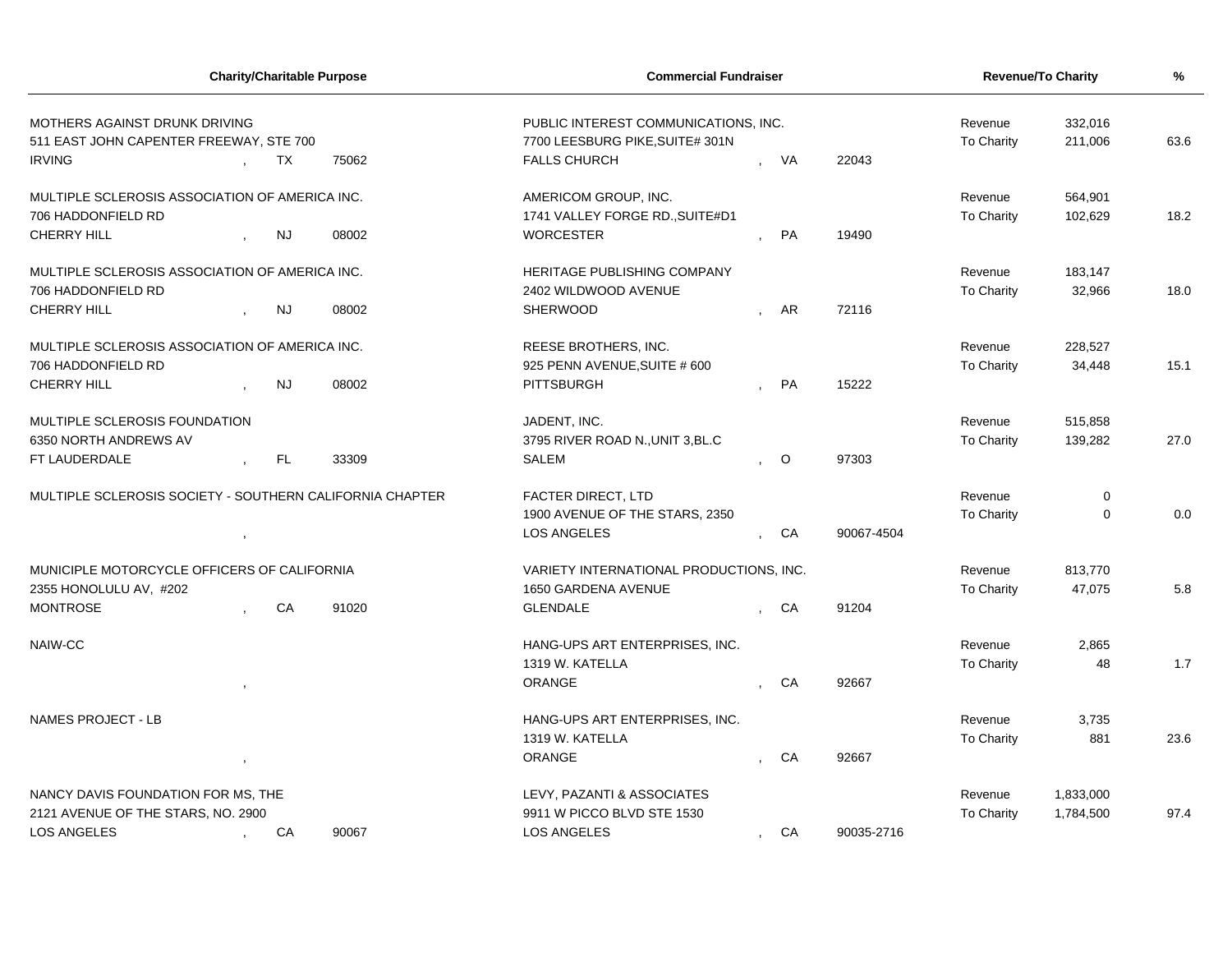|                                                         | <b>Charity/Charitable Purpose</b> |       | <b>Commercial Fundraiser</b>            | <b>Revenue/To Charity</b>            | %          |            |         |      |
|---------------------------------------------------------|-----------------------------------|-------|-----------------------------------------|--------------------------------------|------------|------------|---------|------|
| <b>NAPA LITTLE LEAGUE</b>                               |                                   |       | GEORGE JACKSON AND ASSOCIATES, INC.     |                                      |            | Revenue    | 7,455   |      |
| PO BOX 2036                                             |                                   |       | 363 DOLAN AVENUE                        |                                      |            | To Charity | 5,156   | 69.2 |
| <b>NAPA</b>                                             | CA                                | 94558 | MILL VALLEY                             | CA                                   | 94941      |            |         |      |
| NATION'S MISSING CHILDREN ORGANIZATION                  |                                   |       | U.S. MARKETING, INC.                    | Revenue                              | 45,324     |            |         |      |
| 536 EAST DUNLAP AV, #4                                  |                                   |       | 30165 HILLSIDE TERRACE, #B              |                                      |            | To Charity | 9,000   | 19.9 |
| <b>PHOENIX</b>                                          | AZ                                | 85020 | <b>SAN JUAN CAPISTRANO</b>              | CA                                   | 92675      |            |         |      |
| NATION'S MISSING CHILDREN ORGANIZATION                  |                                   |       | NORTH AMERICAN CHARITABLE SERVICES INC. |                                      |            | Revenue    | 94,339  |      |
| 536 EAST DUNLAP AV, #4                                  |                                   |       | 3387 CHICAGO AVENUE                     |                                      | To Charity | 8,809      | 9.3     |      |
| <b>PHOENIX</b>                                          | AZ                                | 85020 | <b>RIVERSIDE</b>                        | CA                                   | 92501      |            |         |      |
| NATIONAL ABORTION AND REPRODUCTIVE RIGHTS ACTION LEAGUE |                                   |       | PUBLIC INTEREST COMMUNICATIONS, INC.    |                                      |            | Revenue    | 39,766  |      |
| 1156 15TH ST NW, STE 700                                |                                   |       | 7700 LEESBURG PIKE, SUITE# 301N         |                                      |            | To Charity | 5,597   | 14.1 |
| <b>WASHINGTON</b>                                       | DC.                               | 20005 | <b>FALLS CHURCH</b>                     | - VA                                 | 22043      |            |         |      |
| NATIONAL ABORTION AND REPRODUCTIVE RIGHTS ACTION LEAGUE |                                   |       | PUBLIC INTEREST COMMUNICATIONS, INC.    |                                      |            | Revenue    | 83,589  |      |
| 1156 15TH ST NW, STE 700                                |                                   |       | 7700 LEESBURG PIKE, SUITE# 301N         |                                      |            | To Charity | 49,510  | 59.2 |
| <b>WASHINGTON</b>                                       | DC                                | 20005 | <b>FALLS CHURCH</b>                     | VA                                   | 22043      |            |         |      |
| NATIONAL ABORTION AND REPRODUCTIVE RIGHTS ACTION LEAGUE |                                   |       | KCET/DIMAC COMMUNICATIONS, LLC          |                                      |            | Revenue    | 41,090  |      |
| 1156 15TH ST NW, STE 700                                |                                   |       | 425 E COLORADO BLVD                     |                                      |            | To Charity | 12,590  | 30.6 |
| <b>WASHINGTON</b>                                       | DC                                | 20005 | <b>GLENDALE</b>                         | CA                                   | 91205      |            |         |      |
| NATIONAL ABORTION AND REPRODUCTIVE RIGHTS ACTION LEAGUE |                                   |       | SHARE GROUP, INC., THE                  |                                      |            | Revenue    | 601,910 |      |
| 1156 15TH ST NW, STE 700                                |                                   |       | 99 DOVER STREET                         |                                      |            | To Charity | 292,024 | 48.5 |
| <b>WASHINGTON</b>                                       | DC                                | 20005 | <b>SOMERVILLE</b>                       | M                                    | 02144      |            |         |      |
| NATIONAL ASSOCIATION OF POLICE ORGANIZATIONS, INC.      |                                   |       | HUNTSINGER & JEFFER, INC.               |                                      |            | Revenue    | 825,879 |      |
| 750 FIRST ST, STE 1020                                  |                                   |       | 809 BROOK HILL CIRCLE                   |                                      |            | To Charity | 100,165 | 12.1 |
| <b>WASHINGTON</b>                                       | <b>DC</b>                         | 20002 | <b>RICHMOND</b>                         | - VA                                 | 23227-2503 |            |         |      |
| NATIONAL AUDUBON SOCIETY                                |                                   |       | PUBLIC INTEREST COMMUNICATIONS, INC.    |                                      |            | Revenue    | 413,291 |      |
| 700 BROADWAY                                            |                                   |       | 7700 LEESBURG PIKE, SUITE# 301N         |                                      |            | To Charity | 182,180 | 44.1 |
| <b>NEW YORK</b>                                         | <b>NY</b>                         | 10003 | <b>FALLS CHURCH</b>                     | - VA                                 | 22043      |            |         |      |
| NATIONAL AUDUBON SOCIETY                                |                                   |       | SHARE GROUP, INC., THE                  |                                      |            | Revenue    | 627,000 |      |
| 700 BROADWAY                                            |                                   |       | 99 DOVER STREET                         |                                      |            | To Charity | 355,198 | 56.7 |
| <b>NEW YORK</b>                                         | <b>NY</b>                         | 10003 | <b>SOMERVILLE</b>                       | <b>M</b><br>$\overline{\phantom{a}}$ | 02144      |            |         |      |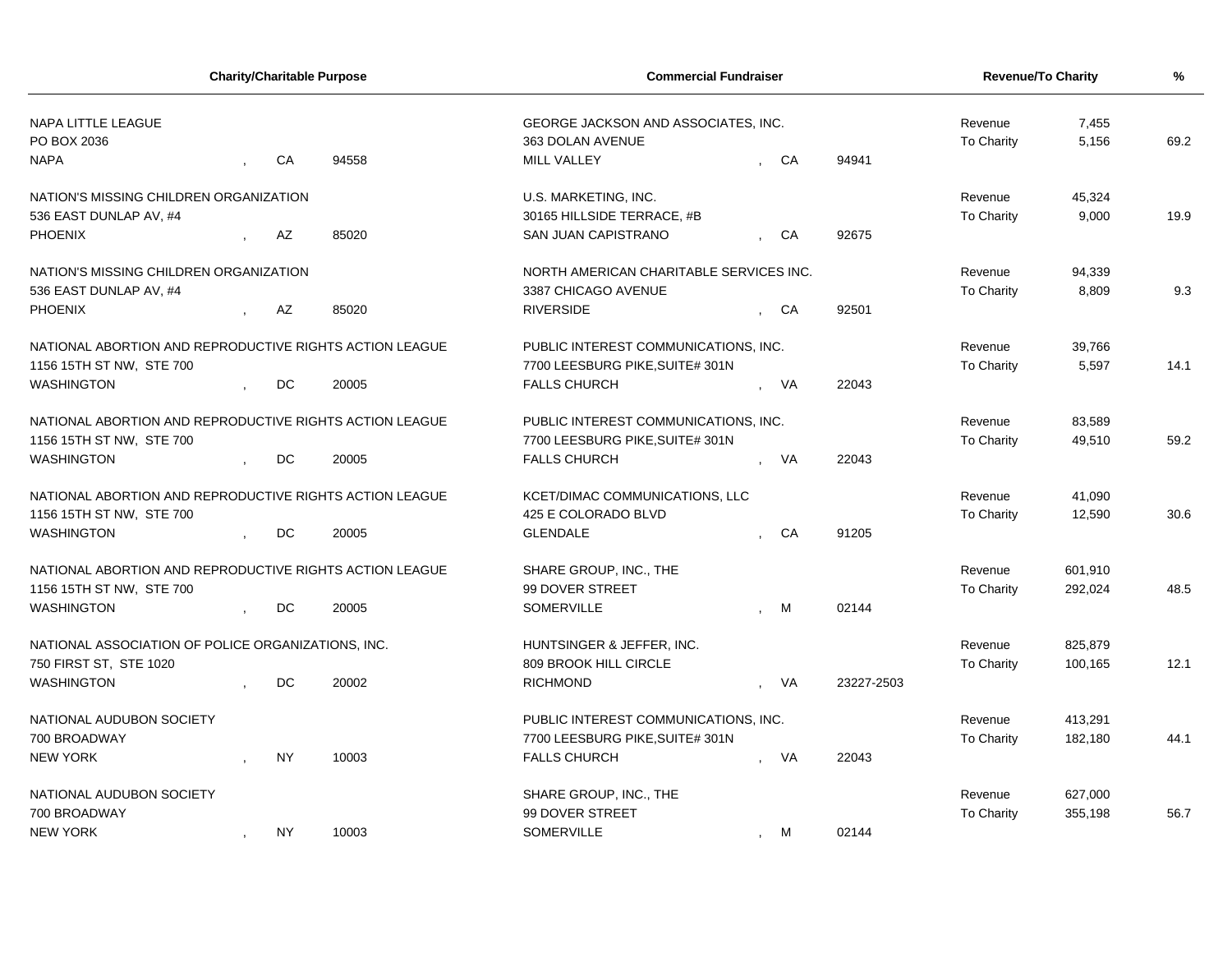|                                                                        |         | <b>Charity/Charitable Purpose</b> |            | <b>Commercial Fundraiser</b>                                                             |  |                   |                              | <b>Revenue/To Charity</b> | %          |      |
|------------------------------------------------------------------------|---------|-----------------------------------|------------|------------------------------------------------------------------------------------------|--|-------------------|------------------------------|---------------------------|------------|------|
| NATIONAL CAREGIVING FOUNDATION<br>801 NORTH PITT ST, #15<br>ALEXANDRIA |         | VA                                | 22314-1765 | REESE BROTHERS, INC.<br>925 PENN AVENUE, SUITE # 600<br>15222<br><b>PITTSBURGH</b><br>PA |  |                   | Revenue<br><b>To Charity</b> | 157,887<br>34,901         | 22.1       |      |
|                                                                        |         |                                   |            |                                                                                          |  |                   |                              |                           |            |      |
| NATIONAL CHICANITO SCIENCE PROJECT                                     |         |                                   |            | <b>CAPITAL ENTERPRISES</b>                                                               |  |                   |                              | Revenue                   | 6,380      |      |
| PO BOX 162760                                                          |         |                                   |            | P.O.BOX# 163742                                                                          |  |                   |                              | <b>To Charity</b>         | 1,276      | 20.0 |
| <b>SACRAMENTO</b>                                                      |         | CA                                | 95814      | <b>SACRAMENTO</b>                                                                        |  | CA                | 95816-9742                   |                           |            |      |
| NATIONAL CHILDREN'S CANCER SOCIETY, INC.                               |         |                                   |            | TELESYSTEMS MARKETING, INC.                                                              |  |                   |                              | Revenue                   | 27,450     |      |
| 1015 LOCUST, STE 1040                                                  |         |                                   |            | 8401 WESTHEIMER ROAD,#200                                                                |  |                   |                              | To Charity                | 8,235      | 30.0 |
| <b>ST LOUIS</b>                                                        |         | <b>MO</b>                         | 63101      | <b>HOUSTON</b>                                                                           |  | TX                | 77063-2709                   |                           |            |      |
| NATIONAL CHILDREN'S CANCER SOCIETY, INC.                               |         |                                   |            | MARKETING CORPORATION OF AMERICA                                                         |  |                   |                              | Revenue                   | 1,943,542  |      |
| 1015 LOCUST, STE 1040                                                  |         |                                   |            | 5221 N. O'CONNOR BLVD STE 950                                                            |  |                   |                              | <b>To Charity</b>         | 491,321    | 25.3 |
| <b>ST LOUIS</b>                                                        |         | <b>MO</b>                         | 63101      | <b>IRVING</b>                                                                            |  | <b>TX</b>         | 75039                        |                           |            |      |
| NATIONAL CHILDREN'S CANCER SOCIETY, INC.                               |         |                                   |            | <b>HERITAGE PUBLISHING COMPANY</b>                                                       |  |                   |                              | Revenue                   | 982        |      |
| 1015 LOCUST, STE 1040                                                  |         |                                   |            | 2402 WILDWOOD AVENUE                                                                     |  |                   |                              | <b>To Charity</b>         | 491        | 50.0 |
| <b>ST LOUIS</b>                                                        |         | <b>MO</b>                         | 63101      | <b>SHERWOOD</b>                                                                          |  | AR                | 72116                        |                           |            |      |
| NATIONAL COALITION FOR HOMELESS VETERANS                               |         |                                   |            | REESE BROTHERS, INC.                                                                     |  |                   |                              | Revenue                   | 16,876     |      |
| 3331/2 PENNSYLVANIA AV SE                                              |         |                                   |            | 925 PENN AVENUE, SUITE # 600                                                             |  |                   |                              | <b>To Charity</b>         | 8,450      | 50.1 |
| <b>WASHINGTON</b>                                                      |         | DC.                               | 20003      | <b>PITTSBURGH</b>                                                                        |  | PA                | 15222                        |                           |            |      |
| NATIONAL ENVIRONMENTAL LAW AND POLICY CENTER                           |         |                                   |            | TELEFUND, INC.                                                                           |  |                   |                              | Revenue                   | 222,931    |      |
| 29 TEMPLE PLACE                                                        |         |                                   |            | 1129 STATE STREET, SUITE# 28                                                             |  |                   |                              | <b>To Charity</b>         | 94,952     | 42.6 |
| <b>BOSTON</b>                                                          |         | MA                                | 02111      | <b>SANTA BARBARA</b>                                                                     |  | CA                | 93101                        |                           |            |      |
| NATIONAL FOUNDATION FOR THE TREATMENT OF ABUSED CHILDREN               |         |                                   |            | ROBERT SALOMONIE                                                                         |  |                   |                              | Revenue                   | 7,438      |      |
| 3313 JULLIARD DR, #A                                                   |         |                                   |            | 16875 EAST 14TH STREET B                                                                 |  |                   |                              | <b>To Charity</b>         | 1,116      | 15.0 |
| <b>SACRAMENTO</b>                                                      |         | CA                                | 95826      | <b>SAN LEANDRO</b>                                                                       |  | , CA              | 94578-2405                   |                           |            |      |
| NATIONAL MULTIPLE SCLEROSIS SOCIETY                                    |         |                                   |            | MARKETING CORPORATION OF AMERICA                                                         |  |                   |                              | Revenue                   | 3,498,000  |      |
| 733 THIRD AV, 6TH FLOOR                                                |         |                                   |            | 5221 N. O'CONNOR BLVD STE 950                                                            |  |                   |                              | To Charity                | 1,953,500  | 55.8 |
| <b>NEW YORK</b>                                                        |         | <b>NY</b>                         | 10017      | <b>IRVING</b>                                                                            |  | <b>TX</b>         | 75039                        |                           |            |      |
| NATIONAL MULTIPLE SCLEROSIS SOCIETY                                    |         |                                   |            | EPSILON DATA MANAGEMENT, INC.                                                            |  |                   |                              | Revenue                   | 12,275,459 |      |
| 733 THIRD AV, 6TH FLOOR                                                |         | 50 CAMBRIDGE STREET               |            |                                                                                          |  | <b>To Charity</b> | 7,209,818                    | 58.7                      |            |      |
| <b>NEW YORK</b>                                                        | $\cdot$ | <b>NY</b>                         | 10017-3288 | <b>BURLINGTON</b>                                                                        |  | , M               | 01803-4692                   |                           |            |      |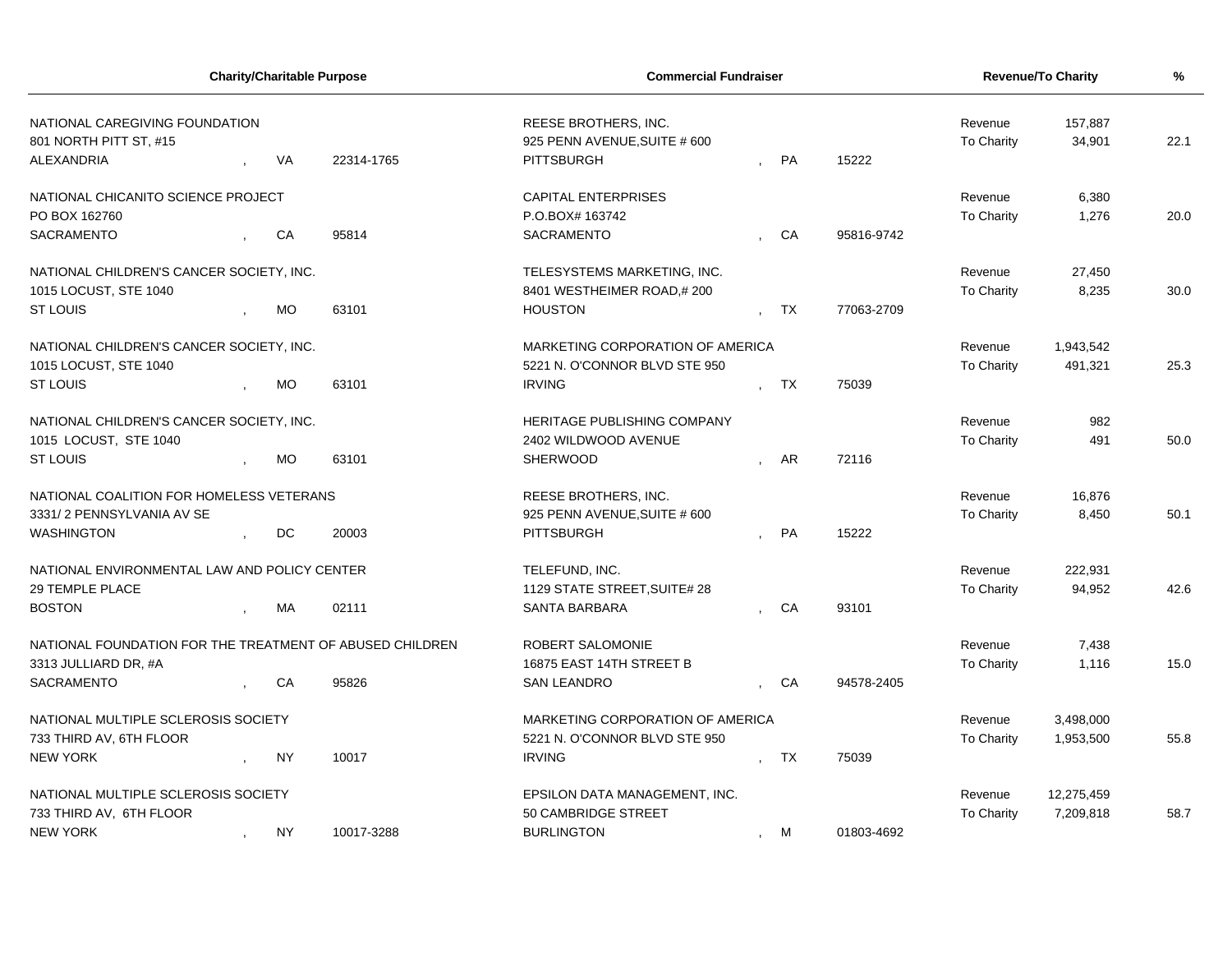| <b>Charity/Charitable Purpose</b><br><b>Commercial Fundraiser</b>                                                            | <b>Revenue/To Charity</b>    | %                    |        |
|------------------------------------------------------------------------------------------------------------------------------|------------------------------|----------------------|--------|
| NATIONAL PARKS AND CONSERVATION ASSOCIATION<br>SHARE GROUP, INC., THE<br>1776 MASSACHUSETTS AV NW<br>99 DOVER STREET         | Revenue<br>To Charity        | 80,157<br>31,344     | 39.1   |
| <b>WASHINGTON</b><br>DC<br>20036<br><b>SOMERVILLE</b><br>02144<br><b>M</b>                                                   |                              |                      |        |
| NATIONAL RIGHT TO LIFE COMMITTEE, INC.<br>MDS COMMUNICATIONS CORPORATION<br>5005 SOUTH ASH AVENUE,#15<br>419 7TH ST NW, #550 | Revenue<br><b>To Charity</b> | 1,926,385<br>390,952 | 20.3   |
| <b>DC</b><br>20004<br><b>TEMPE</b><br>85282<br><b>WASHINGTON</b><br>AZ                                                       |                              |                      |        |
| NATIONAL RIGHT TO LIFE COMMITTEE, INC.<br>MDS COMMUNICATIONS CORPORATION                                                     | Revenue                      | 1,508,070            |        |
| 419 7TH ST NW, #550<br>5005 SOUTH ASH AVENUE,#15                                                                             | To Charity                   | 81,061               | 5.4    |
| <b>WASHINGTON</b><br>DC<br>20004<br><b>TEMPE</b><br>85282<br>AZ                                                              |                              |                      |        |
| NATIONAL S.A.F.E. HOME FOUNDATION, INC.<br>NON-PROFIT TELEMEDIA, INC.                                                        | Revenue                      | 42,022               |        |
| 1333 STRAD AV<br>4100 RICHARDS ROAD                                                                                          | To Charity                   | 5,798                | 13.8   |
| NORTH TONAWANDA<br><b>NY</b><br>14120<br>NORTH LITTLE ROCK<br>72117<br>AR                                                    |                              |                      |        |
| NATIONAL TRUST FOR HISTORIC PRESERVATION<br>SMITH COMPANY, THE                                                               | Revenue                      | 68,597               |        |
| 1785 MASSACHUSSETTS AV NW<br>4455 CONNECTICUT AV NW STE 600                                                                  | To Charity                   | $-861$               | $-1.3$ |
| 20008<br><b>WASHINGTON</b><br>DC<br>20036<br><b>WASHINGTON</b><br>DC<br>$\cdot$                                              |                              |                      |        |
| NATIONAL TRUST FOR HISTORIC PRESERVATION<br>PUBLIC INTEREST COMMUNICATIONS, INC.                                             | Revenue                      | 79,605               |        |
| 1785 MASSACHUSETTS AV NW<br>7700 LEESBURG PIKE, SUITE# 301N                                                                  | To Charity                   | $-7,575$             | $-9.5$ |
| 20036<br>22043<br><b>WASHINGTON</b><br>DC<br><b>FALLS CHURCH</b><br><b>VA</b>                                                |                              |                      |        |
| NATIONAL TRUST FOR HISTORIC PRESERVATION<br><b>GREAT LAKES COMMUNICATIONS. INC.</b>                                          | Revenue                      | 1,817,752            |        |
| 4057 NORTH WILSON DRIVE<br>1785 MASSACHUSETTS AV NW                                                                          | <b>To Charity</b>            | 1,300,830            | 71.6   |
| DC<br>53211<br><b>WASHINGTON</b><br>20036<br><b>MILWAUKEE</b><br>WI                                                          |                              |                      |        |
| NATIONAL TRUST FOR HISTORIC PRESERVATION<br>SHARE GROUP, INC., THE                                                           | Revenue                      | 55,516               |        |
| 1785 MASSACHUSETTS AV NW<br>99 DOVER STREET                                                                                  | <b>To Charity</b>            | 13,400               | 24.1   |
| <b>WASHINGTON</b><br><b>DC</b><br>20036<br><b>SOMERVILLE</b><br>02144<br>, M                                                 |                              |                      |        |
| NATIONAL WILDLIFE FEDERATION<br>PUBLIC INTEREST COMMUNICATIONS, INC.                                                         | Revenue                      | 662,350              |        |
| 8925 LEESBURG PIKE<br>7700 LEESBURG PIKE, SUITE# 301N                                                                        | <b>To Charity</b>            | 225,558              | 34.1   |
| <b>VIENNA</b><br>VA<br>22184<br><b>FALLS CHURCH</b><br>VA<br>22043                                                           |                              |                      |        |
| NATIONAL WOMEN'S HEALTH NETWORK<br>SMITH COMPANY, THE                                                                        | Revenue                      | 20,099               |        |
| 514 1OTH ST NW<br>4455 CONNECTICUT AV NW STE 600                                                                             | <b>To Charity</b>            | 10,278               | 51.1   |
| DC<br>20008<br><b>WASHINGTON</b><br>DC<br><b>WASHINGTON</b><br>20008<br>$\cdot$<br>$\cdot$                                   |                              |                      |        |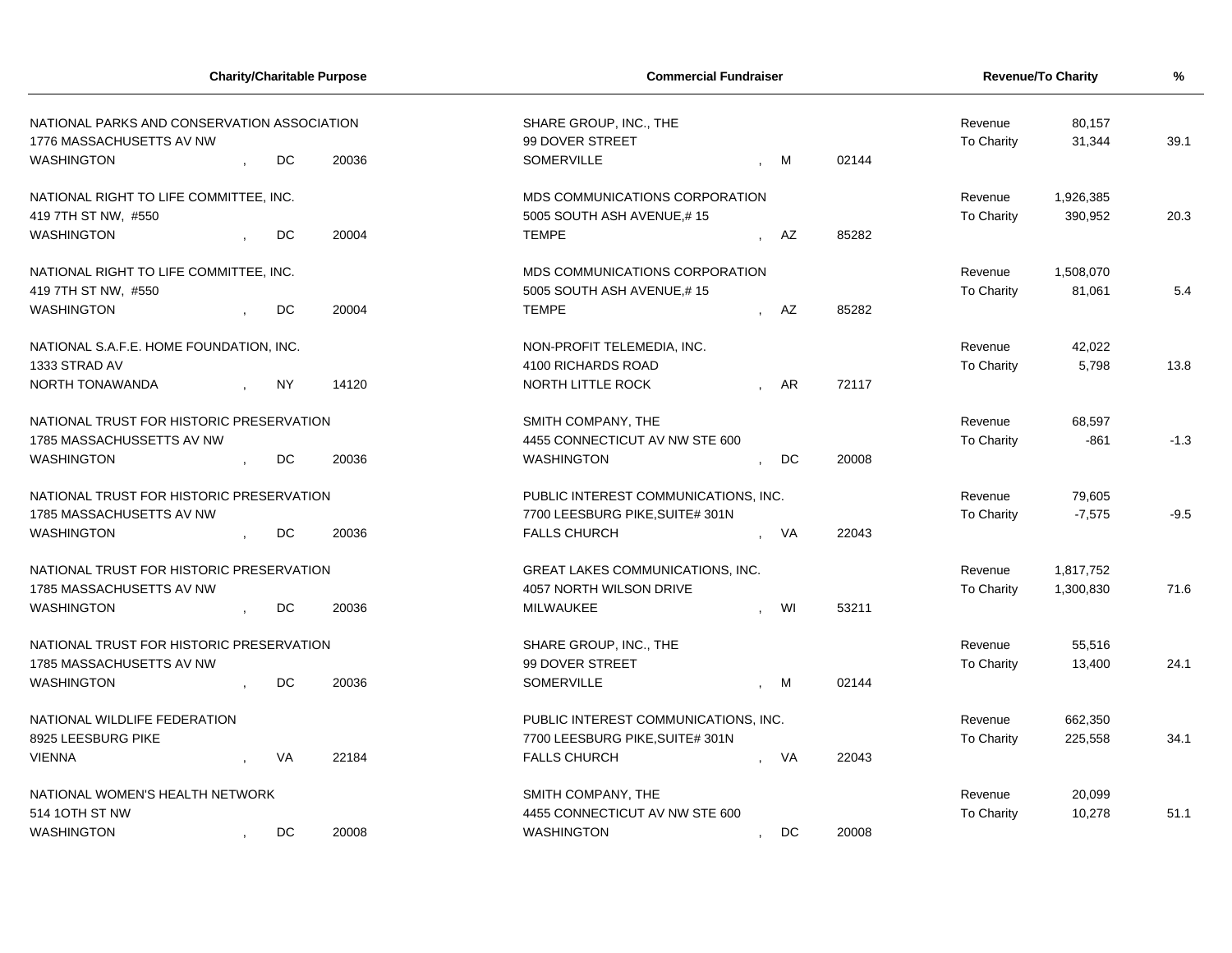| NATIVE AMERICAN RIGHTS FUND<br>SHARE GROUP, INC., THE<br>36,008<br>Revenue<br>99 DOVER STREET<br>1506 BROADWAY<br>To Charity<br>1,687 | 4.7     |
|---------------------------------------------------------------------------------------------------------------------------------------|---------|
| <b>BOULDER</b><br>CO<br>80302<br>SOMERVILLE<br>02144<br>- M                                                                           |         |
|                                                                                                                                       |         |
| NATURAL RESOURCES DEFENSE COUNCIL<br>820,037<br>FACTER DIRECT, LTD<br>Revenue                                                         |         |
| 40 WEST 20TH ST<br>1900 AVENUE OF THE STARS, 2350<br>To Charity<br>370,805                                                            | 45.2    |
| <b>NEW YORK</b><br><b>NY</b><br>10011<br>CA<br>90067-4504<br>LOS ANGELES                                                              |         |
| NATURE CONSERVANCY<br>PUBLIC INTEREST COMMUNICATIONS, INC.<br>339,256<br>Revenue                                                      |         |
| 1815 NORTH LYNN ST<br>7700 LEESBURG PIKE, SUITE# 301N<br>To Charity<br>67,612                                                         | 19.9    |
| <b>ARLINGTON</b><br>VA<br>22209<br>22043<br><b>FALLS CHURCH</b><br>VA                                                                 |         |
| 149,611<br>NATURE CONSERVANCY<br>NEW BOSTON COMMUNICATIONS, INC.<br>Revenue                                                           |         |
| 7,212<br>1815 NORTH LYNN ST<br>186 MASSACHUSETTS AVENUE<br>To Charity                                                                 | 4.8     |
| <b>ARLINGTON</b><br><b>BOSTON</b><br>VA<br>22209<br>02115<br>M                                                                        |         |
|                                                                                                                                       |         |
| 79,686<br>NATURE CONSERVANCY<br><b>GREAT LAKES COMMUNICATIONS, INC.</b><br>Revenue                                                    |         |
| 1815 NORTH LYNN ST<br>4057 NORTH WILSON DRIVE<br>To Charity<br>$-73,215$                                                              | $-91.9$ |
| <b>VA</b><br>22209<br>53211<br><b>ARLINGTON</b><br>MILWAUKEE<br>WI                                                                    |         |
| <b>NEW YORK CREEK</b><br><b>RED APPLE RESOURCES</b><br>15,281<br>Revenue                                                              |         |
| 2330 BATES AVENUE, SUITE D1<br>8,482<br>1021 HARVARD WAY<br>To Charity                                                                | 55.5    |
| 95762<br>94520<br>EL DORADO HILLS<br>CA<br><b>CONCORD</b><br>CA                                                                       |         |
|                                                                                                                                       |         |
| NEWARK ELEMENTARY<br><b>RED APPLE RESOURCES</b><br>Revenue<br>935                                                                     |         |
| 4121 NORTH THIRD AV<br>2330 BATES AVENUE, SUITE D1<br>To Charity<br>561                                                               | 60.0    |
| CA<br><b>SAN BERNARDINO</b><br>92407<br>CONCORD<br>CA<br>94520                                                                        |         |
| NORA LAM CHINESE MINISTRIES<br>REGENCY COMMUNICATIONS, INC.<br>Revenue<br>311,387                                                     |         |
| 5442 THORNWOOD DR<br>3301 AIRPORT FREEWAY, SUITE#300<br>To Charity<br>123,310                                                         | 39.6    |
| <b>SAN JOSE</b><br>95123<br>76021<br>CA<br><b>BEDFORD</b><br>TX                                                                       |         |
|                                                                                                                                       |         |
| NORTH SAN DIEGO COUNTY FOSTER PARENT ASSOCIATION<br>81,749<br>SANDERSON GROUP, INC.<br>Revenue                                        |         |
| 246 JOANNIE WAY<br>7860 MISSION CENTER CT.STE#200<br>To Charity<br>10,048                                                             | 12.3    |
| <b>VISTA</b><br>CA<br>92083<br>SAN DIEGO<br>CA<br>92108-1331                                                                          |         |
| NORTHERN CALIFORNIA BURN FOUNDATION<br>ENTERTAINMENT SERVICES UNLIMITED<br>Revenue<br>149,064                                         |         |
| 1324 MANGROVE AVENUE #202<br>PO BOX 255<br>To Charity<br>41,817                                                                       | 28.1    |
| <b>RED BLUFF</b><br>CA<br>96080<br><b>CHICO</b><br>95926<br>, CA                                                                      |         |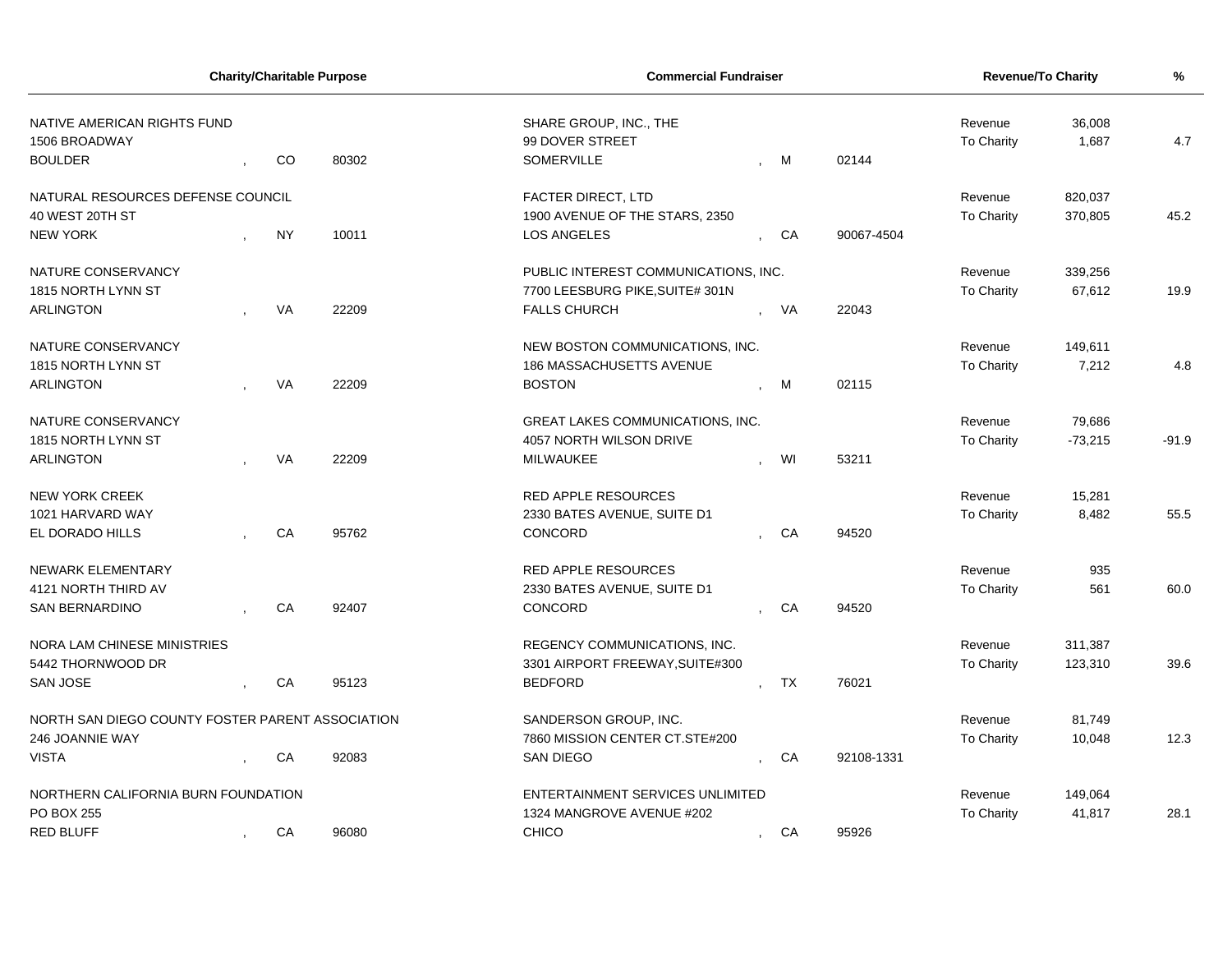| <b>Charity/Charitable Purpose</b>          |  |           | <b>Commercial Fundraiser</b> |                                       |                |           | <b>Revenue/To Charity</b> | %                 |          |        |
|--------------------------------------------|--|-----------|------------------------------|---------------------------------------|----------------|-----------|---------------------------|-------------------|----------|--------|
| NOTRE DAME HIGH SCHOOL                     |  |           |                              | <b>RED APPLE RESOURCES</b>            |                |           |                           | 39,242<br>Revenue |          |        |
| 1540 RALSTON AV                            |  |           |                              | 2330 BATES AVENUE, SUITE D1           |                |           |                           | To Charity        | 36,301   | 92.5   |
| <b>BELMONT</b>                             |  | CA        | 94002                        | CONCORD                               |                | CA        | 94520                     |                   |          |        |
| NOTRE DAME HIGH SCHOOL                     |  |           |                              | <b>RED APPLE RESOURCES</b>            |                |           |                           | Revenue           | 27,405   |        |
| 1021 HARVARD WAY                           |  |           |                              | 2330 BATES AVENUE, SUITE D1           |                |           |                           | To Charity        | 24,799   | 90.5   |
| <b>BELMONT</b>                             |  | CA        | 94002                        | CONCORD                               |                | CA        | 94520                     |                   |          |        |
| NOVATO LITTLE LEAGUE                       |  |           |                              | GEORGE JACKSON AND ASSOCIATES, INC.   |                |           |                           | Revenue           | 34,170   |        |
| <b>6 KENIWORTH COURT</b>                   |  |           |                              | 363 DOLAN AVENUE                      |                |           |                           | To Charity        | 24,779   | 72.5   |
| <b>NOVATO</b>                              |  | CA        | 94945                        | MILL VALLEY                           |                | CA        | 94941                     |                   |          |        |
| NOW LEGAL DEFENSE AND EDUCATION FUND, INC. |  |           |                              | SHARE GROUP, INC., THE                |                |           |                           | Revenue           | 53,391   |        |
| 99 HUDSON ST                               |  |           |                              | 99 DOVER STREET                       |                |           |                           | To Charity        | 21,997   | 41.2   |
| <b>NEW YORK</b>                            |  | <b>NY</b> | 10013                        | <b>SOMERVILLE</b>                     |                | M         | 02144                     |                   |          |        |
| O'HARA PARK PE DEPARTMENT                  |  |           |                              | <b>RED APPLE RESOURCES</b>            |                |           |                           | Revenue           | 7,270    |        |
| 1100 O'HARA AV                             |  |           |                              | 2330 BATES AVENUE, SUITE D1           |                |           |                           | To Charity        | 4,623    | 63.6   |
| <b>OAKLEY</b>                              |  | CA        | 94561                        | CONCORD                               |                | CA        | 94520                     |                   |          |        |
| OAK VIEW ELEMENTARY                        |  |           |                              | <b>RED APPLE RESOURCES</b>            |                |           |                           | Revenue           | 4,995    |        |
| 555 MAHONEY ST                             |  |           |                              | 2330 BATES AVENUE, SUITE D1           |                |           |                           | To Charity        | 3,479    | 69.7   |
| <b>OAK VIEW</b>                            |  | CA        | 93022                        | CONCORD                               |                | CA        | 94520                     |                   |          |        |
| OAKDALE POLICE OFFICERS ASSOCIATION        |  |           |                              | NATIONAL BENEFIT CO., INC.            |                |           |                           | Revenue           | 37,000   |        |
| 245 NORTH 2ND ST                           |  |           |                              | 3356 EAST MAIN STREET                 |                |           |                           | To Charity        | 3,500    | 9.5    |
| <b>OAKDALE</b>                             |  | CA        | 95361                        | WATERBURY                             |                | <b>CT</b> | 06705                     |                   |          |        |
| ONE ISRAEL FUND, LTD.                      |  |           |                              | BEVERLY K. HEWETT                     |                |           |                           | Revenue           | 44,598   |        |
| 17 EAST 45TH ST, #610                      |  |           |                              | 2336 MARKET STREET, NO. 118           |                |           |                           | To Charity        | 30,350   | 68.1   |
| <b>NEW YORK</b>                            |  | <b>NY</b> | 10017                        | <b>SAN FRANCISCO</b>                  |                | CA        | 94114                     |                   |          |        |
| OPEN DOORS WITH BROTHER ANDREW             |  |           |                              | TRANSAMERICA MARKETING SERVICES, INC. |                |           |                           | Revenue           | 77,492   |        |
| 16520 HARBOR BLVD, STE G                   |  |           |                              | 8130 BOONE BLVD., SUITE# 350          |                |           |                           | To Charity        | $-6,618$ | $-8.5$ |
| <b>FOUNTAIN VALLEY</b>                     |  | CA        | 92708                        | <b>VIENNA</b>                         |                | VA        | 22182                     |                   |          |        |
| OPERATION DOCTOR, INC.                     |  |           |                              | NON-PROFIT TELEMEDIA, INC.            |                |           |                           | Revenue           | 2,498    |        |
| PO BOX 8446                                |  |           |                              | 4100 RICHARDS ROAD                    |                |           |                           | <b>To Charity</b> | 1,168    | 46.8   |
| <b>CLEARWATER</b>                          |  | FL.       | 34618                        | NORTH LITTLE ROCK                     | $\overline{ }$ | AR        | 72117                     |                   |          |        |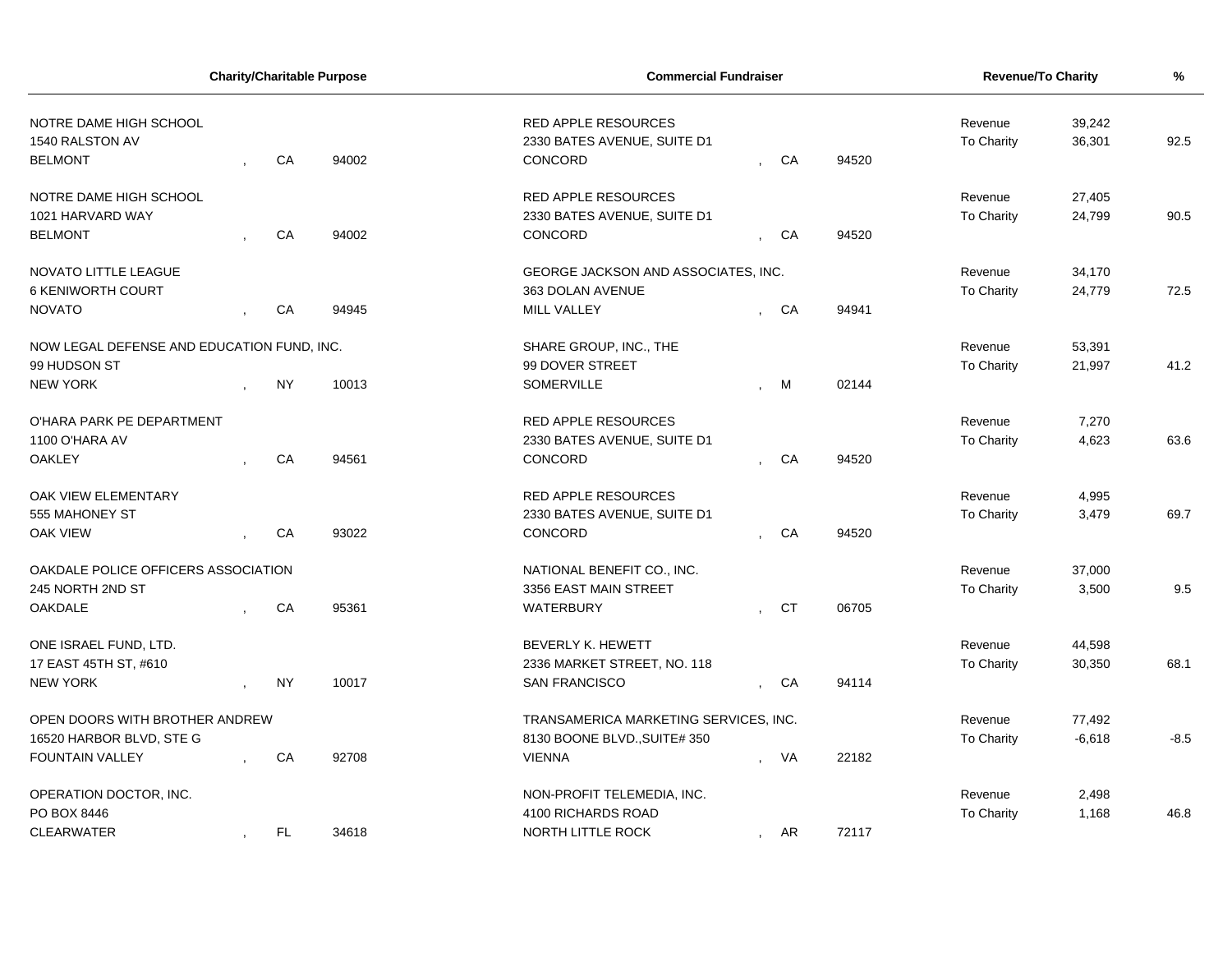| <b>Charity/Charitable Purpose</b>                     |  |           |            | <b>Commercial Fundraiser</b>        |  |           |            | <b>Revenue/To Charity</b> | %          |       |
|-------------------------------------------------------|--|-----------|------------|-------------------------------------|--|-----------|------------|---------------------------|------------|-------|
| ORANGE COUNTY RESCUE MISSION                          |  |           |            | MDS COMMUNICATIONS CORPORATION      |  |           |            | Revenue                   | 20,140     |       |
| 1421 EDINGER AV, #B                                   |  |           |            | 5005 SOUTH ASH AVENUE,#15           |  |           |            | <b>To Charity</b>         | 9,007      | 44.7  |
| <b>TUSTIN</b>                                         |  | CA        | 91708      | <b>TEMPE</b>                        |  | AZ        | 85282      |                           |            |       |
| <b>OUR LADY OF REFUGE</b>                             |  |           |            | HANG-UPS ART ENTERPRISES, INC.      |  |           |            | Revenue                   | 11,595     |       |
|                                                       |  |           |            | 1319 W. KATELLA                     |  |           |            | <b>To Charity</b>         | 2,975      | 25.7  |
|                                                       |  |           |            | ORANGE                              |  | CA        | 92667      |                           |            |       |
| <b>OXFAM AMERICA</b>                                  |  |           |            | SHARE GROUP, INC., THE              |  |           |            | Revenue                   | 177,886    |       |
| 26 WEST ST                                            |  |           |            | 99 DOVER STREET                     |  |           |            | To Charity                | 72,280     | 40.6  |
| <b>BOSTON</b>                                         |  | <b>MA</b> | 02111-1206 | <b>SOMERVILLE</b>                   |  | <b>M</b>  | 02144      |                           |            |       |
| PACIFIC WEST CANCER FUND, INC.                        |  |           |            | DIRECT RESPONSE CONSULTING SERVICES |  |           |            | Revenue                   | 12,864,329 |       |
| 320 ANDOVER PARK EAST, STE 250                        |  |           |            | 6849 OLD DOMINION DRIVE,#320        |  |           |            | To Charity                | 8,772,456  | 68.2  |
| <b>SEATTLE</b>                                        |  | <b>WA</b> | 98188      | <b>MC LEAN</b>                      |  | VA        | 22101      |                           |            |       |
| PALO ALTO LITTLE LEAGUE                               |  |           |            | <b>RED APPLE RESOURCES</b>          |  |           |            | Revenue                   | 15,198     |       |
| PO BOX 785                                            |  |           |            | 2330 BATES AVENUE, SUITE D1         |  |           |            | To Charity                | 11,800     | 77.6  |
| PALO ALTO                                             |  | CA        | 94302      | CONCORD                             |  | CA        | 94520      |                           |            |       |
| PARENTS, FAMILIES AND FRIENDS OF LESBIANS AND GAYS    |  |           |            | SHARE GROUP, INC., THE              |  |           |            | Revenue                   | 38,335     |       |
| 1101 14TH ST NW                                       |  |           |            | 99 DOVER STREET                     |  |           |            | <b>To Charity</b>         | 5,927      | 15.5  |
| <b>WASHINGTON</b>                                     |  | DC        | 20005      | <b>SOMERVILLE</b>                   |  | M         | 02144      |                           |            |       |
| PARKS JR HIGH                                         |  |           |            | HANG-UPS ART ENTERPRISES, INC.      |  |           |            | Revenue                   | 13,965     |       |
|                                                       |  |           |            | 1319 W. KATELLA                     |  |           |            | <b>To Charity</b>         | 3,583      | 25.7  |
|                                                       |  |           |            | ORANGE                              |  | CA        | 92667      |                           |            |       |
| PARKSIDE JUNIOR HIGH                                  |  |           |            | GEORGE JACKSON AND ASSOCIATES, INC. |  |           |            | Revenue                   | 1,118      |       |
| 1801 NILES AV                                         |  |           |            | 363 DOLAN AVENUE                    |  |           |            | <b>To Charity</b>         | 563        | 50.4  |
| <b>SAN BRUNO</b>                                      |  | CA        | 94066      | MILL VALLEY                         |  | CA        | 94941      |                           |            |       |
| PEACE OFFICER'S ASSOCIATION OF THE COUNTY OF MONTEREY |  |           |            | STAGE DOOR MUSIC PRODUCTIONS, INC.  |  |           |            | Revenue                   | 98,761     |       |
| 580 PINE AV                                           |  |           |            | 567 WATERTOWN AVENUE                |  |           |            | <b>To Charity</b>         | 19,752     | 20.0  |
| PACIFIC GROVE                                         |  | CA        | 93950      | <b>WATERBURY</b>                    |  | <b>CT</b> | 06708      |                           |            |       |
| PEDIATRIC AIDS FOUNDATION                             |  |           |            | LEVY, PAZANTI & ASSOCIATES          |  |           |            | Revenue                   | 1,782,338  |       |
| 1311 COLORADO AV                                      |  |           |            | 9911 W PICCO BLVD STE 1530          |  |           |            | To Charity                | 1,782,338  | 100.0 |
| <b>SANTA MONICA</b>                                   |  | CA        | 90404      | <b>LOS ANGELES</b>                  |  | CA        | 90035-2716 |                           |            |       |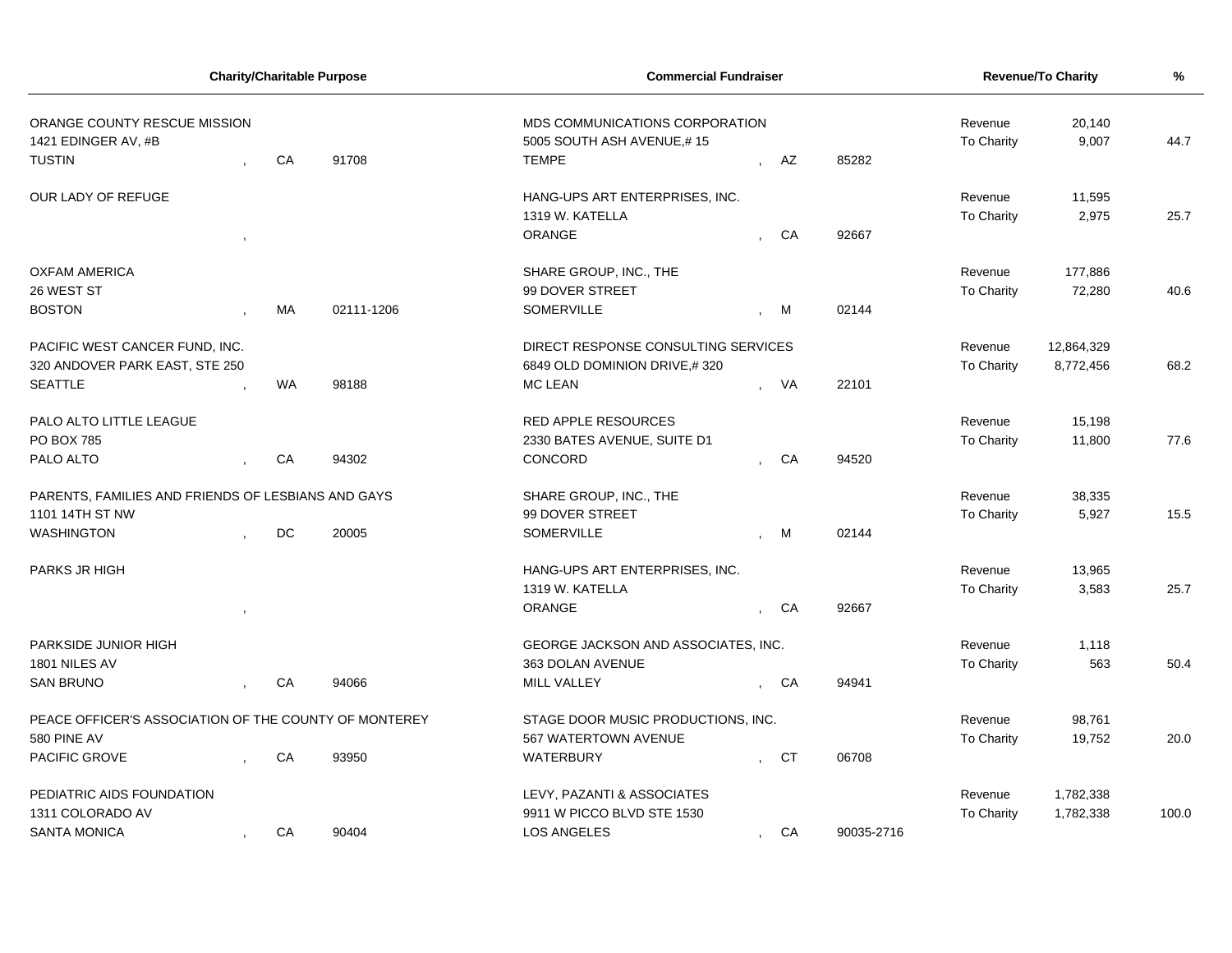| <b>Charity/Charitable Purpose</b>                |           |                        | <b>Commercial Fundraiser</b>                                |                       |                 |            | Revenue/To Charity |          | %      |
|--------------------------------------------------|-----------|------------------------|-------------------------------------------------------------|-----------------------|-----------------|------------|--------------------|----------|--------|
| PEN INS WOMEN                                    |           |                        | HANG-UPS ART ENTERPRISES, INC.<br>1319 W. KATELLA<br>ORANGE | Revenue<br>To Charity | 3,025<br>$-655$ | $-21.6$    |                    |          |        |
| PEOPLE FOR THE AMERICAN WAY                      |           |                        | INTEGRAL RESOURCES, INC.                                    |                       |                 |            | Revenue            | 49,614   |        |
| 2000 M ST NW, #400<br><b>WASHINGTON</b>          | <b>DC</b> | 20036                  | 144 ROGERS STREET<br>CAMBRIDGE                              |                       | M               | 02142-1070 | To Charity         | 41,826   | 84.3   |
| PEOPLE FOR THE AMERICAN WAY                      |           |                        | SHARE GROUP, INC., THE                                      |                       |                 |            | Revenue            | 30,554   |        |
| 2000 M ST NW, #400                               |           |                        | 99 DOVER STREET                                             |                       |                 |            | To Charity         | $-1,346$ | $-4.4$ |
| <b>WASHINGTON</b>                                | <b>DC</b> | 20036                  | SOMERVILLE                                                  |                       | M               | 02144      |                    |          |        |
| PEOPLE FOR THE AMERICAN WAY ACTION FUND          |           |                        | INTEGRAL RESOURCES, INC.                                    |                       |                 |            | Revenue            | 167,631  |        |
| 2000 M ST NW                                     |           |                        | <b>144 ROGERS STREET</b>                                    |                       |                 |            | To Charity         | 69,686   | 41.6   |
| <b>WASHINGTON</b>                                | <b>DC</b> | 20036                  | CAMBRIDGE                                                   |                       | M               | 02142-1070 |                    |          |        |
| PEOPLE FOR THE AMERICAN WAY FOUNDATION           |           |                        | LEVY, PAZANTI & ASSOCIATES                                  |                       |                 |            | Revenue            | 464,050  |        |
| 2852 SOUTH BARRINGTON AV                         |           |                        | 9911 W PICCO BLVD STE 1530                                  |                       |                 |            | To Charity         | 369,644  | 79.7   |
| LOS ANGELES<br>$\mathbf{r}$                      | CA        | 90064-3613             | LOS ANGELES                                                 |                       | CA              | 90035-2716 |                    |          |        |
| PEOPLE FOR THE ETHICAL TREATMENT OF ANIMALS INC. |           |                        | HARRIS O'MALLEY MARKETING, INC.                             |                       |                 |            | Revenue            | 423,156  |        |
| 501 FRONT ST                                     |           |                        | 15760 VENTURA BLVD., SUITE# 102                             |                       |                 |            | To Charity         | 162,326  | 38.4   |
| <b>NORFOLK</b>                                   | VA        | 23510                  | <b>ENCINO</b>                                               |                       | CA              | 91436      |                    |          |        |
| PEOPLE FOR THE ETHICAL TREATMENT OF ANIMALS INC. |           |                        | PUBLIC INTEREST COMMUNICATIONS, INC.                        |                       |                 |            | Revenue            | 452,906  |        |
| 501 FRONT ST                                     |           |                        | 7700 LEESBURG PIKE, SUITE# 301N                             |                       |                 |            | To Charity         | 311,721  | 68.8   |
| <b>NORFOLK</b>                                   | VA        | 23510                  | <b>FALLS CHURCH</b>                                         |                       | , VA            | 22043      |                    |          |        |
| PEOPLE-TO-PEOPLE HEALTH FOUNDATION, INC.         |           |                        | TRANSAMERICA MARKETING SERVICES, INC.                       |                       |                 |            | Revenue            | 7,595    |        |
| <b>CARTER HALL</b>                               |           |                        | 8130 BOONE BLVD., SUITE# 350                                |                       |                 |            | To Charity         | 281      | 3.7    |
| <b>MILLWOOD</b>                                  | VA        | 22646                  | <b>VIENNA</b>                                               |                       | - VA            | 22182      |                    |          |        |
| PESTICIDE WATCH                                  |           |                        | TELEFUND, INC.                                              |                       |                 |            | Revenue            | 63,343   |        |
| 450 GEARY ST, #50                                |           |                        | 1129 STATE STREET, SUITE# 28                                |                       |                 |            | To Charity         | 35,920   | 56.7   |
| <b>SAN FRANCISCO</b>                             | CA        | 94103                  | <b>SANTA BARBARA</b>                                        |                       | CA              | 93101      |                    |          |        |
| PHYSICIANS FOR SOCIAL RESPONSIBILITY             |           | SHARE GROUP, INC., THE |                                                             |                       |                 | Revenue    | 64,874             |          |        |
| 1101 14TH ST NW, STE 700                         |           |                        | 99 DOVER STREET                                             |                       |                 |            | <b>To Charity</b>  | 38,922   | 60.0   |
| <b>WASHINGTON</b><br>$\bullet$                   | DC        | 20005                  | <b>SOMERVILLE</b>                                           | $\mathbf{r}$          | <b>M</b>        | 02144      |                    |          |        |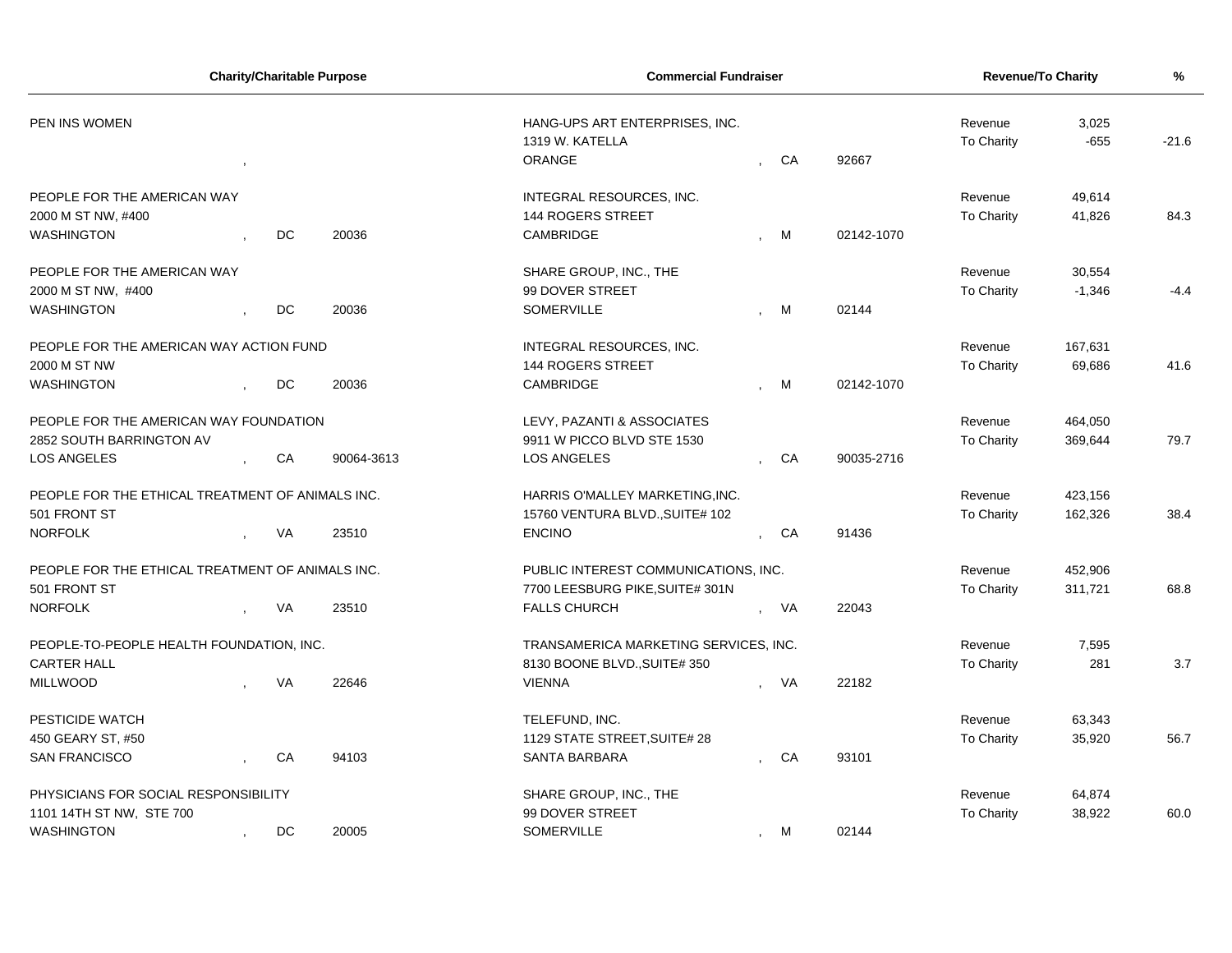|                                          |           | <b>Charity/Charitable Purpose</b> | <b>Commercial Fundraiser</b>    | Revenue/To Charity | %          |                   |           |      |
|------------------------------------------|-----------|-----------------------------------|---------------------------------|--------------------|------------|-------------------|-----------|------|
| PHYSICIANS FOR SOCIAL RESPONSIBILITY     |           |                                   | SHARE GROUP, INC., THE          |                    |            | Revenue           | 94,784    |      |
| 1101 14TH ST NW, STE 700                 |           |                                   | 99 DOVER STREET                 |                    |            | To Charity        | 32,700    | 34.5 |
| WASHINGTON                               | DC        | 20005                             | <b>SOMERVILLE</b>               | M                  | 02144      |                   |           |      |
| PHYSICIANS FOR SOCIAL RESPONSIBILITY     |           |                                   | HARRIS O'MALLEY MARKETING, INC. |                    |            | Revenue           | 13,678    |      |
| 1101 14TH ST NW, STE 700                 |           |                                   | 15760 VENTURA BLVD., SUITE# 102 |                    |            | <b>To Charity</b> | 3,769     | 27.6 |
| WASHINGTON                               | DC        | 20005                             | <b>ENCINO</b>                   | CA                 | 91436      |                   |           |      |
| PLANNED PARENTHOOD - LOS ANGELES         |           |                                   | SHARE GROUP, INC., THE          |                    |            | Revenue           | 13,584    |      |
| 1920 MARENGO ST                          |           |                                   | 99 DOVER STREET                 |                    |            | To Charity        | 2,008     | 14.8 |
| <b>LOS ANGELES</b>                       | CA        | 90033                             | <b>SOMERVILLE</b>               | M                  | 02144      |                   |           |      |
| PLANNED PARENTHOOD ACTION FUND, INC.     |           |                                   | INTEGRAL RESOURCES, INC.        |                    |            | Revenue           | 961,398   |      |
| 810 7TH AV, 12TH FLOOR                   |           |                                   | 144 ROGERS STREET               |                    |            | To Charity        | 328,171   | 34.1 |
| <b>NEW YORK</b>                          | <b>NY</b> | 10019                             | <b>CAMBRIDGE</b>                | M                  | 02142-1070 |                   |           |      |
| PLANNED PARENTHOOD FEDERATION OF AMERICA |           |                                   | INTEGRAL RESOURCES, INC.        |                    |            | Revenue           | 576,643   |      |
| 810 7TH AV, 12TH FLOOR                   |           |                                   | 144 ROGERS STREET               |                    |            | To Charity        | 238,544   | 41.4 |
| <b>NEW YORK</b>                          | <b>NY</b> | 10019                             | CAMBRIDGE                       | M                  | 02142-1070 |                   |           |      |
| PLANNED PARENTHOOD FEDERATION OF AMERICA |           |                                   | <b>FACTER DIRECT, LTD</b>       |                    |            | Revenue           | 1,602,807 |      |
| 810 7TH AV, 12TH FLOOR                   |           |                                   | 1900 AVENUE OF THE STARS, 2350  |                    |            | To Charity        | 554,165   | 34.6 |
| <b>NEW YORK</b>                          | <b>NY</b> | 10019                             | <b>LOS ANGELES</b>              | CA                 | 90067-4504 |                   |           |      |
| PLANNED PARENTHOOD GOLDEN GATE           |           |                                   | STEPHEN DUNN & ASSOCIATES       |                    |            | Revenue           | 110,487   |      |
| 221 PALM AV                              |           |                                   | 1728 ABBOT KINNEY BLVD.         |                    |            | To Charity        | 55,736    | 50.4 |
| <b>SAN MATEO</b>                         | CA        | 94403                             | <b>VENICE</b>                   | CA                 | 90291-4837 |                   |           |      |
| PLEAS/FOOTHILL LL                        |           |                                   | HANG-UPS ART ENTERPRISES, INC.  |                    |            | Revenue           | 9,940     |      |
|                                          |           |                                   | 1319 W. KATELLA                 |                    |            | <b>To Charity</b> | 2,072     | 20.8 |
|                                          |           |                                   | <b>ORANGE</b>                   | CA                 | 92667      |                   |           |      |
| PONDEROSA SCHOOL                         |           |                                   | <b>RED APPLE RESOURCES</b>      |                    |            | Revenue           | 6,051     |      |
| 295 PONDEROSA RD                         |           |                                   | 2330 BATES AVENUE, SUITE D1     |                    |            | To Charity        | 4,331     | 71.6 |
| SOUTH SAN FRANCISCO                      | CA        | 94080                             | CONCORD                         | CA                 | 94520      |                   |           |      |
| PRESIDIO HILL SCHOOL                     |           |                                   | <b>RED APPLE RESOURCES</b>      |                    |            | Revenue           | 1,918     |      |
| 3839 WASHINGTON                          |           |                                   | 2330 BATES AVENUE, SUITE D1     |                    |            | To Charity        | 1,482     | 77.3 |
| <b>SAN FRANCISCO</b>                     | CA        | 94118                             | CONCORD                         | CA                 | 94520      |                   |           |      |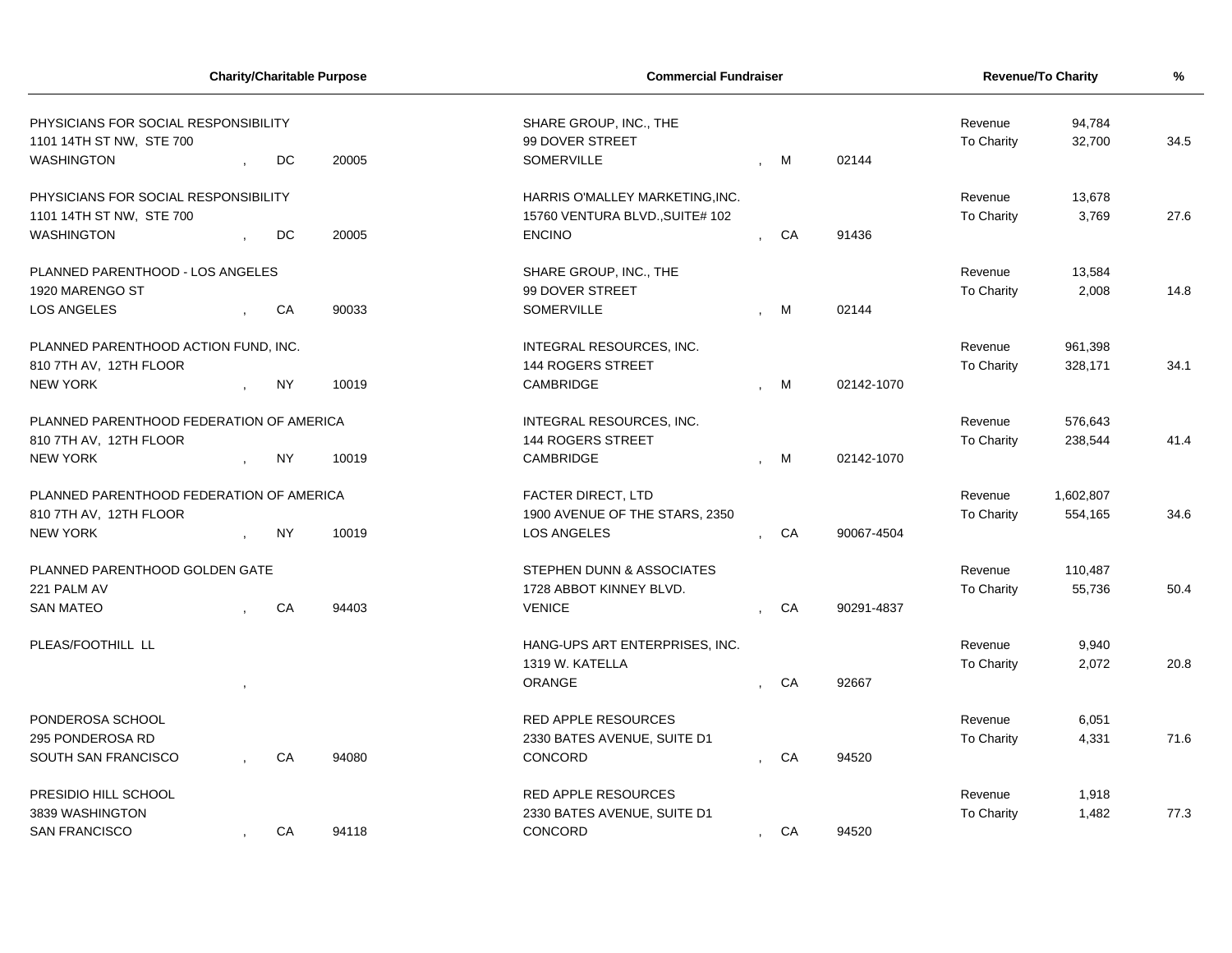| <b>Charity/Charitable Purpose</b>      |           |            |                                     | <b>Commercial Fundraiser</b> |      |       |                   | <b>Revenue/To Charity</b> |      |  |
|----------------------------------------|-----------|------------|-------------------------------------|------------------------------|------|-------|-------------------|---------------------------|------|--|
| PRESIDIO HILL SCHOOL                   |           |            | <b>RED APPLE RESOURCES</b>          |                              |      |       | Revenue           | 10,257                    |      |  |
| 3839 WASHINGTON                        |           |            | 2330 BATES AVENUE, SUITE D1         |                              |      |       | To Charity        | 8,327                     | 81.2 |  |
| <b>SAN FRANCISCO</b>                   | CA        | 94118      | CONCORD                             | , CA                         |      | 94520 |                   |                           |      |  |
| PROJECT CURE                           |           |            | DIRECT RESPONSE CONSULTING SERVICES |                              |      |       | Revenue           | 3,542,226                 |      |  |
| 5910 NORTH CENTRAL EXPRESSWAY, STE 760 |           |            | 6849 OLD DOMINION DRIVE,#320        |                              |      |       | <b>To Charity</b> | 515,115                   | 14.5 |  |
| <b>DALLAS</b>                          | TX        | 75206      | <b>MC LEAN</b>                      |                              | - VA | 22101 |                   |                           |      |  |
| <b>PRSON FELLOWSHIP MINISTRIES</b>     |           |            | MDS COMMUNICATIONS CORPORATION      |                              |      |       | Revenue           | 267,473                   |      |  |
| PO BOX 17500                           |           |            | 5005 SOUTH ASH AVENUE,#15           |                              |      |       | <b>To Charity</b> | 116,022                   | 43.4 |  |
| <b>WASHINGTON</b>                      | DC        | 20041-0500 | <b>TEMPE</b>                        |                              | AZ   | 85282 |                   |                           |      |  |
| PRSON FELLOWSHIP MINISTRIES            |           |            | MDS COMMUNICATIONS CORPORATION      |                              |      |       | Revenue           | 167,716                   |      |  |
| PO BOX 17500                           |           |            | 5005 SOUTH ASH AVENUE,#15           |                              |      |       | <b>To Charity</b> | 84,585                    | 50.4 |  |
| <b>WASHINGTON</b>                      | DC        | 20041-0500 | <b>TEMPE</b>                        |                              | AZ   | 85282 |                   |                           |      |  |
| PUBLIC CITIZEN FOUNDATION, INC.        |           |            | SHARE GROUP, INC., THE              |                              |      |       | Revenue           | 42,513                    |      |  |
| 1600 20TH ST NW                        |           |            | 99 DOVER STREET                     |                              |      |       | <b>To Charity</b> | 4,655                     | 10.9 |  |
| <b>WASHINGTON</b>                      | DC.       | 20009      | SOMERVILLE                          |                              | M    | 02144 |                   |                           |      |  |
| PURPLE HEART VETERANS OF CALIFORNIA    |           |            | LUXMEE SERVICES, INCORPORATED       |                              |      |       | Revenue           | 99,199                    |      |  |
| 761 HERBERTS LANE                      |           |            | 37053 CHERRY STREET, SUITE# 104     |                              |      |       | To Charity        | 10,911                    | 11.0 |  |
| <b>COLTON</b>                          | CA        | 92324      | <b>NEWARK</b>                       |                              | CA   | 94560 |                   |                           |      |  |
| RAILS TO TRAILS CONSERVANCY            |           |            | SHARE GROUP, INC., THE              |                              |      |       | Revenue           | 55,042                    |      |  |
| 1400 SIXTEENTH ST NW, STE 300          |           |            | 99 DOVER STREET                     |                              |      |       | To Charity        | 11,061                    | 20.1 |  |
| <b>WASHINGTON</b>                      | DC        | 20036      | SOMERVILLE                          |                              | M    | 02144 |                   |                           |      |  |
| <b>RAINFOREST ACTION NETWORK</b>       |           |            | <b>CLEC CANVASS NETWORK</b>         |                              |      |       | Revenue           | 210,416                   |      |  |
| 450 SANSOME ST, STE 700                |           |            | 1900 L STREET, N.W., SUITE# 602     |                              |      |       | To Charity        | 57,787                    | 27.5 |  |
| <b>SAN FRANCISCO</b>                   | CA        | 94111      | <b>WASHINGTON</b>                   |                              | DC   | 20036 |                   |                           |      |  |
| RAMPO HIGH SCHOOL FOOTBALL             |           |            | <b>RED APPLE RESOURCES</b>          |                              |      |       | Revenue           | 1,849                     |      |  |
| 15 WOODWIND LANE                       |           |            | 2330 BATES AVENUE, SUITE D1         |                              |      |       | To Charity        | 1,243                     | 67.2 |  |
| <b>SPRING VALLEY</b>                   | <b>NY</b> | 10977      | CONCORD                             |                              | CA   | 94520 |                   |                           |      |  |
| REACH OUR CHILDREN, INC.               |           |            | NON-PROFIT TELEMEDIA, INC.          |                              |      |       | Revenue           | 72,943                    |      |  |
| <b>15 MARJEAN COURT</b>                |           |            | 4100 RICHARDS ROAD                  |                              |      |       | To Charity        | 4,024                     | 5.5  |  |
| ST. LOUIS                              | <b>MO</b> | 63122      | NORTH LITTLE ROCK                   | $\overline{1}$               | AR   | 72117 |                   |                           |      |  |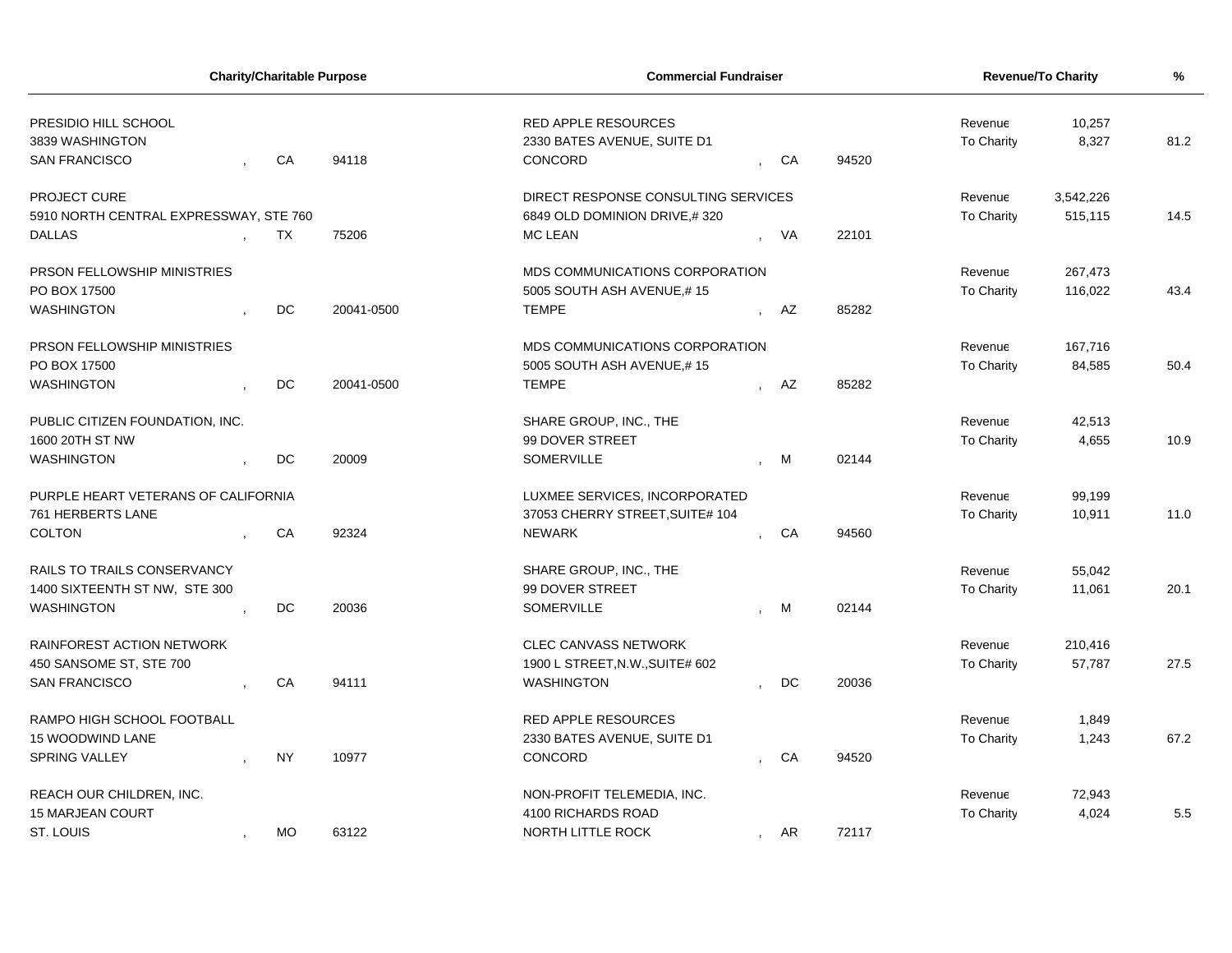| <b>Charity/Charitable Purpose</b>                                               |  |           | <b>Commercial Fundraiser</b> | <b>Revenue/To Charity</b>                                            | %       |       |                       |         |      |
|---------------------------------------------------------------------------------|--|-----------|------------------------------|----------------------------------------------------------------------|---------|-------|-----------------------|---------|------|
| REDDING PEACE OFFICERS' ASSOCIATION<br>225 LOCUST ST, STE 200<br><b>REDDING</b> |  | CA        | 96003                        | <b>GOLD COAST PRODUCTIONS</b><br>3730 MADRONA LANE<br><b>MEDFORD</b> | $\circ$ | 97501 | Revenue<br>To Charity | 20.0    |      |
| REDDING PEACE OFFICERS' ASSOCIATION                                             |  |           |                              | M.S.A. ENT.                                                          |         |       | Revenue               | 56,478  |      |
| 225 LOCUST ST, STE 200                                                          |  |           |                              | 11091 RHYOLITE #3                                                    |         |       | To Charity            | 11,296  | 20.0 |
| <b>REDDING</b>                                                                  |  | CA        | 96003                        | <b>REDDING</b>                                                       | CA      | 96003 |                       |         |      |
| REGULAR AMERICAN VETERANS                                                       |  |           |                              | U.S. MARKETING, INC.                                                 |         |       | Revenue               | 171,433 |      |
| 4642 COASTAL HIGHWAY                                                            |  |           |                              | 30165 HILLSIDE TERRACE, #B                                           |         |       | To Charity            | 37,500  | 21.9 |
| <b>CRAWFORDVILLE</b>                                                            |  | FL.       | 32327                        | SAN JUAN CAPISTRANO                                                  | CA      | 92675 |                       |         |      |
| REGULAR AMERICAN VETERANS                                                       |  |           |                              | NORTH AMERICAN CHARITABLE SERVICES INC.                              |         |       | Revenue               | 101,079 |      |
| 4642 COASTAL HIGHWAY                                                            |  |           |                              | 3387 CHICAGO AVENUE                                                  |         |       | To Charity            | 16,000  | 15.8 |
| <b>CRAWFORDVILLE</b>                                                            |  | FL.       | 32327                        | <b>RIVERSIDE</b>                                                     | CA      | 92501 |                       |         |      |
| RETIRED AND DISABLED POLICE OF AMERICA                                          |  |           |                              | NETWORK MANAGEMENT PRESS, INC.                                       |         |       | Revenue               | 222,784 |      |
| 1900 SOUTH HARBOR CITY BLVD, #328                                               |  |           |                              | 17915 VENTURA BLVD STE 212                                           |         |       | To Charity            | 15,595  | 7.0  |
| <b>MELBOURNE</b>                                                                |  | FL.       | 32901                        | <b>ENCINO</b>                                                        | CA      | 91316 |                       |         |      |
| RICHMOND FIREFIGHTERS LOCAL #188                                                |  |           |                              | M. CHARLES PRODUCTIONS, INC.                                         |         |       | Revenue               | 93,035  |      |
|                                                                                 |  |           |                              | 1926 NE 147TH TERRACE                                                |         |       | To Charity            | 16,107  | 17.3 |
|                                                                                 |  |           |                              | <b>MIAMI</b>                                                         | - FL    | 33181 |                       |         |      |
| RIO DEL MAR ELEMENTARY                                                          |  |           |                              | <b>RED APPLE RESOURCES</b>                                           |         |       | Revenue               | 9,511   |      |
| 102 PEBBLE BEACH COURT                                                          |  |           |                              | 2330 BATES AVENUE, SUITE D1                                          |         |       | To Charity            | 6,824   | 71.8 |
| <b>APTOS</b>                                                                    |  | CA        | 95003                        | CONCORD                                                              | CA      | 94520 |                       |         |      |
| RIORDAN HIGH SCHOOL                                                             |  |           |                              | <b>RED APPLE RESOURCES</b>                                           |         |       | Revenue               | 78,124  |      |
| 175 PELHAM AV                                                                   |  |           |                              | 2330 BATES AVENUE, SUITE D1                                          |         |       | To Charity            | 71,793  | 91.9 |
| <b>SAN FRANCISCO</b>                                                            |  | CA        | 94112                        | CONCORD                                                              | CA      | 94520 |                       |         |      |
| RITA CANNAN PFA                                                                 |  |           |                              | <b>RED APPLE RESOURCES</b>                                           |         |       | Revenue               | 2,436   |      |
| 2540 CANNAN ST                                                                  |  |           |                              | 2330 BATES AVENUE, SUITE D1                                          |         |       | To Charity            | 1,053   | 43.2 |
| <b>RENO</b>                                                                     |  | <b>NV</b> | 89512                        | CONCORD                                                              | CA      | 94520 |                       |         |      |
| RIVERBANK KIWANIS CLUB                                                          |  |           |                              | ROBERT L. VAN TUINEN                                                 |         |       | Revenue               | 27,620  |      |
|                                                                                 |  |           |                              | 1109 WHITTLE COURT                                                   |         |       | <b>To Charity</b>     | 5,509   | 19.9 |
|                                                                                 |  |           |                              | <b>MODESTO</b>                                                       | CA      | 95351 |                       |         |      |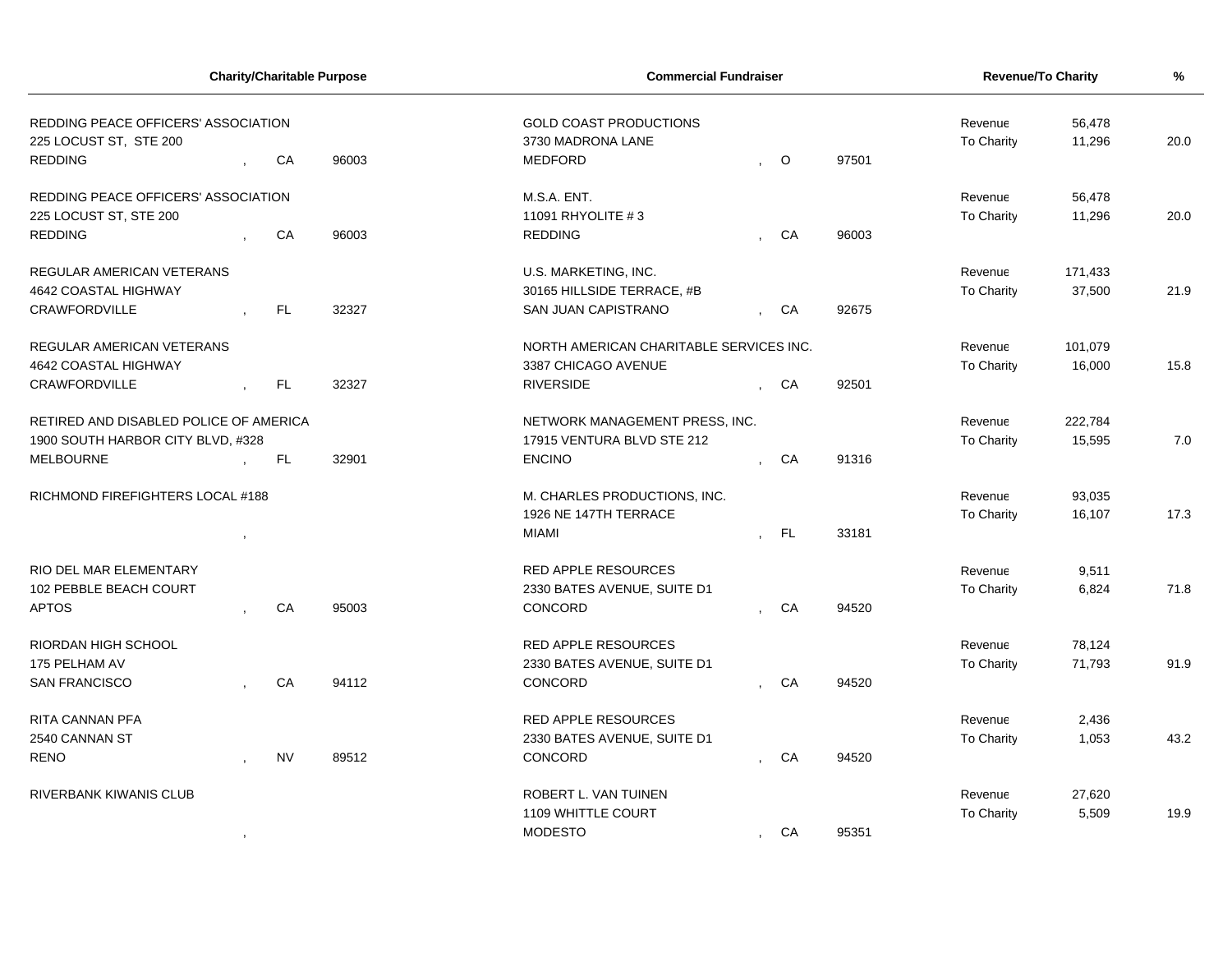| <b>Charity/Charitable Purpose</b>                            |  |           |            | <b>Commercial Fundraiser</b>         | <b>Revenue/To Charity</b> | %          |                   |           |      |
|--------------------------------------------------------------|--|-----------|------------|--------------------------------------|---------------------------|------------|-------------------|-----------|------|
| RIVERSIDE SHERIFFS ASSOCIATION                               |  |           |            | <b>TWIN ENTERPRISES</b>              |                           |            | Revenue           | 29,189    |      |
| 4361 LATHAM, #240                                            |  |           |            | 1076 SANTO ANTONIO DR STE A          |                           |            | To Charity        | 5,838     | 20.0 |
| <b>RIVERSIDE</b>                                             |  | CA        | 92501      | <b>COLTON</b>                        | , CA                      | 92324      |                   |           |      |
| ROGER WYBURN-MASON AND JACK M. BLOUNT ERADICATION OF RHEUMAT |  |           |            | DIRECT RESPONSE CONSULTING SERVICES  |                           |            | Revenue           | 2,602,562 |      |
| 506 OLD HARDING WAY                                          |  |           |            | 6849 OLD DOMINION DRIVE,#320         |                           |            | To Charity        | 838,728   | 32.2 |
| <b>FRANKLIN</b>                                              |  | <b>TN</b> | 37064      | <b>MC LEAN</b>                       | VA                        | 22101      |                   |           |      |
| ROSEVILLE REC CENTER                                         |  |           |            | HANG-UPS ART ENTERPRISES, INC.       |                           |            | Revenue           | 4,750     |      |
|                                                              |  |           |            | 1319 W. KATELLA                      |                           |            | <b>To Charity</b> | 650       | 13.7 |
|                                                              |  |           |            | <b>ORANGE</b>                        | CA                        | 92667      |                   |           |      |
| ROSS VALLEY COMMUNITY FOR SCHOOLS                            |  |           |            | <b>RED APPLE RESOURCES</b>           |                           |            | Revenue           | 29,898    |      |
| 19 CAMINO DE HERRERA                                         |  |           |            | 2330 BATES AVENUE, SUITE D1          |                           |            | <b>To Charity</b> | 24,109    | 80.6 |
| <b>SAN ANSELMO</b>                                           |  | CA        | 94960      | CONCORD                              | CA                        | 94520      |                   |           |      |
| RUTHERFORD INSTITUTE, THE                                    |  |           |            | REGENCY COMMUNICATIONS, INC.         |                           |            | Revenue           | 67,695    |      |
| 1445 EAST RIO RD                                             |  |           |            | 3301 AIRPORT FREEWAY, SUITE#300      |                           |            | <b>To Charity</b> | 4,305     | 6.4  |
| <b>CHARLOTTESVILLE</b>                                       |  | VA        | 22906-7482 | <b>BEDFORD</b>                       | TX                        | 76021      |                   |           |      |
| <b>SALSI LITTLE LEAGUE</b>                                   |  |           |            | <b>RED APPLE RESOURCES</b>           |                           |            | Revenue           | 3,597     |      |
| 1198-B AMESTI RD                                             |  |           |            | 2330 BATES AVENUE, SUITE D1          |                           |            | <b>To Charity</b> | 2,489     | 69.2 |
| WATSONVILLE                                                  |  | CA        | 95076      | CONCORD                              | CA                        | 94520      |                   |           |      |
| SAN DIEGO FOSTER PARENT ASSOCIATION                          |  |           |            | SANDERSON GROUP, INC.                |                           |            | Revenue           | 81,749    |      |
| 1928 DARTMOOR DRIVE                                          |  |           |            | 7860 MISSION CENTER CT.STE#200       |                           |            | To Charity        | 10,048    | 12.3 |
| <b>LEMON GROVE</b>                                           |  | CA        | 91945      | <b>SAN DIEGO</b>                     | CA                        | 92108-1331 |                   |           |      |
| SAN FERNANDO POLICE OFFIERS' ASSOCIATION                     |  |           |            | <b>RAMBRET INC.</b>                  |                           |            | Revenue           | 632,949   |      |
| 900 FIRST ST                                                 |  |           |            | 1256 NORTH EDGEMONT #4               |                           |            | <b>To Charity</b> | 44,300    | 7.0  |
| <b>SAN FERNANDO</b>                                          |  | CA        | 91340      | <b>LOS ANGELES</b>                   | <b>CA</b>                 | 90029      |                   |           |      |
| SAN FRANCISCO AIDS FOUNDATION                                |  |           |            | PALLOTTA AND ASSOCIATES, INC.        |                           |            | Revenue           | 4,934,255 |      |
| 10 UNITED STATES PLAZA                                       |  |           |            | 1525 CROSSRDS OF THE WORLD#101       |                           |            | To Charity        | 3,150,657 | 63.9 |
| <b>SAN FRANCISCO</b>                                         |  | CA        | 94102      | <b>LOS ANGELES</b>                   | CA                        | 90028      |                   |           |      |
| SAN FRANCISCO AIDS FOUNDATION                                |  |           |            | MILLER, ZEICHIK AND ASSOCIATES, INC. |                           |            | Revenue           | 3,648,906 |      |
| 10 UNITED NATIONS PLAZA                                      |  |           |            | PO BOX 93429                         |                           |            | To Charity        | 2,775,817 | 76.1 |
| <b>SAN FRANCISCO</b>                                         |  | CA        | 94102      | <b>LOS ANGELES</b>                   | CA                        | 90093-0429 |                   |           |      |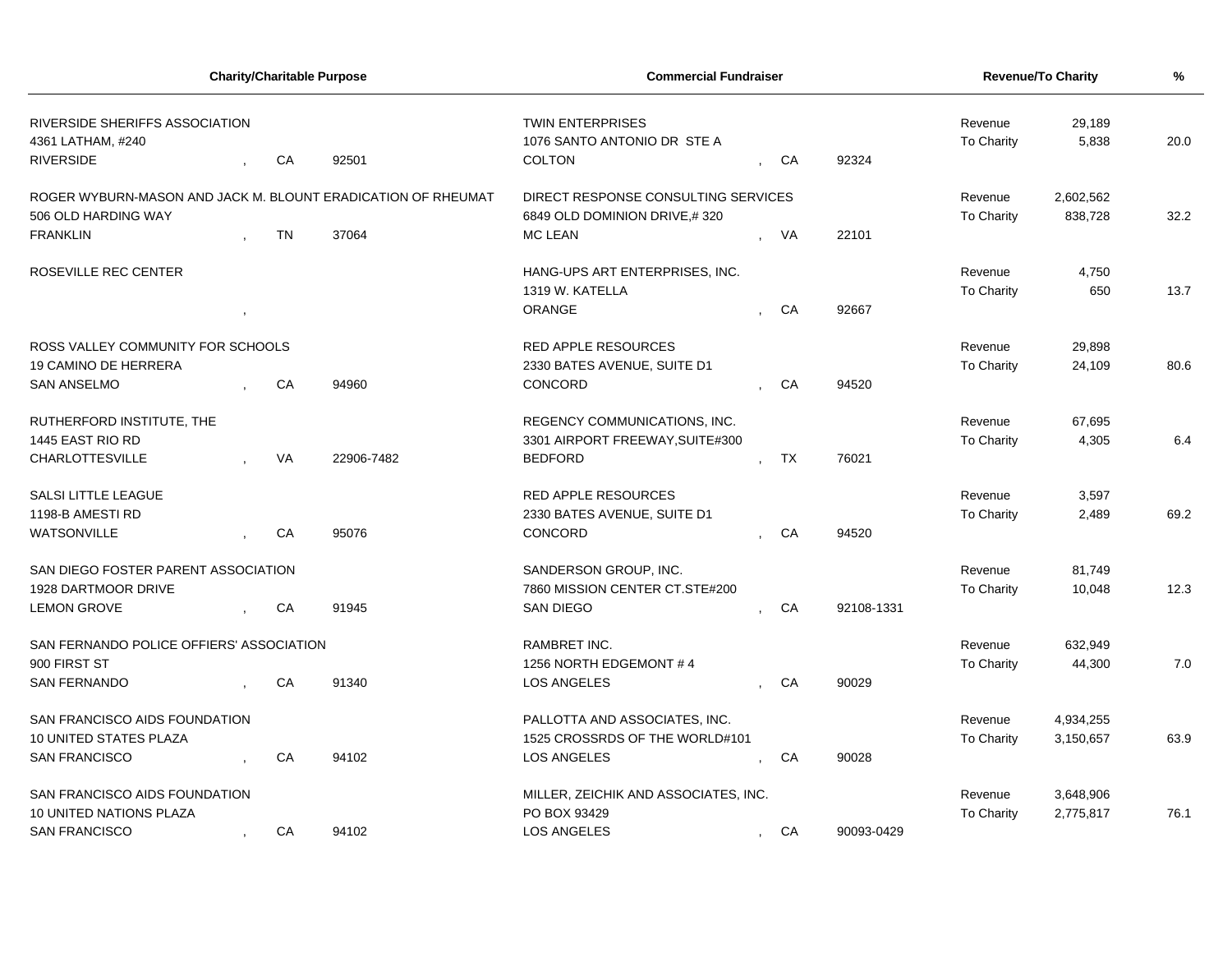| <b>Charity/Charitable Purpose</b><br>SAN FRANCISCO URBAN SERVICE PROJECT |  |    |            | <b>Commercial Fundraiser</b>                                      |         | Revenue/To Charity |            |                       |                   |      |
|--------------------------------------------------------------------------|--|----|------------|-------------------------------------------------------------------|---------|--------------------|------------|-----------------------|-------------------|------|
| 312 SUTTER ST, STE 610<br><b>SAN FRANCISCO</b>                           |  | CA | 94108      | ROSEMARY P. CARROLL<br>180 DE SOTO STREET<br><b>SAN FRANCISCO</b> |         | CA                 | 94127      | Revenue<br>To Charity | 115,000<br>84,035 | 73.1 |
|                                                                          |  |    |            |                                                                   |         |                    |            |                       |                   |      |
| SAN GABRIEL POLICE OFFICERS' ASSOCIATION                                 |  |    |            | RAMBRET INC.                                                      |         |                    |            | Revenue               | 364,260           |      |
| 625 DEL MAR AV                                                           |  |    |            | 1256 NORTH EDGEMONT #4                                            |         |                    |            | To Charity            | 35,232            | 9.7  |
| <b>SAN GABRIEL</b>                                                       |  | CA | 91176      | <b>LOS ANGELES</b>                                                |         | CA                 | 90029      |                       |                   |      |
| SAN JOAQUIN VALLEY POLICE YOUTH ACTIVITIES LEAGUE                        |  |    |            | <b>SUN PRODUCTIONS</b>                                            |         |                    |            | Revenue               | 20,867            |      |
| 948 11TH, STE 115                                                        |  |    |            | 201 E RUMBLE RD STE G                                             |         |                    |            | To Charity            | 4,173             | 20.0 |
| <b>MODESTO</b>                                                           |  | CA | 95354      | <b>MODESTO</b>                                                    |         | CA                 | 95350-2356 |                       |                   |      |
| SAN JOSE FIREFIGHTERS BURN FOUNDATION                                    |  |    |            | TBS PRODUCTIONS                                                   |         |                    |            | Revenue               | 220,569           |      |
| 1302 LINCOLN AV, NO 210                                                  |  |    |            | 100 WEST RINCON AVE, STE 102                                      |         |                    |            | To Charity            | 44,114            | 20.0 |
| <b>SAN JOSE</b>                                                          |  | CA | 95125      | <b>CAMPBELL</b>                                                   |         | CA                 | 95008-2898 |                       |                   |      |
| SAN JOSE STATE UNIVERSITY ALUMNI ASSOCIATION                             |  |    |            | DIRECTLINE TECHNOLOGIES, INC.                                     |         |                    |            | Revenue               | 10,670            |      |
| ONE WASHINGTON SQUARE                                                    |  |    |            | 1200 E ORANGEBURG AV, STE 103                                     |         |                    |            | To Charity            | 1,670             | 15.7 |
| <b>SAN JOSE</b>                                                          |  | CA | 95192-0126 | <b>MODESTO</b>                                                    |         | CA                 | 95350-4625 |                       |                   |      |
| SAN JUAN/AROMAS LITTLE LEAGUE                                            |  |    |            | <b>RED APPLE RESOURCES</b>                                        |         |                    |            | Revenue               | 5,856             |      |
| 3610 GRANGER LANE                                                        |  |    |            | 2330 BATES AVENUE, SUITE D1                                       |         |                    |            | To Charity            | 4,181             | 71.4 |
| <b>WATSONVILLE</b>                                                       |  | CA | 95076      | CONCORD                                                           |         | CA                 | 94520      |                       |                   |      |
| SAN MATEO COUNTY JUNIOR HOCKEY CLUB                                      |  |    |            | <b>RED APPLE RESOURCES</b>                                        |         |                    |            | Revenue               | 2,818             |      |
| 124 GLASGOW                                                              |  |    |            | 2330 BATES AVENUE, SUITE D1                                       |         |                    |            | To Charity            | 2,093             | 74.3 |
| <b>SAN CARLOS</b>                                                        |  | CA | 94070      | CONCORD                                                           |         | CA                 | 94520      |                       |                   |      |
| <b>SAN MATEO FIRE CHIEFS</b>                                             |  |    |            | <b>TBS PRODUCTIONS</b>                                            |         |                    |            | Revenue               | 216,318           |      |
| 3445 BAYSHORE BLVD                                                       |  |    |            | 100 WEST RINCON AVE, STE 102                                      |         |                    |            | To Charity            | 32,448            | 15.0 |
| <b>BRISBANE</b>                                                          |  | CA | 94005      | <b>CAMPBELL</b>                                                   |         | CA                 | 95008-2898 |                       |                   |      |
| SAN RAMON LITTLE LEAGUE                                                  |  |    |            | <b>RED APPLE RESOURCES</b>                                        |         |                    |            | Revenue               | 10,923            |      |
| 125 REFLECTIONS DR, #22                                                  |  |    |            | 2330 BATES AVENUE, SUITE D1                                       |         |                    |            | To Charity            | 7,711             | 70.6 |
| <b>SAN RAMON</b>                                                         |  | CA | 94583      | CONCORD                                                           |         | CA                 | 94520      |                       |                   |      |
| SAN RAMON VALLEY LITTLE LEAGUE                                           |  |    |            | <b>RED APPLE RESOURCES</b>                                        |         |                    |            | Revenue               | 14,086            |      |
| 117 CLUB TERRACE                                                         |  |    |            | 2330 BATES AVENUE, SUITE D1                                       |         |                    |            | To Charity            | 12,548            | 89.1 |
| <b>DANVILLE</b>                                                          |  | CA | 94526      | CONCORD                                                           | $\cdot$ | CA                 | 94520      |                       |                   |      |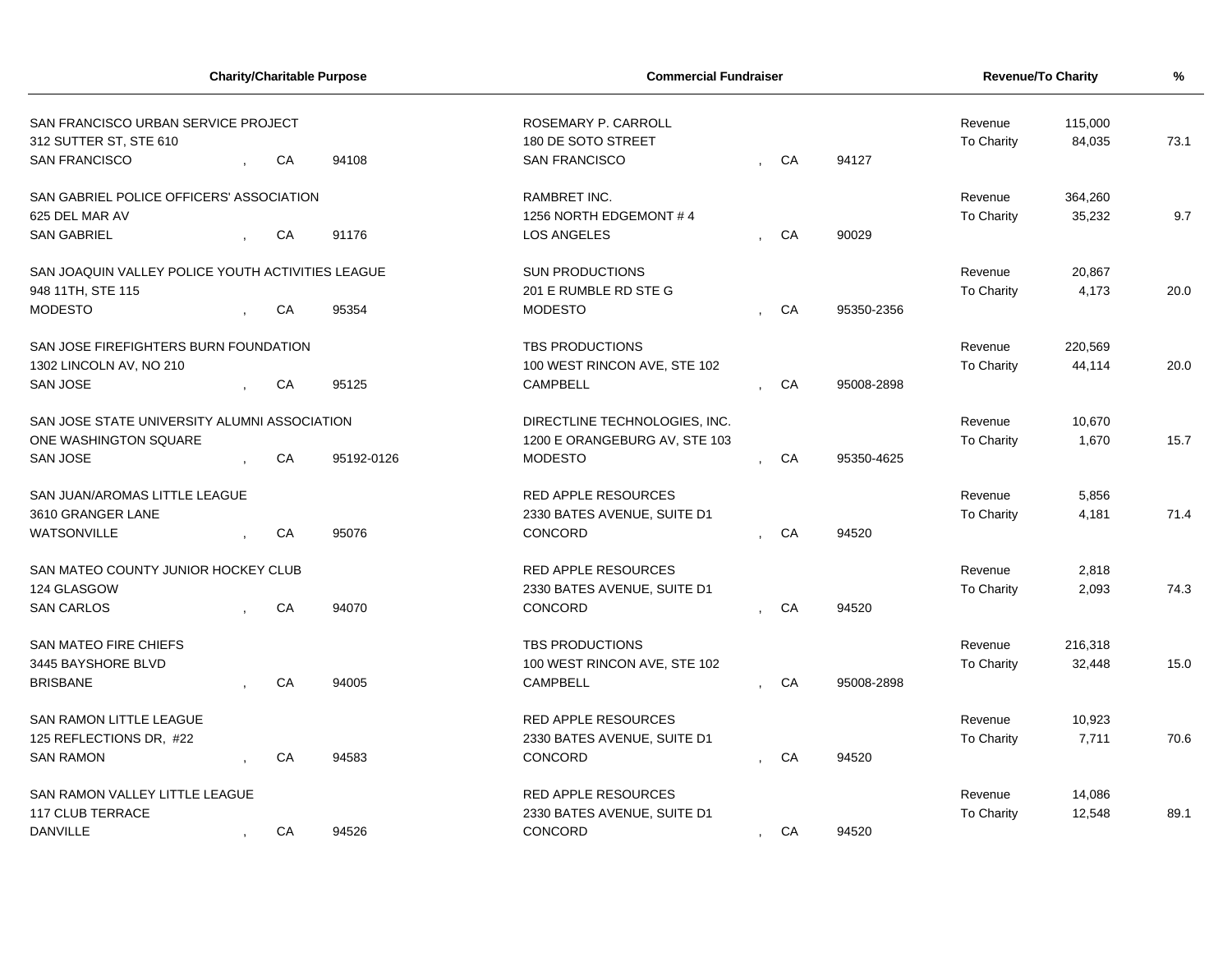|                                                                              | <b>Charity/Charitable Purpose</b> |       |                                                                               | <b>Commercial Fundraiser</b> |         | <b>Revenue/To Charity</b> |                 | $\frac{9}{6}$ |
|------------------------------------------------------------------------------|-----------------------------------|-------|-------------------------------------------------------------------------------|------------------------------|---------|---------------------------|-----------------|---------------|
| SANTA CLARA DEPUTY SHERIFFS ATHLETIC LEAGUE<br>1330 SOUTH BASCOM AV, STE 1-A |                                   |       | FAMILY ENTERTAINMENT GROUP OF CALIFORNIA, INC.<br>1185 SECOND STREET G1, #199 |                              |         | Revenue<br>To Charity     | 42,376<br>6,605 | 15.6          |
| SAN JOSE                                                                     | CA                                | 95160 | <b>BRENTWOOD</b>                                                              | , CA                         | 94513   |                           |                 |               |
| SANTA CLARA DEPUTY SHERIFFS ATHLETIC LEAGUE                                  |                                   |       | FAMILY ENTERTAINMENT GROUP OF CALIFORNIA, INC.                                |                              |         | Revenue                   | 84,751          |               |
| 1330 SOUTH BASCOM AV, STE 1-A                                                |                                   |       | 1185 SECOND STREET G1, #199                                                   |                              |         | To Charity                | 13,209          | 15.6          |
| <b>SAN JOSE</b>                                                              | CA                                | 95160 | <b>BRENTWOOD</b>                                                              | CA                           | 94513   |                           |                 |               |
| SANTA CLARA DEPUTY SHERIFFS ATHLETIC LEAGUE                                  |                                   |       | FAMILY ENTERTAINMENT GROUP OF CALIFORNIA, INC.                                |                              |         | Revenue                   | 282,507         | 15.6          |
| 1330 SOUTH BASCOM AV, STE 1-A<br>SAN JOSE                                    | CA                                | 95160 | 1185 SECOND STREET G1, #199<br><b>BRENTWOOD</b>                               | CA                           | 94513   | To Charity                | 44,030          |               |
|                                                                              |                                   |       |                                                                               |                              |         |                           |                 |               |
| SANTA CLARA DEPUTY SHERIFFS ATHLETIC LEAGUE                                  |                                   |       | FAMILY ENTERTAINMENT GROUP OF CALIFORNIA, INC.                                |                              |         | Revenue                   | 296,632         |               |
| 1330 SOUTH BASCOM AV, STE 1-A                                                |                                   |       | 1185 SECOND STREET G1, #199                                                   |                              |         | To Charity                | 46,232          | 15.6          |
| SAN JOSE                                                                     | CA                                | 95160 | <b>BRENTWOOD</b>                                                              | CA                           | 94513   |                           |                 |               |
| <b>SC/WILCOX GRAD N</b>                                                      |                                   |       | HANG-UPS ART ENTERPRISES, INC.                                                |                              |         | Revenue                   | 23,830          |               |
|                                                                              |                                   |       | 1319 W. KATELLA                                                               |                              |         | To Charity                | 7,154           | 30.0          |
|                                                                              |                                   |       | ORANGE                                                                        | CA                           | 92667   |                           |                 |               |
| <b>SEATTLE AIDS</b>                                                          |                                   |       | HANG-UPS ART ENTERPRISES, INC.                                                |                              |         | Revenue                   | 1,215           |               |
|                                                                              |                                   |       | 1319 W. KATELLA                                                               |                              |         | To Charity                | $-1,643$        | $-135.2$      |
|                                                                              |                                   |       | ORANGE                                                                        | CA                           | 92667   |                           |                 |               |
|                                                                              |                                   |       |                                                                               |                              |         |                           |                 |               |
| SECRET WITNESS OF SHASTA COUNTY, INC.                                        |                                   |       | M.S.A. ENT.                                                                   |                              |         | Revenue                   | 48,025          |               |
| 4203 FRANCIS DR                                                              |                                   |       | 11091 RHYOLITE #3                                                             |                              |         | To Charity                | 9,605           | 20.0          |
| <b>REDDING</b>                                                               | CA                                | 96001 | <b>REDDING</b>                                                                | CA                           | 96003   |                           |                 |               |
| SECRET WITNESS OF SHASTA COUNTY, INC.                                        |                                   |       | <b>GOLD COAST PRODUCTIONS</b>                                                 |                              |         | Revenue                   | 48,025          |               |
| 4203 FRANCIS DR                                                              |                                   |       | 3730 MADRONA LANE                                                             |                              |         | To Charity                | 9.605           | 20.0          |
| <b>REDDING</b>                                                               | CA                                | 96001 | MEDFORD                                                                       | $\circ$                      | 97501   |                           |                 |               |
| SH FRIENDS OF LIB                                                            |                                   |       | HANG-UPS ART ENTERPRISES, INC.                                                |                              |         | Revenue                   | 2,410           |               |
|                                                                              |                                   |       | 1319 W. KATELLA                                                               |                              |         | To Charity                | 462             | 19.2          |
|                                                                              |                                   |       | <b>ORANGE</b>                                                                 | CA                           | 92667   |                           |                 |               |
|                                                                              |                                   |       | M. CHARLES PRODUCTIONS, INC.                                                  |                              | Revenue |                           |                 |               |
| SHERIFF'S BENEFIT ASSOCIATION MONETREY COUNTY DEPUTIES<br>PO BOX 803         |                                   |       | 1926 NE 147TH TERRACE                                                         |                              |         |                           | 134,018         | 18.0          |
| <b>SEASIDE</b>                                                               | <b>MIAMI</b>                      | FL.   | 33181                                                                         | To Charity                   | 24,183  |                           |                 |               |
|                                                                              | ${\sf CA}$                        | 93955 |                                                                               | $\cdot$                      |         |                           |                 |               |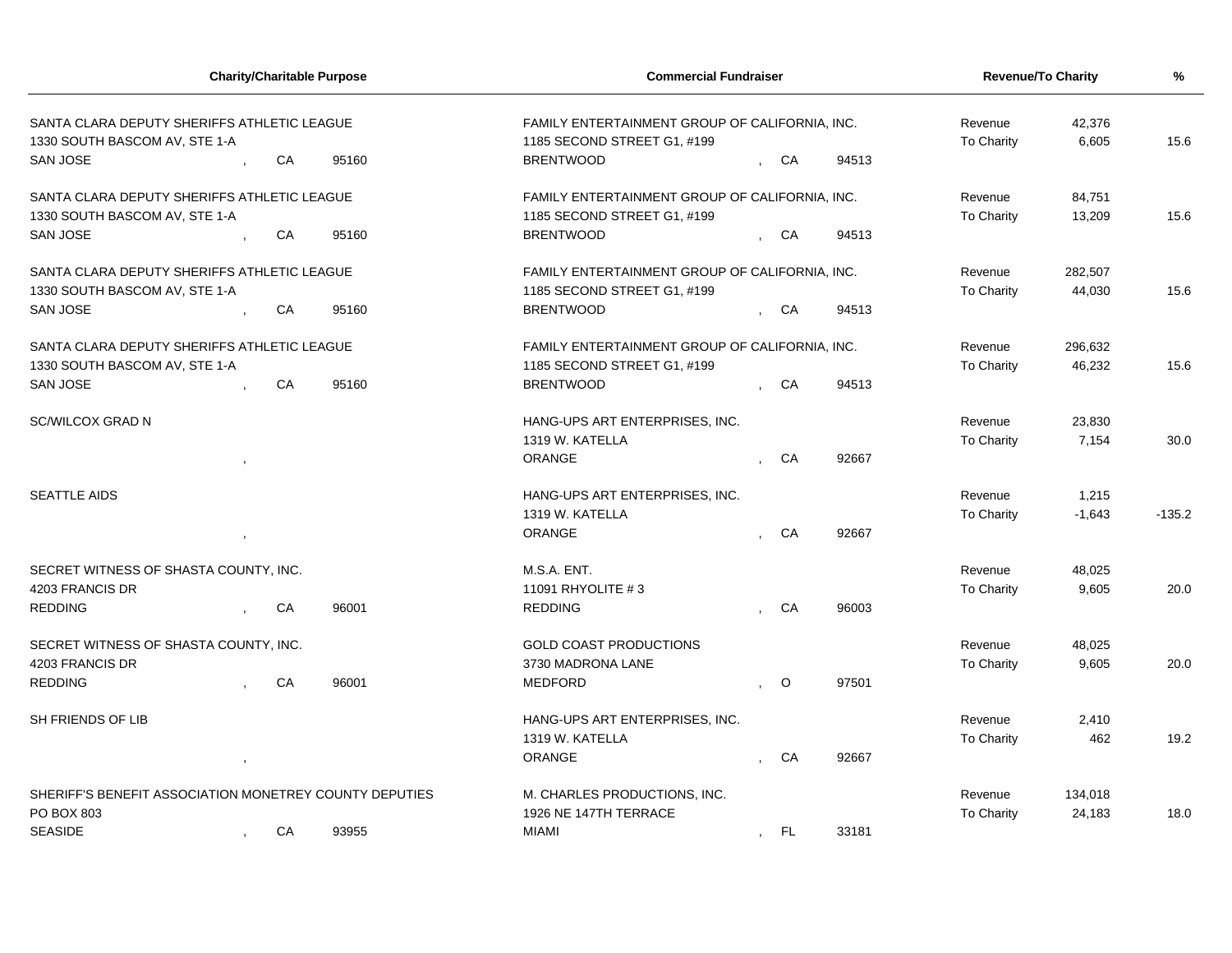| <b>Charity/Charitable Purpose</b>                   |  |           | <b>Commercial Fundraiser</b> |                                                       | Revenue/To Charity       | $\frac{9}{6}$ |            |                       |                |        |
|-----------------------------------------------------|--|-----------|------------------------------|-------------------------------------------------------|--------------------------|---------------|------------|-----------------------|----------------|--------|
| SHERIFF'S POSSE RODEO<br>3437 WEST SHAW AV, STE 102 |  |           |                              | <b>MEDIA MANAGEMENT</b><br>PO BOX 9384                |                          |               |            | Revenue<br>To Charity | 7,160<br>5,000 | 69.8   |
| <b>FRESNO</b>                                       |  | CA        | 93711                        | <b>FRESNO</b>                                         |                          | CA            | 93792-9384 |                       |                |        |
| SHERIFF'S YOUTH FOUNDATION OF LOS ANGELES COUNTY    |  |           |                              | EVENTS UNLIMITED, INC.                                |                          |               |            | Revenue               | 214,765        |        |
| 4700 RAMONA BLVD<br><b>MONTEREY PARK</b>            |  | CA        | 91754                        | 1950 SAWTELLE BLVD., SUITE# 288<br><b>LOS ANGELES</b> |                          | CA            | 90025      | To Charity            | 152,106        | 70.8   |
| SHILOH INTERNATIONAL MINISTRIES                     |  |           |                              | ROBERT SALOMONIE                                      |                          |               |            | Revenue               | 37,723         |        |
| 2507 D ST<br>LAVERNE                                |  | CA        | 91750                        | 16875 EAST 14TH STREET B<br><b>SAN LEANDRO</b>        |                          | CA            | 94578-2405 | To Charity            | 3,772          | 10.0   |
| <b>SHOMREL TORAH</b>                                |  |           |                              | HANG-UPS ART ENTERPRISES, INC.                        |                          |               |            | Revenue               | 12,940         |        |
|                                                     |  |           |                              | 1319 W. KATELLA<br><b>ORANGE</b>                      |                          | CA            | 92667      | To Charity            | 3,034          | 23.4   |
|                                                     |  |           |                              |                                                       |                          |               |            |                       |                |        |
| <b>SIERRA CLUB</b>                                  |  |           |                              | NEW BOSTON COMMUNICATIONS, INC.                       |                          |               |            | Revenue               | 709,698        |        |
| 85 SECOND ST, SECOND FLOOR<br><b>SAN FRANCISCO</b>  |  | CA        | 94105                        | 186 MASSACHUSETTS AVENUE<br><b>BOSTON</b>             |                          | M             | 02115      | To Charity            | 272,403        | 38.4   |
| <b>SIERRA CLUB</b>                                  |  |           |                              | TELEFUND, INC.                                        |                          |               |            | Revenue               | 162,276        |        |
| 85 SECOND ST, SECOND FLOOR<br><b>SAN FRANCISCO</b>  |  | CA        | 94105                        | 1129 STATE STREET, SUITE# 28<br><b>SANTA BARBARA</b>  |                          | CA            | 93101      | To Charity            | 26,577         | 16.4   |
| <b>SIERRA CLUB</b>                                  |  |           |                              | STEPHEN DUNN & ASSOCIATES                             |                          |               |            | Revenue               | 113,819        |        |
| 85 SECOND ST, SECOND FLOOR                          |  |           |                              | 1728 ABBOT KINNEY BLVD.                               |                          |               |            | To Charity            | $-1,173$       | $-1.0$ |
| <b>SAN FRANCISCO</b>                                |  | CA        | 94105                        | <b>VENICE</b>                                         |                          | CA            | 90291-4837 |                       |                |        |
| SIERRA CLUB LEGAL DEFENSE FUND                      |  |           |                              | <b>GREAT LAKES COMMUNICATIONS, INC.</b>               |                          |               |            | Revenue               | 372,185        |        |
| 180 MONTGOMERY ST, STE 1400<br><b>SAN FRANCISCO</b> |  | CA        | 94104                        | 4057 NORTH WILSON DRIVE<br>MILWAUKEE                  |                          | WI            | 53211      | To Charity            | 171,296        | 46.0   |
| SIERRA SERVICES FOR THE BLIND                       |  |           |                              | ROBERT LANG ENTERPRISES                               |                          |               |            | Revenue               | 94,260         |        |
| 546 SEARLS AV                                       |  |           |                              | PO BOX 3423                                           |                          |               |            | <b>To Charity</b>     | 33,095         | 35.1   |
| <b>NEVADA CITY</b>                                  |  | CA        | 95959                        | <b>GRASS VALLEY</b>                                   |                          | CA            | 95945      |                       |                |        |
| SIERRA VISTA ELEMENTARY                             |  |           |                              | <b>RED APPLE RESOURCES</b>                            |                          |               |            | Revenue               | 4,240          |        |
| 2001 SOARING EAGLE DR                               |  |           |                              | 2330 BATES AVENUE, SUITE D1                           |                          |               |            | To Charity            | 2,357          | 55.6   |
| <b>RENO</b>                                         |  | <b>NV</b> | 89512                        | CONCORD                                               | $\overline{\phantom{a}}$ | CA            | 94520      |                       |                |        |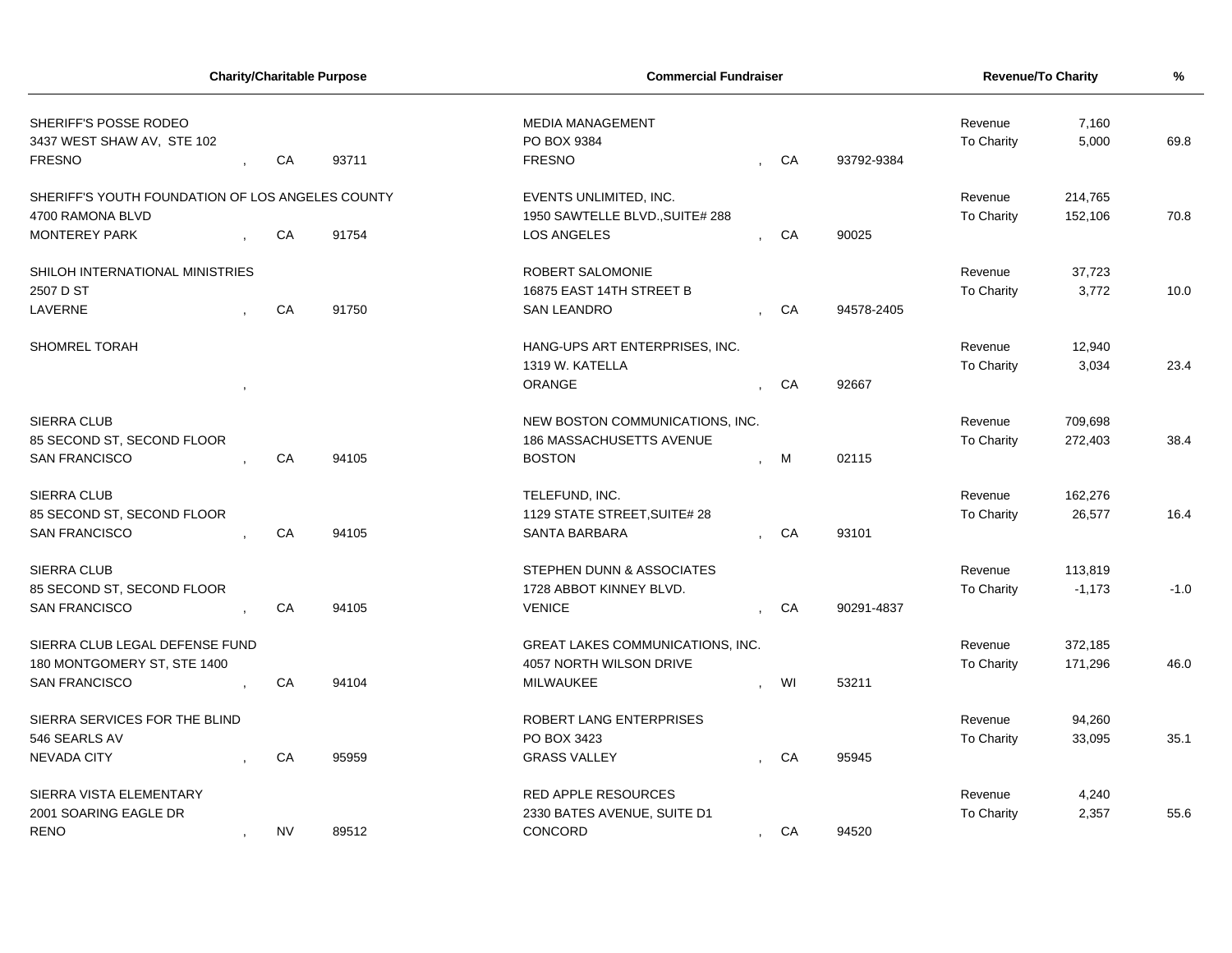| <b>Charity/Charitable Purpose</b>                 |  |           | <b>Commercial Fundraiser</b> |                                  |  |         | <b>Revenue/To Charity</b> | $\%$              |         |      |
|---------------------------------------------------|--|-----------|------------------------------|----------------------------------|--|---------|---------------------------|-------------------|---------|------|
| SMITHRIDGE ELEMENTARY                             |  |           |                              | <b>RED APPLE RESOURCES</b>       |  |         |                           | Revenue           | 3,487   |      |
| 4801 NEIL RD                                      |  |           |                              | 2330 BATES AVENUE, SUITE D1      |  |         |                           | To Charity        | 2,011   | 57.7 |
| <b>RENO</b>                                       |  | <b>NV</b> | 89502                        | CONCORD                          |  | CA      | 94520                     |                   |         |      |
| <b>SOCIAL SERVICES</b>                            |  |           |                              | HANG-UPS ART ENTERPRISES, INC.   |  |         |                           | Revenue           | 2,529   |      |
|                                                   |  |           |                              | 1319 W. KATELLA                  |  |         |                           | To Charity        | 63      | 2.5  |
|                                                   |  |           |                              | <b>ORANGE</b>                    |  | CA      | 92667                     |                   |         |      |
| SOLANO COUNTY DEPUTY SHERIFF'S ASSOCIATION        |  |           |                              | SOLANO ASSOCIATES                |  |         |                           | Revenue           | 148,039 |      |
| PO BOX 83                                         |  |           |                              | 1940 BLOSSOM ROCK PLACE          |  |         |                           | To Charity        | 25,166  | 17.0 |
| <b>FAIRFIELD</b>                                  |  | CA        | 94533                        | <b>GOLD RIVER</b>                |  | CA      | 95670                     |                   |         |      |
| SONOMA COUNCIL ON THE AGING                       |  |           |                              | JADENT, INC.                     |  |         |                           | Revenue           | 375,997 |      |
| 730 BENNETT VALLEY RD                             |  |           |                              | 3795 RIVER ROAD N., UNIT 3, BL.C |  |         |                           | To Charity        | 150,399 | 40.0 |
| <b>SANTA ROSA</b>                                 |  | CA        | 95404                        | <b>SALEM</b>                     |  | $\circ$ | 97303                     |                   |         |      |
| SONOMA VALLEY ARTS ALLIANCE                       |  |           |                              | SUMMERS-MC CANN, INC.            |  |         |                           | Revenue           | 263,742 |      |
| PO BOX 1947                                       |  |           |                              | 110 WEST NAPA STREET             |  |         |                           | To Charity        | 40,546  | 15.4 |
| <b>SONOMA</b>                                     |  | CA        | 95476                        | <b>SONOMA</b>                    |  | CA      | 95476                     |                   |         |      |
| <b>SONS OF ITALY</b>                              |  |           |                              | HANG-UPS ART ENTERPRISES, INC.   |  |         |                           | Revenue           | 6,790   |      |
|                                                   |  |           |                              | 1319 W. KATELLA                  |  |         |                           | <b>To Charity</b> | 1,535   | 22.6 |
|                                                   |  |           |                              | <b>ORANGE</b>                    |  | CA      | 92667                     |                   |         |      |
| SOUTH BAY RAPE CRISIS CENTER                      |  |           |                              | SOUTH BAY PRODUCTIONS            |  |         |                           | Revenue           | 118,404 |      |
| PO BOX 188                                        |  |           |                              | 24317 PENNSYLVANIA AVE.,#204     |  |         |                           | To Charity        | 16,768  | 14.2 |
| <b>LOMITA</b>                                     |  | CA        | 90717                        | <b>LOMITA</b>                    |  | CA      | 90717                     |                   |         |      |
| SOUTH VALLEY JUNIOR HIGH PE DEPT                  |  |           |                              | <b>RED APPLE RESOURCES</b>       |  |         |                           | Revenue           | 4,054   |      |
| 385 I.O.O.F. AV                                   |  |           |                              | 2330 BATES AVENUE, SUITE D1      |  |         |                           | To Charity        | 2,408   | 59.4 |
| <b>GILROY</b>                                     |  | CA        | 95020                        | CONCORD                          |  | CA      | 94520                     |                   |         |      |
| SOUTHERN HUMBOLDT LITTLE LEAGUE                   |  |           |                              | <b>RED APPLE RESOURCES</b>       |  |         |                           | Revenue           | 1,449   |      |
| PO BOX 771                                        |  |           |                              | 2330 BATES AVENUE, SUITE D1      |  |         |                           | <b>To Charity</b> | 626     | 43.2 |
| <b>REDWAY</b>                                     |  | CA        | 95660                        | CONCORD                          |  | CA      | 94520                     |                   |         |      |
| SOUTHERN PACIFIC ASSN AMATEUR UNION UNITED STATES |  |           |                              | TOM JONES PRODUCTIONS            |  |         |                           | Revenue           | 73,000  |      |
| 16222 MONTEREY LANE, #78                          |  |           |                              | 13071 KERRY STREET               |  |         |                           | <b>To Charity</b> | 5,000   | 6.8  |
| <b>HUNTINGTON BEACH</b>                           |  | CA        | 92649                        | <b>GARDEN GROVE</b>              |  | CA      | 92844                     |                   |         |      |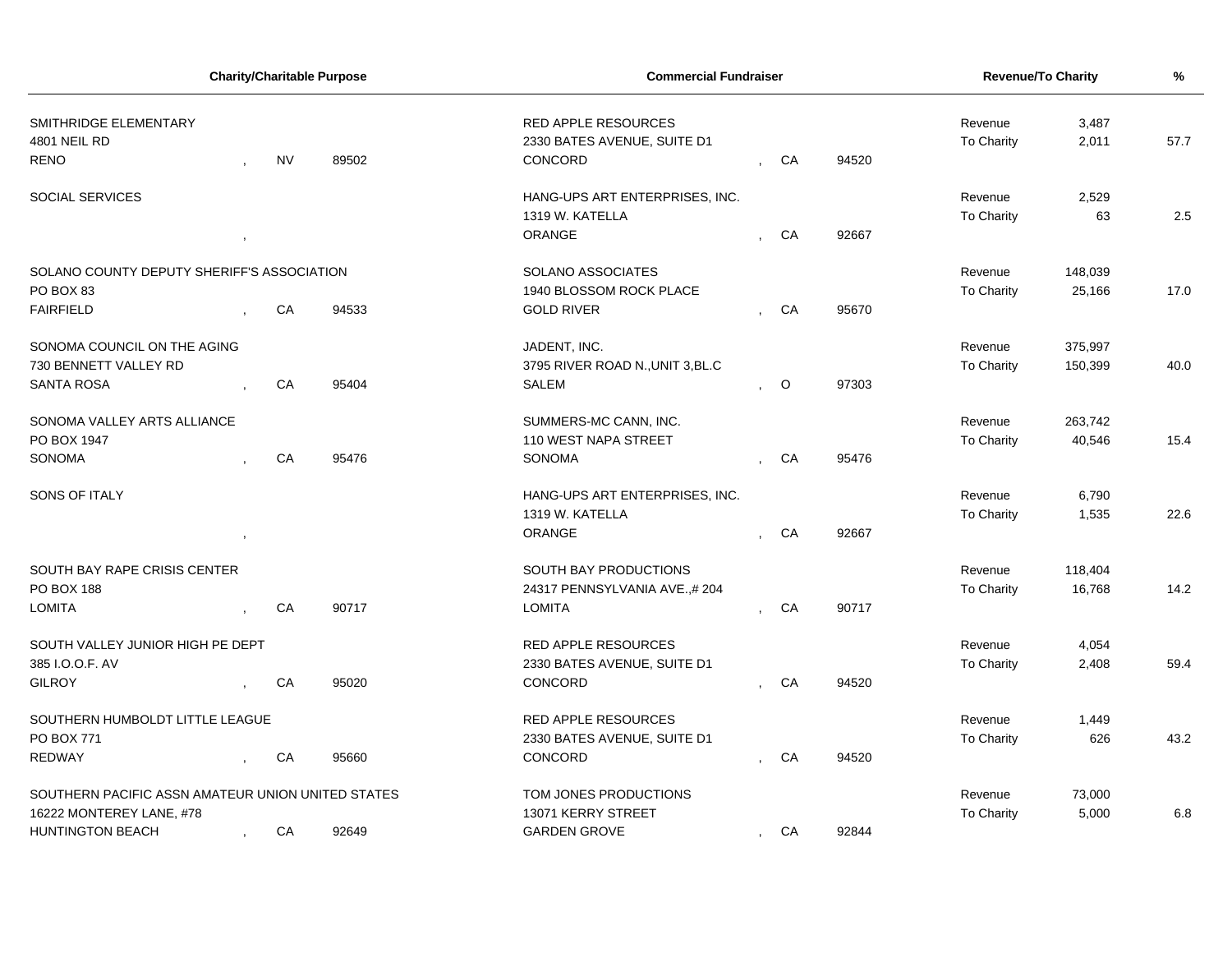| <b>Charity/Charitable Purpose</b>                                             |  |    | <b>Commercial Fundraiser</b> |                                             | <b>Revenue/To Charity</b> | $\frac{9}{6}$ |            |                       |                  |      |
|-------------------------------------------------------------------------------|--|----|------------------------------|---------------------------------------------|---------------------------|---------------|------------|-----------------------|------------------|------|
| SOUTHERN PACIFIC ASSN AMATEUR UNION UNITED STATES<br>16222 MONTEREY LANE, #78 |  |    |                              | TOM JONES PRODUCTIONS<br>13071 KERRY STREET |                           |               |            | Revenue<br>To Charity | 96,000<br>10,000 | 10.4 |
| <b>HUNTINGTON BEACH</b>                                                       |  | CA | 92649                        | <b>GARDEN GROVE</b>                         |                           | CA            | 92844      |                       |                  |      |
| SPECIAL OLYMPICS NORTHERN CALIFORNIA, INC.                                    |  |    |                              | HERITAGE PUBLISHING COMPANY                 |                           |               |            | Revenue               | 1,096,496        |      |
| 3480 BUSKIRK AV, STE 340                                                      |  |    |                              | 2402 WILDWOOD AVENUE                        |                           |               |            | To Charity            | 343,153          | 31.3 |
| PLEASANT HILL                                                                 |  | CA | 94523                        | SHERWOOD                                    |                           | AR            | 72116      |                       |                  |      |
| SPECIAL OLYMPICS SOUTHERN CALIFORNIA, INC.                                    |  |    |                              | HERITAGE PUBLISHING COMPANY                 |                           |               |            | Revenue               | 968,682          |      |
| 6071 BRISTOL PARKWAY, STE 100                                                 |  |    |                              | 2402 WILDWOOD AVENUE                        |                           |               |            | To Charity            | 354,495          | 36.6 |
| <b>CULVER CITY</b>                                                            |  | CA | 90230-6601                   | <b>SHERWOOD</b>                             |                           | AR            | 72116      |                       |                  |      |
| SPECIAL OLYMPICS SOUTHERN CALIFORNIA, INC.                                    |  |    |                              | MEYER ASSOCIATES, INC.                      |                           |               |            | Revenue               | 70,931           |      |
| 6071 BRISTOL PARKWAY, STE 100                                                 |  |    |                              | 14 NORTH 7TH AVENUE                         |                           |               |            | To Charity            | 35,465           | 50.0 |
| <b>CULVER CITY</b>                                                            |  | CA | 90230-6601                   | <b>SAINT CLOUD</b>                          |                           | M             | 56303      |                       |                  |      |
| ST BEDE SCHOOL                                                                |  |    |                              | GEORGE JACKSON AND ASSOCIATES, INC.         |                           |               |            | Revenue               | 9,081            |      |
| 26900 PARTICK AV                                                              |  |    |                              | 363 DOLAN AVENUE                            |                           |               |            | To Charity            | 6,311            | 69.5 |
| <b>HAYWARD</b>                                                                |  | CA | 94544                        | MILL VALLEY                                 |                           | CA            | 94941      |                       |                  |      |
| ST MARY'S CHINESE DAY SCHOOL                                                  |  |    |                              | GEORGE JACKSON AND ASSOCIATES, INC.         |                           |               |            | Revenue               | 8,207            |      |
| 910 BROADWAY                                                                  |  |    |                              | 363 DOLAN AVENUE                            |                           |               |            | To Charity            | 6,093            | 74.2 |
| <b>SAN FRANCISCO</b>                                                          |  | CA | 94133                        | MILL VALLEY                                 |                           | CA            | 94941      |                       |                  |      |
| ST VERONICA'S MENS CLUB                                                       |  |    |                              | <b>RED APPLE RESOURCES</b>                  |                           |               |            | Revenue               | 9,278            |      |
| 434 ALIDA WAY                                                                 |  |    |                              | 2330 BATES AVENUE, SUITE D1                 |                           |               |            | To Charity            | 7,129            | 76.8 |
| SOUTH SAN FRANCISCO                                                           |  | CA | 94080                        | CONCORD                                     |                           | CA            | 94520      |                       |                  |      |
| ST. JUDE HOSP FDN                                                             |  |    |                              | EVENTS UNLIMITED, INC.                      |                           |               |            | Revenue               | 1,414,837        |      |
| 1438 NORTH GOWER ST, #470                                                     |  |    |                              | 1950 SAWTELLE BLVD., SUITE# 288             |                           |               |            | To Charity            | 1,176,543        | 83.2 |
| <b>HOLLYWOOD</b>                                                              |  | CA | 90028                        | LOS ANGELES                                 |                           | CA            | 90025      |                       |                  |      |
| ST. NICHOLAS PHIL.                                                            |  |    |                              | HANG-UPS ART ENTERPRISES, INC.              |                           |               |            | Revenue               | 5,850            |      |
|                                                                               |  |    |                              | 1319 W. KATELLA                             |                           |               |            | To Charity            | 1,234            | 21.1 |
|                                                                               |  |    |                              | ORANGE                                      |                           | CA            | 92667      |                       |                  |      |
| STANISLAUS COUNTY SHERIFF'S MOUNTED POSSE, INC.                               |  |    |                              | <b>BOB THAIN PRODUCTIONS</b>                |                           |               |            | Revenue               | 168,309          |      |
| 2728 NATHAN AV                                                                |  |    | 280 BRINKBY AVENUE, STE 100  |                                             |                           |               | To Charity | 10,000                | 5.9              |      |
| <b>MODESTO</b>                                                                |  | CA | 95354                        | <b>RENO</b>                                 | $\mathbf{r}$              | <b>NV</b>     | 89509      |                       |                  |      |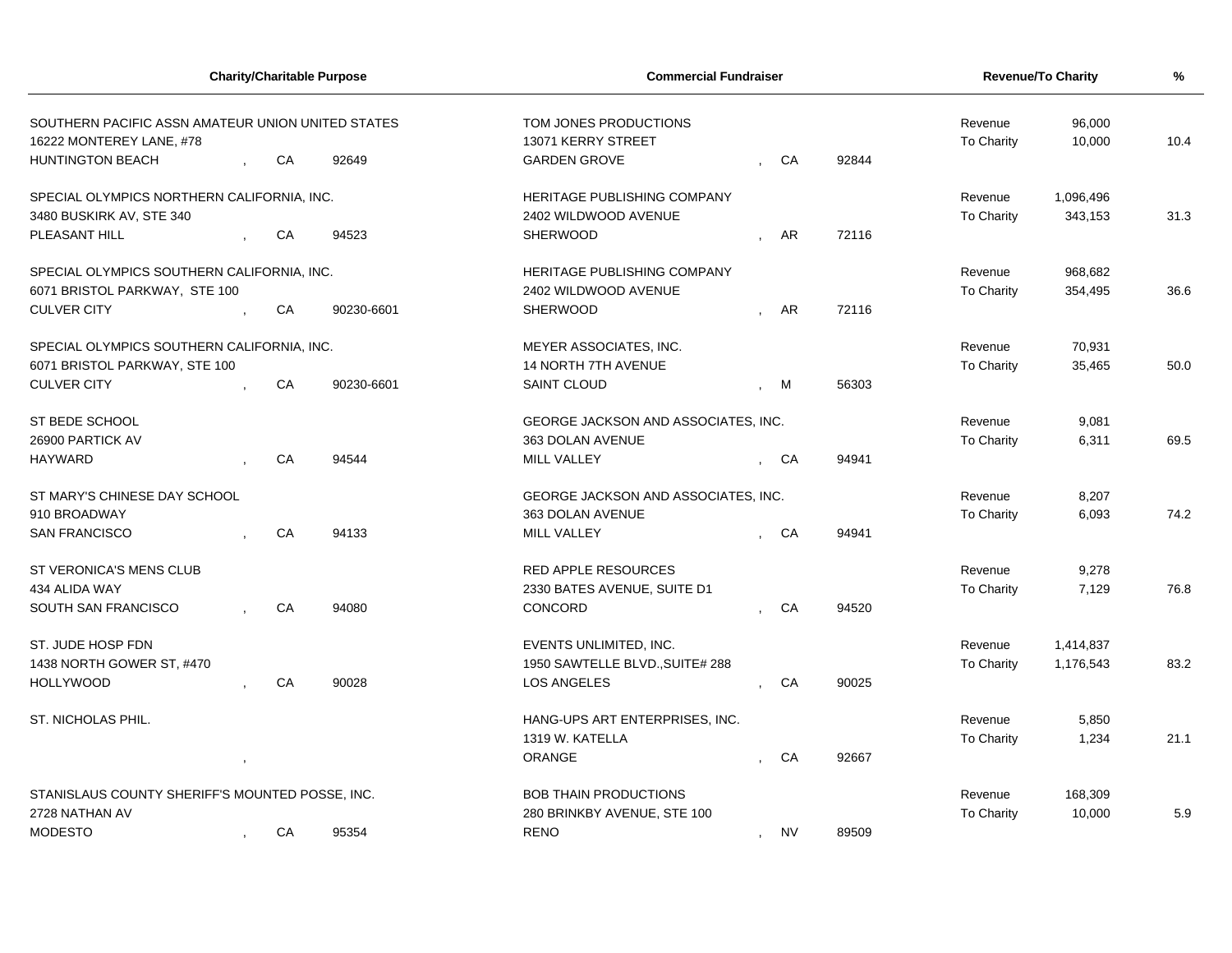| <b>Charity/Charitable Purpose</b>                                          |  |           |       | <b>Commercial Fundraiser</b>                                                  |         | <b>Revenue/To Charity</b> |       |                       |                  |      |
|----------------------------------------------------------------------------|--|-----------|-------|-------------------------------------------------------------------------------|---------|---------------------------|-------|-----------------------|------------------|------|
| STANISLAUS COUNTY SHERIFFS EMPLOYEES FOUNDATION<br><b>250 EAST HACKETT</b> |  |           |       | FAMILY ENTERTAINMENT GROUP OF CALIFORNIA, INC.<br>1185 SECOND STREET G1, #199 |         |                           |       | Revenue<br>To Charity | 77,220<br>11,584 | 15.0 |
| <b>MODESTO</b>                                                             |  | CA        | 95358 | <b>BRENTWOOD</b>                                                              |         | , CA                      | 94513 |                       |                  |      |
| STUDENTS AGAINST DRIVING DRUNK                                             |  |           |       | REESE BROTHERS, INC.                                                          |         |                           |       | Revenue               | 208,805          |      |
| 255 MAIN ST, 3RD FLOOR                                                     |  |           |       | 925 PENN AVENUE, SUITE # 600                                                  |         |                           |       | To Charity            | 9,745            | 4.7  |
| <b>MARLBOROUGH</b>                                                         |  | <b>MA</b> | 01752 | PITTSBURGH                                                                    |         | PA                        | 15222 |                       |                  |      |
| STUDENTS AGAINST DRIVING DRUNK                                             |  |           |       | AMERICOM GROUP, INC.                                                          |         |                           |       | Revenue               | 1,413,614        |      |
| 255 MAIN ST, 3RD FLOOR                                                     |  |           |       | 1741 VALLEY FORGE RD., SUITE#D1                                               |         |                           |       | To Charity            | 233,589          | 16.5 |
| MARLBOROUGH                                                                |  | <b>MA</b> | 01752 | <b>WORCESTER</b>                                                              | $\cdot$ | PA                        | 19490 |                       |                  |      |
| SUNNY BRAE MIDDLE SCHOOL                                                   |  |           |       | <b>RED APPLE RESOURCES</b>                                                    |         |                           |       | Revenue               | 4,542            |      |
| <b>1430 BUTTERMILK LANE</b>                                                |  |           |       | 2330 BATES AVENUE, SUITE D1                                                   |         |                           |       | To Charity            | 3,157            | 69.5 |
| <b>ARCATA</b>                                                              |  | CA        | 95521 | CONCORD                                                                       |         | CA                        | 94520 |                       |                  |      |
| SUNSHINE GARDENS ELEMENTARY                                                |  |           |       | <b>RED APPLE RESOURCES</b>                                                    |         |                           |       | Revenue               | 5,142            |      |
| 1200 MILLER AV                                                             |  |           |       | 2330 BATES AVENUE, SUITE D1                                                   |         |                           |       | <b>To Charity</b>     | 3,683            | 71.6 |
| SOUTH SAN FRANCISCO                                                        |  | CA        | 94080 | CONCORD                                                                       |         | CA                        | 94520 |                       |                  |      |
| SURVIVORS AND VICTIMS EMPOWERED                                            |  |           |       | CIVIC DEVELOPMENT GROUP, LLC                                                  |         |                           |       | Revenue               | 25,177           |      |
| <b>8 WEST ROSEVILLE RD</b>                                                 |  |           |       | 655 FLORIDA GROVE ROAD                                                        |         |                           |       | To Charity            | 2,518            | 10.0 |
| LANCASTER                                                                  |  | PA        | 17601 | <b>HOPELAWN</b>                                                               |         | <b>NJ</b>                 | 08861 |                       |                  |      |
| SURVIVORS AND VICTIMS EMPOWERED                                            |  |           |       | UNI-FUND, INC.                                                                |         |                           |       | Revenue               | 3,325            |      |
| <b>8 WEST ROSEVILLE RD</b>                                                 |  |           |       | 1934 RINGLING BOULEVARD                                                       |         |                           |       | To Charity            | 998              | 30.0 |
| LANCASTER                                                                  |  | PA        | 17601 | <b>SARASOTA</b>                                                               |         | FL                        | 34236 |                       |                  |      |
| SUSAN G. KOMEN BREAST CANCER FOUNDATION, INC.                              |  |           |       | TARGET MARKETEAM, INC.                                                        |         |                           |       | Revenue               | 139,369          |      |
| 5005 LBJ FREEWAY, STE 370                                                  |  |           |       | 3350 PEACHTREE RD NE, STE 1700                                                |         |                           |       | To Charity            | 82,117           | 58.9 |
| <b>DALLAS</b>                                                              |  | TX        | 75244 | <b>ATLANTA</b>                                                                |         | GA                        | 30326 |                       |                  |      |
| SUTTER-YUBA FRIDAY NIGHT LIVE                                              |  |           |       | <b>MERIDIAN PRODUCTIONS</b>                                                   |         |                           |       | Revenue               | 35,770           |      |
| 301 FOURTH ST, STE 4                                                       |  |           |       | 1018 LIVE OAK BLVD., SUITE# I                                                 |         |                           |       | To Charity            | 7,161            | 20.0 |
| <b>MARYSVILLE</b>                                                          |  | CA        | 95901 | <b>YUBA CITY</b>                                                              |         | CA                        | 95991 |                       |                  |      |
| <b>TAYLOR SCHOOL</b>                                                       |  |           |       | GEORGE JACKSON AND ASSOCIATES, INC.                                           |         |                           |       | Revenue               | 4,198            |      |
| 850 TAYLOR BLVD                                                            |  |           |       | 363 DOLAN AVENUE                                                              |         |                           |       | To Charity            | 2,903            | 69.2 |
| <b>MILLBRAE</b>                                                            |  | CA        | 94030 | <b>MILL VALLEY</b>                                                            |         | , CA                      | 94941 |                       |                  |      |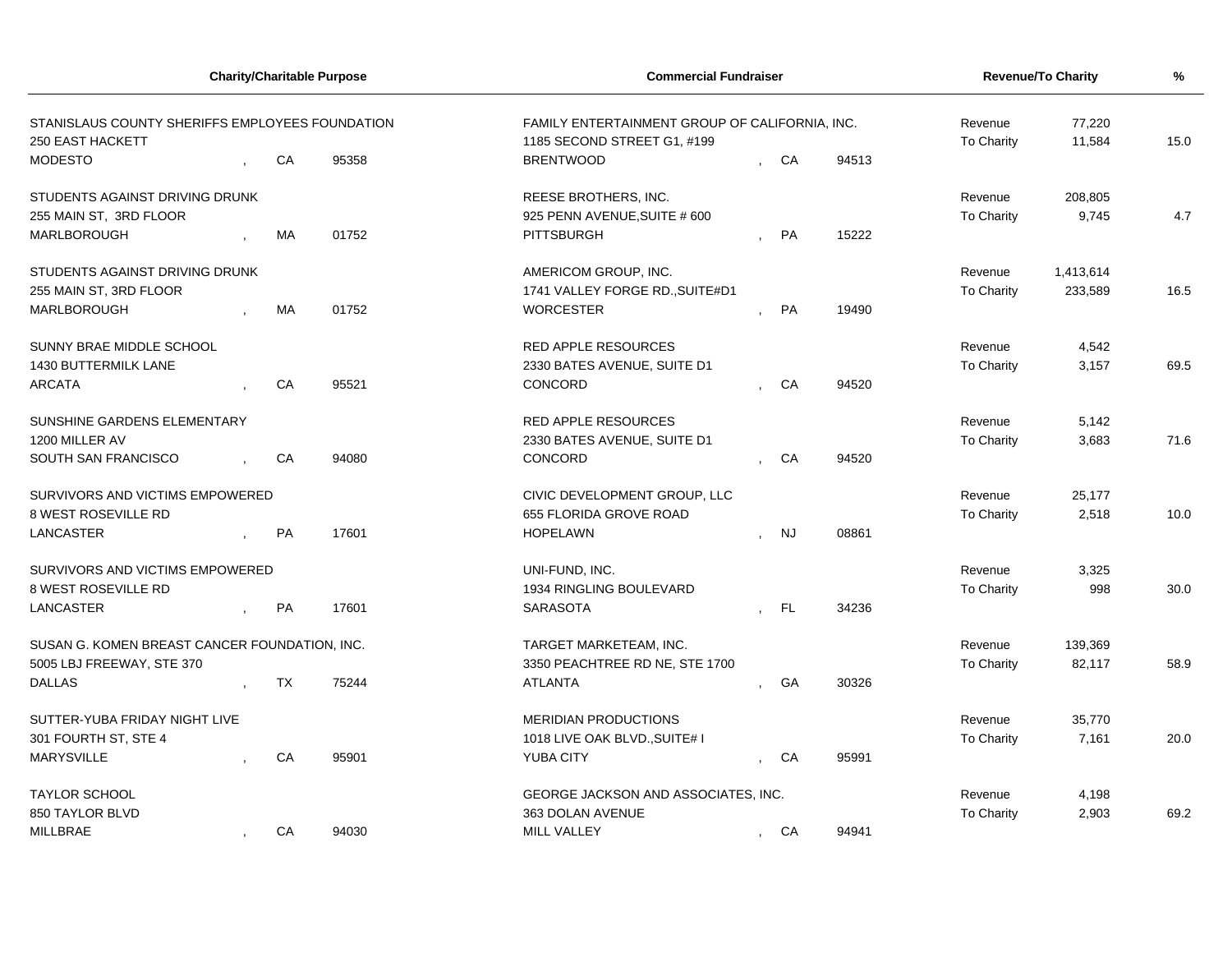| HANG-UPS ART ENTERPRISES, INC.<br>Revenue<br>3,410<br>1319 W. KATELLA<br>To Charity<br>525<br>15.4<br>ORANGE<br>CA<br>92667<br>TEMPLE ELZ CHAIM<br>HANG-UPS ART ENTERPRISES, INC.<br>10,545<br>Revenue<br>1319 W. KATELLA<br>2,050<br>19.4<br>To Charity<br><b>ORANGE</b><br>CA<br>92667<br><b>TEMPLE RAMAT ZION</b><br>HANG-UPS ART ENTERPRISES, INC.<br>Revenue<br>3,940<br>1319 W. KATELLA<br>To Charity<br>682<br>17.3<br>CA<br>ORANGE<br>92667<br>TIBURON PENINSULA SOCCER LEAGUE<br>9,942<br><b>RED APPLE RESOURCES</b><br>Revenue<br>2330 BATES AVENUE, SUITE D1<br>To Charity<br>7,348<br>73.9<br>CONCORD<br>CA<br>94920<br>CA<br>94520<br>TORRANCE POLICE OFFICERS' ASSOCIATION<br>RAMBRET INC.<br>Revenue<br>153,591<br>1256 NORTH EDGEMONT #4<br>24,992<br>To Charity<br>16.3<br>CA<br>90503<br><b>LOS ANGELES</b><br>CA<br>90029<br><b>TRADITIONAL VALUES COALITION</b><br>MDS COMMUNICATIONS CORPORATION<br>Revenue<br>14,402<br>5005 SOUTH ASH AVENUE,#15<br>To Charity<br>8,153<br>56.6<br>92805<br><b>TEMPE</b><br>CA<br>AZ<br>85282<br>TREEPEOPLE INC.<br>EVENTS UNLIMITED, INC.<br>205,152<br>Revenue<br>1950 SAWTELLE BLVD., SUITE# 288<br>To Charity<br>113,225<br>55.2<br>CA<br>90210<br><b>LOS ANGELES</b><br>CA<br>90025<br>$\mathbf{r}$<br>TREEPEOPLE INC.<br>SHARE GROUP, INC., THE<br>37,928<br>Revenue<br>12601 MULHOLLAND DR<br>99 DOVER STREET<br>19.7<br>To Charity<br>7,466<br>CA<br>90210<br>SOMERVILLE<br>M<br>02144<br>U.S. COMMITTEE FOR UNICEF<br>COINSTAR, INC.<br>Revenue<br>27,983<br>333 EAST 38TH ST<br>PO BOX 91258<br>To Charity<br>25,890<br>92.5<br><b>NY</b><br>10016<br><b>BELLEVUE</b><br>W<br>98009 |                              |  | <b>Charity/Charitable Purpose</b> |  | <b>Commercial Fundraiser</b> |  |  | <b>Revenue/To Charity</b> | % |
|------------------------------------------------------------------------------------------------------------------------------------------------------------------------------------------------------------------------------------------------------------------------------------------------------------------------------------------------------------------------------------------------------------------------------------------------------------------------------------------------------------------------------------------------------------------------------------------------------------------------------------------------------------------------------------------------------------------------------------------------------------------------------------------------------------------------------------------------------------------------------------------------------------------------------------------------------------------------------------------------------------------------------------------------------------------------------------------------------------------------------------------------------------------------------------------------------------------------------------------------------------------------------------------------------------------------------------------------------------------------------------------------------------------------------------------------------------------------------------------------------------------------------------------------------------------------------------------------------------------------------------------------------|------------------------------|--|-----------------------------------|--|------------------------------|--|--|---------------------------|---|
|                                                                                                                                                                                                                                                                                                                                                                                                                                                                                                                                                                                                                                                                                                                                                                                                                                                                                                                                                                                                                                                                                                                                                                                                                                                                                                                                                                                                                                                                                                                                                                                                                                                      | TEMPLE BETH TORAH            |  |                                   |  |                              |  |  |                           |   |
|                                                                                                                                                                                                                                                                                                                                                                                                                                                                                                                                                                                                                                                                                                                                                                                                                                                                                                                                                                                                                                                                                                                                                                                                                                                                                                                                                                                                                                                                                                                                                                                                                                                      |                              |  |                                   |  |                              |  |  |                           |   |
|                                                                                                                                                                                                                                                                                                                                                                                                                                                                                                                                                                                                                                                                                                                                                                                                                                                                                                                                                                                                                                                                                                                                                                                                                                                                                                                                                                                                                                                                                                                                                                                                                                                      |                              |  |                                   |  |                              |  |  |                           |   |
|                                                                                                                                                                                                                                                                                                                                                                                                                                                                                                                                                                                                                                                                                                                                                                                                                                                                                                                                                                                                                                                                                                                                                                                                                                                                                                                                                                                                                                                                                                                                                                                                                                                      |                              |  |                                   |  |                              |  |  |                           |   |
|                                                                                                                                                                                                                                                                                                                                                                                                                                                                                                                                                                                                                                                                                                                                                                                                                                                                                                                                                                                                                                                                                                                                                                                                                                                                                                                                                                                                                                                                                                                                                                                                                                                      |                              |  |                                   |  |                              |  |  |                           |   |
|                                                                                                                                                                                                                                                                                                                                                                                                                                                                                                                                                                                                                                                                                                                                                                                                                                                                                                                                                                                                                                                                                                                                                                                                                                                                                                                                                                                                                                                                                                                                                                                                                                                      |                              |  |                                   |  |                              |  |  |                           |   |
|                                                                                                                                                                                                                                                                                                                                                                                                                                                                                                                                                                                                                                                                                                                                                                                                                                                                                                                                                                                                                                                                                                                                                                                                                                                                                                                                                                                                                                                                                                                                                                                                                                                      |                              |  |                                   |  |                              |  |  |                           |   |
|                                                                                                                                                                                                                                                                                                                                                                                                                                                                                                                                                                                                                                                                                                                                                                                                                                                                                                                                                                                                                                                                                                                                                                                                                                                                                                                                                                                                                                                                                                                                                                                                                                                      |                              |  |                                   |  |                              |  |  |                           |   |
|                                                                                                                                                                                                                                                                                                                                                                                                                                                                                                                                                                                                                                                                                                                                                                                                                                                                                                                                                                                                                                                                                                                                                                                                                                                                                                                                                                                                                                                                                                                                                                                                                                                      |                              |  |                                   |  |                              |  |  |                           |   |
|                                                                                                                                                                                                                                                                                                                                                                                                                                                                                                                                                                                                                                                                                                                                                                                                                                                                                                                                                                                                                                                                                                                                                                                                                                                                                                                                                                                                                                                                                                                                                                                                                                                      |                              |  |                                   |  |                              |  |  |                           |   |
|                                                                                                                                                                                                                                                                                                                                                                                                                                                                                                                                                                                                                                                                                                                                                                                                                                                                                                                                                                                                                                                                                                                                                                                                                                                                                                                                                                                                                                                                                                                                                                                                                                                      |                              |  |                                   |  |                              |  |  |                           |   |
|                                                                                                                                                                                                                                                                                                                                                                                                                                                                                                                                                                                                                                                                                                                                                                                                                                                                                                                                                                                                                                                                                                                                                                                                                                                                                                                                                                                                                                                                                                                                                                                                                                                      | 35 WEST SHORE RD             |  |                                   |  |                              |  |  |                           |   |
|                                                                                                                                                                                                                                                                                                                                                                                                                                                                                                                                                                                                                                                                                                                                                                                                                                                                                                                                                                                                                                                                                                                                                                                                                                                                                                                                                                                                                                                                                                                                                                                                                                                      | <b>TIBURON</b>               |  |                                   |  |                              |  |  |                           |   |
|                                                                                                                                                                                                                                                                                                                                                                                                                                                                                                                                                                                                                                                                                                                                                                                                                                                                                                                                                                                                                                                                                                                                                                                                                                                                                                                                                                                                                                                                                                                                                                                                                                                      |                              |  |                                   |  |                              |  |  |                           |   |
|                                                                                                                                                                                                                                                                                                                                                                                                                                                                                                                                                                                                                                                                                                                                                                                                                                                                                                                                                                                                                                                                                                                                                                                                                                                                                                                                                                                                                                                                                                                                                                                                                                                      | 3300 CIVIC CENTER DR         |  |                                   |  |                              |  |  |                           |   |
|                                                                                                                                                                                                                                                                                                                                                                                                                                                                                                                                                                                                                                                                                                                                                                                                                                                                                                                                                                                                                                                                                                                                                                                                                                                                                                                                                                                                                                                                                                                                                                                                                                                      | <b>TORRANCE</b>              |  |                                   |  |                              |  |  |                           |   |
|                                                                                                                                                                                                                                                                                                                                                                                                                                                                                                                                                                                                                                                                                                                                                                                                                                                                                                                                                                                                                                                                                                                                                                                                                                                                                                                                                                                                                                                                                                                                                                                                                                                      |                              |  |                                   |  |                              |  |  |                           |   |
|                                                                                                                                                                                                                                                                                                                                                                                                                                                                                                                                                                                                                                                                                                                                                                                                                                                                                                                                                                                                                                                                                                                                                                                                                                                                                                                                                                                                                                                                                                                                                                                                                                                      | 100 SOUTH ANAHEIM BLVD, #350 |  |                                   |  |                              |  |  |                           |   |
|                                                                                                                                                                                                                                                                                                                                                                                                                                                                                                                                                                                                                                                                                                                                                                                                                                                                                                                                                                                                                                                                                                                                                                                                                                                                                                                                                                                                                                                                                                                                                                                                                                                      | <b>ANAHEIM</b>               |  |                                   |  |                              |  |  |                           |   |
|                                                                                                                                                                                                                                                                                                                                                                                                                                                                                                                                                                                                                                                                                                                                                                                                                                                                                                                                                                                                                                                                                                                                                                                                                                                                                                                                                                                                                                                                                                                                                                                                                                                      |                              |  |                                   |  |                              |  |  |                           |   |
|                                                                                                                                                                                                                                                                                                                                                                                                                                                                                                                                                                                                                                                                                                                                                                                                                                                                                                                                                                                                                                                                                                                                                                                                                                                                                                                                                                                                                                                                                                                                                                                                                                                      | 12601 MULHOLLAND DR          |  |                                   |  |                              |  |  |                           |   |
|                                                                                                                                                                                                                                                                                                                                                                                                                                                                                                                                                                                                                                                                                                                                                                                                                                                                                                                                                                                                                                                                                                                                                                                                                                                                                                                                                                                                                                                                                                                                                                                                                                                      | <b>BEVERLY HILLS</b>         |  |                                   |  |                              |  |  |                           |   |
|                                                                                                                                                                                                                                                                                                                                                                                                                                                                                                                                                                                                                                                                                                                                                                                                                                                                                                                                                                                                                                                                                                                                                                                                                                                                                                                                                                                                                                                                                                                                                                                                                                                      |                              |  |                                   |  |                              |  |  |                           |   |
|                                                                                                                                                                                                                                                                                                                                                                                                                                                                                                                                                                                                                                                                                                                                                                                                                                                                                                                                                                                                                                                                                                                                                                                                                                                                                                                                                                                                                                                                                                                                                                                                                                                      |                              |  |                                   |  |                              |  |  |                           |   |
|                                                                                                                                                                                                                                                                                                                                                                                                                                                                                                                                                                                                                                                                                                                                                                                                                                                                                                                                                                                                                                                                                                                                                                                                                                                                                                                                                                                                                                                                                                                                                                                                                                                      | <b>BEVERLY HILLS</b>         |  |                                   |  |                              |  |  |                           |   |
|                                                                                                                                                                                                                                                                                                                                                                                                                                                                                                                                                                                                                                                                                                                                                                                                                                                                                                                                                                                                                                                                                                                                                                                                                                                                                                                                                                                                                                                                                                                                                                                                                                                      |                              |  |                                   |  |                              |  |  |                           |   |
|                                                                                                                                                                                                                                                                                                                                                                                                                                                                                                                                                                                                                                                                                                                                                                                                                                                                                                                                                                                                                                                                                                                                                                                                                                                                                                                                                                                                                                                                                                                                                                                                                                                      |                              |  |                                   |  |                              |  |  |                           |   |
|                                                                                                                                                                                                                                                                                                                                                                                                                                                                                                                                                                                                                                                                                                                                                                                                                                                                                                                                                                                                                                                                                                                                                                                                                                                                                                                                                                                                                                                                                                                                                                                                                                                      | <b>NEW YORK</b>              |  |                                   |  |                              |  |  |                           |   |
| INTEGRAL RESOURCES, INC.<br>Revenue<br>143,845                                                                                                                                                                                                                                                                                                                                                                                                                                                                                                                                                                                                                                                                                                                                                                                                                                                                                                                                                                                                                                                                                                                                                                                                                                                                                                                                                                                                                                                                                                                                                                                                       | U.S. COMMITTEE FOR UNICEF    |  |                                   |  |                              |  |  |                           |   |
| <b>144 ROGERS STREET</b><br>48,077<br>33.4<br>To Charity                                                                                                                                                                                                                                                                                                                                                                                                                                                                                                                                                                                                                                                                                                                                                                                                                                                                                                                                                                                                                                                                                                                                                                                                                                                                                                                                                                                                                                                                                                                                                                                             | 333 EAST 38TH ST             |  |                                   |  |                              |  |  |                           |   |
| <b>NY</b><br>10016<br>CAMBRIDGE<br>M<br>02142-1070<br>$\mathbf{r}$                                                                                                                                                                                                                                                                                                                                                                                                                                                                                                                                                                                                                                                                                                                                                                                                                                                                                                                                                                                                                                                                                                                                                                                                                                                                                                                                                                                                                                                                                                                                                                                   | <b>NEW YORK</b>              |  |                                   |  |                              |  |  |                           |   |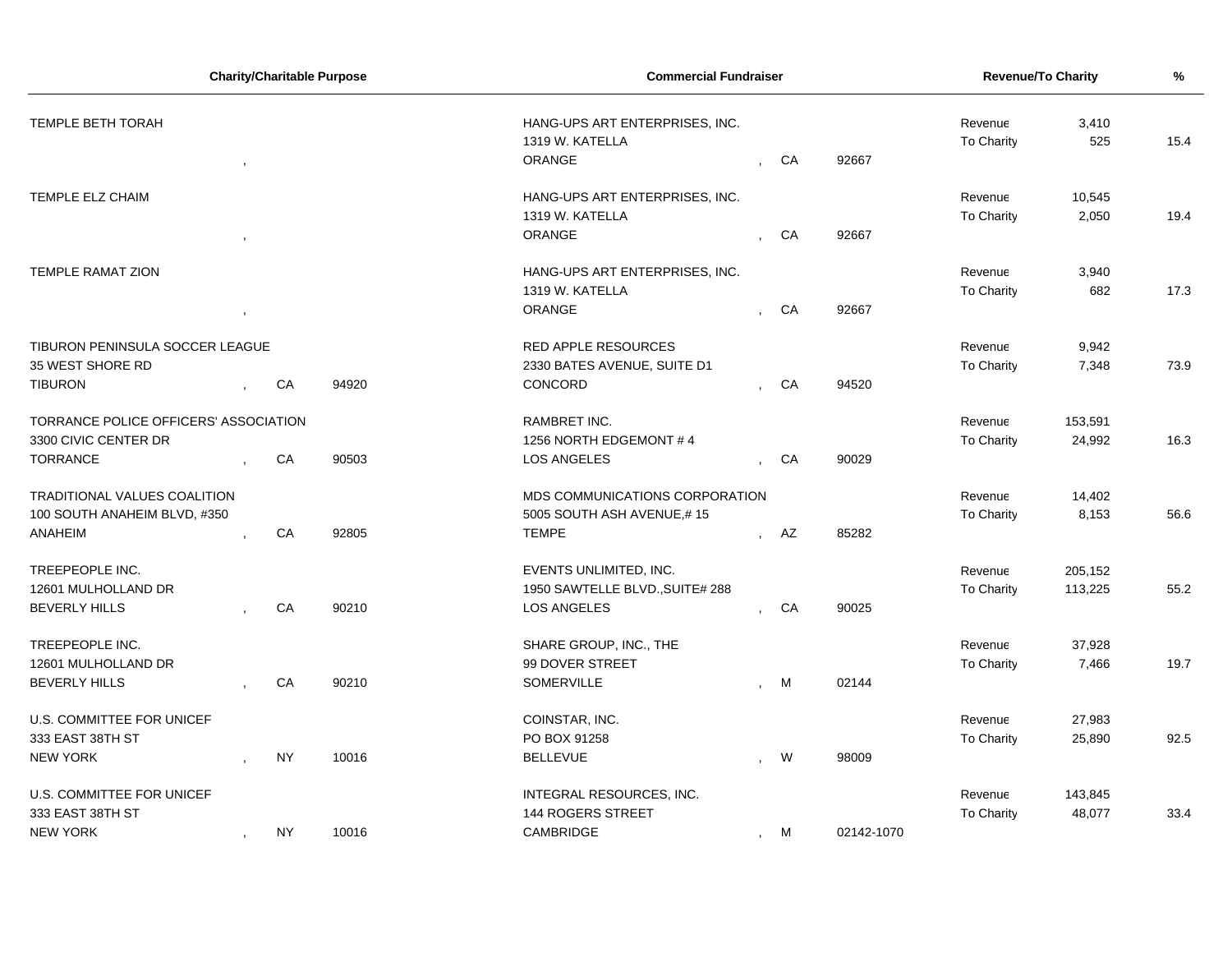| <b>Charity/Charitable Purpose</b>                      |                    |           |            | <b>Commercial Fundraiser</b>                                            |                  | <b>Revenue/To Charity</b> | %          |                       |                    |         |
|--------------------------------------------------------|--------------------|-----------|------------|-------------------------------------------------------------------------|------------------|---------------------------|------------|-----------------------|--------------------|---------|
| U.S. COMMITTEE FOR UNICEF<br>333 EAST 38TH ST          | <b>NY</b><br>10016 |           |            | PUBLIC INTEREST COMMUNICATIONS, INC.<br>7700 LEESBURG PIKE, SUITE# 301N |                  |                           |            | Revenue<br>To Charity | 863,209<br>558,857 | 64.7    |
| <b>NEW YORK</b>                                        |                    |           |            | <b>FALLS CHURCH</b>                                                     |                  | VA                        | 22043      |                       |                    |         |
| <b>U.S. FIREFIGHTER</b>                                |                    |           |            | NORTH AMERICAN ACQUISITIONS                                             |                  |                           |            | Revenue               | 260,543            |         |
| 20232 WINDCAVE LANE                                    |                    |           |            | 771 WEST 19TH STREET, SUITE# AA                                         |                  |                           |            | To Charity            | 13,372             | 5.1     |
| <b>HUNTINGTON BEACH</b>                                |                    | CA        | 92648      | <b>COSTA MESA</b>                                                       |                  | CA                        | 92627      |                       |                    |         |
| U.S. ORGANIZATION FOR DISABLED ATHLETES                |                    |           |            | AMERICOM GROUP, INC.                                                    |                  |                           |            | Revenue               | 1,646              |         |
| 8630 FENTON ST, STE 920                                |                    |           |            | 1741 VALLEY FORGE RD., SUITE#D1                                         |                  |                           |            | To Charity            | 403                | 24.5    |
| SILVER SPRING                                          |                    | <b>MD</b> | 20910      | <b>WORCESTER</b>                                                        |                  | <b>PA</b>                 | 19490      |                       |                    |         |
| <b>U.S. VETERANS LEAGUE</b>                            |                    |           |            | NORTH AMERICAN ACQUISITIONS                                             |                  |                           |            | Revenue               | 398,570            |         |
| 20232 WINDCAVE LANE                                    |                    |           |            | 771 WEST 19TH STREET, SUITE# AA                                         |                  |                           |            | <b>To Charity</b>     | 42,006             | 10.5    |
| <b>HUNTINGTON BEACH</b>                                |                    | CA        | 92648      | <b>COSTA MESA</b>                                                       |                  | CA                        | 92627      |                       |                    |         |
| UC DAVIS ALUMNI ASSOCIATION                            |                    |           |            | DIRECTLINE TECHNOLOGIES, INC.                                           |                  |                           |            | Revenue               | 61,185             |         |
| BUEHLER ALUMNI VISITOR CENTER                          |                    |           |            | 1200 E ORANGEBURG AV, STE 103                                           |                  |                           |            | <b>To Charity</b>     | $-22,815$          | $-37.3$ |
| <b>DAVIS</b>                                           |                    | CA        | 95616-8517 | <b>MODESTO</b>                                                          |                  | CA                        | 95350-4625 |                       |                    |         |
| UC IRVINE ALUMNI ASSOCIATION                           |                    |           |            | DIRECTLINE TECHNOLOGIES, INC.                                           |                  |                           |            | Revenue               | 17,996             |         |
| PHINEAS BANNING ALUMNI HOUSE                           |                    |           |            | 1200 E ORANGEBURG AV, STE 103                                           |                  |                           |            | <b>To Charity</b>     | 2,078              | 11.5    |
| <b>IRVINE</b>                                          |                    | CA        | 92717      | <b>MODESTO</b>                                                          |                  | CA                        | 95350-4625 |                       |                    |         |
| UC SANTA BARBARA ALUMNI ASSOCIATION                    |                    |           |            | DIRECTLINE TECHNOLOGIES, INC.                                           |                  |                           |            | Revenue               | 38,430             |         |
| <b>UC SANTA BARBARA</b>                                |                    |           |            | 1200 E ORANGEBURG AV, STE 103                                           |                  |                           |            | To Charity            | 20,730             | 53.9    |
| SANTA BARBARA                                          |                    | CA        | 93106      | <b>MODESTO</b>                                                          |                  | CA                        | 95350-4625 |                       |                    |         |
| UCLA FOUNDATION - SCHOOL OF MEDICINE - CANCER RESEARCH |                    |           |            | EVENTS UNLIMITED, INC.                                                  |                  |                           |            | Revenue               | 2,984,332          |         |
| 19945 LE CONTE, #3132                                  |                    |           |            | 1950 SAWTELLE BLVD., SUITE# 288                                         |                  |                           |            | To Charity            | 1,882,510          | 63.1    |
| <b>LOS ANGELES</b>                                     |                    | CA        | 90095      | <b>LOS ANGELES</b>                                                      |                  | CA                        | 90025      |                       |                    |         |
| UM AIDS - SEATTLE                                      |                    |           |            | HANG-UPS ART ENTERPRISES, INC.                                          |                  |                           |            | Revenue               | 2,140              |         |
|                                                        |                    |           |            | 1319 W. KATELLA                                                         |                  |                           |            | To Charity            | $-1,550$           | $-72.4$ |
|                                                        |                    |           |            | ORANGE                                                                  |                  | CA                        | 92667      |                       |                    |         |
| UNION CITY POLICE ACTIVITIES LEAGUE                    |                    |           |            | <b>VALLEY PRODUCTIONS</b>                                               |                  |                           |            | Revenue               | 58,829             |         |
| 2125 H ST                                              |                    |           |            | 117 NORTH C STREET                                                      |                  |                           |            | <b>To Charity</b>     | 8,824              | 15.0    |
| <b>UNION CITY</b>                                      |                    | CA        | 94587      | <b>MADERA</b>                                                           | $\overline{ }$ , | CA                        | 93638      |                       |                    |         |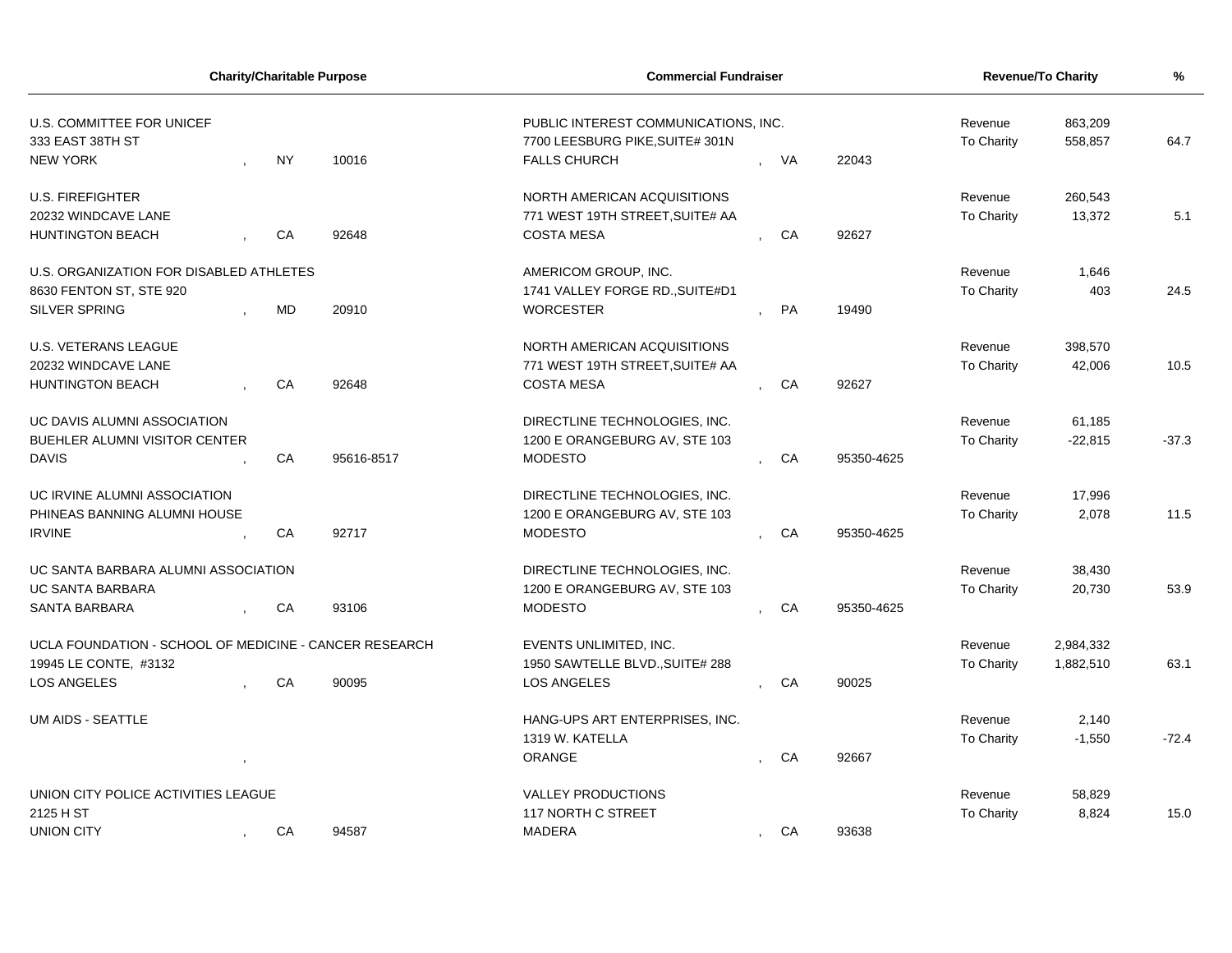| <b>Charity/Charitable Purpose</b>                      |  |           |       | <b>Commercial Fundraiser</b>        |    | Revenue/To Charity | $\frac{9}{6}$ |             |      |
|--------------------------------------------------------|--|-----------|-------|-------------------------------------|----|--------------------|---------------|-------------|------|
| UNION RESCUE MISSION                                   |  |           |       | MDS COMMUNICATIONS CORPORATION      |    |                    | Revenue       | 67,717      |      |
| 545 SOUTH SAN PEDRO                                    |  |           |       | 5005 SOUTH ASH AVENUE,#15           |    |                    | To Charity    | 35,840      | 52.9 |
| LOS ANGELES                                            |  | CA        | 90013 | <b>TEMPE</b>                        | AZ | 85282              |               |             |      |
| <b>UNION RESCUE MISSION</b>                            |  |           |       | <b>FACTER DIRECT, LTD</b>           |    |                    | Revenue       | 88,444      |      |
| 545 SOUTH SAN PEDRO                                    |  |           |       | 1900 AVENUE OF THE STARS, 2350      |    |                    | To Charity    | 33,470      | 37.8 |
| LOS ANGELES                                            |  | CA        | 90013 | LOS ANGELES                         | CA | 90067-4504         |               |             |      |
| UNITARIAN UNIVERSALIST SERVICE COMMITTEE               |  |           |       | SHARE GROUP, INC., THE              |    |                    | Revenue       | 54,219      |      |
| 130 PROSPECT ST                                        |  |           |       | 99 DOVER STREET                     |    |                    | To Charity    | 33,834      | 62.4 |
| CAMBRIDGE                                              |  | МA        | 02139 | SOMERVILLE                          | M  | 02144              |               |             |      |
| UNITED CHILD GUIDANCE COUNCIL, INC.                    |  |           |       | NON-PROFIT TELEMEDIA, INC.          |    |                    | Revenue       | 29,212      |      |
| 15970 WEST STATE RD                                    |  |           |       | 4100 RICHARDS ROAD                  |    |                    | To Charity    | $\mathbf 0$ | 0.0  |
| <b>SUNRISE</b>                                         |  | FL.       | 33326 | NORTH LITTLE ROCK                   | AR | 72117              |               |             |      |
| UNITED CHILDREN'S FUND                                 |  |           |       | GOOD CAUSE MARKETING, CA            |    |                    | Revenue       | 211,772     |      |
| 1747 PENNSLYVANIA AV NW, #1000                         |  |           |       | 5070 NORTH 6TH STREET.STE #182      |    |                    | To Charity    | 109,239     | 51.6 |
| <b>WASHINGTON</b>                                      |  | <b>DC</b> | 20006 | <b>FRESNO</b>                       | CA | 93710              |               |             |      |
| UNITED CHILDREN'S FUND                                 |  |           |       | GOOD CAUSE MARKETING, INC.          |    |                    | Revenue       | 145,850     |      |
| 1747 PENNSYLVANIA AV NW, #1000                         |  |           |       | <b>1969 FREEMAN AVENUE</b>          |    |                    | To Charity    | 77,375      | 53.1 |
| <b>WASHINGTON</b>                                      |  | DC        | 20006 | <b>SIGNAL HILL</b>                  | CA | 90804              |               |             |      |
| UNITED CHILDREN'S FUND, INC.                           |  |           |       | DIRECT RESPONSE CONSULTING SERVICES |    |                    | Revenue       | 997,803     |      |
| 8 CANBERRA DR                                          |  |           |       | 6849 OLD DOMINION DRIVE,#320        |    |                    | To Charity    | 474,423     | 47.5 |
| <b>KNOXVILLE</b>                                       |  | <b>TN</b> | 37923 | <b>MC LEAN</b>                      | VA | 22101              |               |             |      |
| UNITED STATES INTERNATIONAL UNIVERSITY                 |  |           |       | DEVELOPMENT CENTER, INC., THE       |    |                    | Revenue       | 19,276      |      |
| 10455 POMERADO RD                                      |  |           |       | 601 WALNUT STREET, SUITE# 150W      |    |                    | To Charity    | 610         | 3.2  |
| <b>SAN DIEGO</b>                                       |  | CA        | 92131 | PHILADELPHIA                        | PA | 19106              |               |             |      |
| UNITED STATES ORGANIZATION FOR DISABLED ATHLETES       |  |           |       | DAWSON & ASSOCIATES                 |    |                    | Revenue       | 30,000      |      |
| 26877 NORTHWESTERN HIGHWAY, #300                       |  |           |       | 2591 SOUTH BASCOM STE I             |    |                    | To Charity    | 7,657       | 25.5 |
| <b>SOUTHFIELD</b>                                      |  | MI        | 48034 | <b>CAMPBELL</b>                     | CA | 95008              |               |             |      |
| UNITED STATES ORGANIZATION FOR DISABLED ATHLETES, INC. |  |           |       | HERITAGE PUBLISHING COMPANY         |    |                    | Revenue       | 6,904       |      |
| 143 CALIFORNIA AV                                      |  |           |       | 2402 WILDWOOD AVENUE                |    |                    | To Charity    | 1.068       | 15.5 |
| <b>UNIONDALE</b>                                       |  | <b>NY</b> | 11553 | <b>SHERWOOD</b>                     | AR | 72116              |               |             |      |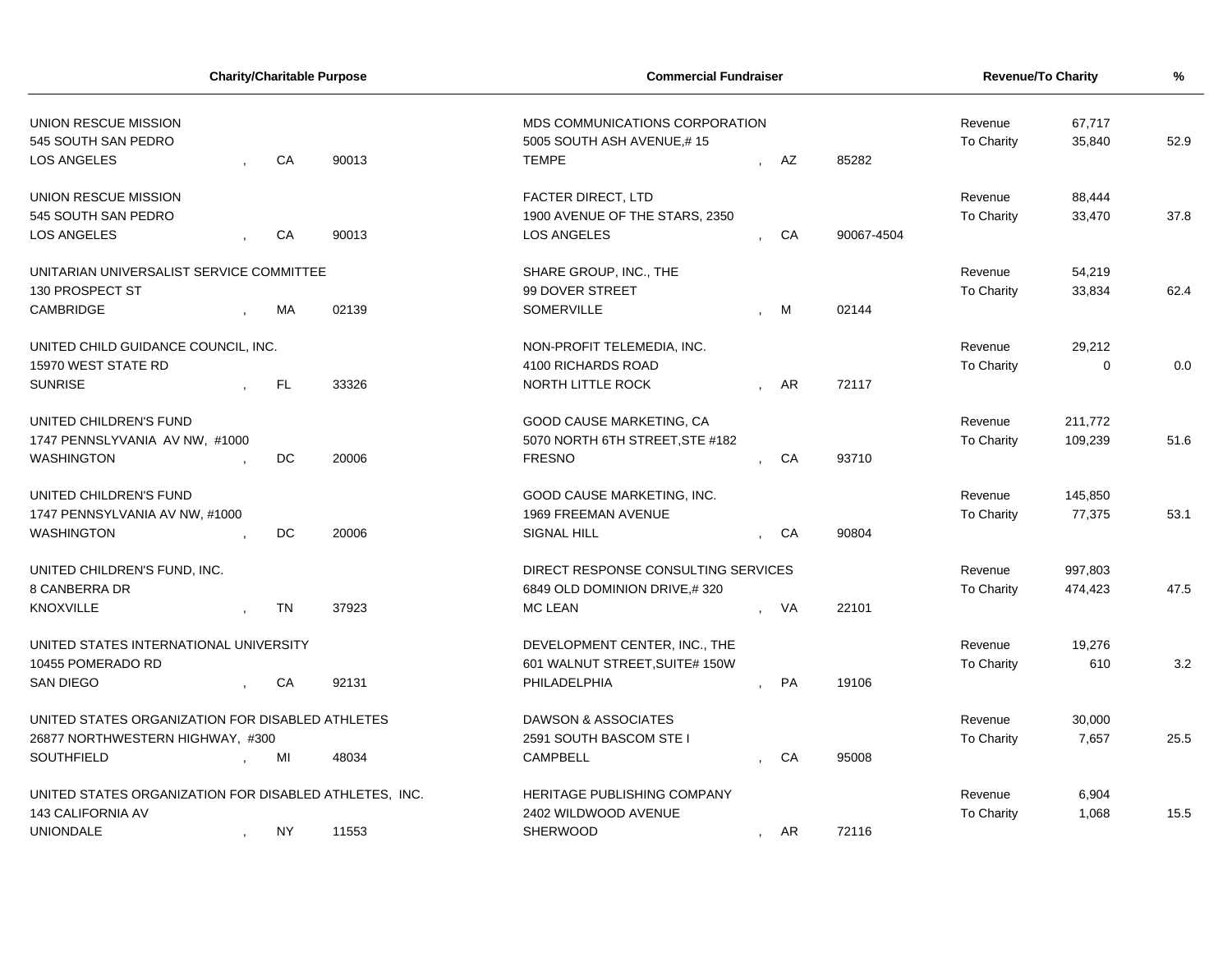| <b>Charity/Charitable Purpose</b>                      |  |           | <b>Commercial Fundraiser</b> |                                     | Revenue/To Charity | $\%$ |            |                   |           |      |
|--------------------------------------------------------|--|-----------|------------------------------|-------------------------------------|--------------------|------|------------|-------------------|-----------|------|
| UNITED STATES ORGANIZATION FOR DISABLED ATHLETES, INC. |  |           |                              | NON-PROFIT TELEMEDIA, INC.          |                    |      |            | Revenue           | 7,699     |      |
| 143 CALIFORNIA AV                                      |  |           |                              | 4100 RICHARDS ROAD                  |                    |      |            | To Charity        | 1,764     | 22.9 |
| <b>UNIONDALE</b>                                       |  | <b>NY</b> | 11553                        | NORTH LITTLE ROCK                   |                    | AR   | 72117      |                   |           |      |
| UNITED STATES ORGANIZATION FOR DISABLED ATHLETES, INC. |  |           |                              | NON-PROFIT TELEMEDIA, INC.          |                    |      |            | Revenue           | 11,335    |      |
| 143 CALIFORNIA AV                                      |  |           |                              | 4100 RICHARDS ROAD                  |                    |      |            | To Charity        | 3,218     | 28.4 |
| <b>UNIONDALE</b>                                       |  | <b>NY</b> | 11553                        | <b>NORTH LITTLE ROCK</b>            |                    | AR   | 72117      |                   |           |      |
| UNIVERSITY OF TEXAS M.D. AMDERSON CANCER CENTER        |  |           |                              | EPSILON DATA MANAGEMENT, INC.       |                    |      |            | Revenue           | 3,200,147 |      |
| 1515 HOLCOMBE BLVD, BOX 135                            |  |           |                              | 50 CAMBRIDGE STREET                 |                    |      |            | To Charity        | 2,433,708 | 76.0 |
| <b>HOUSTON</b>                                         |  | TX        | 77030                        | <b>BURLINGTON</b>                   |                    | M    | 01803-4692 |                   |           |      |
| UP WITH PEOPLE                                         |  |           |                              | SHARE GROUP, INC., THE              |                    |      |            | Revenue           | 9,013     |      |
| ONE INTERNATIONAL COURT                                |  |           |                              | 99 DOVER STREET                     |                    |      |            | To Charity        | 4,628     | 51.3 |
| <b>BROOMFIELD</b>                                      |  | <b>CO</b> | 80021                        | <b>SOMERVILLE</b>                   |                    | M    | 02144      |                   |           |      |
| UPLAND HS CHORAL                                       |  |           |                              | HANG-UPS ART ENTERPRISES, INC.      |                    |      |            | Revenue           | 2,685     |      |
|                                                        |  |           |                              | 1319 W. KATELLA                     |                    |      |            | To Charity        | 745       | 27.8 |
|                                                        |  |           |                              | <b>ORANGE</b>                       |                    | CA   | 92667      |                   |           |      |
| UPWHITTIER SERTOMA                                     |  |           |                              | HANG-UPS ART ENTERPRISES, INC.      |                    |      |            | Revenue           | 5,450     |      |
|                                                        |  |           |                              | 1319 W. KATELLA                     |                    |      |            | <b>To Charity</b> | 1,298     | 23.8 |
|                                                        |  |           |                              | <b>ORANGE</b>                       |                    | CA   | 92667      |                   |           |      |
| USC - NORRIS COMPREHENSIVE CANCER CENTER               |  |           |                              | SHARE GROUP, INC., THE              |                    |      |            | Revenue           | 41,156    |      |
| 1420 SAN PABLO ST, A-304                               |  |           |                              | 99 DOVER STREET                     |                    |      |            | To Charity        | 5,857     | 14.2 |
| LOS ANGELES                                            |  | CA        | 90033-1042                   | SOMERVILLE                          |                    | M    | 02144      |                   |           |      |
| V.E.T.S. VICTORY ENSURED THRU SERVICE                  |  |           |                              | ZAGAR AND ASSOCIATES                |                    |      |            | Revenue           | 320,547   |      |
| 8698 MIDVIEW DR                                        |  |           |                              | 11740 BRAUER LANE                   |                    |      |            | To Charity        | 29,873    | 9.3  |
| PALO CEDRO                                             |  | CA        | 96073                        | <b>WILTON</b>                       |                    | CA   | 95693      |                   |           |      |
| VALLEMAK HOME SCHOOL CLUB                              |  |           |                              | GEORGE JACKSON AND ASSOCIATES, INC. |                    |      |            | Revenue           | 8,235     |      |
| 377 REINA DEL MAR                                      |  |           |                              | 363 DOLAN AVENUE                    |                    |      |            | To Charity        | 6,088     | 73.9 |
| <b>PACIFICA</b>                                        |  | CA        | 94044                        | MILL VALLEY                         |                    | CA   | 94941      |                   |           |      |
| VALLEY VIEW MIDDLE SCHOOL                              |  |           |                              | RED APPLE RESOURCES                 |                    |      |            | Revenue           | 11,557    |      |
| 181 VIKING DR                                          |  |           |                              | 2330 BATES AVENUE, SUITE D1         |                    |      |            | To Charity        | 7,603     | 65.8 |
| PLEASANT HILL                                          |  | CA        | 94523                        | CONCORD                             | $\overline{ }$     | CA   | 94520      |                   |           |      |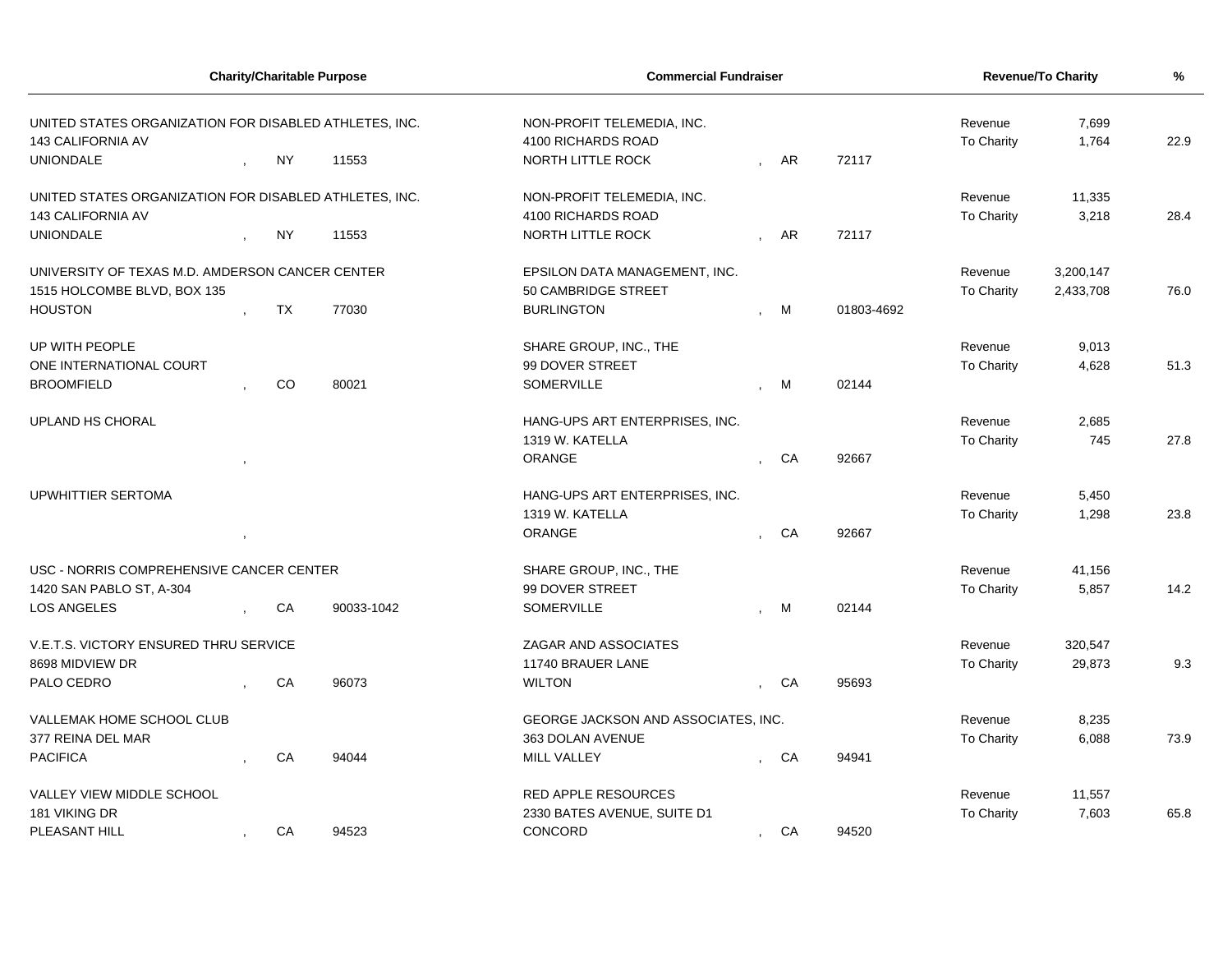|                                                                 |           | <b>Charity/Charitable Purpose</b> | <b>Commercial Fundraiser</b>                                              |                |    |            |                       | Revenue/To Charity | $\frac{9}{6}$ |
|-----------------------------------------------------------------|-----------|-----------------------------------|---------------------------------------------------------------------------|----------------|----|------------|-----------------------|--------------------|---------------|
| VANISHED CHILDREN'S ALLIANCE<br>2095 PARK AV<br><b>SAN JOSE</b> | CA        | 95126                             | REESE BROTHERS, INC.<br>925 PENN AVENUE, SUITE # 600<br><b>PITTSBURGH</b> |                | PA | 15222      | Revenue<br>To Charity | 46,669<br>13,874   | 29.7          |
|                                                                 |           |                                   |                                                                           |                |    |            |                       |                    |               |
| VANISHED CHILDREN'S ALLIANCE                                    |           |                                   | HERITAGE PUBLISHING COMPANY                                               |                |    |            | Revenue               | 3,631              |               |
| 2095 PARK AV                                                    |           |                                   | 2402 WILDWOOD AVENUE                                                      |                |    |            | To Charity            | 1,060              | 29.2          |
| SAN JOSE                                                        | CA        | 95126                             | <b>SHERWOOD</b>                                                           |                | AR | 72116      |                       |                    |               |
| <b>VENTURA COUNTY RESCUE MISSION</b>                            |           |                                   | MDS COMMUNICATIONS CORPORATION                                            |                |    |            | Revenue               | 13,135             |               |
| <b>125 SOUTH HARRISON</b>                                       |           |                                   | 5005 SOUTH ASH AVENUE,#15                                                 |                |    |            | To Charity            | 5,130              | 39.1          |
| <b>OXNARD</b>                                                   | CA        | 93021                             | <b>TEMPE</b>                                                              |                | AZ | 85282      |                       |                    |               |
| <b>VETERANS OF FOREIGN WARS DISTRICT 4</b>                      |           |                                   | <b>VETERANS CONSULTANCY SERVICES</b>                                      |                |    |            | Revenue               | 278,458            |               |
| 9 HICKOCK LANE                                                  |           |                                   | 19901 MID PINES WAY                                                       |                |    |            | To Charity            | 30,630             | 11.0          |
| <b>CARSON</b>                                                   | CA        | 90745                             | <b>NORTHRIDGE</b>                                                         |                | CA | 91326-4112 |                       |                    |               |
| VIETNAM VETERANS OF AMERICA FOUNDATION                          |           |                                   | AMERICAN TRADE & CONVENTION PUBLICATIONS, INC.                            |                |    |            | Revenue               | 178,635            |               |
| 2001 S ST NW, STE 740                                           |           |                                   | 3380 S 108TH STREET, SUITE# 103                                           |                |    |            | To Charity            | 25,000             | 14.0          |
| <b>WASHINGTON</b>                                               | <b>DC</b> | 20009                             | <b>GREENFIELD</b>                                                         |                | WI | 53224      |                       |                    |               |
| VIETNAM VETERANS OF AMERICA FOUNDATION                          |           |                                   | AMERICAN TRADE & CONVENTION PUBLICATIONS, INC.                            |                |    |            | Revenue               | 178,635            |               |
| 2001 S ST NW, STE 740                                           |           |                                   | 3380 S 108TH STREET, SUITE# 103                                           |                |    |            | To Charity            | 25,000             | 14.0          |
| <b>WASHINGTON</b>                                               | DC.       | 20009                             | <b>GREENFIELD</b>                                                         |                | WI | 53224      |                       |                    |               |
| VIETNAM VETERANS OF CALIFORNIA                                  |           |                                   | <b>GORDON &amp; SCHWENKMEYER, INC.</b>                                    |                |    |            | Revenue               | 181,549            |               |
| 2455 BENNETT VALLEY RD, NO 112A                                 |           |                                   | 550 NORTH CONTINENTAL BLVD 180                                            |                |    |            | To Charity            | 83,378             | 45.9          |
| <b>SANTA ROSA</b>                                               | CA        | 95404                             | EL SEGUNDO                                                                |                | CA | 90245      |                       |                    |               |
| <b>WASH STATE BPW</b>                                           |           |                                   | HANG-UPS ART ENTERPRISES, INC.                                            |                |    |            | Revenue               | 5,255              |               |
|                                                                 |           |                                   | 1319 W. KATELLA                                                           |                |    |            | To Charity            | 40                 | 0.8           |
|                                                                 |           |                                   | <b>ORANGE</b>                                                             |                | CA | 92667      |                       |                    |               |
| <b>WASHINGTON MS</b>                                            |           |                                   | HANG-UPS ART ENTERPRISES, INC.                                            |                |    |            | Revenue               | 5,310              |               |
|                                                                 |           |                                   | 1319 W. KATELLA                                                           |                |    |            | To Charity            | 531                | 10.0          |
|                                                                 |           |                                   | <b>ORANGE</b>                                                             |                | CA | 92667      |                       |                    |               |
| <b>WASHINGTON MS</b>                                            |           |                                   | HANG-UPS ART ENTERPRISES, INC.                                            |                |    |            | Revenue               | 3,630              |               |
|                                                                 |           |                                   | 1319 W. KATELLA                                                           |                |    |            | To Charity            | 260                | 7.2           |
|                                                                 |           |                                   | <b>ORANGE</b>                                                             | $\overline{ }$ | CA | 92667      |                       |                    |               |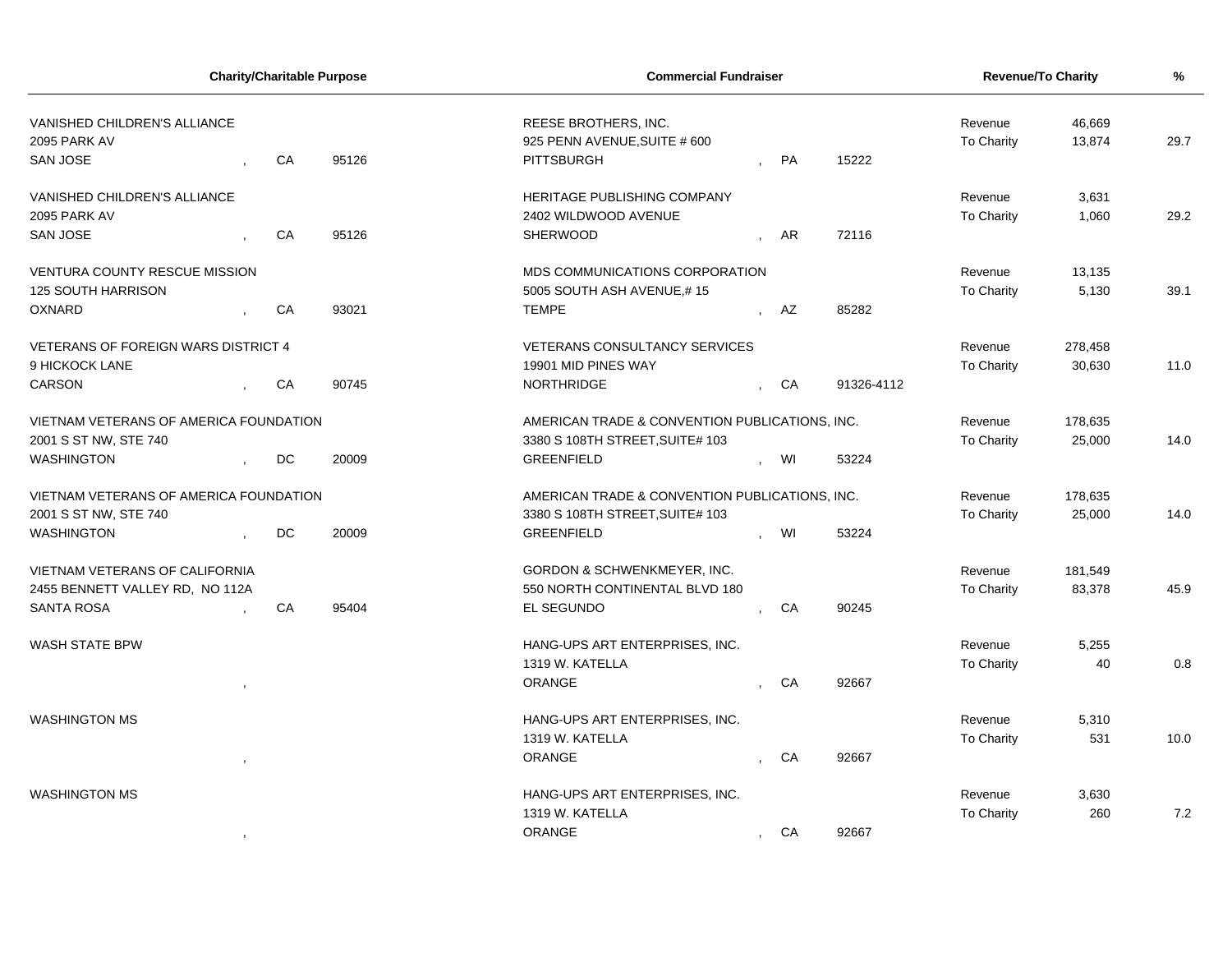|                                      |           | <b>Charity/Charitable Purpose</b> | <b>Commercial Fundraiser</b>    |           |    |            | <b>Revenue/To Charity</b> |             | %        |
|--------------------------------------|-----------|-----------------------------------|---------------------------------|-----------|----|------------|---------------------------|-------------|----------|
| WATSONVILLE AMERICAN LITTLE LEAGUE   |           |                                   | <b>RED APPLE RESOURCES</b>      |           |    |            | Revenue                   | 9,565       |          |
| 10 TREMBLEY LANE                     |           |                                   | 2330 BATES AVENUE, SUITE D1     |           |    |            | <b>To Charity</b>         | 6,550       | 68.5     |
| <b>WATSONVILLE</b>                   | CA        | 95076                             | CONCORD                         |           | CA | 94520      |                           |             |          |
| WE-TIP                               |           |                                   | NORTH AMERICAN ACQUISITIONS     |           |    |            | Revenue                   | 139,990     |          |
| 10782 EDISON COURT                   |           |                                   | 771 WEST 19TH STREET, SUITE# AA |           |    |            | <b>To Charity</b>         | 15,399      | 11.0     |
| RANCHO CUCAMONGA                     | CA        | 91730                             | <b>COSTA MESA</b>               |           | CA | 92627      |                           |             |          |
| WELLER ELEMENTARY SCHOOL             |           |                                   | <b>RED APPLE RESOURCES</b>      |           |    |            | Revenue                   | 2,780       |          |
| 345 BOULDER ST                       |           |                                   | 2330 BATES AVENUE, SUITE D1     |           |    |            | To Charity                | 1,466       | 52.7     |
| <b>MILPITAS</b>                      | CA        | 95305                             | CONCORD                         |           | CA | 94520      |                           |             |          |
| WHITTIER COLLEGE SCHOOL OF LAW       |           |                                   | <b>WEISER &amp; ASSOCIATES</b>  |           |    |            | Revenue                   | 72,255      |          |
| 3333 HARBOR BLVD                     |           |                                   | PO BOX 40108                    |           |    |            | <b>To Charity</b>         | 61,599      | 85.3     |
| <b>COSTA MESA</b>                    | CA        | 92626                             | PASADENA                        |           | CA | 91114      |                           |             |          |
| WISHING WELL FOUNDATION USA, INC.    |           |                                   | NON-PROFIT TELEMEDIA, INC.      |           |    |            | Revenue                   | 34,645      |          |
| 3929 VETERANS MEMORIAL BLVD, STE 303 |           |                                   | 4100 RICHARDS ROAD              |           |    |            | <b>To Charity</b>         | 1,745       | 5.0      |
| <b>METAIRIE</b>                      | LA        | 70002                             | <b>NORTH LITTLE ROCK</b>        |           | AR | 72117      |                           |             |          |
| WORLD BIBLE TRANSLATION CENTER, INC. |           |                                   | MDS COMMUNICATIONS CORPORATION  |           |    |            | Revenue                   | 19,779      |          |
| 4028 DALEY, STE 201                  |           |                                   | 5005 SOUTH ASH AVENUE,#15       |           |    |            | To Charity                | 10,344      | 52.3     |
| <b>FORT WORTH</b>                    | TX        | 76180                             | <b>TEMPE</b>                    |           | AZ | 85282      |                           |             |          |
| WORLD OPPORTUNITIES INTERNATIONAL    |           |                                   | MDS COMMUNICATIONS CORPORATION  |           |    |            | Revenue                   | 12,568      |          |
| 1415 NORTH CAHUENGA BLVD             |           |                                   | 5005 SOUTH ASH AVENUE,#15       |           |    |            | <b>To Charity</b>         | $-1,244$    | $-9.9$   |
| <b>HOLLYWOOD</b>                     | CA        | 90029                             | <b>TEMPE</b>                    |           | AZ | 85282      |                           |             |          |
| <b>WORLD VISION</b>                  |           |                                   | REGENCY COMMUNICATIONS, INC.    |           |    |            | Revenue                   | 210         |          |
| 34834 WEYERHAUSER WAY SOUTH          |           |                                   | 3301 AIRPORT FREEWAY, SUITE#300 |           |    |            | <b>To Charity</b>         | $-250$      | $-119.0$ |
| <b>FEDERAL WAY</b>                   | <b>WA</b> | 98063-9176                        | <b>BEDFORD</b>                  |           | TX | 76021      |                           |             |          |
| <b>WORLD VISION</b>                  |           |                                   | MDS COMMUNICATIONS CORPORATION  |           |    |            | Revenue                   | 440         |          |
| 34834 WEYERHAUSER WAY SOUTH          |           |                                   | 5005 SOUTH ASH AVENUE,#15       |           |    |            | To Charity                | $-2,204$    | $-500.9$ |
| <b>FEDERAL WAY</b>                   | WA        | 98063-9716                        | <b>TEMPE</b>                    |           | AZ | 85282      |                           |             |          |
| <b>WORLD VISION</b>                  |           |                                   | <b>FACTER DIRECT, LTD</b>       |           |    |            | Revenue                   | 0           |          |
| 34834 WEYERHAUSER WAY SOUTH          |           |                                   | 1900 AVENUE OF THE STARS, 2350  |           |    |            | <b>To Charity</b>         | $\mathbf 0$ | 0.0      |
| <b>FEDERAL WAY</b>                   | WA        | 98063-9716                        | <b>LOS ANGELES</b>              | $\bullet$ | CA | 90067-4504 |                           |             |          |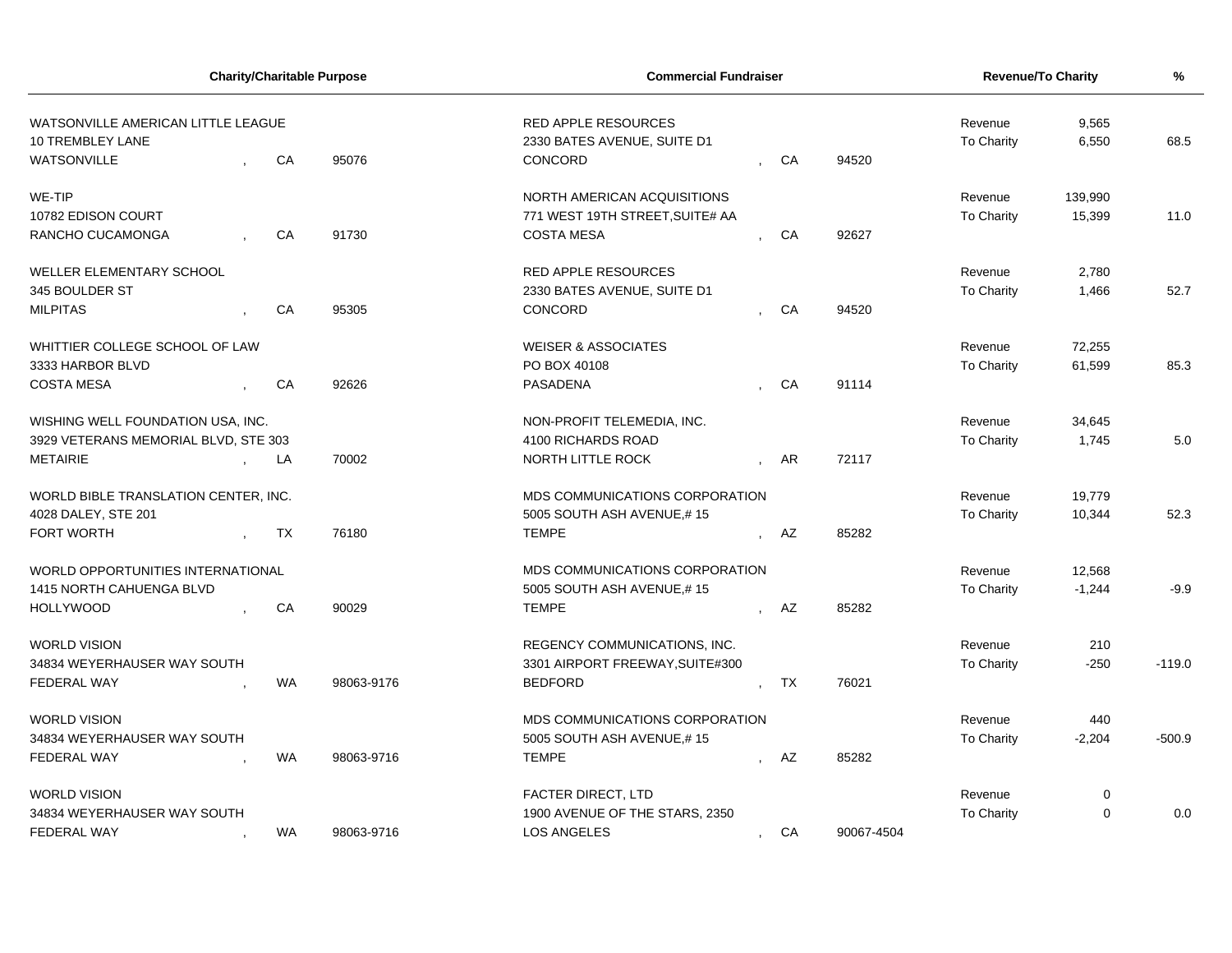|                                                                          |                | <b>Charity/Charitable Purpose</b> |       | <b>Commercial Fundraiser</b>                                                                   |              |           |       |                       | <b>Revenue/To Charity</b> | %    |
|--------------------------------------------------------------------------|----------------|-----------------------------------|-------|------------------------------------------------------------------------------------------------|--------------|-----------|-------|-----------------------|---------------------------|------|
| WORLD WILDLIFE FUND, INC.<br>1250 24TH ST NW<br><b>WASHINGTON</b>        |                | DC                                | 20037 | PUBLIC INTEREST COMMUNICATIONS, INC.<br>7700 LEESBURG PIKE, SUITE# 301N<br><b>FALLS CHURCH</b> |              | <b>VA</b> | 22043 | Revenue<br>To Charity | 1,353,341<br>572,229      | 42.3 |
| WORLD WILDLIFE FUND. INC.<br>1250 24TH ST NW<br><b>WASHINGTON</b>        |                | DC                                | 20037 | <b>GREAT LAKES COMMUNICATIONS, INC.</b><br>4057 NORTH WILSON DRIVE<br><b>MILWAUKEE</b>         |              | WI        | 53211 | Revenue<br>To Charity | 149,128<br>20,816         | 14.0 |
| YUBA SUTTER FUTURE FARMERS OF AMERICA<br>2665 ACACIA AV<br><b>SUTTER</b> | $\mathbf{r}$   | CA                                | 95982 | <b>MERIDIAN PRODUCTIONS</b><br>1018 LIVE OAK BLVD., SUITE# I<br><b>YUBA CITY</b>               |              | CA        | 95991 | Revenue<br>To Charity | 14,015<br>3,700           | 26.4 |
| YUBA SUTTER FUTURE FARMERS OF AMERICA<br>2665 ACACIA AV<br><b>SUTTER</b> |                | CA                                | 95982 | <b>MERIDIAN PRODUCTIONS</b><br>1018 LIVE OAK BLVD., SUITE# I<br><b>YUBA CITY</b>               |              | CA        | 95991 | Revenue<br>To Charity | 31,453<br>3,700           | 11.8 |
| <b>YWCA</b><br><b>BOX 3506</b><br><b>SANTA ROSA</b>                      |                | CA                                | 95402 | <b>SWEET TOOTH GREETINGS</b><br>708 GRAVENSTEIN HWY NO.# 160<br><b>SEBASTOPOL</b>              |              | CA        | 95472 | Revenue<br>To Charity | 5,750<br>1,050            | 18.3 |
| YWCA - SB                                                                | $\overline{ }$ |                                   |       | HANG-UPS ART ENTERPRISES, INC.<br>1319 W. KATELLA<br><b>ORANGE</b>                             | $\mathbf{r}$ | CA        | 92667 | Revenue<br>To Charity | 3,535<br>679              | 19.2 |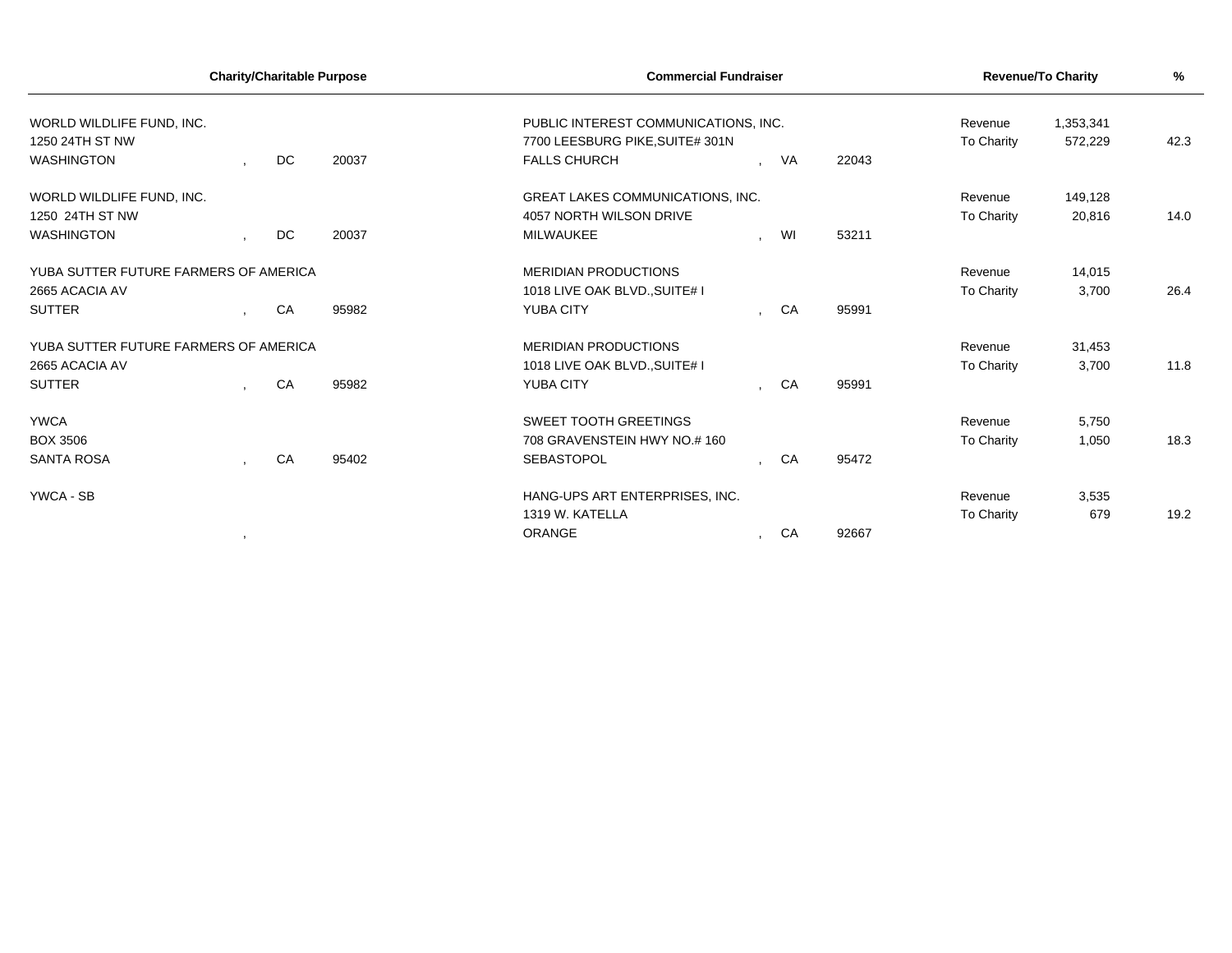#### TABLE NO. 4

This table is a list of 34 commercial fundraisers who registered in 1997 but did not file financial reports for 1997.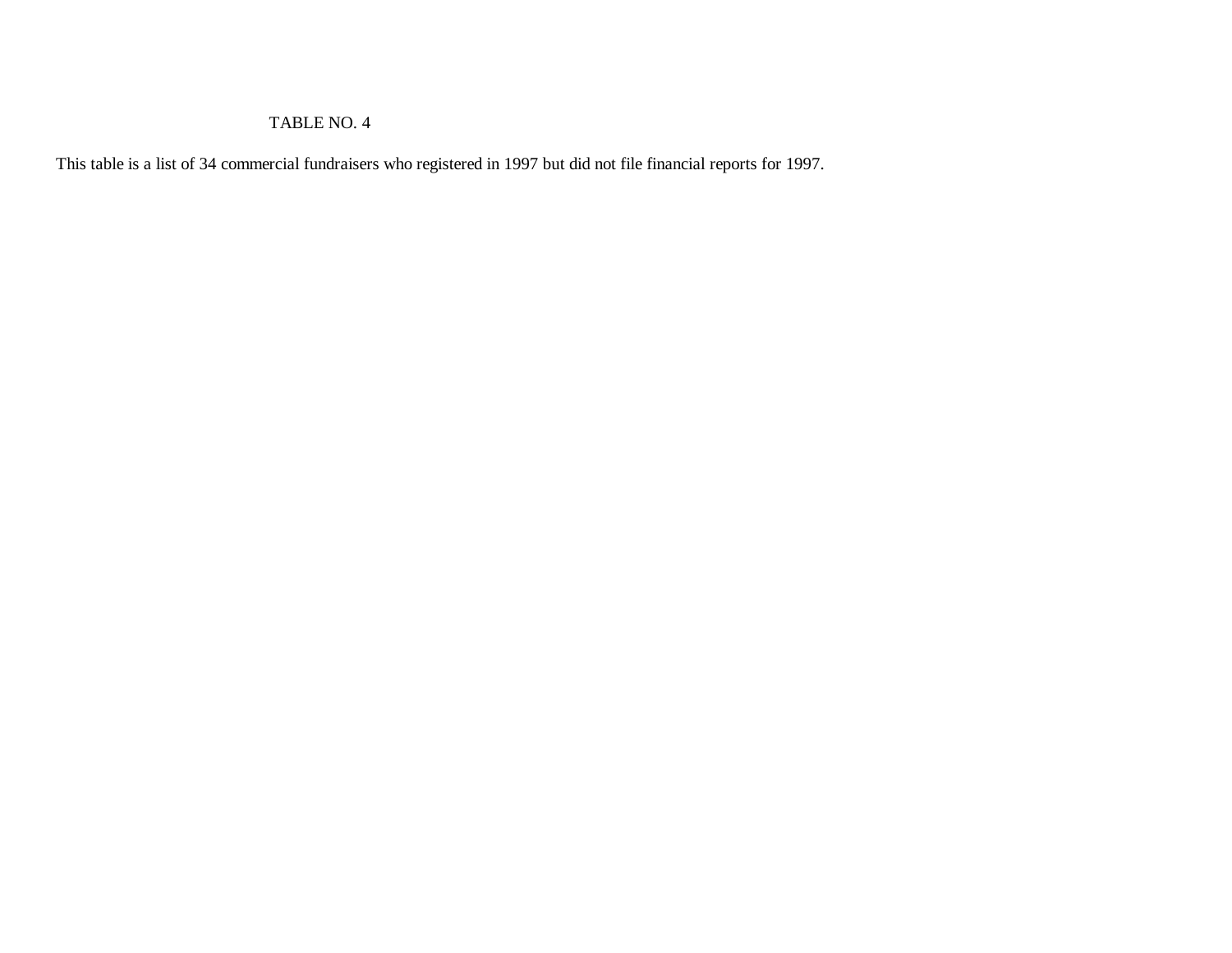## **COMMERCIAL FUNDRAISERS WHO REGISTERED IN 1997 BUT DID NOT FILE ANY FINANCIAL REPORT FOR 1997 (Listed Alphabetically)**

 Santa Cruz, CA 95060 & Johnson Enterprises 1013 Cedar Street

Arne T. Hansen P.O. Box 331 Solvang, CA 93464-0331

 Woodbridge, VA 22193 Atlantic Telemarketing, Inc 13184 Centerpointe Way

 Shasta Lake, CA 96003 B & R Entertainment 3000 West Street

 Granite Bay, CA 95740 Banco Consultants 9060 Sky View Lane

 Mesa, AZ 85210 Capitol Communications Corporation 1312 South Country Club Drive

 Hopelawn, NJ 08861 Civic Development Group of California, Inc. 655 Florida Grove Road, Ste. 203

 Vallejo, CA 94591-5714 David M. Dermer 103 Auden Street

 Bridgeton, MO 63044 Dimac Direct Inc. One Corporate Woods Drive

 Los Angeles, CA 90022 Eventfully Yours 5400 East Olympic Blvd., #208 Fox & Associates

 El Monte, CA 91731 10990 Lower Azusa Road, #15

 Temple City, CA 91780 Fred Promotion, Inc. 5608 Rosemead Blvd

 Toronto, ON M4P 1E4 GWE Consulting Group (USA), Inc. 2300 Yonge Street, Suite 601

 Akron, OH 44333 Infocision Management Corporation 325 Springside Drive

 Santa Rosa, CA 95403 J.S.P. Productions 2050 West Steele Lane, #B2

Jerry R. Barlow 160 Longhorn Lane Ojai, CA 93023

 Los Angeles, CA 90071 Kamber Group, The 500 South Grand Ave, Suite 2050

 San Francisco, CA 94102-1023 Laura Talmus Associates 693 Sutter Street, Ste. 500

IA Ruffalo Cody 421 4th Avenue, SE Cedar Rapids, IA 52401

 Vienna, VA 22182 Optima Direct, Inc. 8100 Boone Blvd, Ste. 300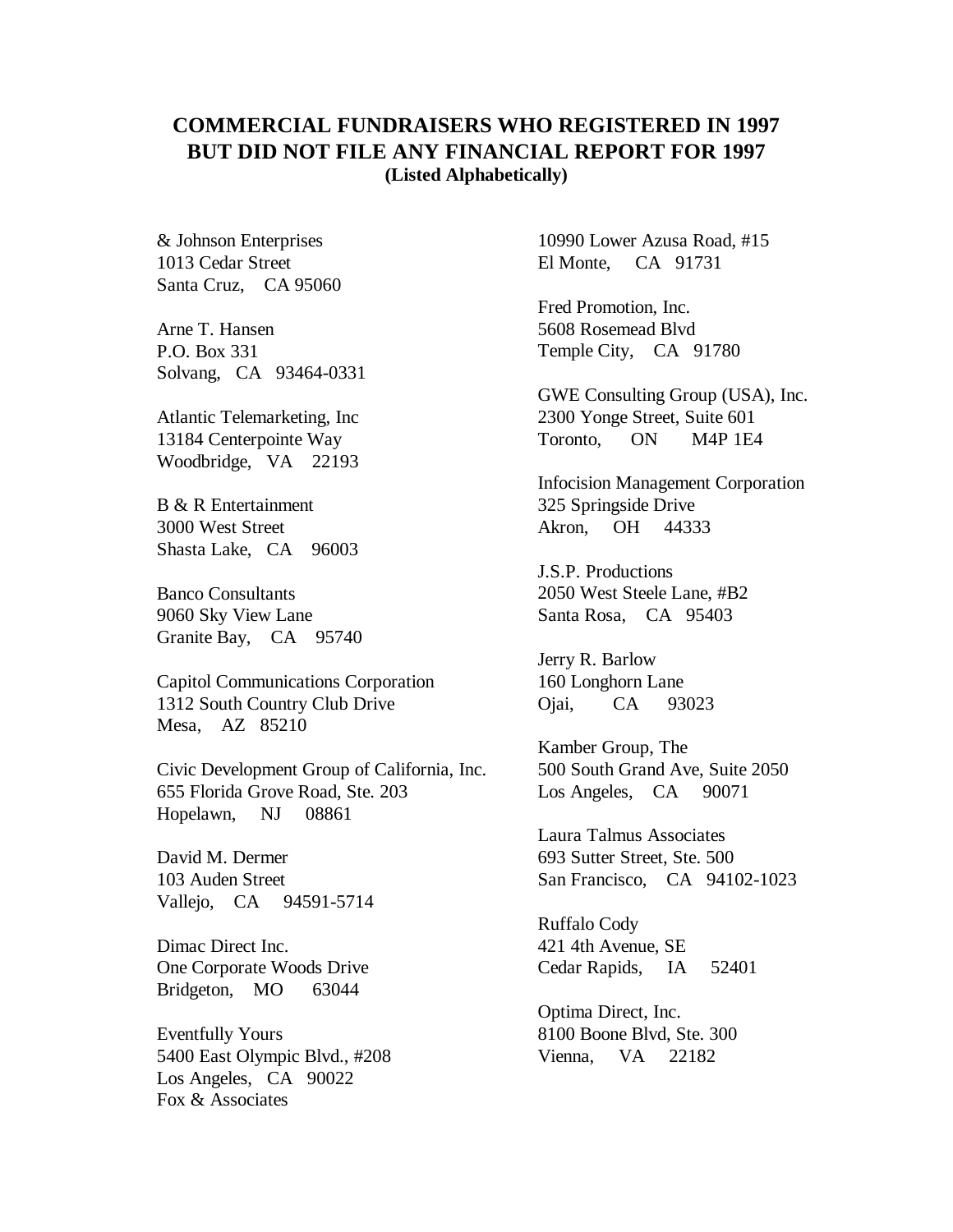Protocall Marketing Group, Inc. 3579 E Foothill Boulevard 283 Pasadena, CA 91107

Resource & Event Management Ltd 342 Madison Avenue, Suite 1133 New York, NY 10173

 San Jose, CA 95128 San Marino & Associates 1330 South Bascom Ave., Ste. 1A

 Phoenix, AZ 85020-2416 Southwest Publishing 9200 North Central Ave., NO 5

 San Bernardino, CA 92404-5201 Sports Calendar 5835 Elmwood Road

 Arlington, VA 22201 Stephen Winchell & Associates, Inc. 2425 Wilson Boulevard, Ste. 500

 Fairfax, VA 22030-6077 Steve Cram & Associates, Inc 11208 Waples Mill Road, Ste. 106

 Los Angeles, CA 90028 Terry K. Production 6253 Hollywood Blvd., Suite #314

Top Productions, Inc. 9470 Annapolis Road, Suite #213 Lanham, MD 20706

 Ventura, CA 93004 Tri-County Productions, Inc. 1607 Los Angeles Ave., Suite #A

United Bay Veterans, Inc. P.O. Box 642476 San Francisco, CA 94164 Vantage Financial Services, Inc. 111 Cypress Street Brookline, MA 02146

Waldi, Inc. 13101 Washington Blvd, Ste. 223 Los Angeles, CA 90066

 San Diego, CA 92109 West Coast Advertising & Marketing 2180 Garnet Avenue, Suite 2-A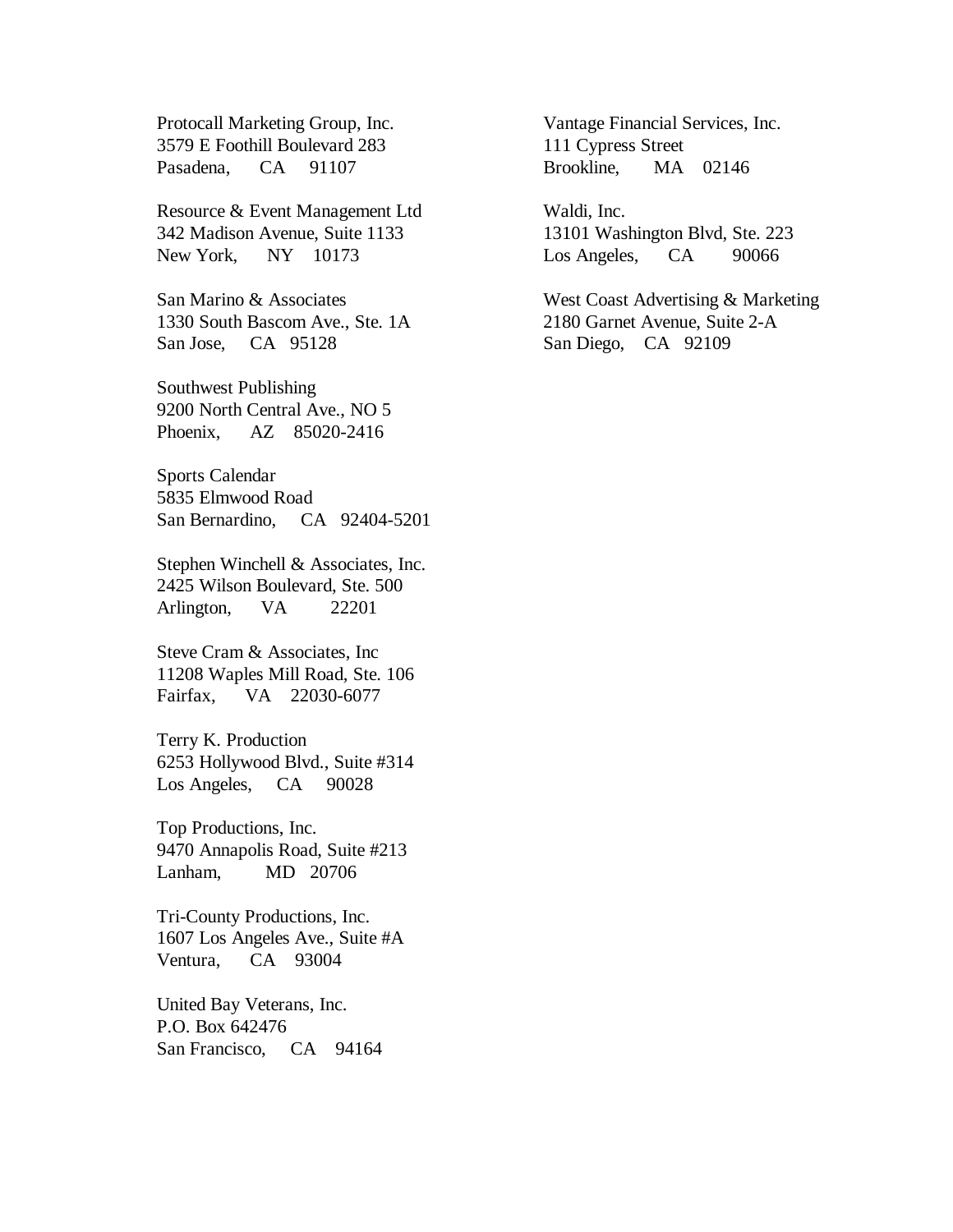### TABLE NO. 5

This table provides a list of the organizations which have represented to the California Attorney General that for some or all of the period between 1990 and 1998 they are fandraising counsel, solicit no funds directly from California residents, and are therefore exempt from registration.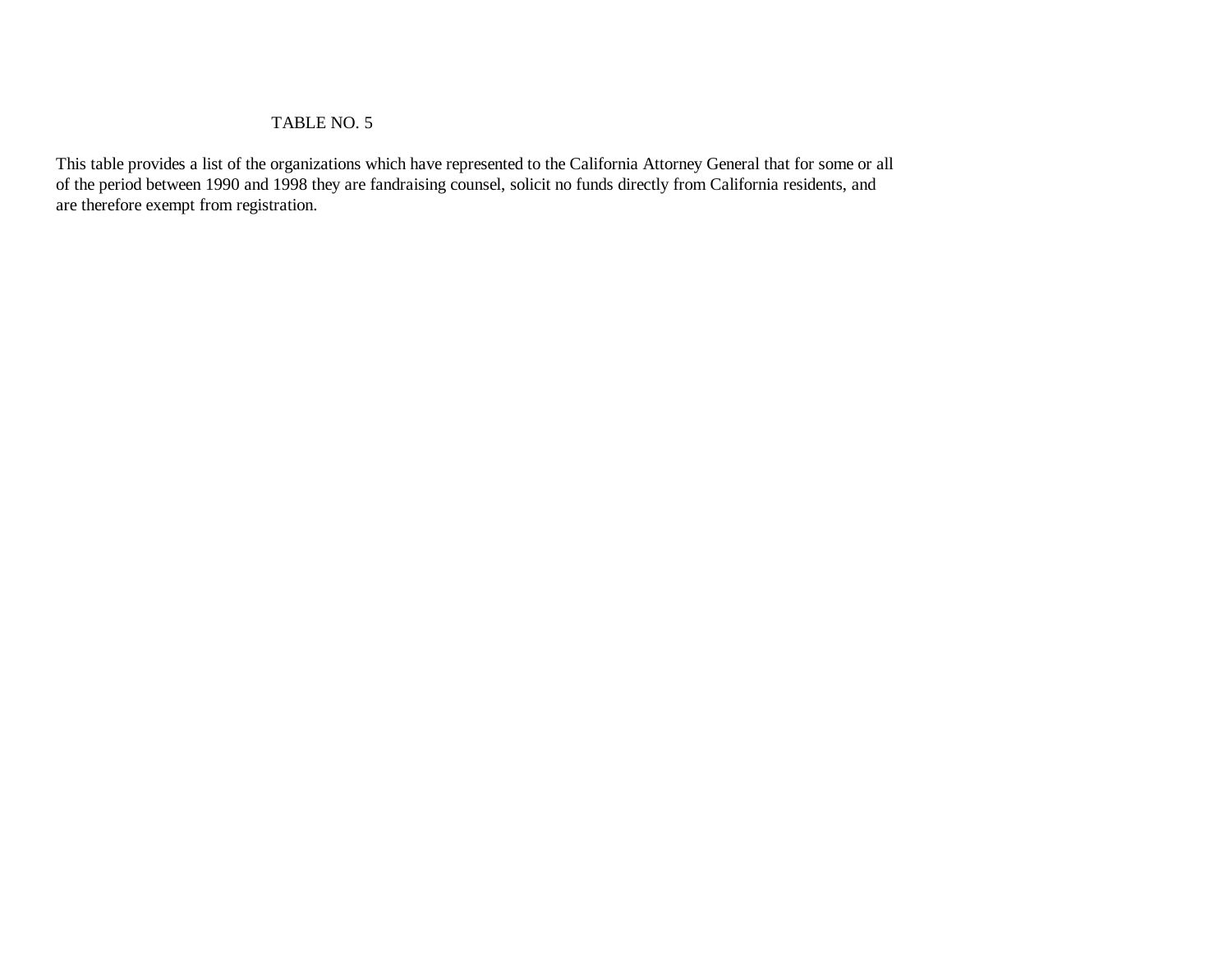# **A LISTING OF FUNDRAISERS WHO BETWEEN 1990 AND 1998 HAVE CLAIMED FOR SOME PORTION OF THAT PERIOD THAT THEY ARE FUNDRAISING COUNSEL**

Amercian Target Advertising 12500 Fair Lakes Circle, #155 Fairfax, VA 22033

 Beverly Hills, CA 90212 A.V. Lake & Co. Patricia E. Heirs 221 Reeves Drive

 Washington, DC 20003 Bachurski & Associates, Inc. 303 Seventh Street SE

Bruce W. Eberle & Assoc. Inc. 1420 Spring Hill Rd. Ste 490 McLean, VA 22102

 Santa Barbara, CA 93101 C & C Associates 3 West Carrillo St., Ste 490

Craver, Mathews, Smith & Co. 300 N Washington St., Ste. 200 Falls Church, VA 22046

Creative Direct Response 1682 Village Green Croftin, MD 21114-2030

Dimac Direct, Inc. One Corporate Woods Drive Bridgeton, MO 63044

Direct Response Consulting 6849 Old Dominion Dr., #320 McLean, VA 22101

Epsilon Data Management, Inc. 50 Cambridge Street Burlington, MA 01803

Grenzebach Glier & Associates, Inc. 55 W. Wacker Dr., Ste. 1500 Chicago, IL 60601

Hart Conover, Inc. 6564 Loisdale Court Springfield, VA 22310

Herzog Swayze, Inc. 1925 K Street NW, Ste 220 Washington, DC 10006-1105

Huntsinger & Jeffer, Inc. 809 Brookhill Circle Richmond, VA 23227-2503

LW Robbins Associates 693 East Central Street Franklin, MA 02038

Mailworks, Inc. 230 North Michigan Avenue Chicago, IL 60601-5910

Malchow Adams & Hussey, Inc. 1400 I Street NW Washington, DC 20005

Malchow and Company 1400 I Street, NW Washington, DC 20005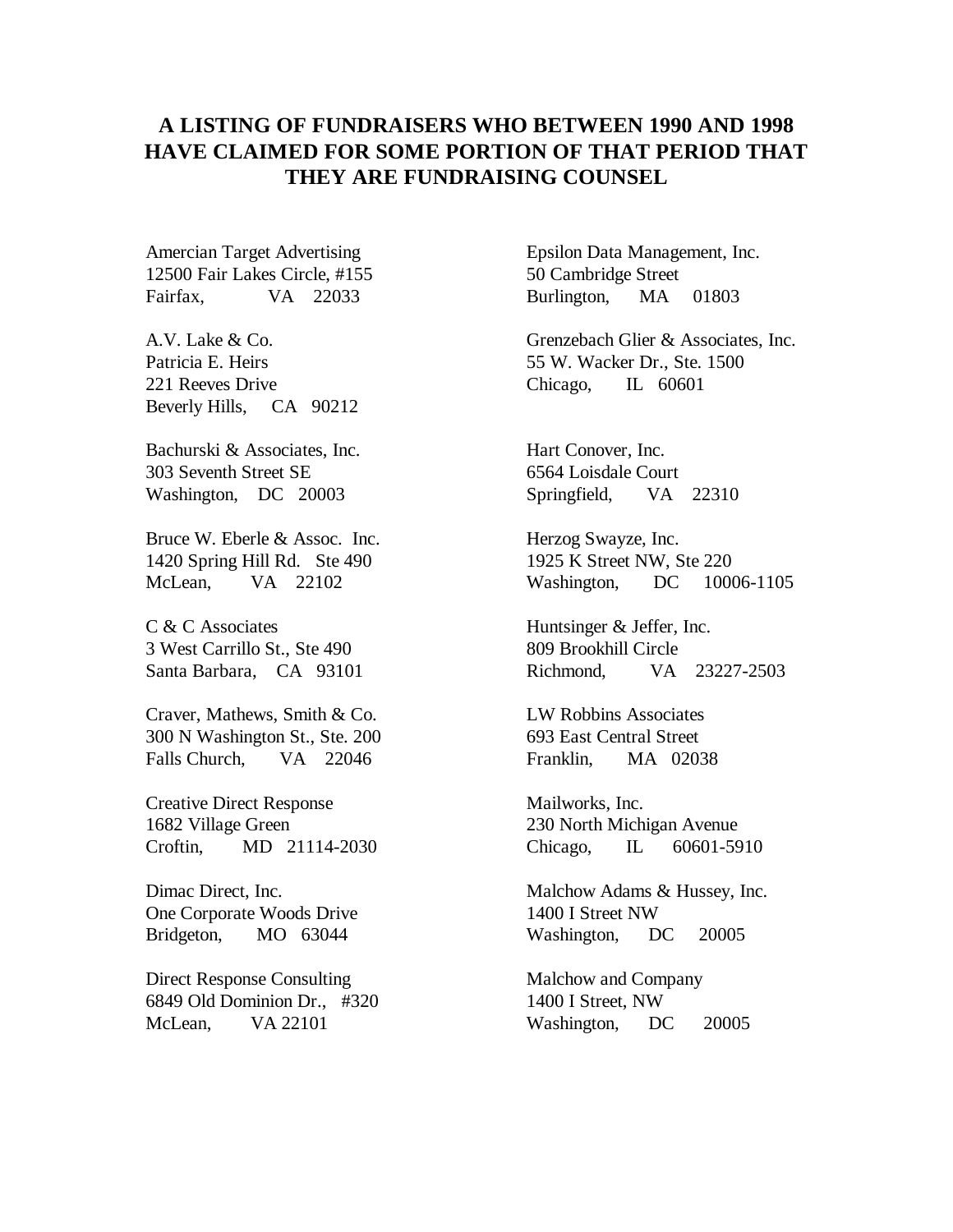McDonald Enterprise, LTD 1364 Beverly Rd., Ste 200 McLean, VA 22101

O'Brien McConnell & Company 1726 M Street NW Washington, DC 20036

Response Dynamics, Inc. 2070 Chain Bridge Rd., Ste. 400 Vienna, VA 22182

Sanky Perlowin Associates, Inc. 1501 Broadway, Ste. 610 New York, NY 10036-5588

Stephen Winchell & Associates, Inc. 1525 Wilson Blvd, Ste. 1225 Arlington, VA 22209

Sterling, Inc. 375 Ghent Road Akron, OH 44333

Steve Cram & Associates, Inc. 11208 Waples Mill Rd., Ste. 106 Fairfax, VA 22030

Target Marketeam, Inc. 3350 Peachtree Rd. NE, Ste. 1700 Atlanta, GA 30326

Vantage Financial Services, Inc. 1244 Boylston St., Ste. 302 Chestnut Hill, MA 02167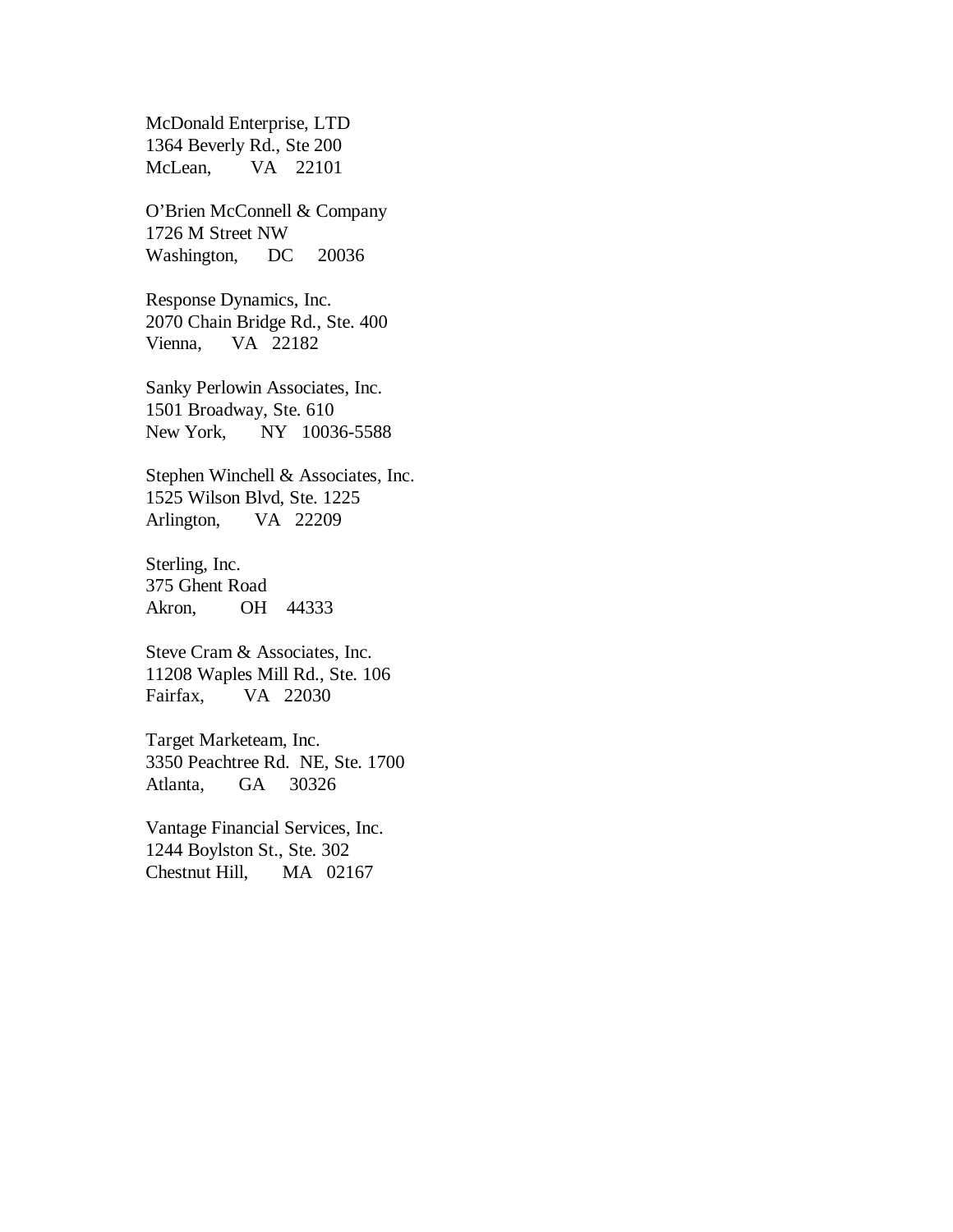### TABLE NO. 6

This table provides an alphabetical list of charitable organizations which conducted commercial fundraiser-operated solicitations in 1996 but filed the information too late to be included in the 1997 Report last year. For each specific charitable campaign, the table lists (1) total revenue, (2) revenue to charity, and (3) the percentage of money to charity.